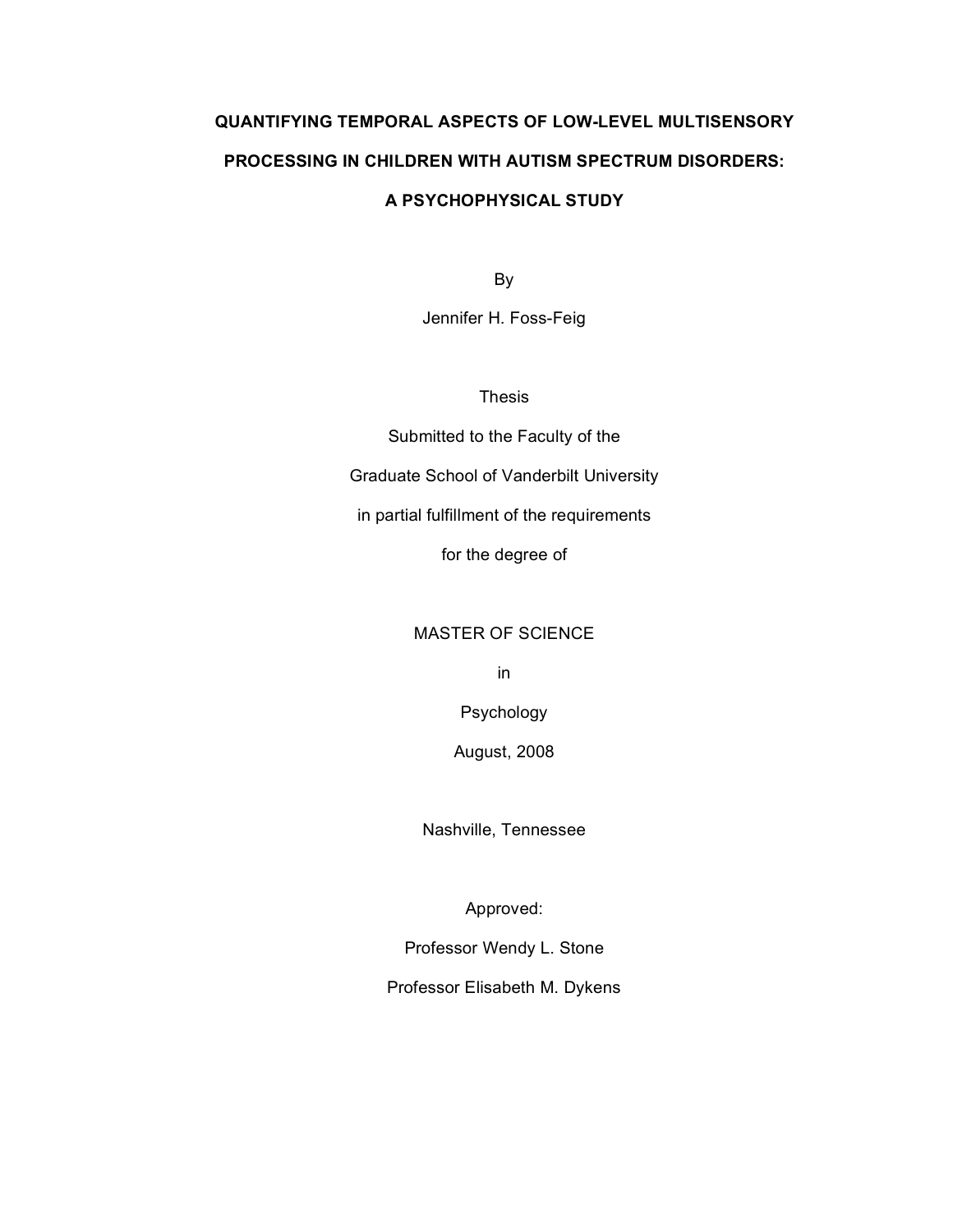# ACKNOWLEDGEMENTS

This study was funded by a Marino Autism Research Institute (MARI) Discovery Grant awarded to Mark Wallace and Wendy Stone. My time spent on this thesis project was supported by a MARI predoctoral fellowship and a Developmental Disabilities predoctoral training grant through the National Institutes of Health (NRSA, T32 HD07226).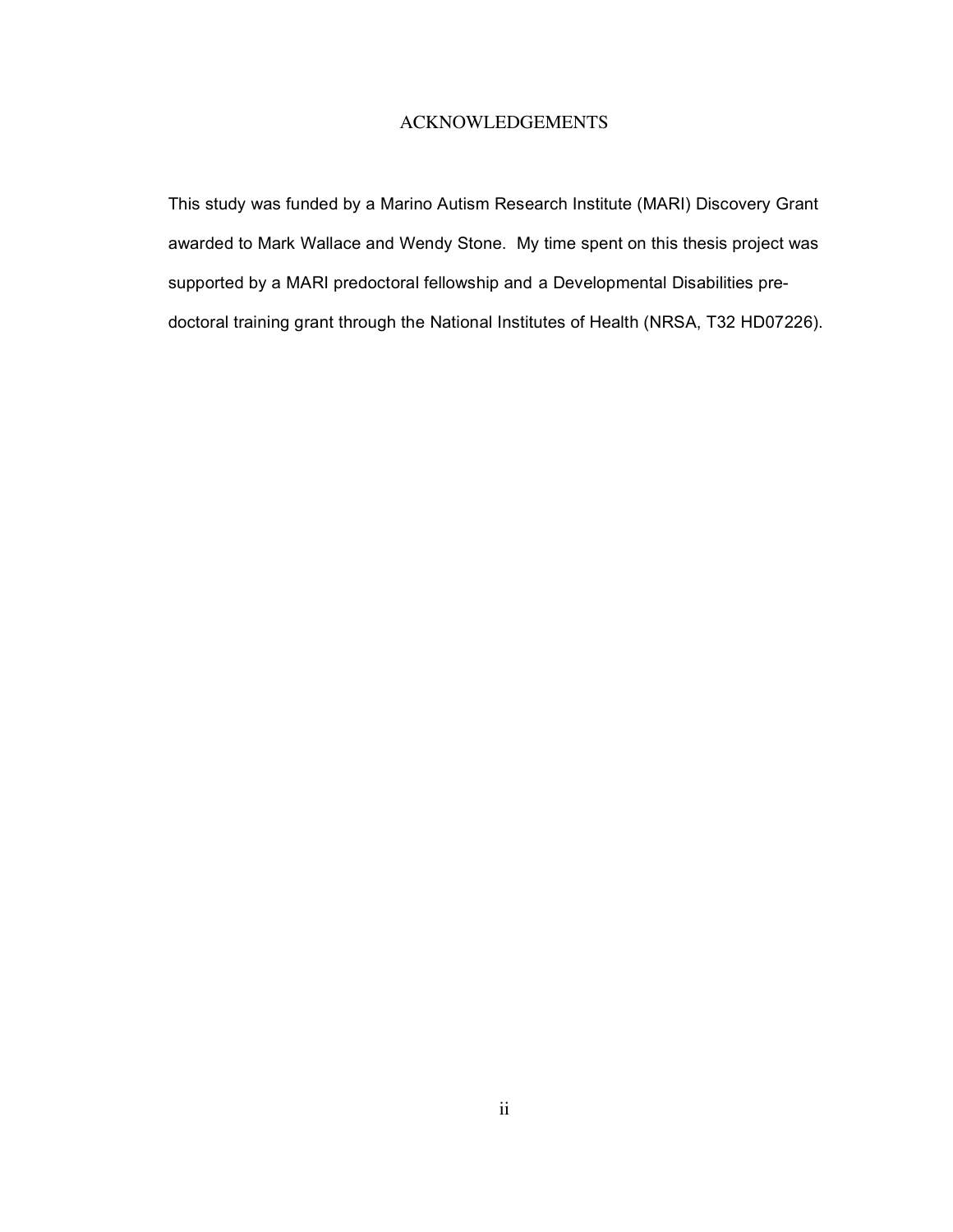# TABLE OF CONTENTS

|         | Page                                                                                                                                                        |
|---------|-------------------------------------------------------------------------------------------------------------------------------------------------------------|
|         |                                                                                                                                                             |
|         |                                                                                                                                                             |
|         |                                                                                                                                                             |
| Chapter |                                                                                                                                                             |
| I.      |                                                                                                                                                             |
|         | Principles of Sensory Processing and Multisensory<br>Clinical, Autobiographical, and Caregiver Report<br><b>Experimental Studies of Lower-Level Sensory</b> |
|         | Sensory Processing and Theoretical Models of ASD  12                                                                                                        |
| II.     |                                                                                                                                                             |
| Ш.      |                                                                                                                                                             |
| IV.     |                                                                                                                                                             |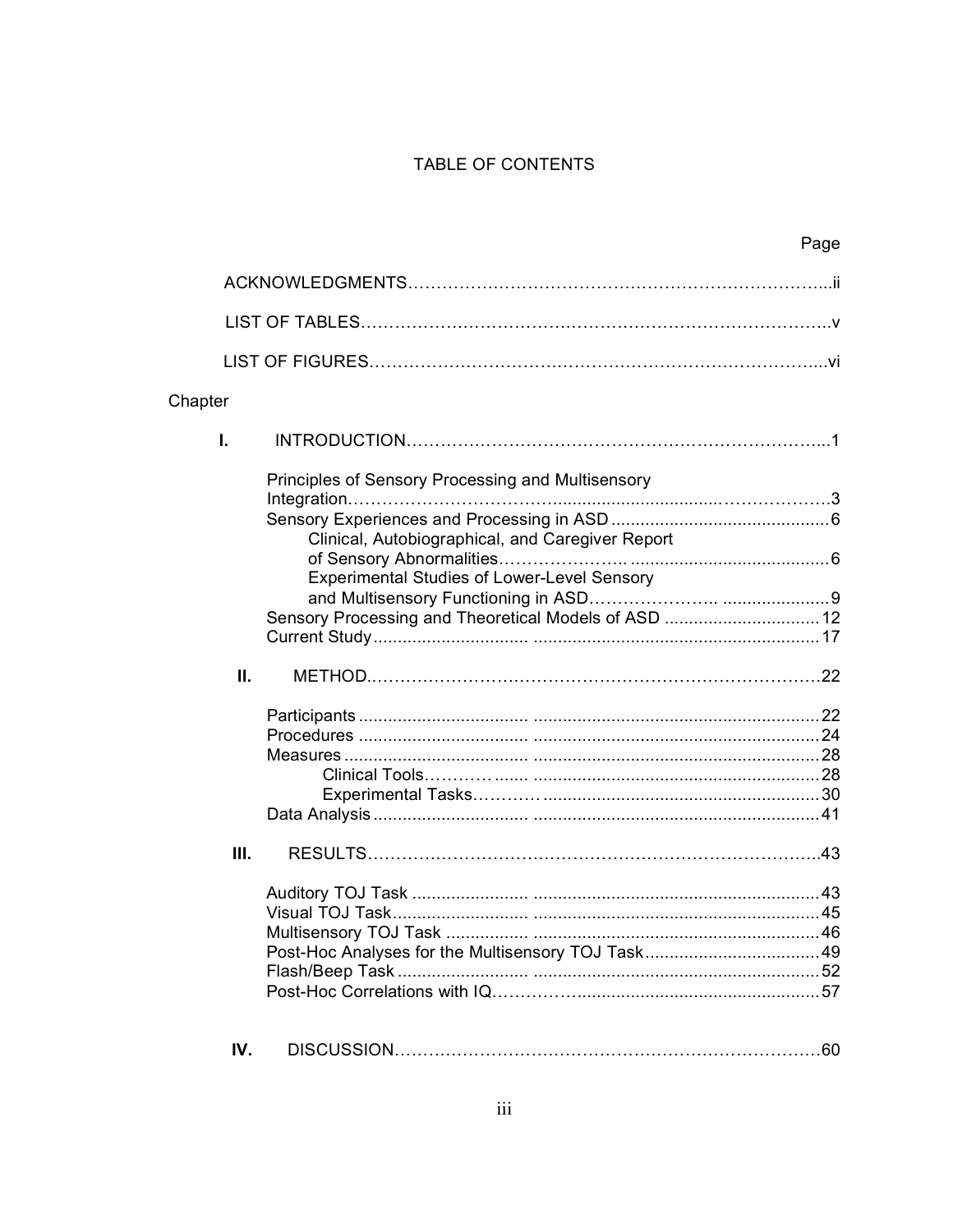# Appendix

| A CLINICAL CHARACTERIZATION OF PARTICIPANTS |
|---------------------------------------------|
|                                             |
|                                             |
|                                             |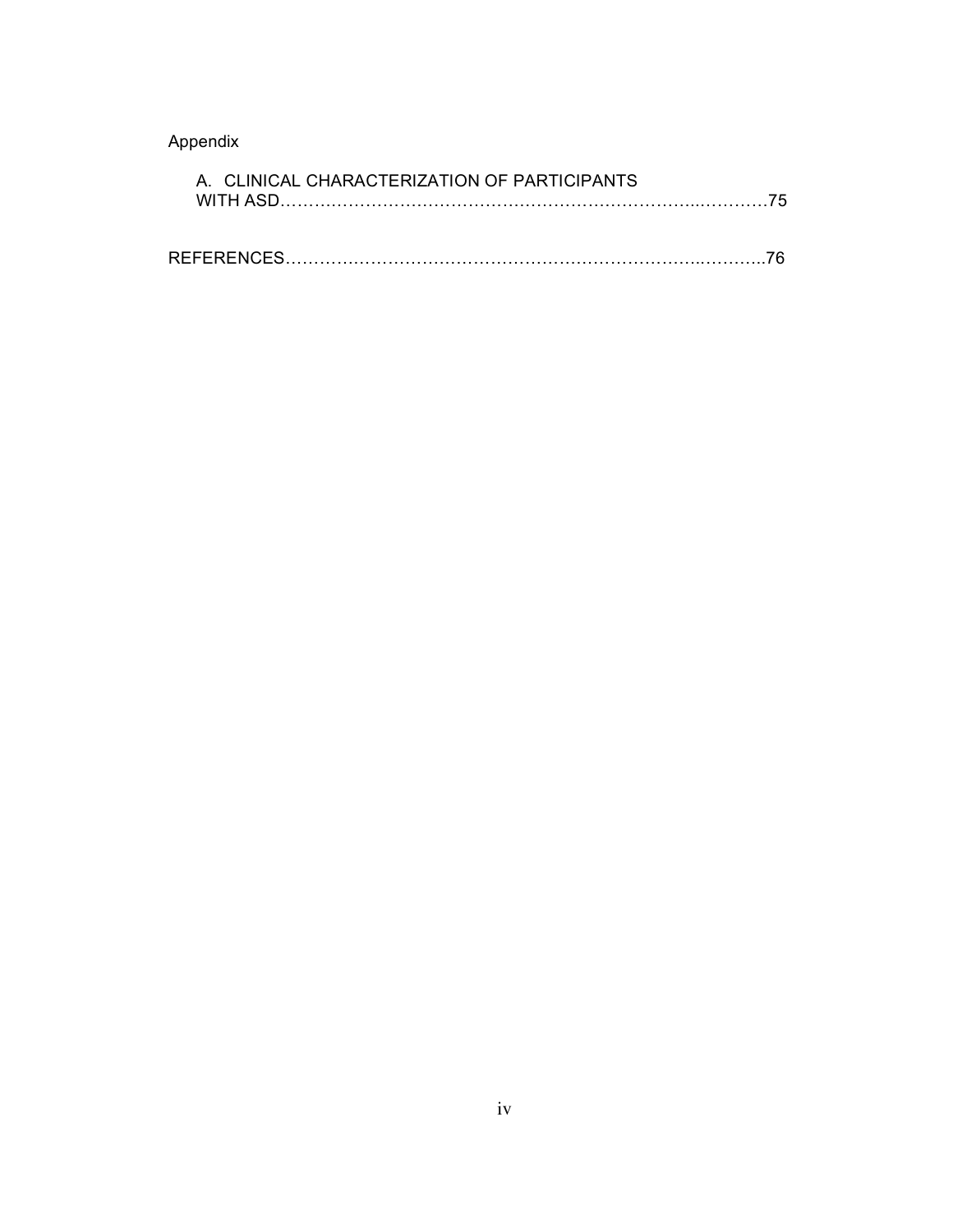# LIST OF TABLES

| Table |                                                                                                                          | Page |
|-------|--------------------------------------------------------------------------------------------------------------------------|------|
| 1.    |                                                                                                                          |      |
| 2.    |                                                                                                                          |      |
| 3.    |                                                                                                                          |      |
| 4.    |                                                                                                                          |      |
| 5.    | Multisensory TOJ task: accuracy gains by group (reduced sample)51                                                        |      |
| 6.    | Flash/Beep task: Multisensory illusion-related increases in<br>mean number of flashes reported over for a 1-flash/1-beep | 55   |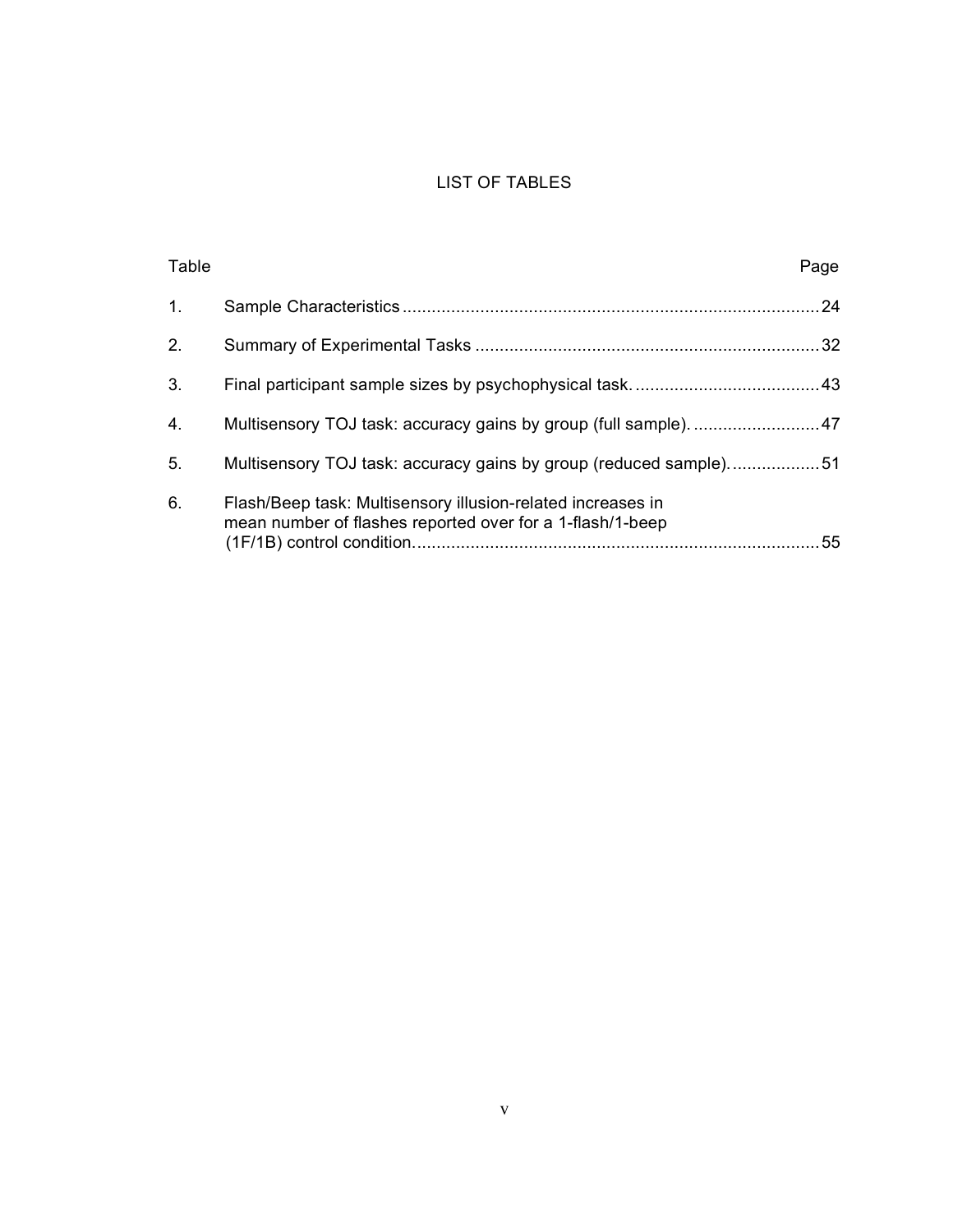# LIST OF FIGURES

| Figure |                                                                  | Page |
|--------|------------------------------------------------------------------|------|
| 1.     |                                                                  |      |
| 2.     |                                                                  |      |
| 3.     | Auditory TOJ task: Differences in auditory TOJ threshold between |      |
| 4.     | Visual TOJ task: Differences in visual TOJ threshold between     |      |
| 5.     | Multisensory TOJ task: Defining the temporal binding window      |      |
| 6.     | Multisensory TOJ task: Defining the temporal binding window      |      |
| 7.     | Flash/Beep task: Strength of visual illusion in ASD and TD       |      |
| 8.     | Flash/Beep task: Defining the temporal binding window            |      |
| 9.     | Flash/Beep task: Defining the temporal binding window            |      |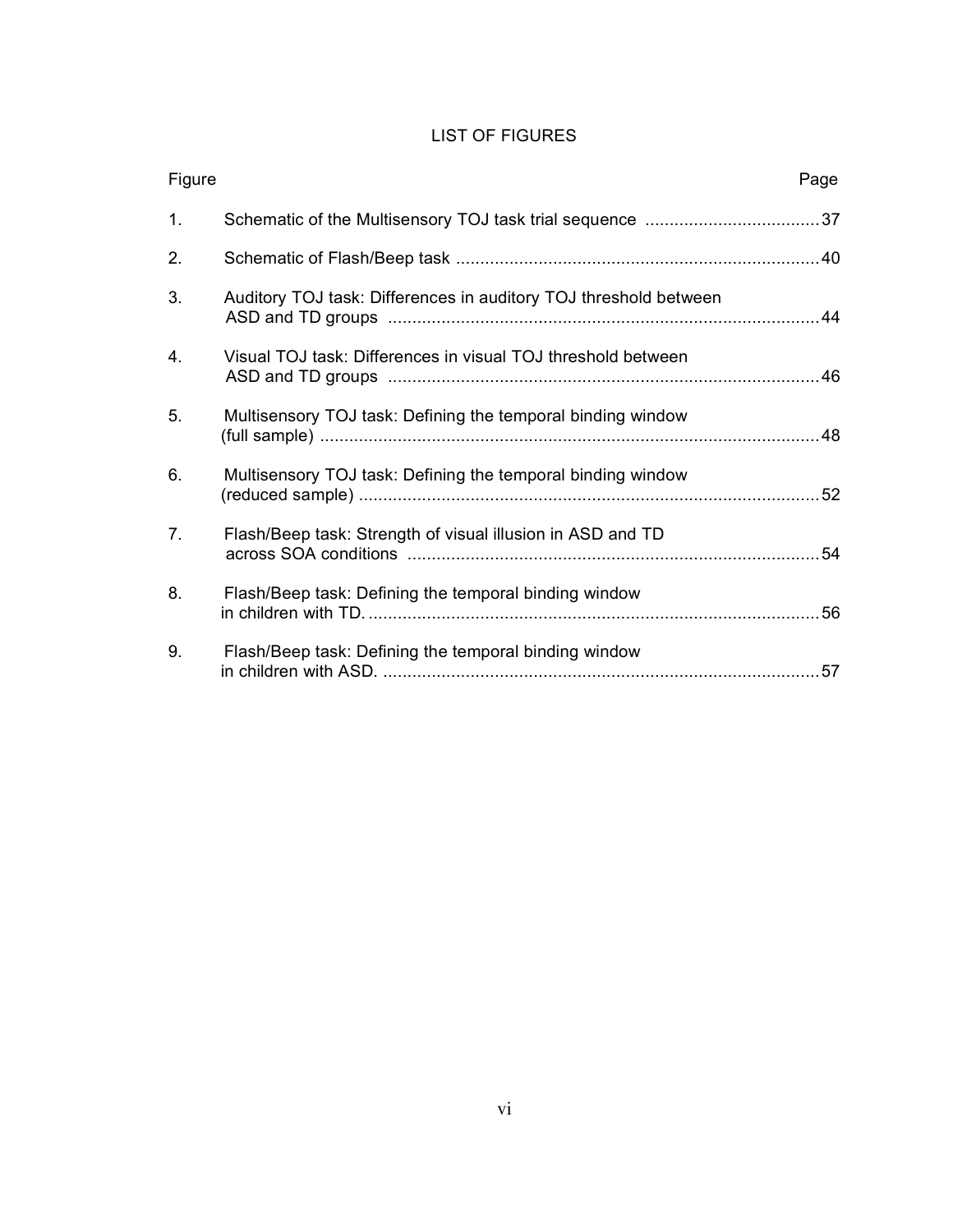## CHAPTER I

## INTRODUCTION

Autism spectrum disorders (ASD) form a continuum of neurodevelopmental disorders that are characterized by a triad of symptoms including pervasive deficits in social understanding and reciprocity, impairments in language and communication skills, and behavioral rigidity that includes repetitive behaviors and restricted interests (American Psychiatric Association, 2000). Prevalence estimates for ASD have increased substantially over the past 10-15 years, with recent figures now estimating that 1 in every 150 children is affected by an ASD (Center for Disease Control and Prevention, 2006; Fombonne, 2003). Though not part of the diagnostic criteria for ASD, reports of sensory disturbances date back to Kanner's original description of autism (1943). In this initial report, both sensory fascinations, such as staring at light reflections, and sensory hypersensitivities, such as distress in response to loud noises, were described. Since the original description of the disorder, observations of both hypo- and hyper-arousal to sensory input, interest and preoccupation with sensory features of objects, and aversion or unusual reaction to specific sensory stimuli have been made consistently in individuals with ASD (Dawson & Watling, 2000; O'Neill & Jones, 1997; Sigman & Capps, 1997). Additionally, clinical descriptions of individuals with ASD having difficulty integrating multi-sensory stimuli into a unified percept have been reported (D. Williams, 1996).

Findings of abnormal sensory experiences spanning visual, auditory, gustatory, and tactile domains suggest that ASD may be characterized by processing alterations that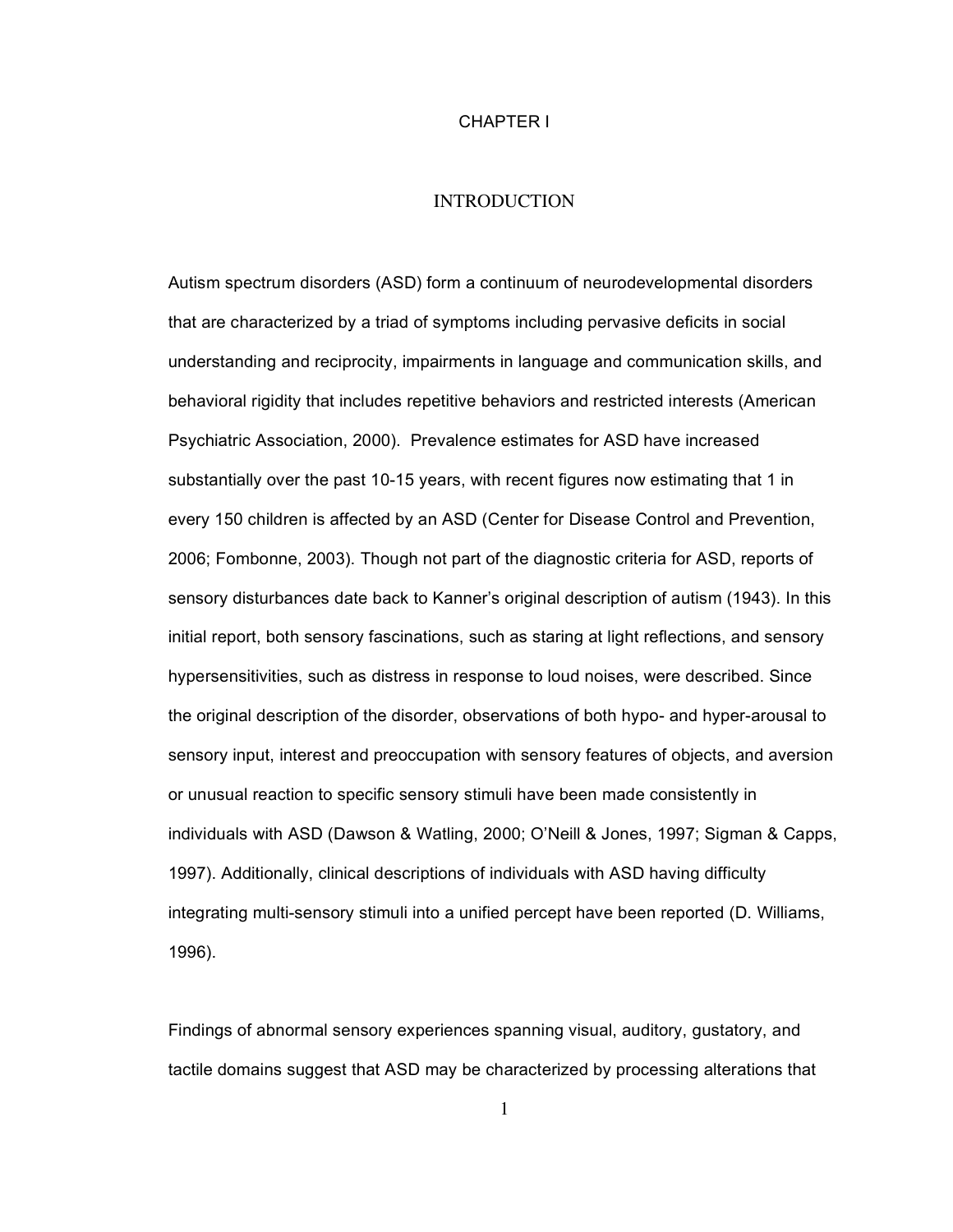cross multiple sensory systems, reflecting abnormalities in basic information processing across sensory modalities. In addition, it has been suggested that the selective integration of information from the different senses may also be impaired, in which case specific alterations in multisensory integration may exist (Iarocci & MacDonald, 2006). The ability to synthesize sensory information into unique multisensory percepts is necessary for understanding the complexities of the world around us. For instance, in trying to understand a conversation partner in a noisy party, one relies on the visual input from watching the lips to make up for reduced auditory input from spoken words in order to make out what the person is saying (Sams et al., 1991; Sumby & Pollack, 1954). Therefore, perception of and response to complex and higher-order (i.e., cognitive and/or socially-relevant) stimuli with sensory properties across modalities (i.e., multisensory) rely on intact functioning of more basic sensation and perception processes and the ability to make cross-modal associations.

Intact functioning of individual sensory systems in integrating lower-level unimodal sensory input (i.e., more basic, unidimensional stimuli without inherent social or cognitive relevance) is a necessary precursor to the ability to accurately perceive and respond to more complex or socially-relevant sensory occurrences, as seem to be impaired in ASD. However, little quantitative evidence has been gathered regarding basic unisensory and multisensory function in ASD in order to understand the nature of higher-order sensory alterations. Furthermore, whether the multisensory abnormalities reported in ASD are simply a reflection of disruptions in unisensory (e.g., visual alone, auditory alone) function, or extend to multisensory processing, remains unknown. Better characterization of fundamental sensory processing will contribute to our understanding of sensory abnormalities that are highly prevalent in individuals with ASD and likely play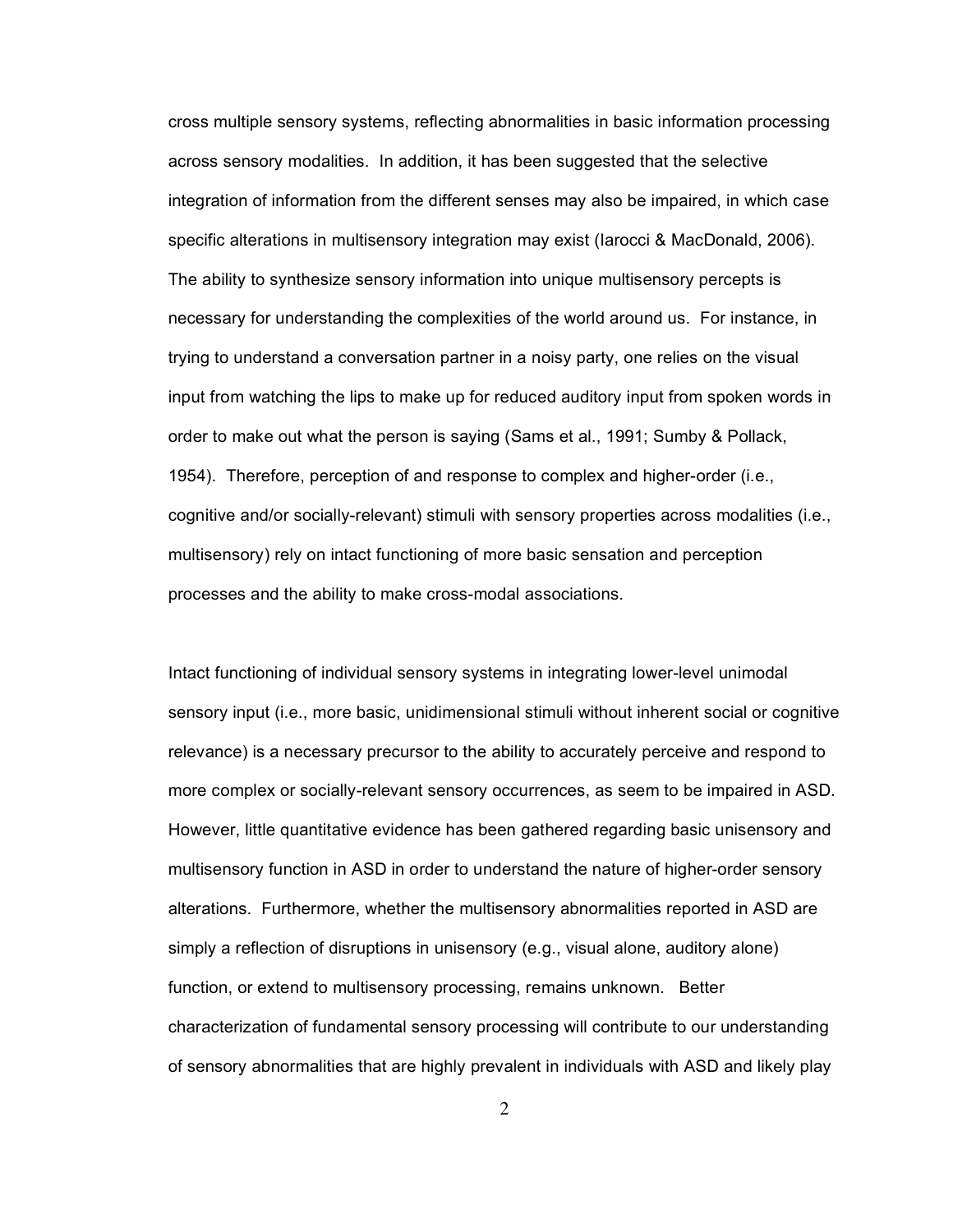an important contributory role in the core social, communicative, and behavioral symptoms that characterize these disorders (Rogers & Ozonoff, 2005). Clarification of the respective roles of disrupted unisensory and multisensory function represents an important step in better elucidating the role of sensory dysfunction in autism.

#### Principles of Sensory Processing and Multisensory Integration

Multisensory integration is necessary for the creation of a perceptual gestalt that informs our understanding of the world around us. However, multisensory processing is subserved by processing that occurs within modality-specific sensory systems (i.e., visual system, auditory system) in response to perceptual features of incoming information. Importantly, individual sensory systems are specialized in terms of the properties of input stimuli they can best resolve (Welch & Warren, 1980). The visual system is finely tuned to process spatial aspects of the environment, and visual acuity for spatial information far exceeds auditory spatial acuity (Howard & Templeton, 1966). For instance, while one can visually discriminate minute spatial details in the environment (i.e., pick out a specific person in a crowded room of people), it is difficult to localize the source of a sound in space (i.e., figure out from where in a crowded room you hear your name being called). The ventriloquist effect provides a helpful illustration of this concept. A skilled ventriloquist can make it seem that his voice is coming from a dummy somewhere across the room. In this illusion, the visual cue of seeing the dummy's mouth move alters the apparent spatial origin of the accompanying sound such that it seems a voice is coming from the dummy (Bertelson, 1999; Howard & Templeton, 1966). Thus, the visual system has dominated the auditory system in localizing a sound in space, in this case resulting in a compelling illusion.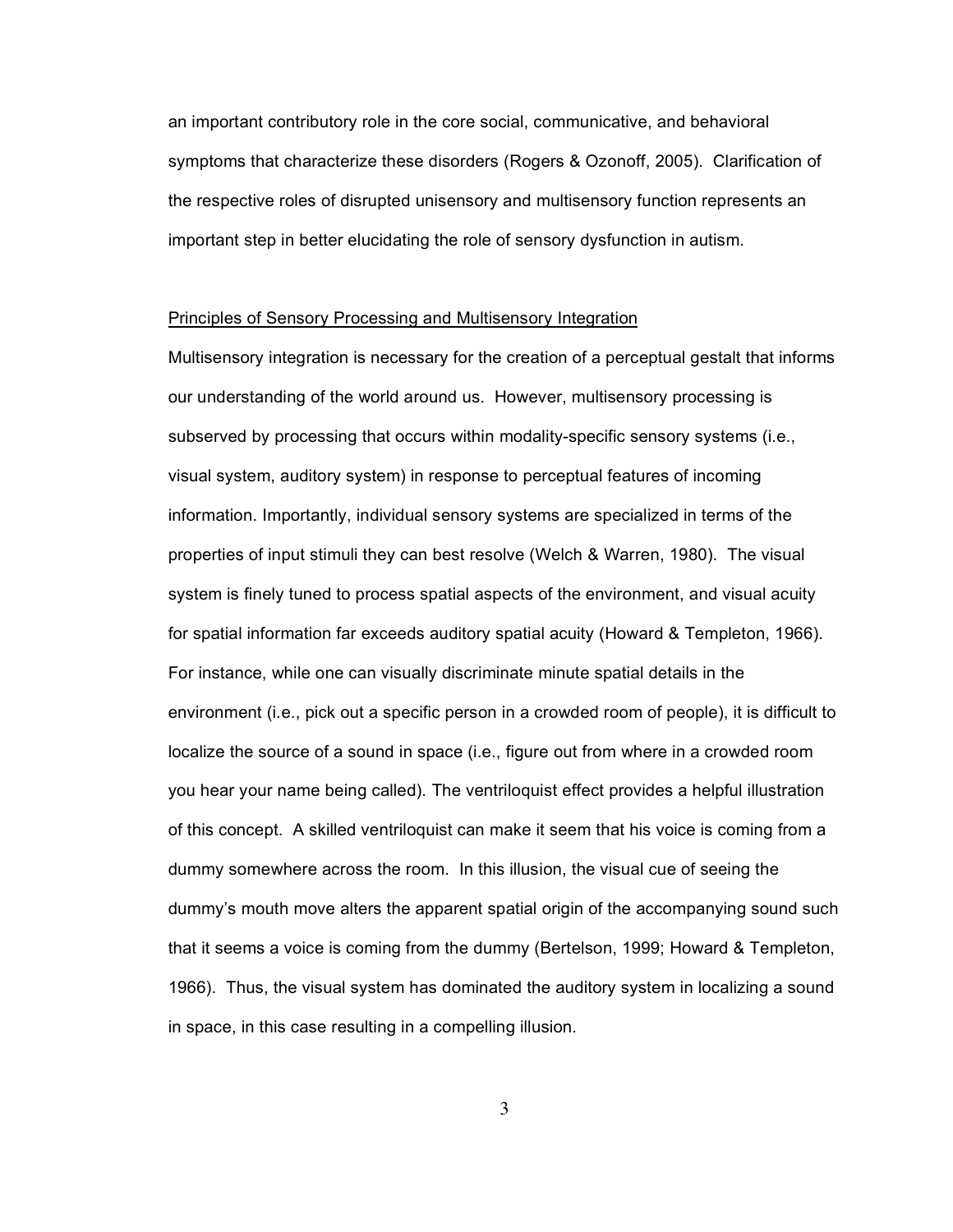Conversely, the auditory system is specialized for making temporal discriminations among rapidly presented stimuli whereas the visual system has worse temporal acuity (Grondin & Rousseau, 1991; Rousseau, Poirier, & Lemyre, 1983). Perceived rate and duration of a visual stimulus can be influenced by the presence of coincident auditory input (Walker & Scott, 1981; Welch, Duttenhurt, & Warren, 1986). Thus, when temporal features of a stimulus are most prominent, audition will alter visual perception (Shams, Kamitani, & Shimojo, 2004). Findings in both the visual and auditory modalities indicate that when the nature of a certain stimulus places particular demands on fine-grained spatial or temporal discrimination, the more specialized sensory system is likely to dominate other modalities. The relative specialization of individual sensory systems and their ability to override and bias one another in processing aspects of input stimuli for which they are particularly specialized becomes important when multiple stimuli occur in close spatial or temporal proximity.

There are multiple cortical and subcortical brain regions in which sensory input from multiple modalities converges. Here, the possibility for multisensory integration of crossmodal input arises. Animal literature has provided evidence that neurons having multisensory properties integrate information across senses such that resulting neural responses differ notably from responses that would occur in response to any singular unimodal sensory input (Meredith & Stein, 1983; Wallace, Meredith, & Stein, 1998; Wallace, Wilkinson, & Stein, 1996). Multisensory integration is most likely to occur when two independent sensory inputs occur in close spatial and temporal proximity (Meredith, Nemitz, & Stein, 1987; Meredith & Stein, 1986; Stein & Meredith, 1993). Given that multisensory neurons have spatially overlapping receptive fields, if two stimuli occur in proximal locations in space, they are likely to evoke an increased, multisensory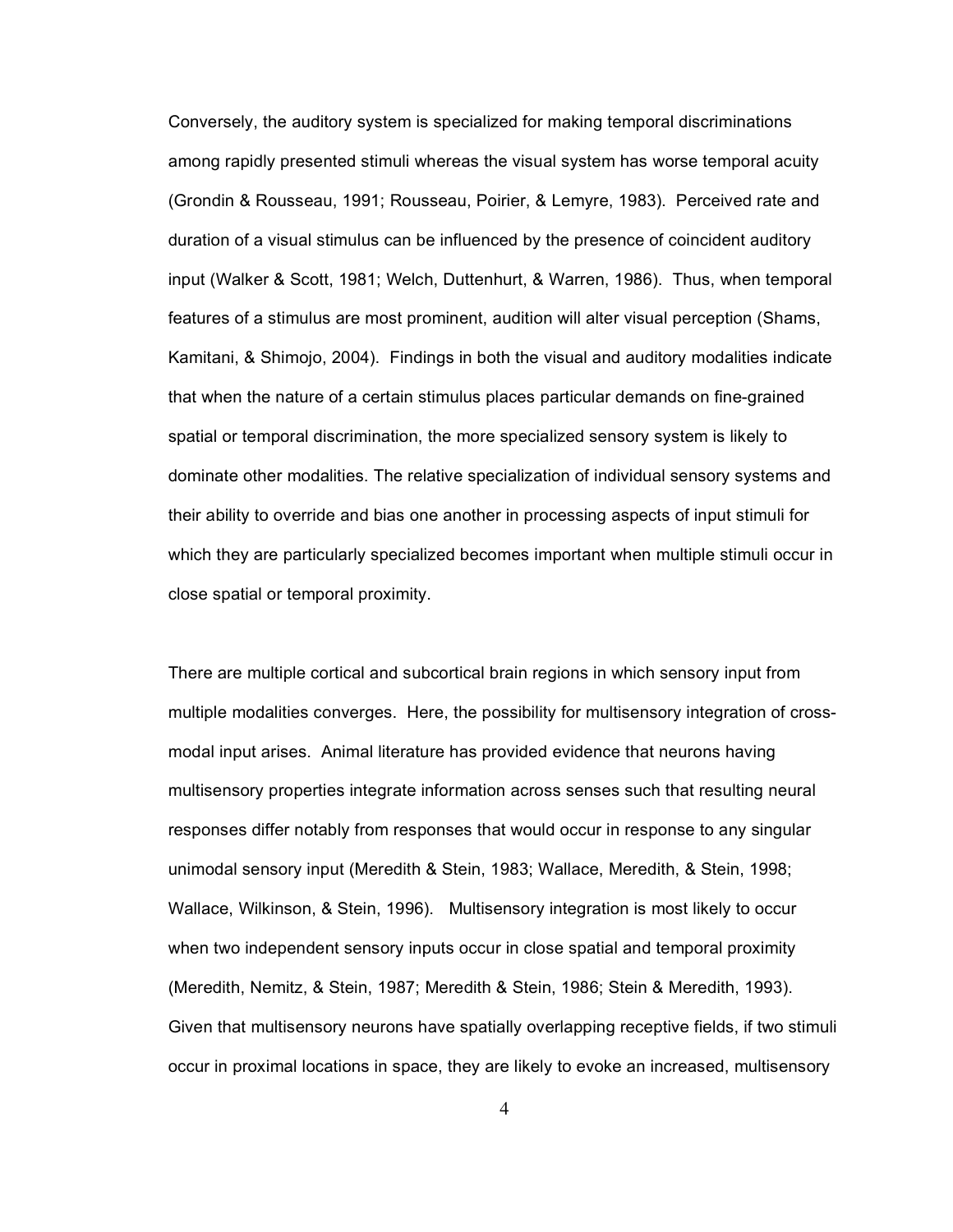response. In the temporal domain, when two stimuli occur relatively close together in time, it is likely that they will be integrated as part of a single, multisensory representation rather than recognized as discrete entities. Thus, if two stimuli occur in close proximity in space and/or time, the probability that multisensory integration will occur increases. As the interval between the stimuli expands, the likelihood of multisensory integration declines (Hairston et al., 2003; Meredith et al., 1987).

Changes in the size of the window in which integration is likely to occur can be expected to have important consequences both for sensory functioning itself and for the higherorder cognitive processes that are dependent upon the temporal fidelity of the different sensory and multisensory systems. Indeed, the spatial and temporal windows within which integration of multiple sensory inputs is likely to occur have been examined and there is significant evidence that an atypical binding window can cause clinically relevant impairment in certain populations. For example, an increased temporal binding window is thought to play a role in the etiology of developmental dyslexia (Hairston, Burdette, Flowers, Wood, & Wallace, 2005).

The likelihood of multisensory integration also varies according to the principle of inverse effectiveness. According to this principle, the signal intensity of unimodal sensory inputs affects: a) whether multisensory integration will occur upon stimulus combination, and b) the magnitude of the gain that will be seen in response to this pairing (Stein & Meredith, 1993). When unisensory stimuli are weak in eliciting responses on their own, they are likely to induce increased multisensory responsiveness in combination with other spatially and/or temporally proximal sensory inputs (Meredith & Stein, 1986; Stein, London, Wilkinson, & Price, 1996; Wallace et al., 1996). Multisensory integration is less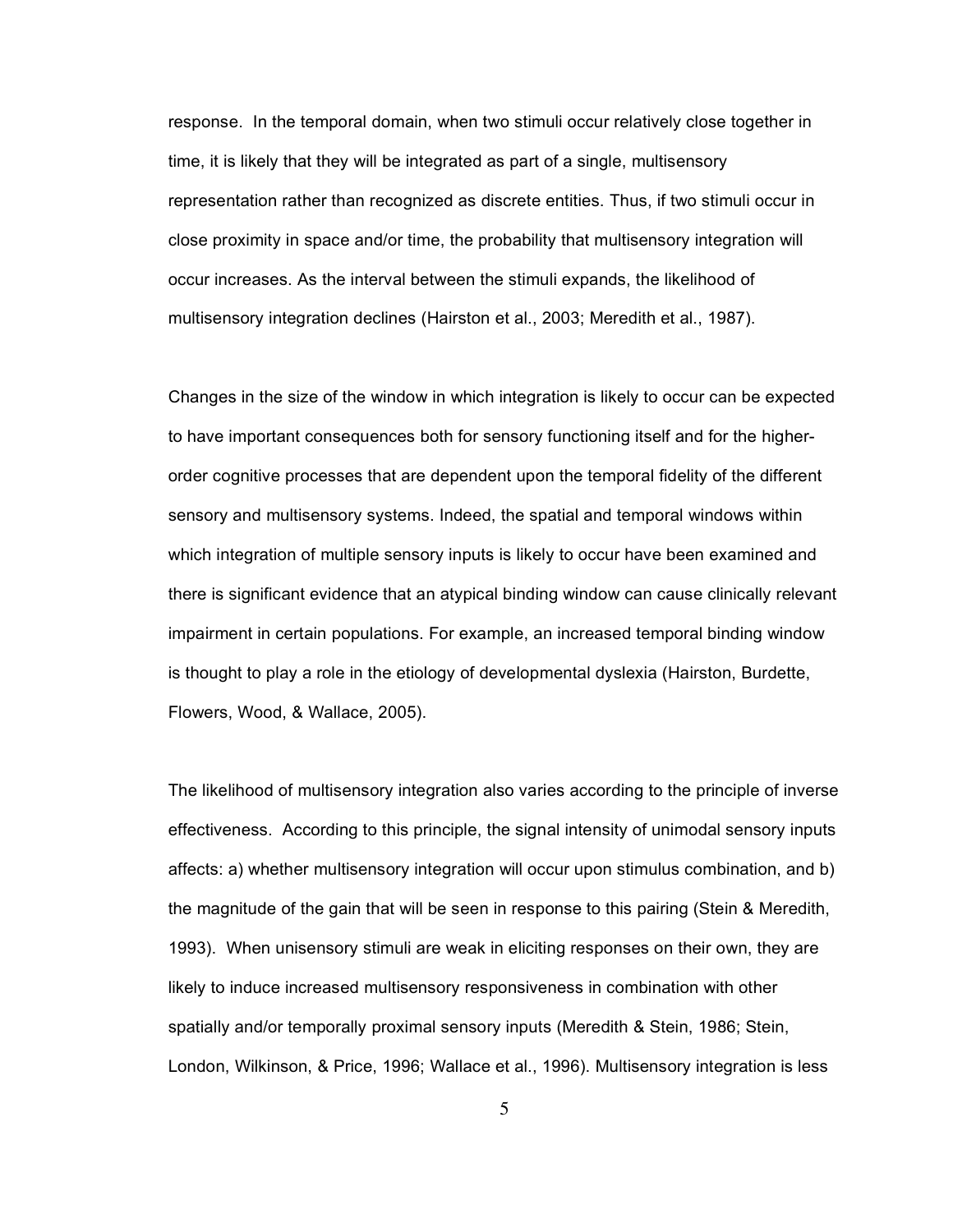likely to occur when unisensory inputs are strongly effective by themselves; thus, hypersensitivity to unimodal input should result in decreased multisensory integration whereas hypo-sensitivity should elicit increased multisensory integration.

This review of underlying factors relating to sensory processing and multisensory integration of basic stimuli suggests three dimensions along which neural processes might go awry, possibly resulting in atypical sensory experiences as have historically been reported in ASD. First, it is possible that modality-specific sensory systems that ought to be specialized for specific discriminations (e.g., visual system for spatial discriminations, auditory system for temporal discriminations) have reduced effectiveness in performing their specialized function. Second, it is possible that the window within which multisensory information continues to be bound together despite increasing distance in space and/or time (e.g., the temporal binding window) is altered. Third, relating to the principle of inverse effectiveness, the degree or intensity to which multisensory integration occurs may be altered if unisensory input is processed to an atypical extent. However, there is a dearth of evidence examining any of these possibilities in ASD.

## Sensory Experiences and Processing in ASD

#### *Clinical, Autobiographical, and Caregiver Report of Sensory Abnormalities*

While the integrity of underlying sensory and multisensory processes in ASD as it relates to basic brain functioning remains largely unexplored, the impact of sensory abnormalities in the lives of individuals with ASD is clear. Anecdotal reports written by and about individuals with ASD describe a range of sensory abnormalities including both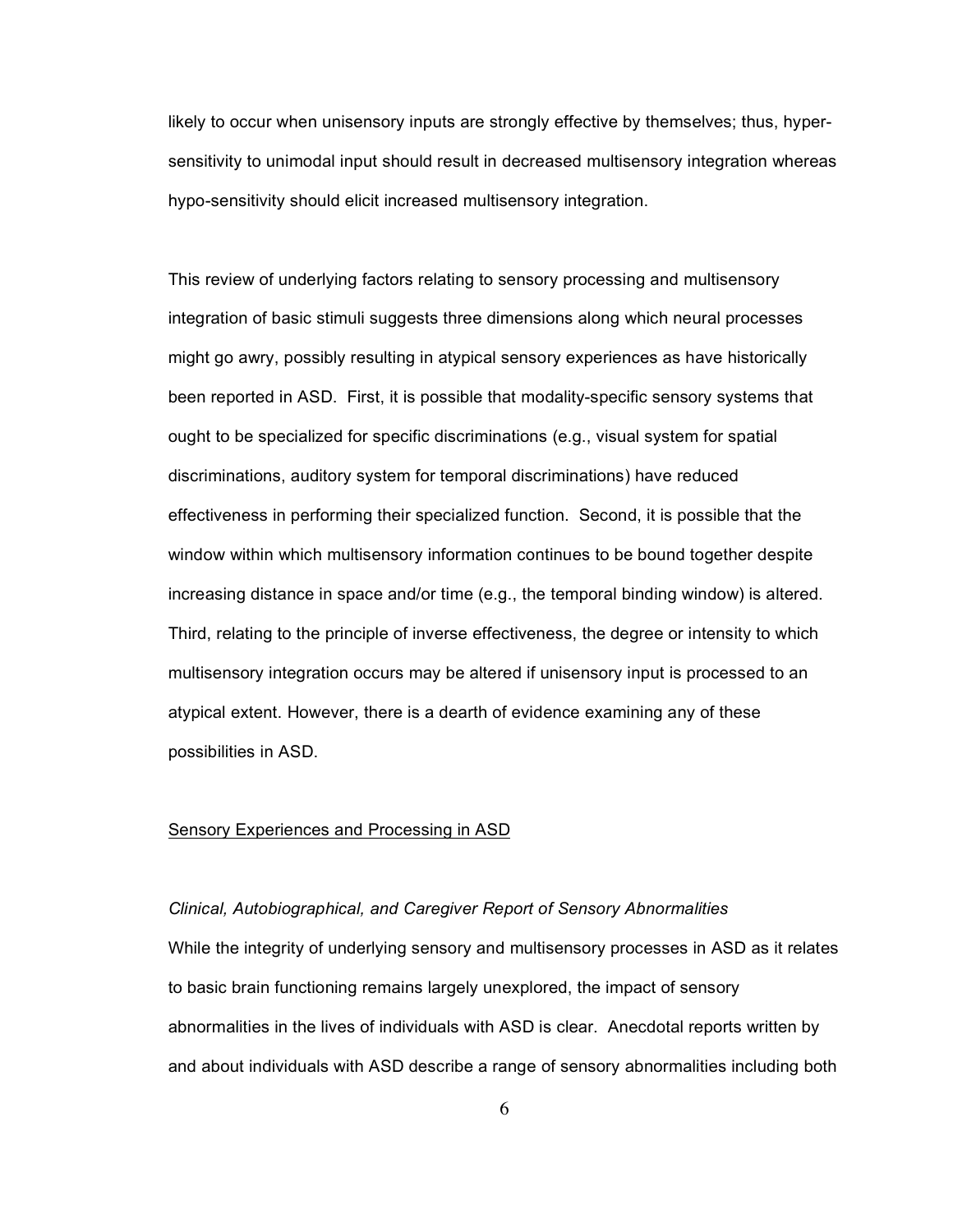sensory interests and sensory aversions. Clinically, children with ASD have been reported to react to sensory stimuli in idiosyncratic ways, such as smelling or licking nonedible objects or peering at objects out of the corners of their eyes (Sigman & Capps, 1997). Autobiographical reports suggest that some individuals with ASD have difficulty processing information from different sensory modalities concurrently and may experience "sensory overload" (Cesaroni & Garber, 1991; O'Neill & Jones, 1997). For instance, in an autobiographical description of her own sensory sensitivities, Grandin (2000) reports aversions and extreme sensitivity to certain everyday sounds, difficulty screening out background noises, and fascinations with watching certain objects move. In another personal account by an adult with autism, D. Williams (1994) describes perceiving objects as a collection of parts, rather than as a unified whole, as well as difficulties with processing information in the context of distracting visual input. Other anecdotal reports describing individuals with ASD suggest that input from one sense may be perceived in another sensory modality (i.e., synesthesia, in which, for example, a sound may invoke a visual sensation of color or a specific taste sensation) (Baron-Cohen et al., 2007). Thus, according to the descriptions of both individuals with ASD themselves and the clinicians who work with and observe them, atypical experience with, perception of, and response to information from the various senses are widespread.

A small literature exists that attempts to quantify and describe the rate and nature of sensory differences in ASD using questionnaires and rating scales. The Sensory Profile (SP: Dunn, 1999; Dunn & Westman, 1997), a caregiver rating form, has been used for such purposes. In a small sample of children ages 3 to 13 years old with autism, Kientz & Dunn (1997) found that 42-88% had significant hyper- and hypo- and/or paradoxical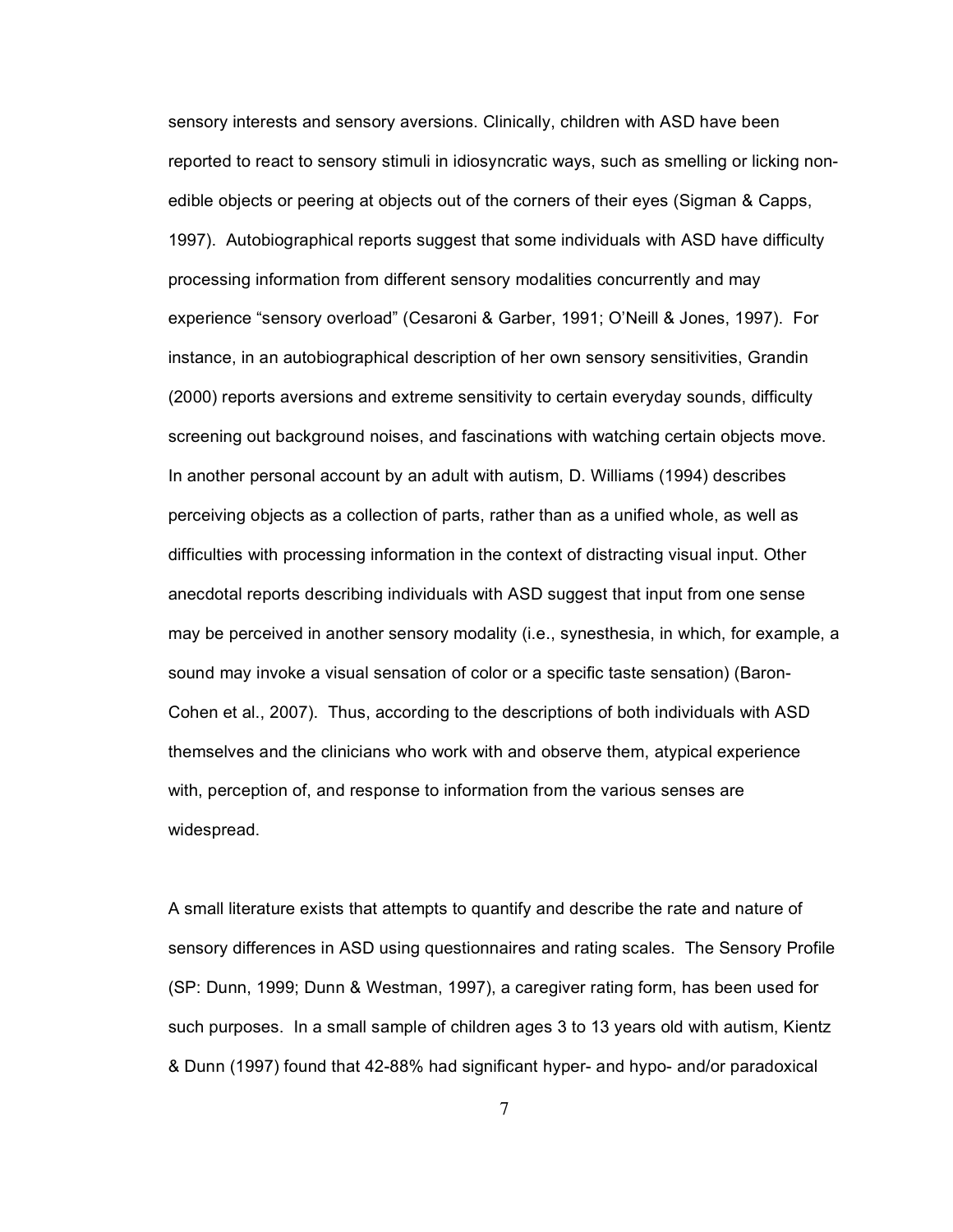responses to sensory input, as reported by their parents on the SP. Watling, Dietz, and White (2001) found that 3 to 6 year old children with ASD were described as having significantly different profiles than age-matched typically developing children on many of the SP factors, including Sensory Seeking, Oral Sensitivity, Poor Registration, Low Endurance/Tone, and Fine Motor Perceptual. Using the Sensory Sensitivity Questionnaire – Revised (SSQ-R), Talay-Ongan and Wood (2000) found parent report of increased sensitivity across all sensory modalities relative to typically developing control children. In another study, conducted by Leekam, Nieto, Libby, Wing, and Gould (2006), over 90% of children ages 2 to 13 with autism were reported to have pervasive, multimodal sensory abnormalities using the Diagnostic Interview for Social and Communication Disorders (DISCO: Wing, Leekam, Libby, Gould, & Larcombe, 2002). Even when compared to a control group of children with developmental delay who were matched on mental age, Rogers, Hepburn, and Wehner (2003) found that 2- and 3-year old children with autism were significantly different on scales of tactile sensitivity, taste/smell sensitivity, sensory under-reactive/seeks stimulation, and auditory filtering from the short version of the SP. Furthermore, Baranek, David, Poe, Stone, and Watson (2006) found that children with autism, 69% of whom experienced sensory symptoms as rated by their parents on the Sensory Experience Questionnaire (SEQ: Baranek et al., 2006), could best be differentiated from a developmentally delayed control group by their hyposensitivity to sensory input in both social and non-social contexts.

In reviewing clinical records of 200 children with ASD between two and four years of age, Greenspan and Wieder (1997) found that 19% of the children showed primarily hyper-responsiveness to sensory input, 39% evidenced predominantly hyporesponsiveness, and 36% displayed both hyper- and hypo- responsiveness to sensory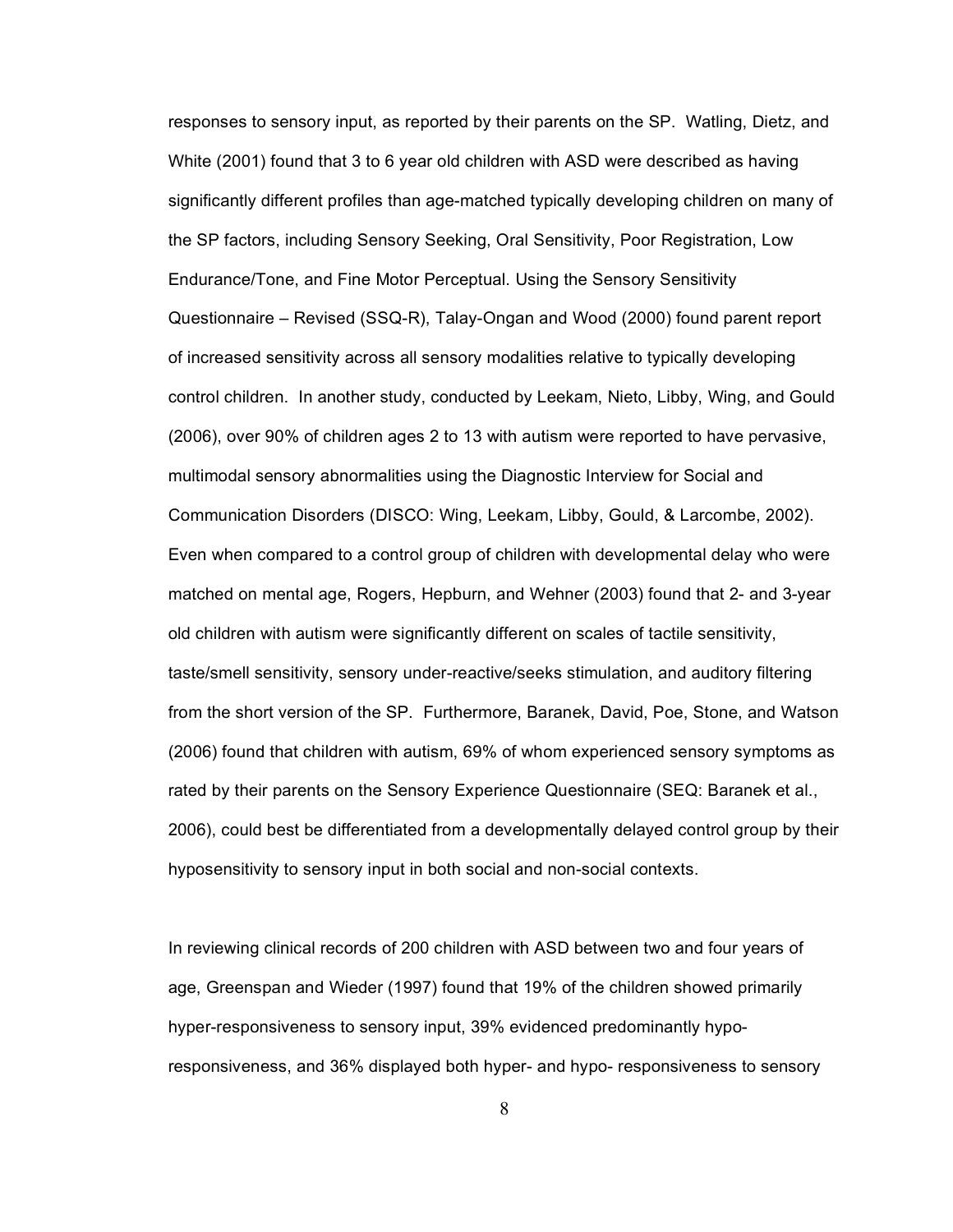input. While studies that utilize caregiver report questionnaires and clinical chart review clearly indicate that those who interact most with children with ASD are observing differences in the outward, observable behavioral responses to sensory input, secondhand report does not allow for understanding internal processes relating to sensory sensitivity nor first-hand perception of sensory experiences. To understand how sensory information is processed and perceived by individuals with ASD, their sensitivity to and perception of sensory stimuli must be examined directly.

*Experimental Studies of Lower-Level Sensory and Multisensory Functioning in ASD* A handful of studies have attempted to quantify lower-level unisensory processing of basic sensory inputs in individuals with ASD. The subsequent literature review will be limited to studies involving spatial and temporal discriminations in the visual and auditory domains, as that will be the focus of the present study. First, it is important to note that differences in processing of auditory and visual stimuli cannot simply be ascribed to deficits in hearing or vision. Klin (1993) notes that children with ASD typically test within normal limits on hearing and vision screenings and that issues of testability and compliance may interfere with the validity of tests and accuracy of screening in many of the remaining children, perhaps resulting in higher perceived rates of hearing and vision problems that may not truly exist (Baranek, Parham, & Bodfish, 2004).

Spatial discrimination abilities in the visual domain are among the best characterized aspects of sensory processing in ASD. In fact, discrimination of discrete visual details within complex spatial displays has widely been found to be a relative strength in ASD (O'Riordan & Plaisted, 2001). Research findings regarding processing of static visual information that have been used to support the claim of enhanced ability to make spatial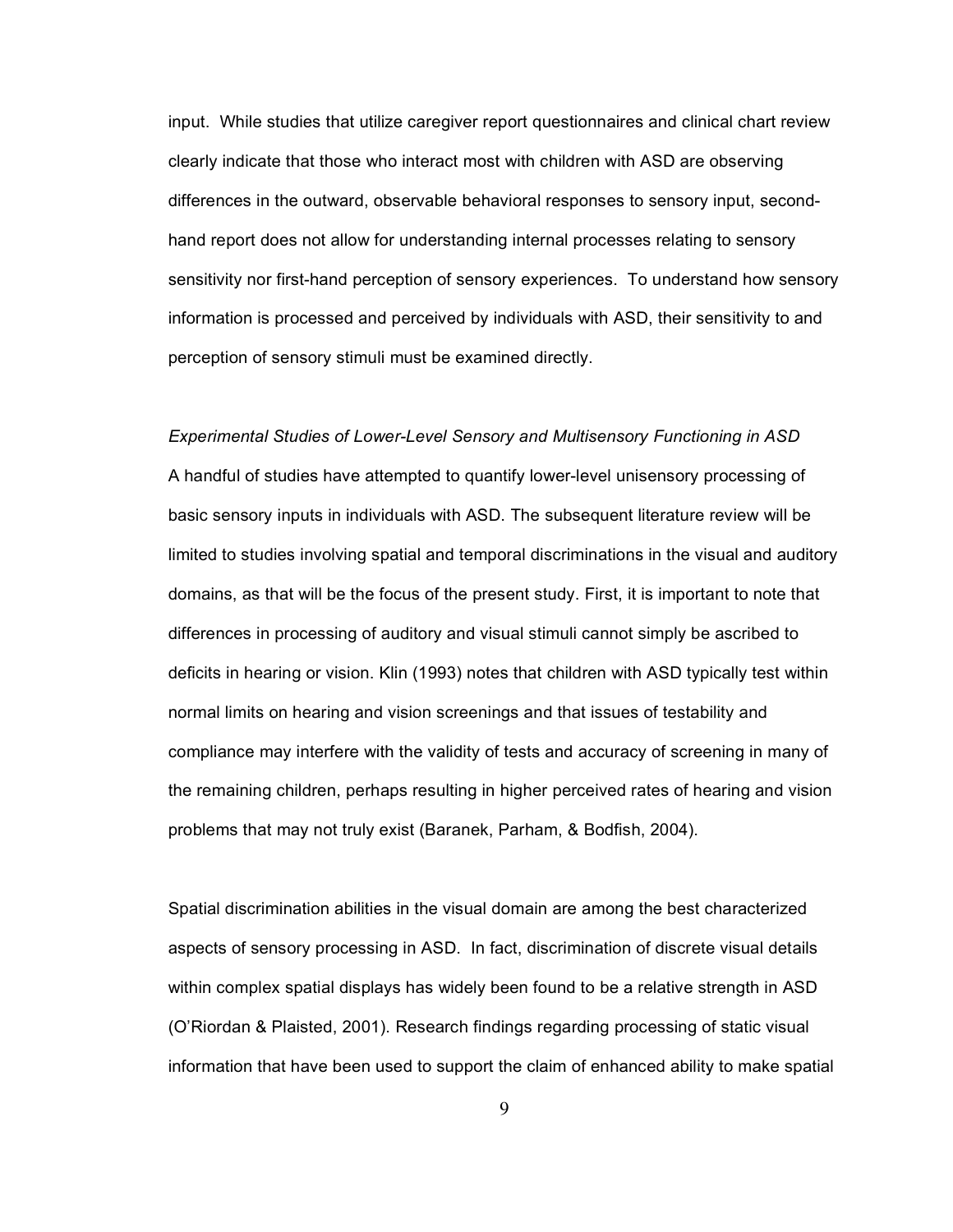discriminations in the visual domain include findings of enhanced ability to recognize a target shape embedded within a larger picture (Joliffe & Baron-Cohen, 1997; Shah & Frith, 1983) as well as superior ability to detect a hidden target in visual search tasks (O'Riordan, Plaisted, Driver, & Baron-Cohen, 2001; Plaisted, O'Riordan, & Baron-Cohen, 1998). However, there is some evidence that these abilities may depend on the nature and complexity of the visual stimuli. Adolescents and adults with autism have been found to show superior orientation discrimination of luminance-defined gratings, but inferior discrimination of more complex, texture defined, gratings that are processed further along the visual processing pathway, relative to typically developing participants (Bertone, Mottron, Jelenic, & Faubert, 2005), suggesting that visual discrimination abilities may depend on stimulus complexity. Overall, though, visual processing of static spatial details is thought to be relatively spared in ASD.

In contrast, there has been some indication that the temporal aspects of information processing may be deficient in autism. Szelag, Kowalska, Galkowski, and Poppel (2004) presented children with auditory and visual stimuli of various durations and asked them to provide responses of identical lengths (e.g., press and hold a button down for the correct amount of time to produce a tone of the desired length). Results from this study revealed that children with autism had difficulty reproducing the lengths of both auditory and visual unisensory stimuli of standardized durations ranging in length from 1 to 5.5 seconds. Whereas typically developing children could reproduce durations up to 3 seconds almost veridically, children with autism typically provided responses of between 3 and 3.5 seconds, independent of the standard duration of the presented stimulus. Other studies have found atypical neural responses to low-frequency pitch changes in repeated, sequential auditory stimuli in children and adults with ASD (Gomot et al., 2006;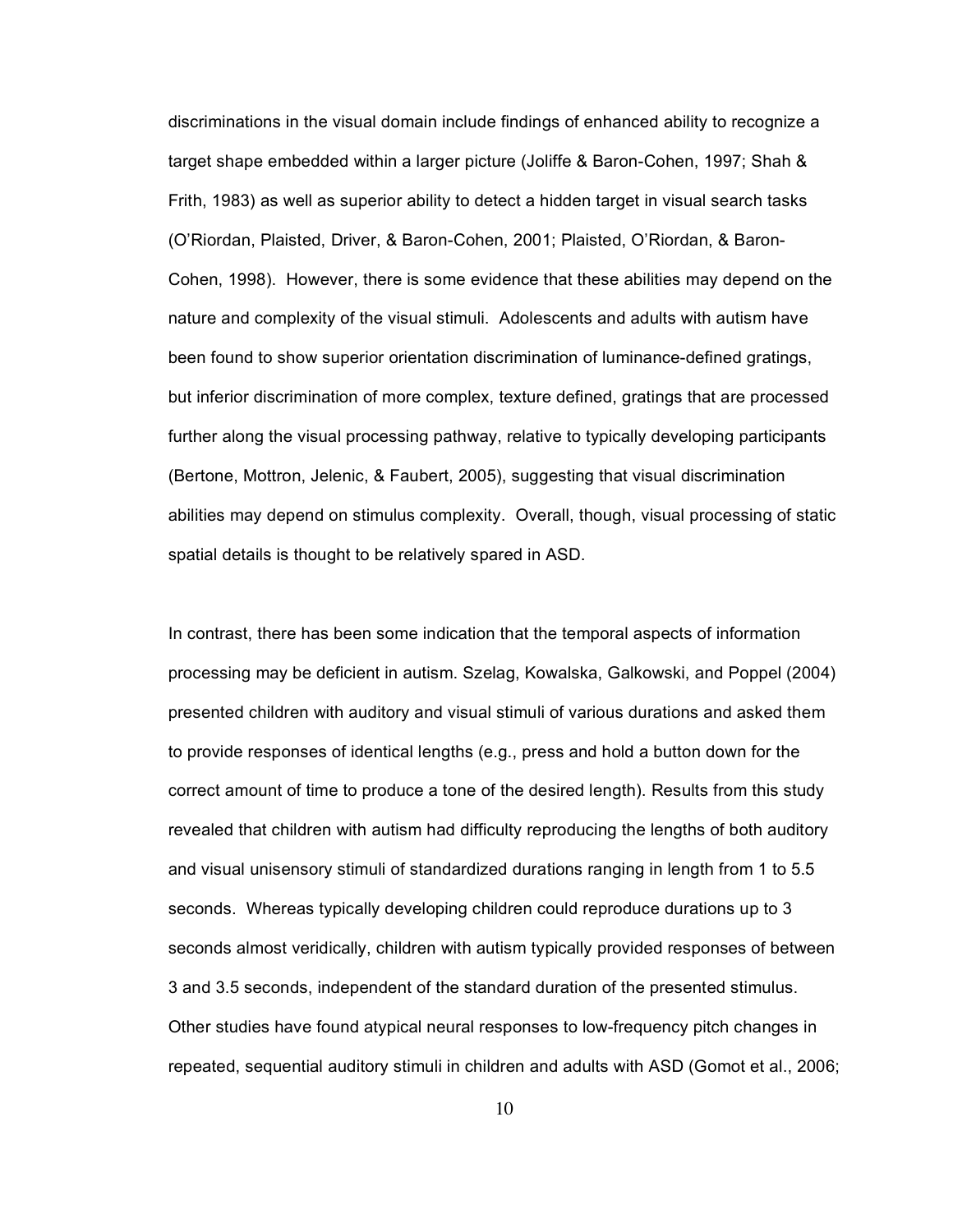Tecchio et al., 2003), indicating a deficit in rapidly detecting changes in auditory input presented sequentially across time. In a study that examined the ability of 4- to 6-year old children to detect violations of temporal synchrony between intermodal (i.e., auditory and visual) stimuli, children with ASD showed impairment in detection of temporal synchrony of linguistic information in comparison to children with typical development and to those with non-autistic developmental delays (Bebko, Weiss, Demark, & Gomez, 2006). The authors hypothesized that children with ASD either do not recognize temporal asynchrony or require longer to detect it. Nonetheless, the temporal fidelity of sensory processing and the temporal binding of cross-modal stimuli have largely been overlooked in studies that have been conducted regarding perceptual processes in ASD.

Several studies have investigated cross-modal integration of auditory and visual information in ASD during higher-order cognitive processes such as speech perception, but their findings are equivocal (de Gelder, Vroomen, & van der Heide, 1991; Smith & Bennetto, 2007; J. Williams, Massaro, Peel, Bosseler, & Suddendorf, 2004). Discrepancies between study findings may relate to the confounds of using stimuli with inherent social properties and a task requiring language-related discriminations in a population with known social and language impairments. In contrast, little work has been done examining more basic facets of multisensory integration using low-level stimuli, free of social or language-based properties that confound higher-order tasks. In fact, only a single study has examined low-level integration of auditory and visual stimuli in ASD (Van der Smagt, van England, & Kemner, 2007). In this study, high functioning adults with ASD and matched controls completed a task in which they were asked to count the number of times a circle on the computer screen flashed while concurrently hearing varying numbers of beeps, which they were instructed to ignore. The number of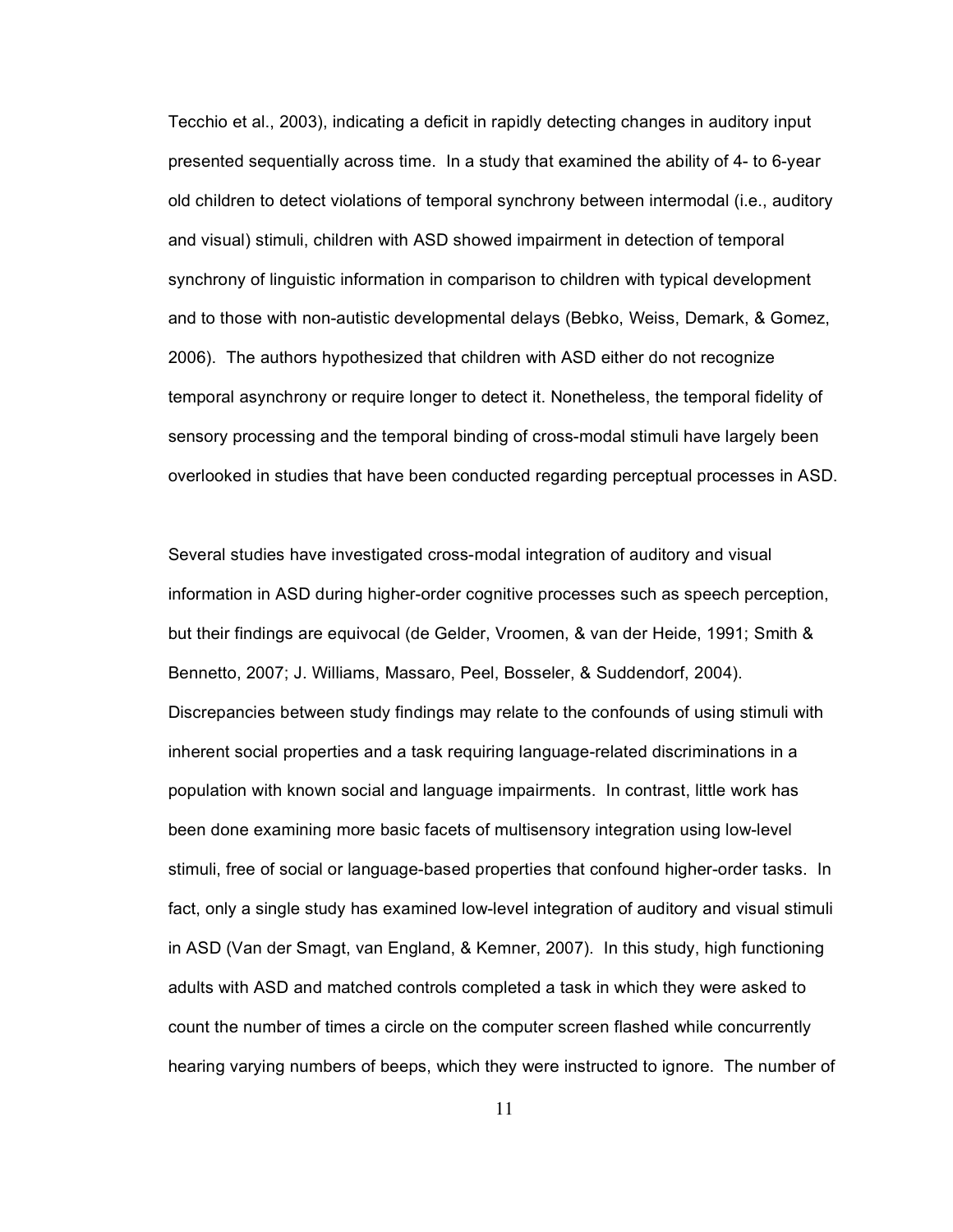beeps has been shown to produce the percept of additional illusory flashes (Shams, Kamitani, & Shimojo, 2002). The results of this study indicated that adults with ASD performed at equivalent levels as controls, indicating that task-irrelevant auditory information was being integrated with the primary visual input, yet it did not examine the integrity of the temporal window within which the illusion occured. Furthermore, it is worthwhile to note that the mean IQ in both groups was in the high average to superior range. While the results indicate that, at least in the highest of functioning adults with ASD, low-level multisensory integration may be intact, they do not speak to possible alterations in multisensory processing across the broad range of cognitive functioning that exists in ASD nor to the functioning of such processes across development. Thus, gaps in our knowledge about multisensory integration of low-level stimuli, a critical building block toward the ability to process and comprehend more complex information, across the autism spectrum remain largely unaddressed.

#### Sensory Processing and Theoretical Models of ASD

Despite clear indications of sensory abnormalities in clinical descriptions of ASD, preliminary empirical evidence for alterations in basic sensory processing, and the intuitive theoretical appeal of multisensory dysfunction in ASD, traditional theoretical models attempting to explain core deficits in ASD typically do not directly address sensory atypicalities. However, abnormal sensory processing could relate to or even underlie the core deficits posited by at least two of the models. The best popularized theories attempting to explain the core characteristics of ASD include deficits in "theory of mind", which represents the ability to take the perspective of others (Baron-Cohen, 1995), "weak central coherence," a difficulty in integrating information into a unified and coherent perceptual representation (Frith, 1989; Frith & Happe, 1994), and "executive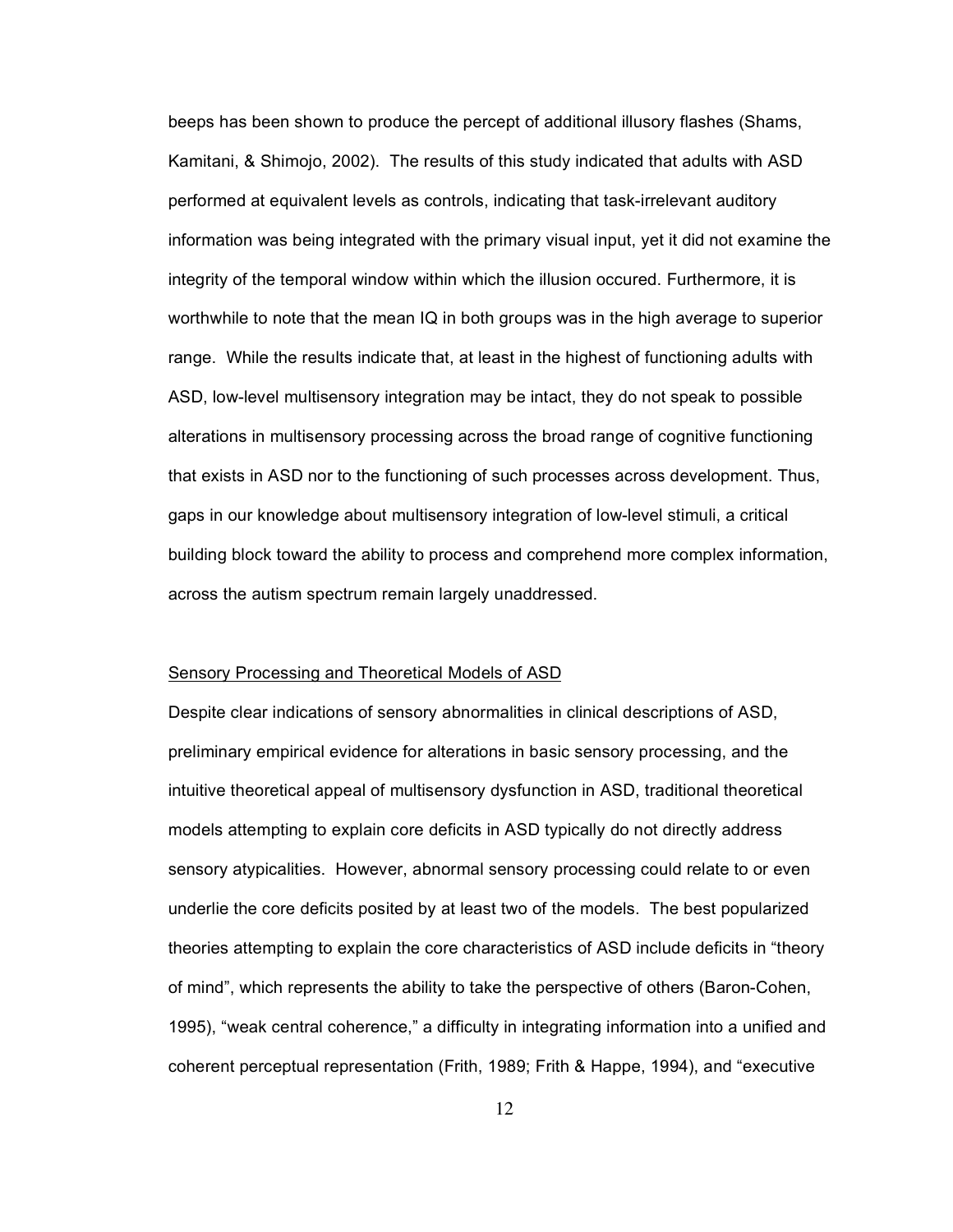dysfunction," an impairment in top-down cognitive control processes (Hughes, Russell, & Robbins, 1994; Ozonoff, Pennington, & Rogers, 1991). The theory of mind model largely ignores the sensory abnormalities that occur frequently in ASD, focusing instead on explaining social and communicative deficits. However, it could be suggested that in order to take the perspective of another person, one must be able to integrate a range of information that the other person is providing in their interaction (e.g., visually process their facial expression, aurally process tone of voice, proprioceptively process interpersonal space). In contrast, the weak central coherence model hinges on proposed differences in sensory processes; according to this theory, over-attentiveness to perceptual details causes individuals with ASD to miss the "big picture". Though the weak central coherence theory does not speak directly to abnormal sensory experiences across modalities, one might predict that hyperfocus on singular sensory or perceptual features of an object or stimulus could preclude the processing and integration of input from the other senses to create a unified whole, complete with all its multisensory features. Within the executive dysfunction hypothesis, there has been a focus on attention switching and set-shifting difficulties, in which individuals with ASD are thought to have difficulties appropriately disengaging their attention from one target in order to attend to another (Hill, 2004). While deficits in this ability are posited to relate to restricted interests and repetitive behaviors, they could also relate to sensory deficits. With regard to sensory processing within a given modality, if a child were hyperfocused on or interested in sensory aspects of objects, he might be resistant to shifting attention away from those features, regardless of the relative "real-world" importance of attending to the alternate target. Therefore, differences in the processing and integration of sensory information could potentially play central roles in causing the patterns of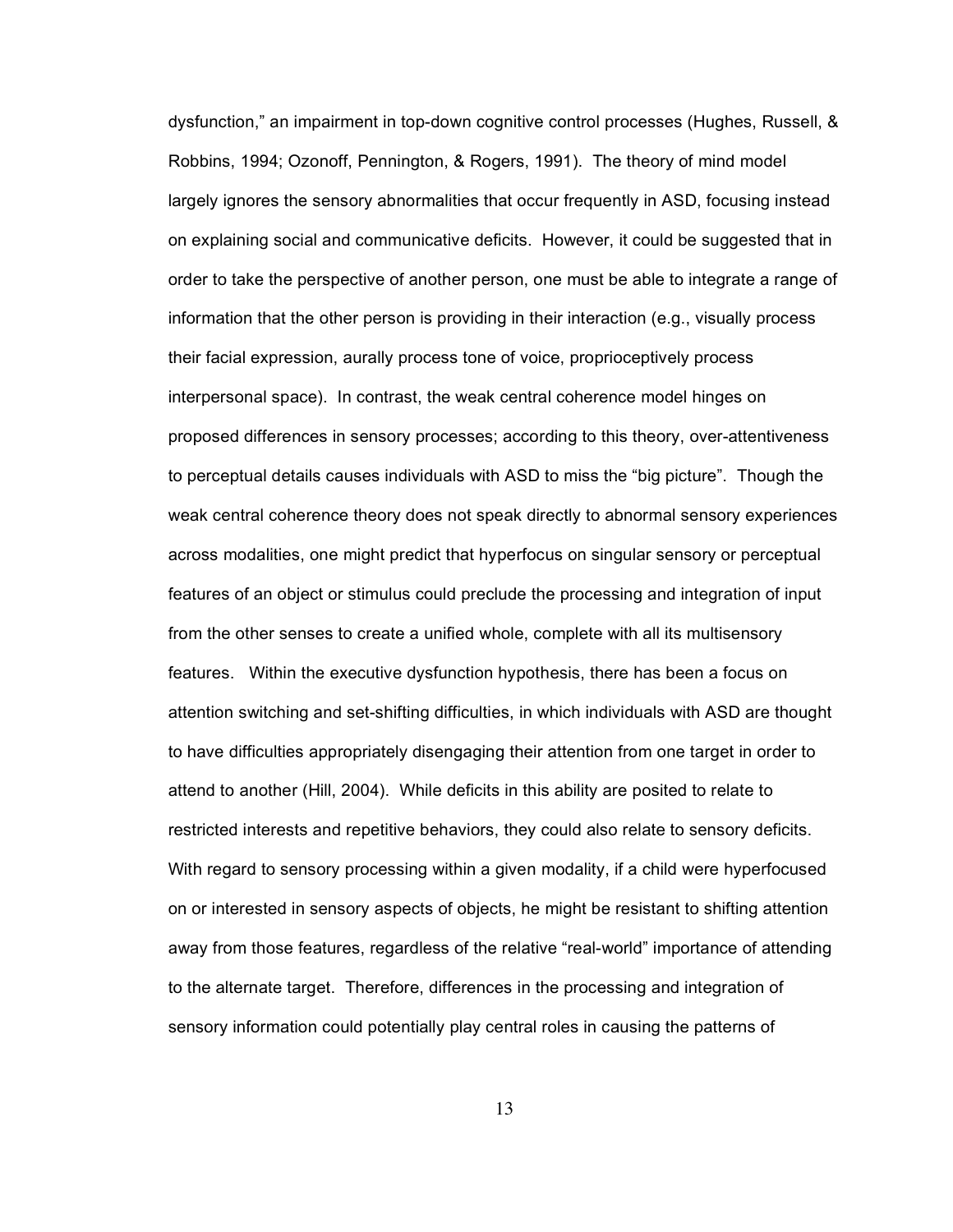behavior and cognitive profiles delineated in the most popular and researched theories, despite the fact that the models have not previously been framed in a sensory context.

Newer theoretical models that have received support in the literature are more relevant to the notion of atypical multisensory processing in ASD and have begun to suggest that the functioning and communication of neural systems that support sensory processing may be impaired. For instance, suggestions that mirror neuron dysfunction may explain deficits in joint attention, imitation, and social communication in ASD (J. Williams, Whiten, Suddendorf, & Perrett, 2001) have direct relevance to multisensory processes, as mirror neurons (a class of neurons that has been discovered in frontoparietal regions of the cerebral cortex) have both multisensory and sensorimotor properties (Iacaboni & Dapretto, 2006; Rizzolatti, Fogassi, & Gallese, 2001). In an attempt to generate an allencompassing theory of the neurological underpinnings of autism, Waterhouse, Fein and Modahl (1996) summarized evidence for dysfunction in four distinct but interacting neural systems. At the core of this theory is the recurring theme of deficits in multisensory systems, including those in the hippocampus, amygdala and neocortex that are responsible for associating stimuli across the sensory modalities.

Alterations in the structural connections and temporal relations between networks of brain regions that typically work in combination to process and make sense of complex information have also been proposed. According to the "complex information processing" model of ASD, selective impairment in the neural processing and integration of complex information across multiple domains and sensory modalities underlies core cognitive, behavioral, and social deficits that characterize ASD (Minshew, Goldstein, & Siegel, 1997). There is also some evidence from structural neuroimaging studies that the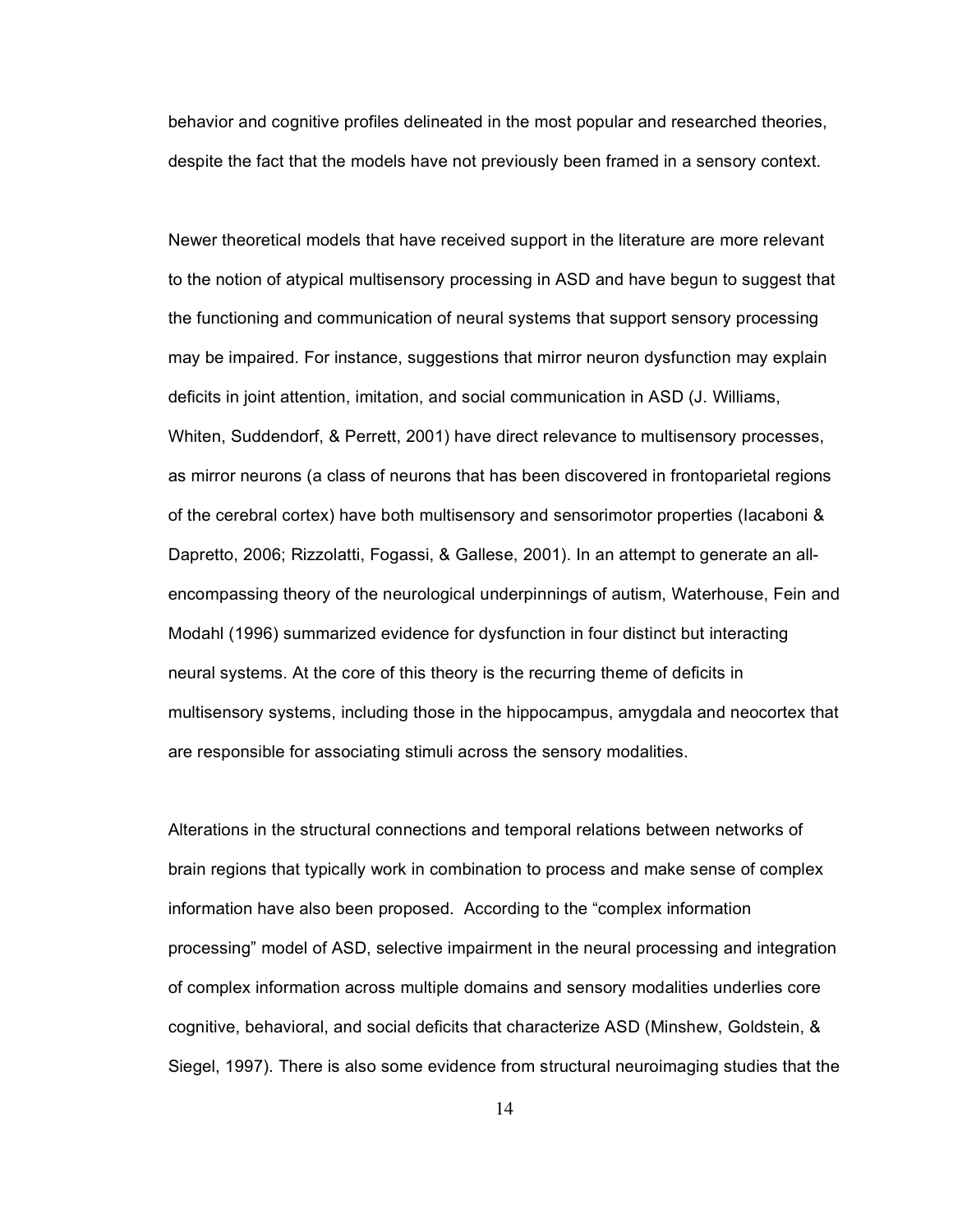integrity of white matter connections between brain regions may be reduced in ASD, making communication between regions slower and less efficient (Barnea-Goraly et al., 2004). Furthermore, Just, Cherkassky, Keller, Kana, and Minshew (2004) introduced the possibility of reduced functional connectivity between brain regions that are synchronously activated in response to a stimulus or task demand as a potential neural mechanism for core deficits in ASD.

Related to the idea of functional underconnectivity, Brock, Brown, Boucher, and Rippon (2002) propose a temporal binding deficit in autism, wherein there is reduced communication, or temporal correlation, between brain regions that should be coactivated in processing complex stimuli. Theoretically, Brock et al.'s (2002) hypothesis most directly implicates underlying differences in temporal processing and cross-modal integration of sensory information in giving rise to core symptoms of ASD. This model builds on the weak central coherence theory and suggests that impairment in the temporal binding of information (i.e., binding together of input across senses when it is temporally proximal, thereby creating a multisensory percept) across local neural networks causes disturbances in information processing and integration, and ultimately, distorted representation of multisensory input. It is predicated on the idea that, in the typical brain, neural synchrony between interconnected sensory processing circuits may serve as the mechanism to "bind" related information (e.g., the sight and sound of a passing ambulance), thereby creating a cohesive and well-integrated perceptual gestalt (Singer, 1999; Uhlhaas & Singer, 2006).

Even if unisensory information processing were intact, impairment in the temporal binding mechanism might affect the processing of a multisensory stimulus, as individual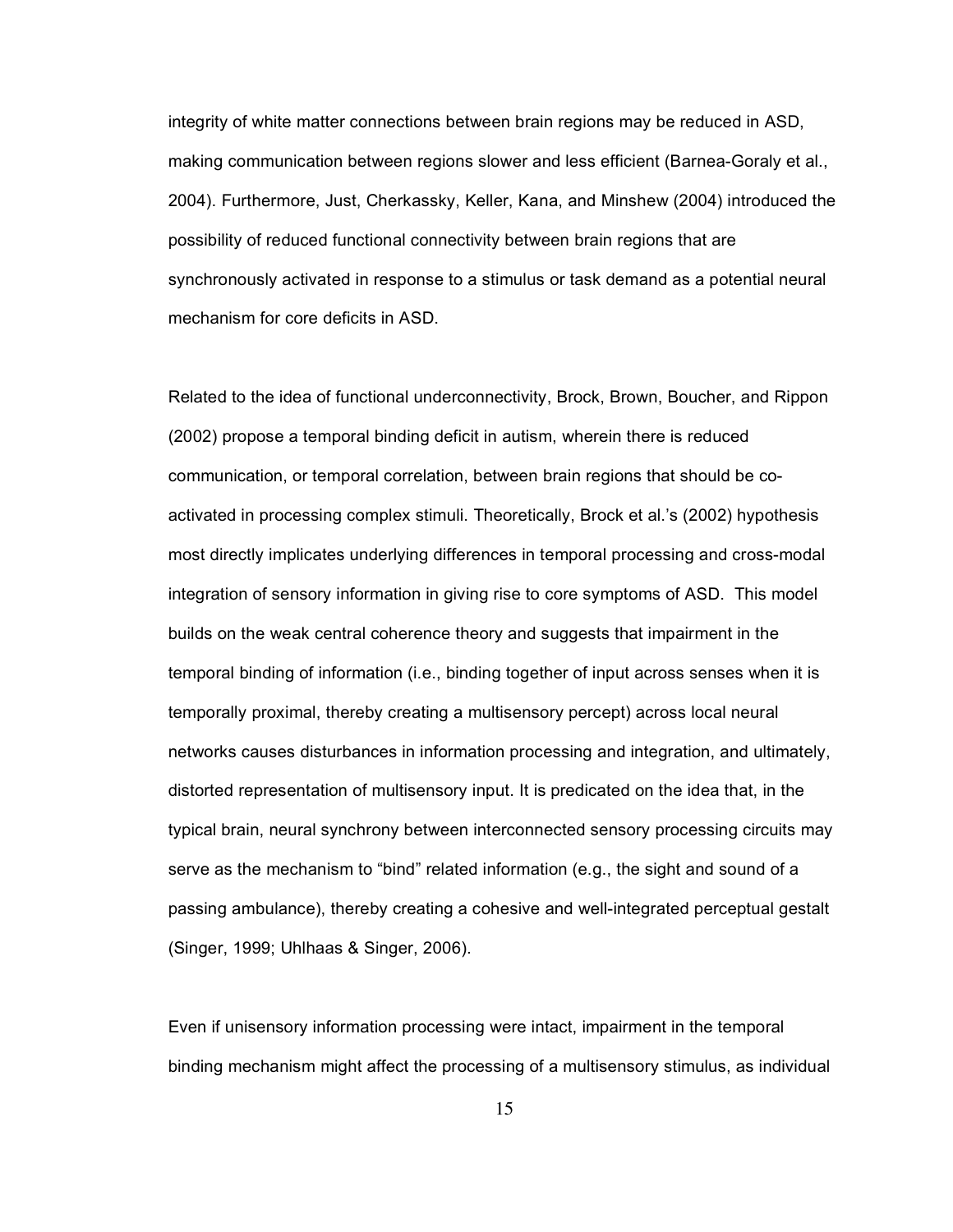components of the stimulus (e.g., visual, auditory) might be weakly bound, or not bound at all. Temporal integration of inputs that occur concurrently or in rapid sequential order is necessary for the creation of a perceptual gestalt (Poppel, 1997). On the other hand, processing of complex information in the real world necessarily must be completed within the temporal constraints of the stimulus duration, and proper, time-efficient processing, comprehension, and response to transient input are critical to understanding and functioning in a dynamic world. Therefore, the integrity of temporal processing and binding mechanisms is important for accurate perception in a dynamic and multisensory world.

Despite the intuitive appeal of newer models that suggest central impairments in sensory and multisensory systems, few studies have systematically examined unisensory and multisensory functioning in ASD, specifically as they relate to temporal processing, using objective, quantitative measures. A core deficit in the encoding and integration of sensory information at the neural level would likely impact downstream processes such as attention allocation, appropriate reaction to novel or unexpected stimuli or events, and comprehension of complex social information. Dysfunction in multisensory integration could therefore play an important contributory role in core social, communicative, and behavioral deficits in ASD. Furthermore, clearer understanding of the level at which sensory processing is impaired also may have important implications for intervention. In sum, a better characterization of some of the fundamental aspects of uni- and multisensory processing will represent an important step forward in our understanding of ASD.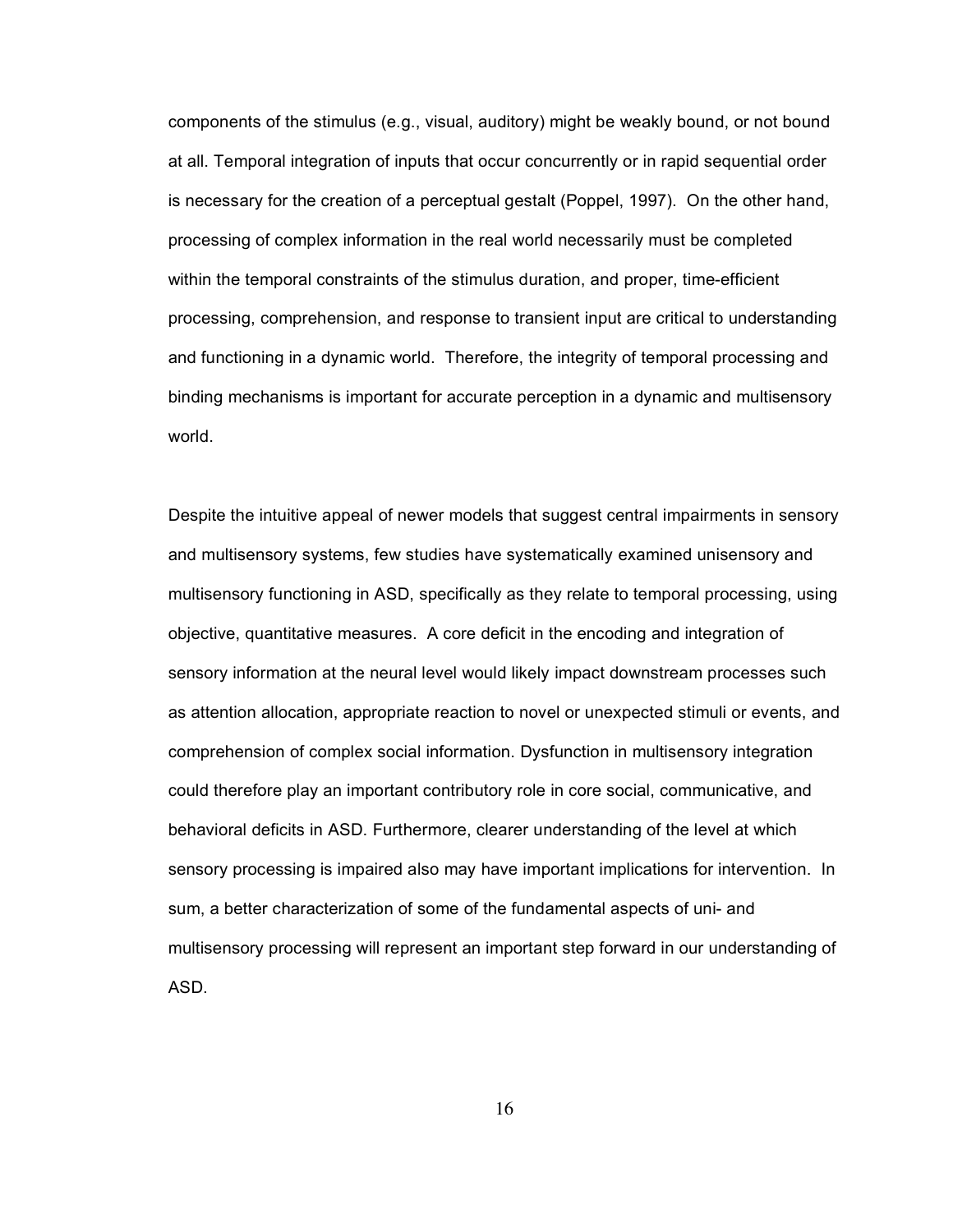### Current Study

Prior research has established firmly that abnormalities in sensory functioning are described at high rates in ASD across sensory modalities and in the integration of multisensory input. However, many questions remain. The purpose of this study is to explore the functioning of unisensory and multisensory processing of low-level auditory and visual information in children with ASD, as compared to children with typical development. Specific emphasis is placed on the temporal aspects of sensory and multisensory processing. Information on unisensory information processing is important for understanding multisensory processing, since multisensory integration is thought to occur more strongly when input to a single modality is too weak (or too poorly processed) to convey the intended message of the input information, and because individual senses tend to dominate perception of information in other sensory modalities when they are specialized for making the discrimination of interest. The experiments described below attempt to characterize fundamental aspects of unisensory and multisensory processing using standardized psychophysical paradigms in order to shed light on some of the neural mechanisms that may underlie pervasive reports of atypical sensory processing and integration in individuals with ASD. Using standard psychophysical tasks, this study addresses the following research questions and tests related hypotheses as described below:

1) Is the ability to discriminate between two auditory stimuli presented in rapid temporal succession impaired in children with ASD, relative to children with TD? Exploring this initial question will provide a baseline understanding of the functioning of the auditory system, which should dominate the visual system in tasks requiring temporal judgments, in resolving rapidly presented stimuli.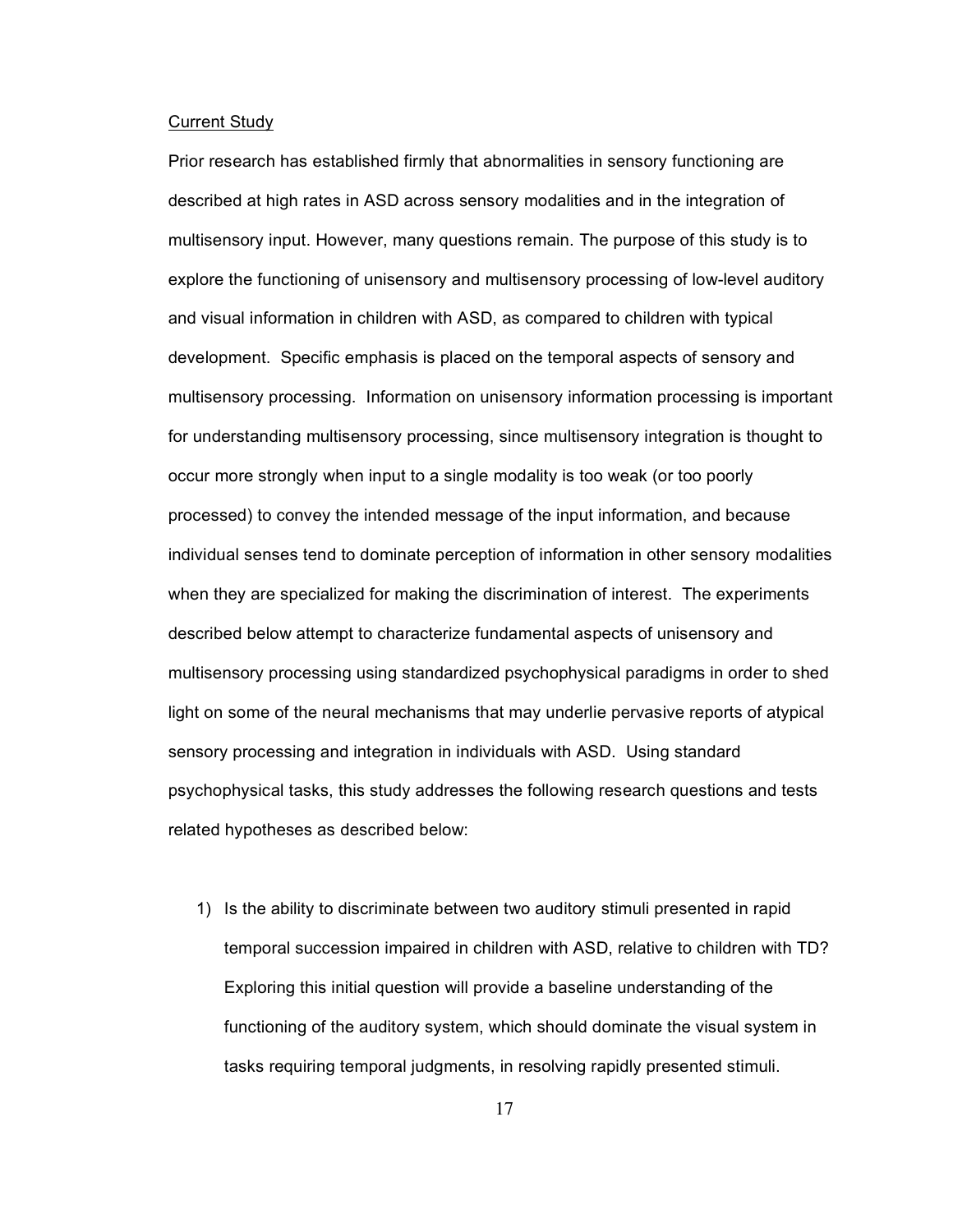*Hypothesis #1:* Children with ASD will show deficits in auditory temporal acuity when compared with children with typical development on an auditory temporal order judgment task, in line with past findings of impaired temporal processing of auditory information (Szelag et al., 2004). This alteration will manifest as a longer interstimulus interval necessary in order for children with ASD to resolve two sequential, rapidly occurring events at their perceptual threshold. If such a deficit is observed, it could affect the temporal window within which successive auditory stimuli continue to be bound together or to temporally proximal cross-modal (i.e., visual) stimuli, a question which will be explored further in research question 5.

- 2) Is the ability to discriminate between two visual stimuli presented in rapid temporal succession impaired in children with ASD relative to children with TD? *Hypothesis #2:* Children with ASD will show deficits in visual temporal acuity when compared with children with typical development on a visual temporal order judgment task, in line with research finding impaired visual processing of motion and dynamic stimuli in ASD (Milne et al., 2002; Pellicano, Gibson, Maybery, Durkin, & Badcock, 2005; Spencer et al., 2000). This alteration will manifest as a longer interstimulus interval necessary in order for children with ASD to resolve two sequential, rapidly occurring events at their perceptual threshold.
- 3) Do children with TD respond in a similar manner as adults on tasks measuring multisensory processing? Specifically: a) does the addition of task-irrelevant auditory information enhance the ability to make temporal judgments regarding the onset of visual stimuli presented in rapid temporal succession in children with TD?, and b) does the addition of task-irrelevant auditory information bias visual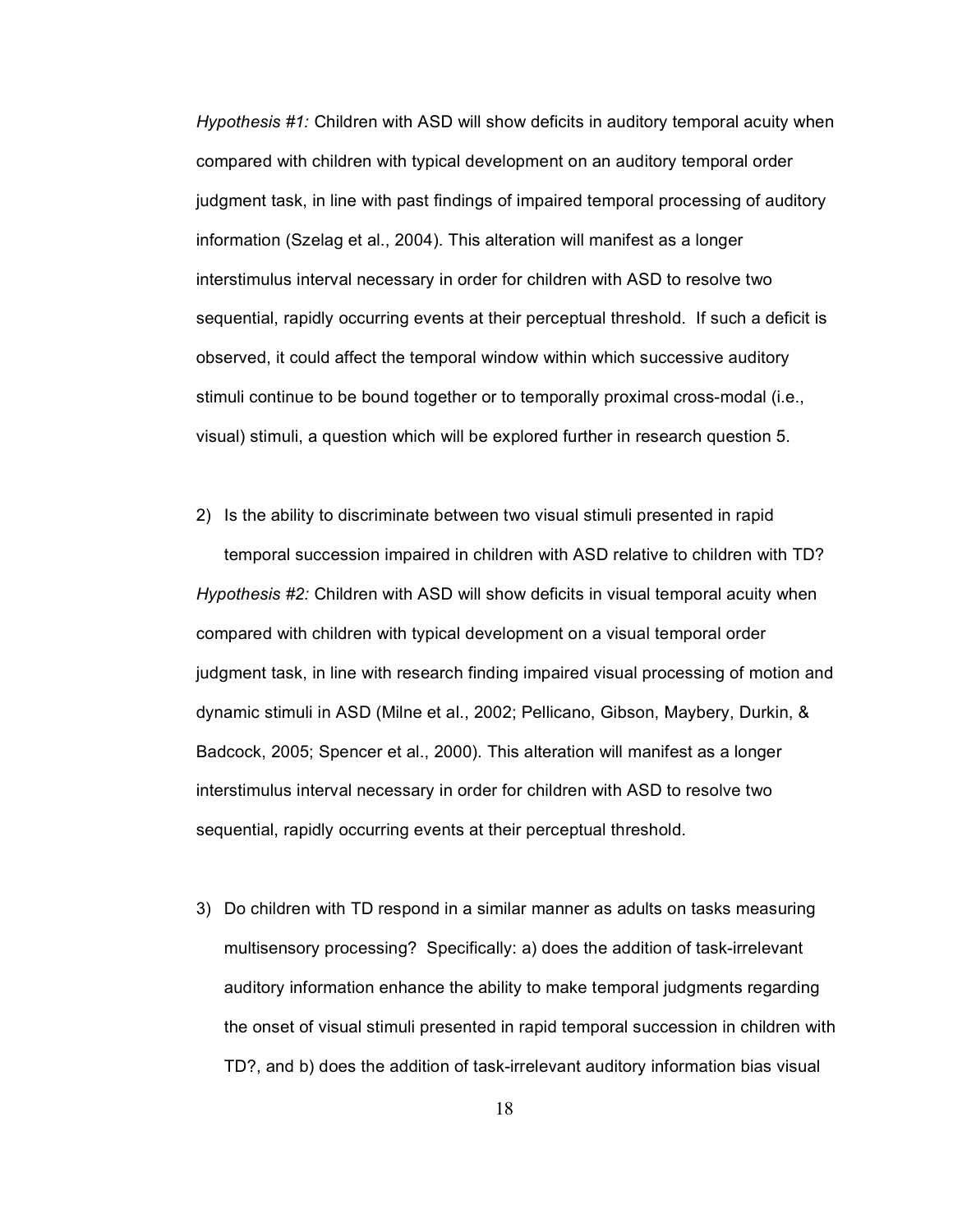perception in creating the illusory percept of two visual stimuli where there is, in reality, only one? Exploring these questions will provide information regarding whether: a) children with typical development show comparable levels of multisensory integration to those seen in adults, and b) auditory information alters the ability to make visual temporal judgments, as would be predicted by the specialization of the auditory system in terms of its improved temporal acuity relative to that of the visual system and as is found in adults (Sham, Kamitani, & Shimojo, 2004).

*Hypothesis #3:* Children with TD will perform in a similar manner to adults. They will show enhanced accuracy in discriminating presentation order of two sequential visual stimuli separated by an interstimulus interval specified by their visual perceptual threshold with the addition of task-irrelevant auditory information. Furthermore, they will be susceptible to the creation of an illusory visual percept induced by temporally proximal auditory information. In addition to confirming the utility of these multisensory psychophysical tasks for use in children, the hypothesized observations would indicate that: a) multisensory integration of temporally proximal auditory and visual information is occurring in children with TD, and b) the auditory system is biasing the visual system in tasks that require rapid temporal discriminations, for which audition is better specialized.

4) Do children with ASD show similar patterns of multisensory integration to children with TD, in terms of combining temporally proximal, task-irrelevant auditory stimuli with target visual stimuli? Does the extent of multisensory integration differ between children with ASD and children with TD?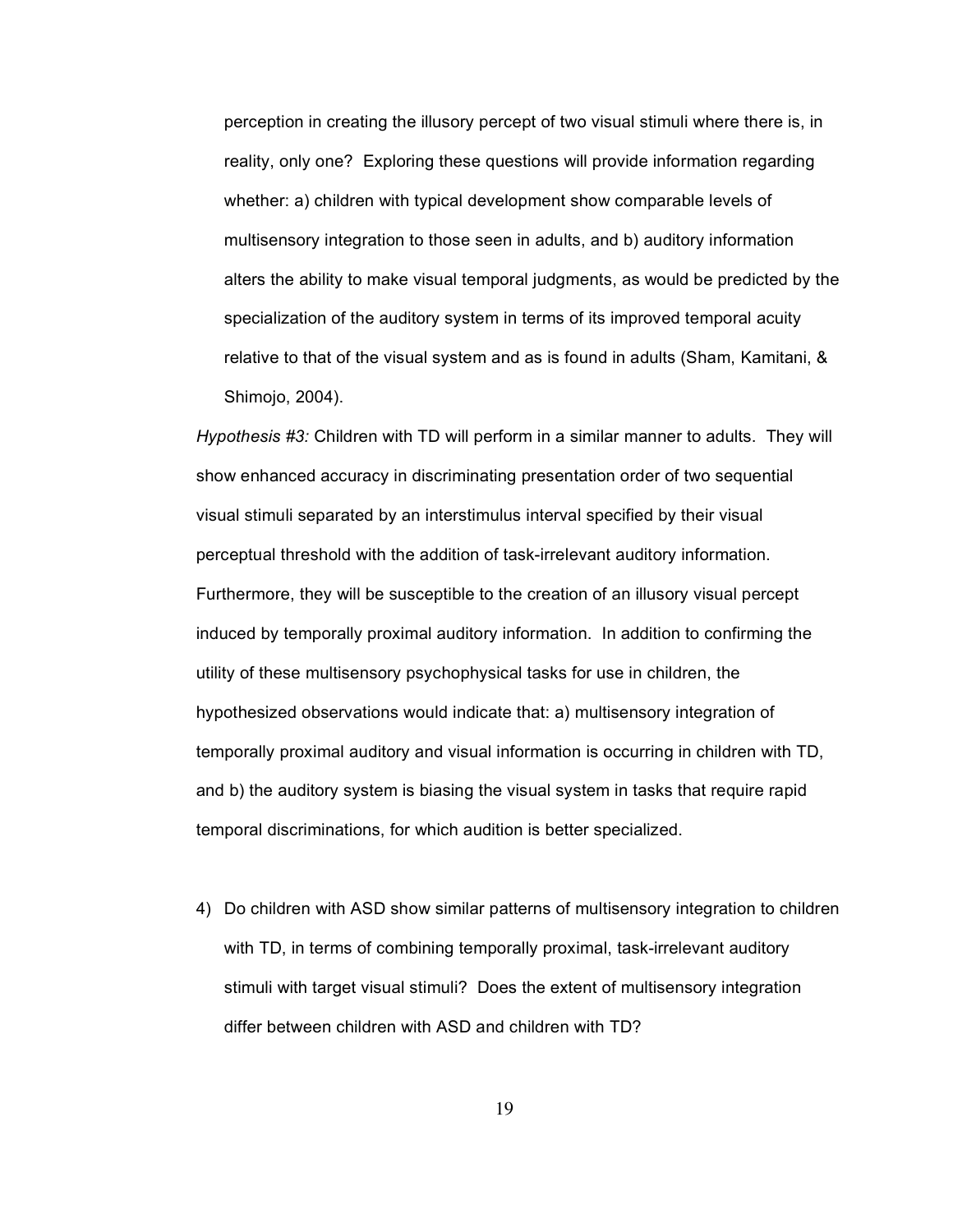*Hypothesis #4:* If temporal binding of information processed in synchronously active brain regions is deficient in ASD, as multiple theories suggest (Brock et al., 2002; Rippon, Brock, Brown, & Boucher, 2007), we would predict decreased multisensory integration in children with ASD evidenced by decreased influence of auditory input on visual task performance.

5) If children with ASD show multisensory integration of auditory and visual information, is the temporal binding window within which such integration occurs different from that in children with TD?

*Hypothesis #5:* Children with ASD will differ in multisensory processing with regard to the "window" across which temporally proximal visual and auditory stimuli are bound. If structural connectivity between regions is compromised in ASD, as previous literature has suggested (Barnea-Goraly et al., 2004), neural signals responding to auditory and visual input could be predicted to be slower to reach sites of multisensory integration, thereby extending the time frame within which their signals overlap and expanding the temporal binding window.

This study is important in that it represents one of the first empirical explorations of lowlevel multisensory processing in ASD, using stimuli free of confounding social or communicative properties that likely represent additional processing challenges in ASD. It also explores the temporal aspects of sensory processing, which have been largely unaddressed in the experimental literature, by examining both the time necessary to discriminate among two stimuli within the same sensory modality and whether crossmodal sensory cues that occur in close temporal proximity are bound together to create a multisensory percept. This study is unique in that it examines unisensory and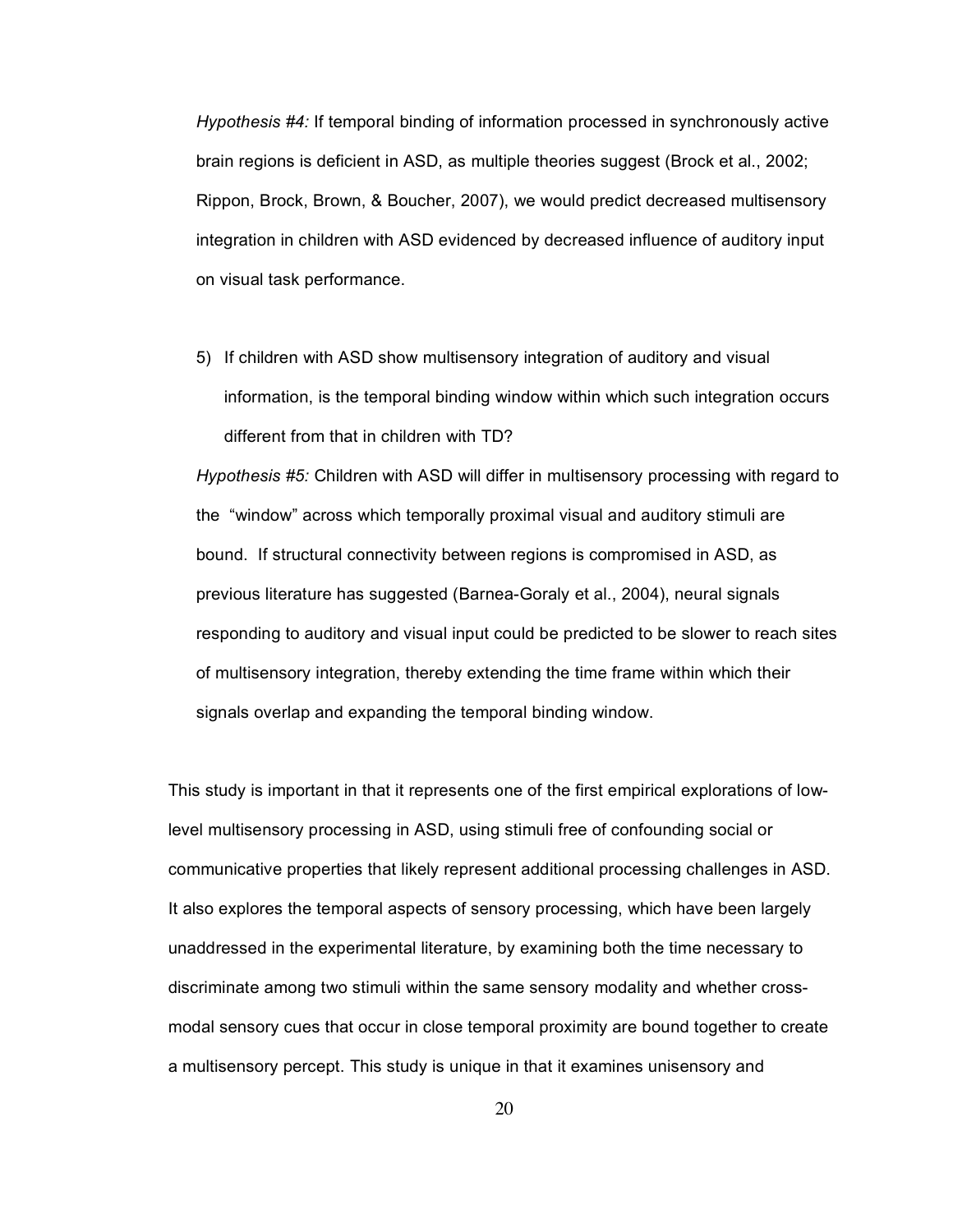multisensory functioning in the same sample of individuals with ASD using parallel psychophysical tasks. Furthermore, it examines sensory functioning in children and adolescents, a period in development during which sensory difficulties are more prominent in individuals with ASD than they are at later ages (Kern et al., 2006).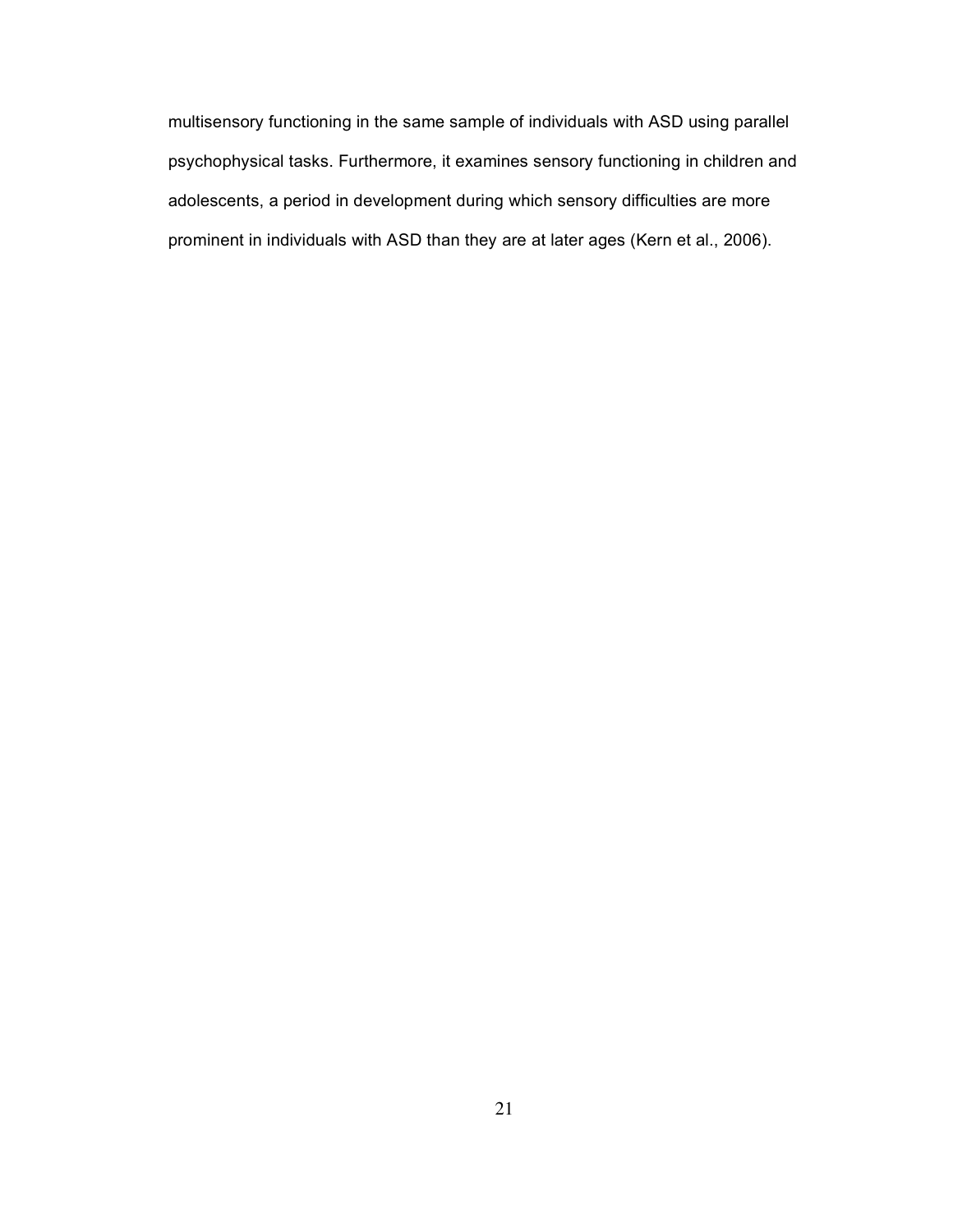## CHAPTER II

# **METHODS**

## **Participants**

Forty children (20 with ASD and 20 with typical development [TD]) passed initial phone screening and participated in at least one session as part of this study. Participants with ASD (i.e., Autistic Disorder, Asperger's Disorder or Pervasive Developmental Disorder-Not Otherwise Specified) were recruited by: a) mailing letters to the families of children who had participated in previous Treatment and Research Institute for Autism Spectrum Disorders (TRIAD) research studies or other programs at Vanderbilt University and signed consent to be contacted for future research; b) posting flyers in the community; and c) distributing flyers at community seminars and meetings. Children with TD were recruited through a broadcast email sent to the Vanderbilt University Medical Center listserver as well as through flyers distributed in the community; 16 were selected to match already enrolled children with ASD on age and gender as closely as possible based on their dates of birth. The remaining four children with TD were initially enrolled as pilot participants, independent of enrollment of children with ASD; their data were included given that they did not alter the age, gender, or IQ distribution for the children with TD nor induce differences between groups on matching variables.

Eligibility criteria for children in both groups were as follows: a) age 8-17 years; b) normal or corrected-to-normal hearing and vision; c) Full Scale IQ above 70; and d) no evidence or past diagnosis of a specific reading disorder. Additional eligibility criteria for the ASD group required that children: a) have a confirmed diagnosis of Autistic Disorder,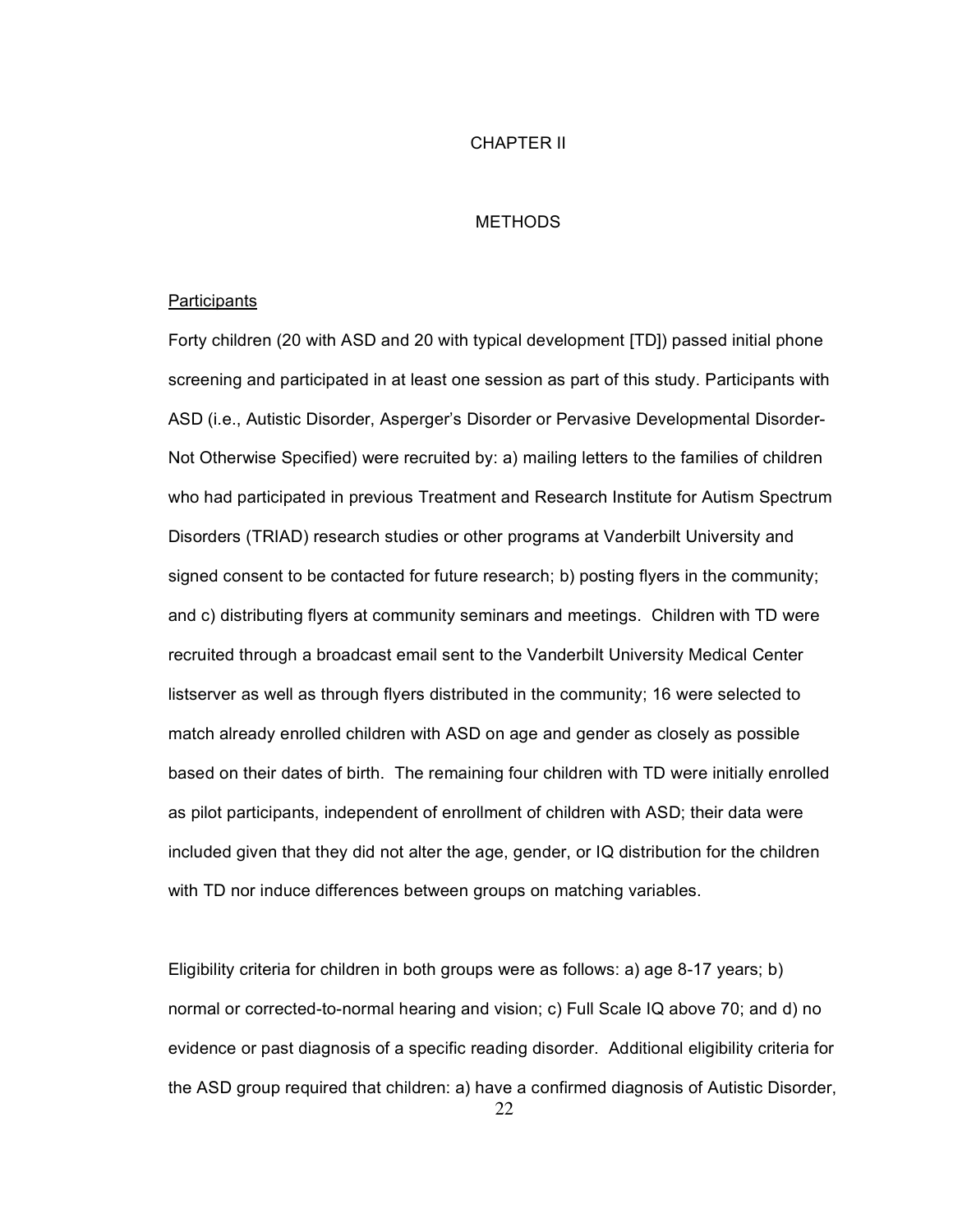Asperger's Disorder or Pervasive Developmental Disorder-Not Otherwise Specified; and b) have no history of seizure disorders or known genetic disorders. Additional eligibility criteria for children with TD were as follows: a) no history of or current psychiatric, neurological, or learning disorders (e.g., ADHD, depression, epilepsy, dyslexia) or symptoms of ASD; and b) no first-degree relatives with ASD. Four children with ASD who passed the telephone screening did not meet eligibility criteria during the diagnostic session (two based on diagnosis, two based on cognitive functioning levels) and therefore did not participate in the experimental psychophysics session. Two additional children with ASD who attempted the experimental procedures were excluded from analyses due to difficulties with attention, comprehension, and compliance. The resulting sample consisted of 14 children with ASD and 20 children with TD. No group differences for chronological age, gender, Full Scale IQ, Verbal IQ, Performance IQ, or word reading abilities were found (Table 1). Higher IQ and reading scores indicate higher cognitive and reading abilities, respectively. As expected, significant group differences were found for autism symptoms,  $t$  (32) = 9.83,  $p < 0.001$ , and for sensory behaviors (ps < 0.001); parents of children with ASD reported significantly more autism symptoms and sensory abnormalities than did parents of children with TD. Higher scores on the SCQ represent higher levels of ASD symptomatology. Lower scores on the SP subscales indicate increased levels of sensory abnormalities.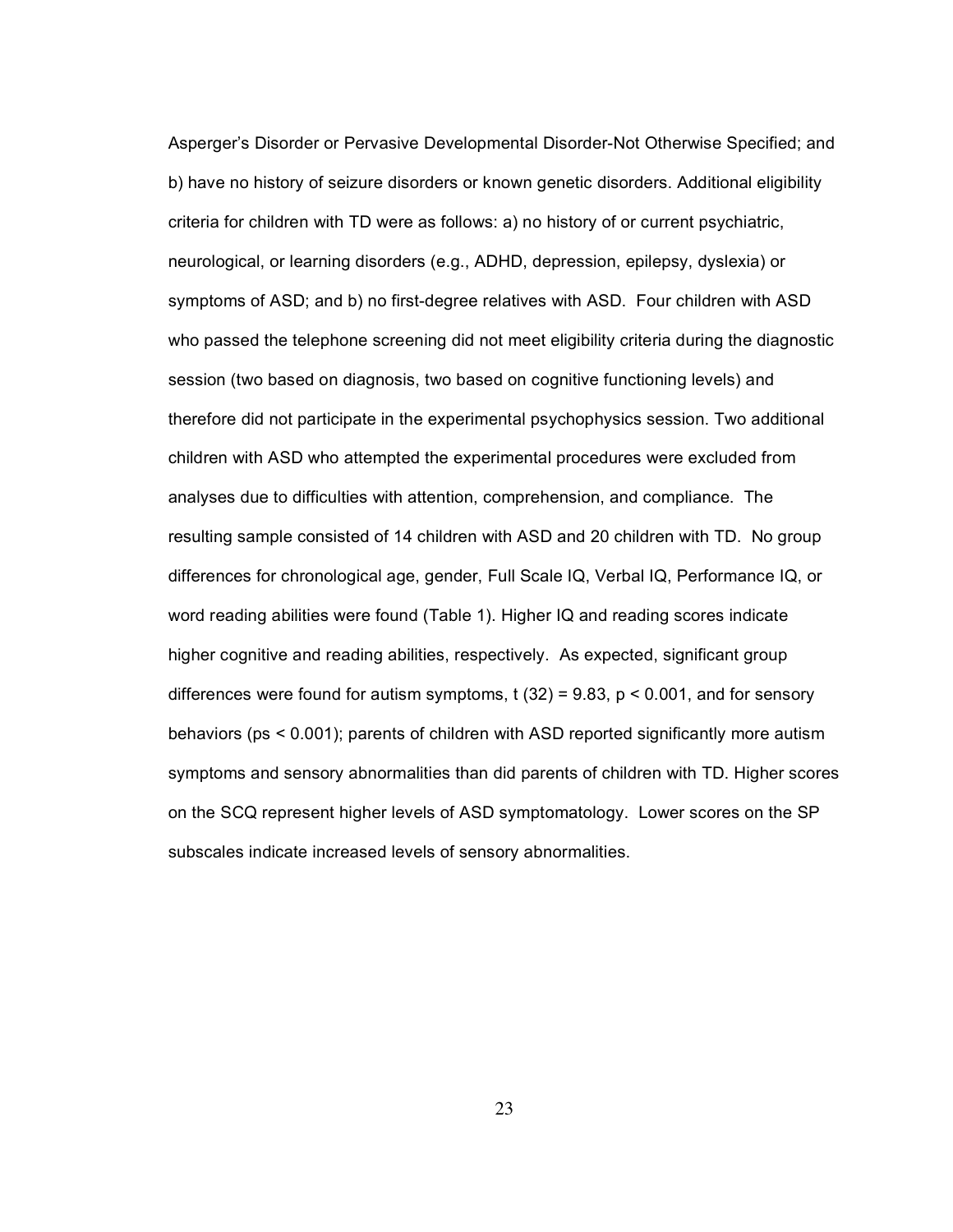Table 1: Sample Characteristics.

|                                       | Group        |              |                  |            |
|---------------------------------------|--------------|--------------|------------------|------------|
|                                       | <b>ASD</b>   | TD           |                  |            |
| <b>Measure</b>                        | $(n=14)$     | $(n=20)$     | <b>Statistic</b> | p-value    |
| Chronological Age (mo): Mean (SD)     | 144.7 (28.9) | 144.7 (30.8) | $t = .001$       | $p=1.0$    |
| Gender: Number Male (%male)           | 11 $(78.6%)$ | $16(80\%)$   | $\chi$ 2= .01    | $p=.92$    |
| WASI Full Scale IQ: Mean (SD)         | 108.7(19.7)  | 109.0(9.8)   | $t = -.05$       | $p = .96$  |
| WASI Verbal IQ: Mean (SD)             | 107.2 (17.9) | 111.2(12.4)  | $t = -.75$       | $p = 0.46$ |
| WASI Performance IQ: Mean (SD)        | 107.9(19.0)  | 104.7(8.4)   | $t = .58$        | $p=.57$    |
| WJA Letter-Word ID: Mean (SD)         | 104.3(16.6)  | 108.6(8.0)   | $t = -.91$       | $p = 0.41$ |
| WJA Word Attack: Mean (SD)            | 103.2(10.2)  | 104.8(5.6)   | $t = -.55$       | $p=.62$    |
| SCQ Total Score: Mean (SD)            | 20.8(7.9)    | 2.6(2.3)     | $t = 8.06$       | p<.001     |
| SP Auditory Processing: Mean (SD)     | 22.6(6.3)    | 35.6(3.1)    | $t = -6.92$      | p<.001     |
| SP Visual Processing: Mean (SD)       | 31.2(5.2)    | 41.2(4.1)    | $t = -6.14$      | p<.001     |
| SP Multisensory Processing: Mean (SD) | 23.2(3.1)    | 32.0(2.8)    | $t = -8.30$      | p<.001     |

The intake diagnoses of the 14 children with ASD who successfully completed the experimental session were: Asperger's Disorder (n=7), Pervasive Developmental Disorder – Not Otherwise Specified (n=5), Autistic Disorder (n=2); updated formal clinical diagnoses were not issued as part of this study. Detailed clinical characterization (i.e., ADOS and ADI-R scores, clinical diagnosis) is reported in Appendix A.

# **Procedures**

Potential participants were initially screened for eligibility using a phone interview with parents who expressed interest in having their child participate in the study; those who were eligible according to the initial phone screening were subsequently enrolled. Adequate cognitive functioning for inclusion in the study (i.e., FSIQ above 70) was confirmed at a research appointment using the Wechsler Abbreviated Scale of Intelligence (WASI: Wechsler, 1999) unless a child had completed cognitive testing in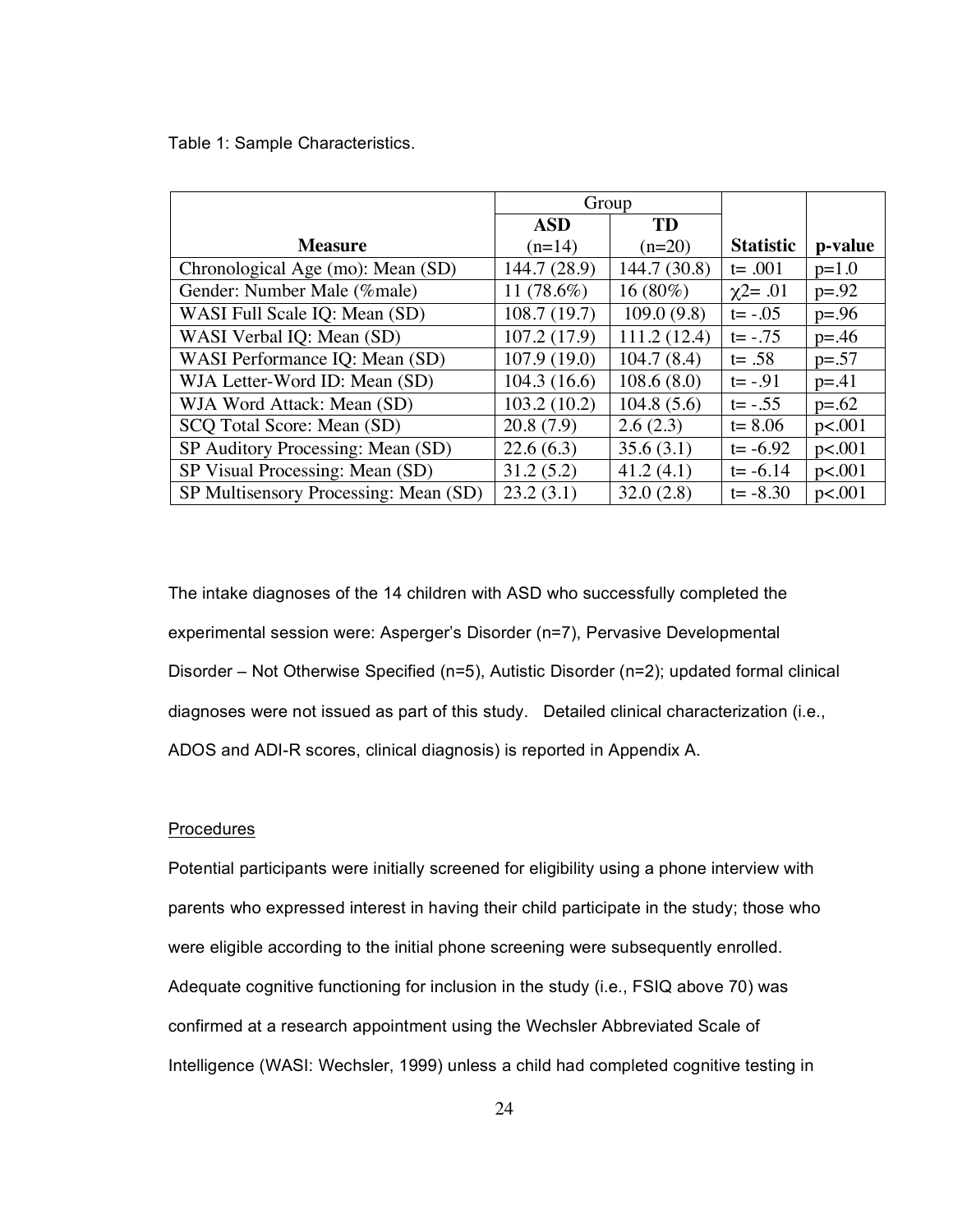the past year and the parents could provide the scores. Reading abilities were screened using the Letter-Word Identification and Word Attack subtests of the Woodcock-Johnson Tests of Achievement – Third Edition (WJA-III: Woodcock, McGrew, & Mather, 2001), since differences in multisensory processing have been demonstrated in individuals with reading disorders (Hairston et al., 2005). All children in both groups were required to have reading standard scores above 70 on both subtests.

Children with ASD participated in two visits: 1) an initial visit during which diagnostic and cognitive screenings were completed to confirm eligibility for further participation in the experimental procedures; and 2) a second visit during which the child participated in experimental procedures and completed the two reading subtests while the parent completed a structured diagnostic interview. Children with TD participated in a single visit at which they completed both experimental psychophysics procedures and cognitive and reading screening measures. All sessions lasted between two and three hours. Parents of all participants gave informed consent and all children in both groups gave assent prior to participation in any component of this study. All children received compensation for their participation at each visit. Procedures were approved by the Vanderbilt University Institutional Review Board.

Children with ASD who passed the telephone screening were seen for an initial diagnostic confirmation appointment. At this appointment, they were administered the Autism Diagnostic Observation Schedule (ADOS; Lord et al., 2000), Module 3 by a research-reliable examiner. All children included in the ASD group met criteria for autism or autism spectrum on the ADOS and also had prior clinical diagnoses of ASD confirmed by the clinical impressions of a licensed clinical psychologist. Two of the 20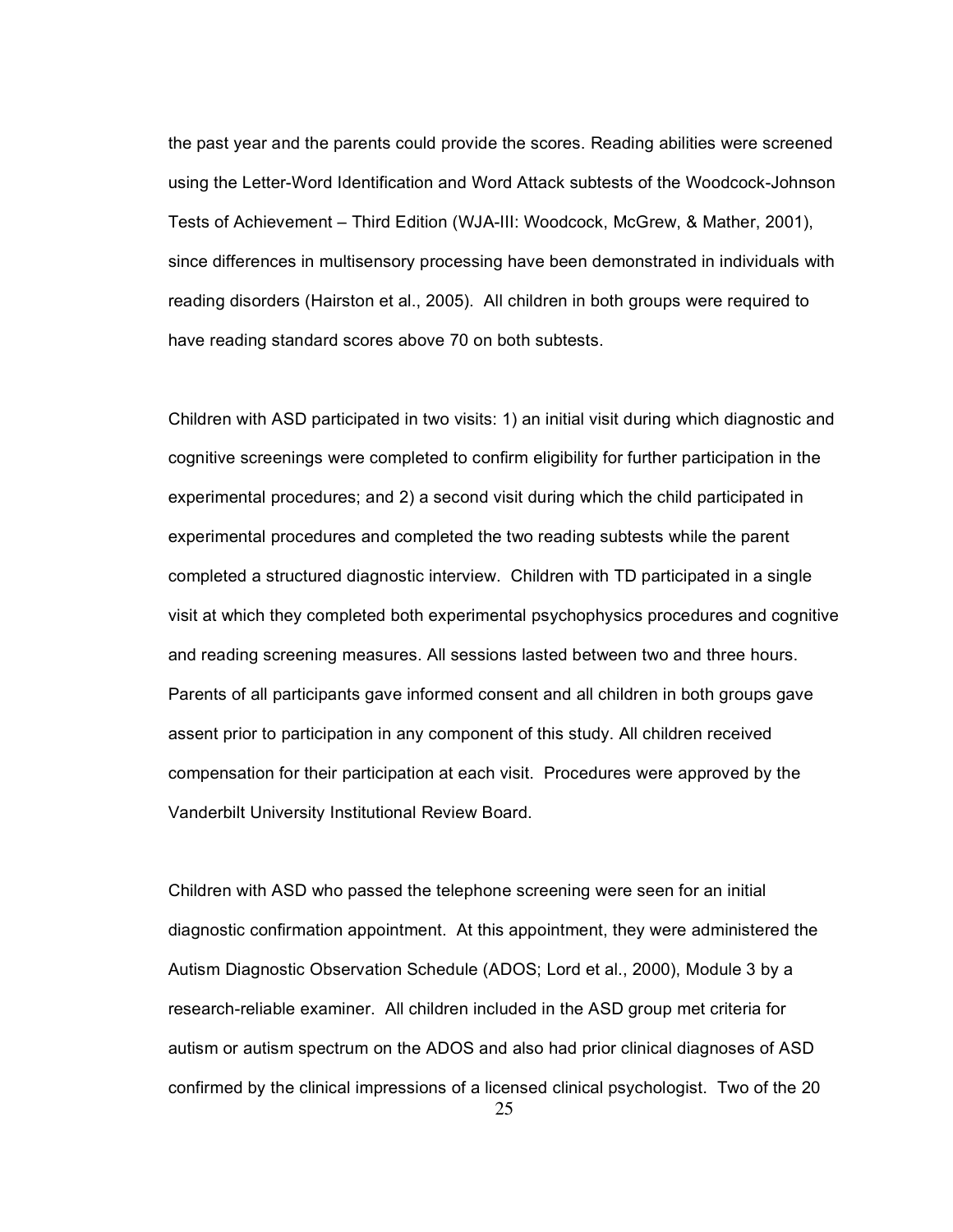children with prior ASD diagnoses were not included for the psychophysics session because they did not meet cut-off scores on the ADOS or present with clinical profiles entirely consistent with an ASD diagnosis. Children with ASD also completed the cognitive screening component of this study at this initial appointment given the rate of cognitive impairment that occurs in individuals with ASD; two additional children with confirmed ASD diagnoses were not included for the psychophysics session because they obtained WASI IQ scores below 70. Children with TD did not participate in an initial diagnostic session and were therefore administered the WASI during the experimental session. No children with TD obtained IQ scores below 70; thus, all were eligible for continuation with experimental procedures. Following eligibility determination, the sample consisted of 16 children with ASD and 20 children with TD, all of whom participated in the experimental session described below and attempted the psychophysics tasks.

During the experimental session, parent(s) of children with ASD completed the Autism Diagnostic Interview – Revised (ADI-R; Lord, Rutter, & Le Couteur, 1994) with a trained, research-reliable interviewer to confirm history of ASD while their child participated in the experimental procedures. While their child completed the psychophysics tasks during the experimental session, parents of participants in both groups completed the Lifetime version of the Social Communication Questionnaire (SCQ; Rutter, Bailey, & Lord, 2003) to provide a brief indication of autism-related concerns across all children, including those with typical development. Parents of children in both groups also completed the Caregiver Rating Form of the Sensory Profile (SP; Dunn, 1999) as well as the Sensory Experience Questionnaire (SEQ; Baranek et al., 2006) to provide independent information regarding children's sensory interests, aversions, and experiences.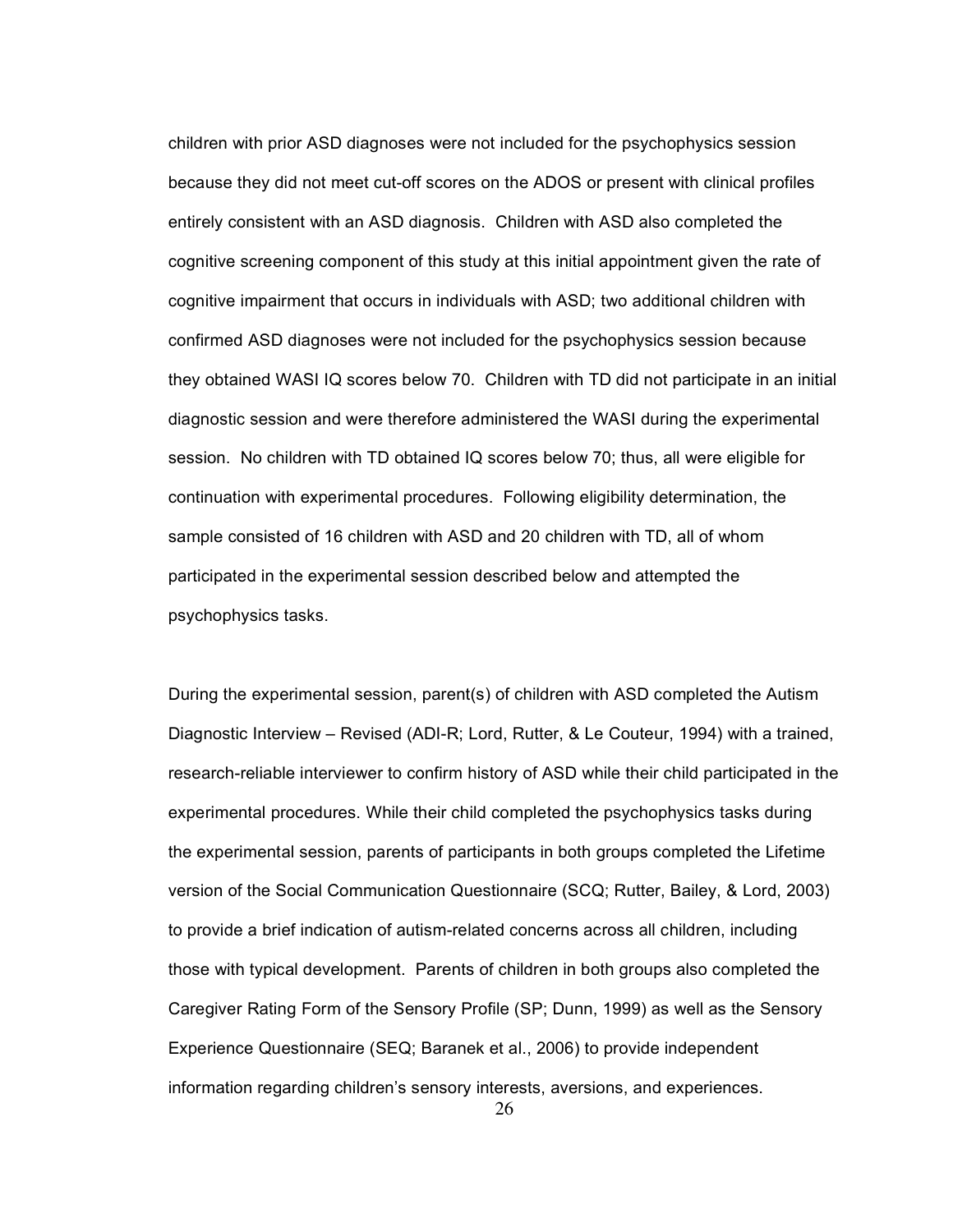For the experimental session, participants sat in a light- and sound-attenuated room, wearing headphones through which auditory stimuli were presented. They indicated their responses to task stimuli, presented on a computer monitor, through button presses on a response box. Visual stimuli were presented in white against a black background on a PC monitor (NEC Multisync FE992, 22 inch screen; 150 Hz refresh rate; 640x480 pixel resolution); specifics of visual stimuli for each task are described below. Auditory stimuli were presented via noise-canceling extra-aural headphones to both ears and were of equal binaural amplitude across all tasks that included auditory input. Volume of auditory stimuli was constant across participants within each task. Stimuli were presented using E-Prime presentation software (Psychology Software Tools Inc., Pittsburgh, PA., USA). Responses (i.e., accuracy and response time) were recorded via a Serial Response box compatible with E-prime software.

Participants were monitored by the experimenter through closed-circuit video cameras to ensure they were engaged in the tasks. In the infrequent instance that a participant was not on-task, a variety of strategies were implemented to increase engagement (e.g., reminders to stay on tasks, additional breaks, parent in the testing room, etc). Participants completed all experimental tasks within a single session in a fixed order; tasks are described in detail below. Participants were allowed to take breaks between tasks as necessary to increase compliance and maintain effort, motivation, and on-task behavior.

#### Measures

## *Clinical Tools*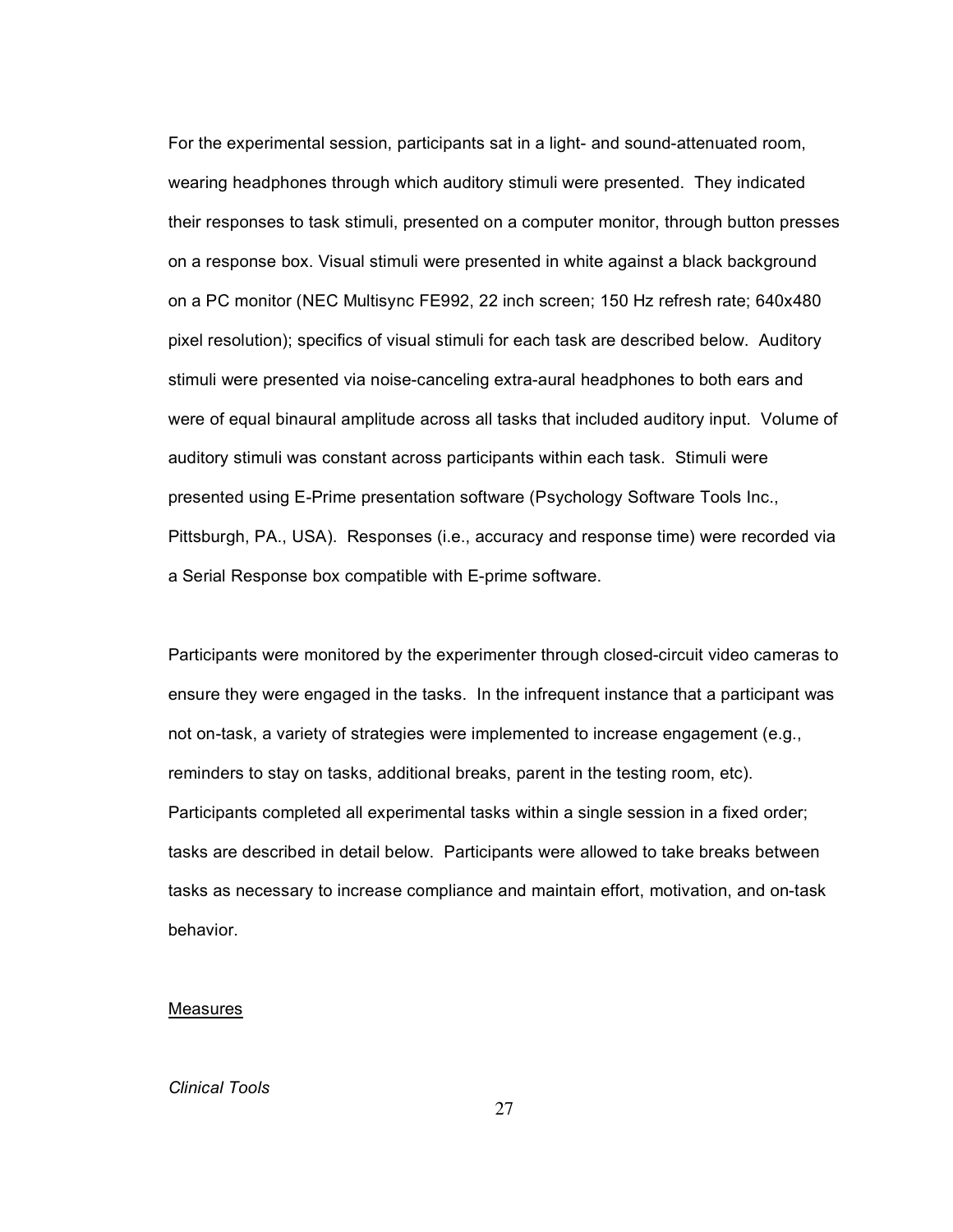*Social Communication Questionnaire* (SCQ; Rutter et al., 2003): The SCQ is a 40 question caregiver report form inquiring about symptoms related to core diagnostic features of autism, designed to assess risk status for autism spectrum disorders. The Lifetime Version of the SCQ, which inquires about whether specific behaviors or features have ever been present across a child's lifetime as well as between the specific time period between four and five years of age, was used for this study. Parents of children both with and without ASD completed this questionnaire. A cutoff score of 15 typically indicates at-risk status for an ASD. No child with typical development exceeded this cutoff.

*Autism Diagnostic Observation Schedule* (ADOS; Lord et al., 2000): The ADOS is considered to be a 'gold standard' measure for autism diagnosis and involves an approximately 45- minute semi-structured interaction with a trained examiner in which the child's social interaction, play, and communication skills are observed and assessed. The ADOS is organized into four modules designed for use with individuals functioning at different developmental levels. All children with ASD who participated in this study were administered Module 3, which is intended for children and adolescents who are verbally fluent (i.e., have expressive language skills at or above the level expected of a typical four-year-old child) and for whom playing with toys is age-appropriate. Each module provides a set of behavioral ratings divided into five domains (i.e., Communication, Reciprocal Social Interaction, Imagination/Creativity, Restricted Interests and Repetitive Behaviors, and Other Abnormal Behaviors) as well as an algorithm that can be used to determine whether a child exceeds cut-off scores for autism or autism spectrum in Communication and/or Reciprocal Social Interaction domains, or on the Total Score. All children included in the ASD group exceeded the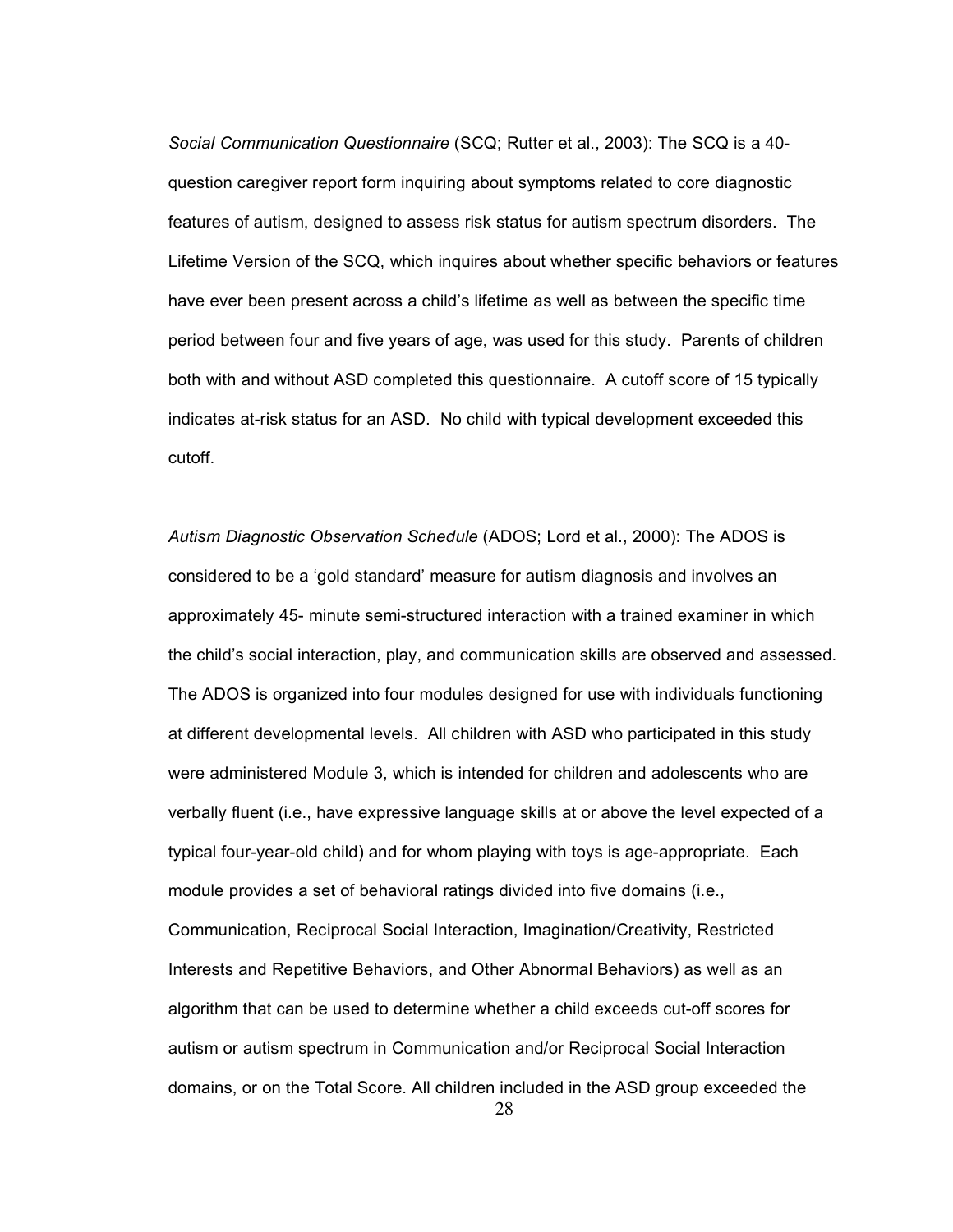autism spectrum cutoff on the Total Score. The ADOS was not administered to children with TD.

*Autism Diagnostic Interview – Revised* (ADI-R; Lord et al., 1994): The ADI-R is a structured diagnostic interview that assesses the presence and degree of various symptoms and behaviors associated with ASD. It is administered to a parent or guardian by a trained examiner and inquires about current and lifetime concerns and symptom presentation across social, communication, and behavior domains. For this study, the ADI-R was only administered to parents of children with ASD and only the algorithm items (i.e., those included in the scoring algorithm to determine whether a child meets designated cutoff scores for an ASD diagnosis) were administered. All children included in the ASD group who participated in the experimental procedures met criteria for an autism spectrum disorder according to the Lifetime cutoff scores.

*Wechsler Abbreviated Scale of Intelligence* (WASI; Wechsler, 1999): The WASI was administered to children with ASD who had not received cognitive evaluations in the past 12 months and to all children with TD. The WASI is a standardized and reliable instrument designed to obtain a brief assessment of general cognitive functioning in children and adults ages 6 to 89 years. It is composed of four subtests (i.e., Vocabulary, Similarities, Block Design, and Matrix Reasoning) that parallel subtests of the comprehensive Wechsler intelligence scales (i.e., WAIS-III, WISC-IV) and yields a Full Scale IQ score, as well as Verbal and Performance IQ scores. This measure was used to ensure that all children in both groups had sufficient cognitive capacity to understand experimental instructions and task demands, operationally defined here as having Full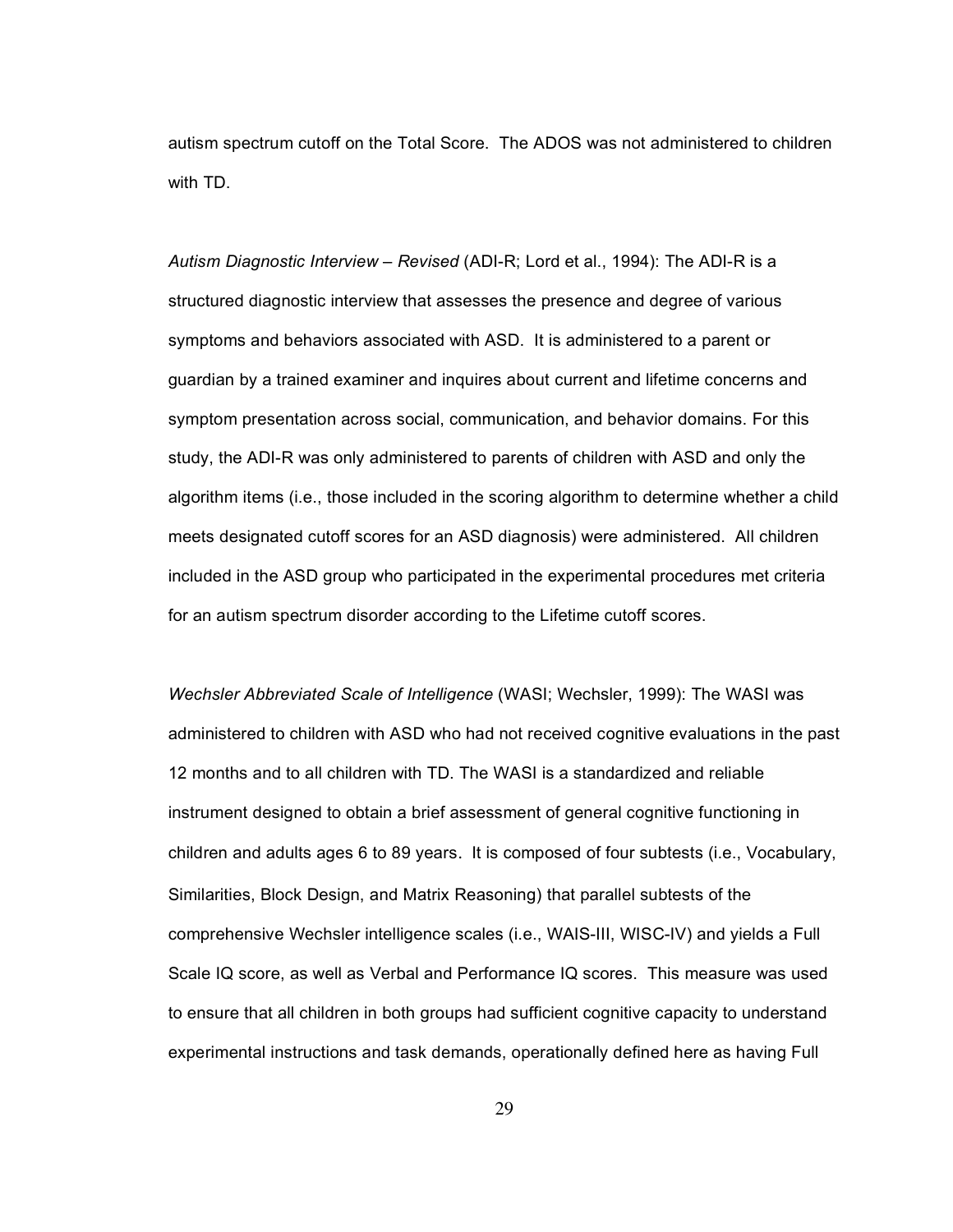Scale IQ scores above 70. The WASI was also used to ensure that ASD and TD groups were matched on intellectual functioning.

*Sensory Profile* (SP; Dunn, 1999): The SP Caregiver Questionnaire is a standardized rating form designed to measure sensory processing abilities of children ages 3 to 10 years old using a caregiver's report of the frequency with which behaviors across multiple sensory domains occur. According to the technical manual (Dunn, 2005), it has been used with clinical groups extending beyond the upper age limit for which it has been validated. The questionnaire consists of 125 items grouped into fourteen sections. The full SP was administered to parents of children in both groups to describe the dayto-day sensory functioning of the children and adolescents whose sensory and multisensory functioning we would empirically characterize using psychophysical tasks. Sections most relevant to the sensory and multisensory processes are: Auditory Processing, Visual Processing, and Multisensory Processing.

#### *Experimental Tasks*

The experimental tasks described below and summarized in Table 2 represent a series of psychophysical tasks that address temporal aspects of visual processing independently and in the presence of co-occurring, but task-irrelevant auditory stimuli. First, temporal acuity of the auditory system is examined to establish baseline auditory temporal resolution abilities using an auditory temporal order judgment (TOJ) task. Second, temporal resolution is examined in the visual system in terms of the ability to make judgments about stimulus onset order of visually presented stimuli in a visual TOJ task. Third, the ability of task-irrelevant auditory information to enhance or bias performance on two visual tasks is examined; observations of such enhancements or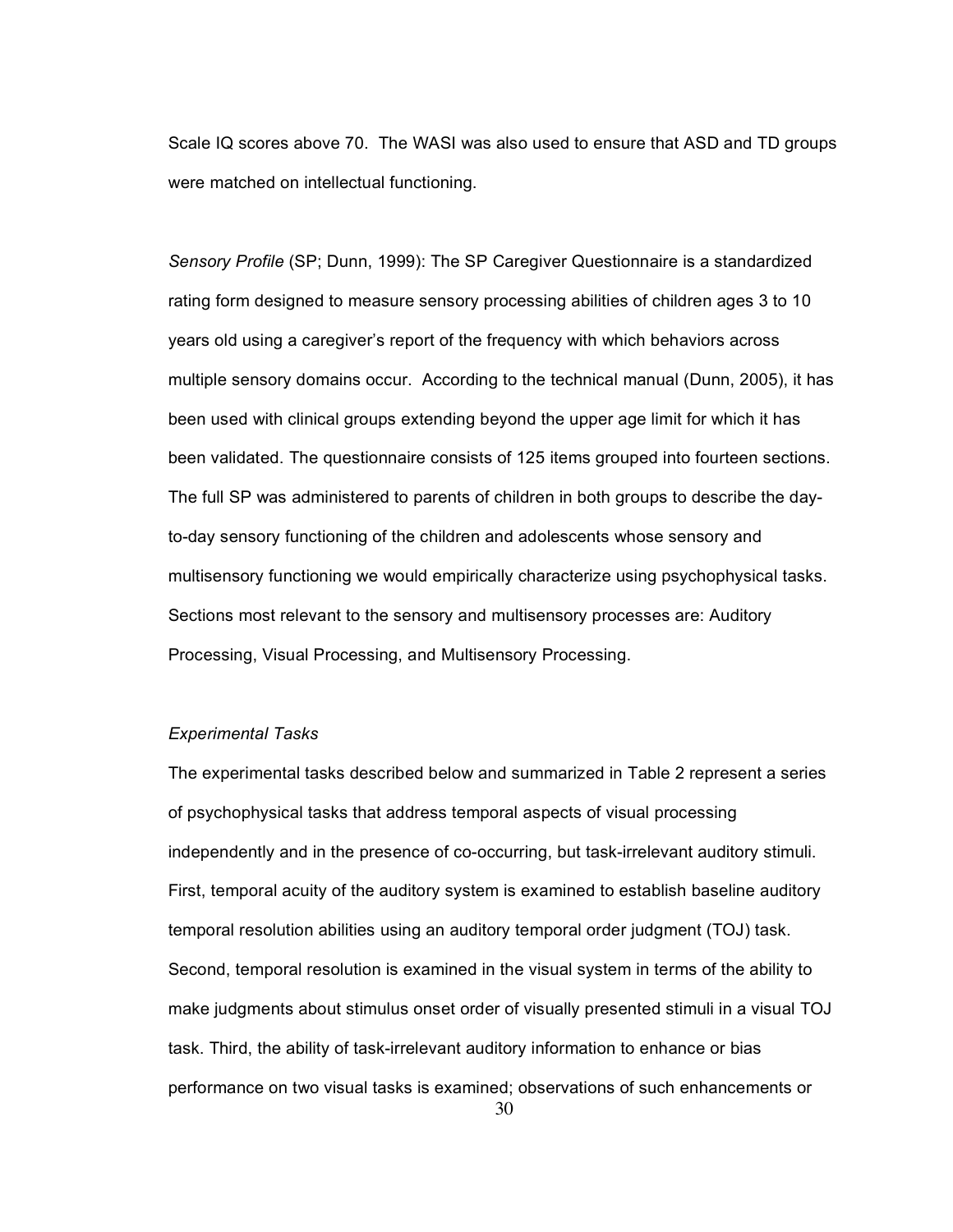biases indicate that multisensory integration has occurred. In these multisensory tasks, auditory information is presented in combination with visual stimuli in two visual discrimination tasks: a) the multisensory TOJ task examines performance on a visual TOJ task with task-irrelevant auditory signals added; and b) the Flash/Beep task involves visual presentation of one or two flashing circles in conjunction with one or two beeps, presented aurally. While the auditory information in these two tasks contains no inherent information pertaining to the visual task demands and participants are instructed that they can ignore anything they hear, the auditory stimuli do provide taskirrelevant temporal information.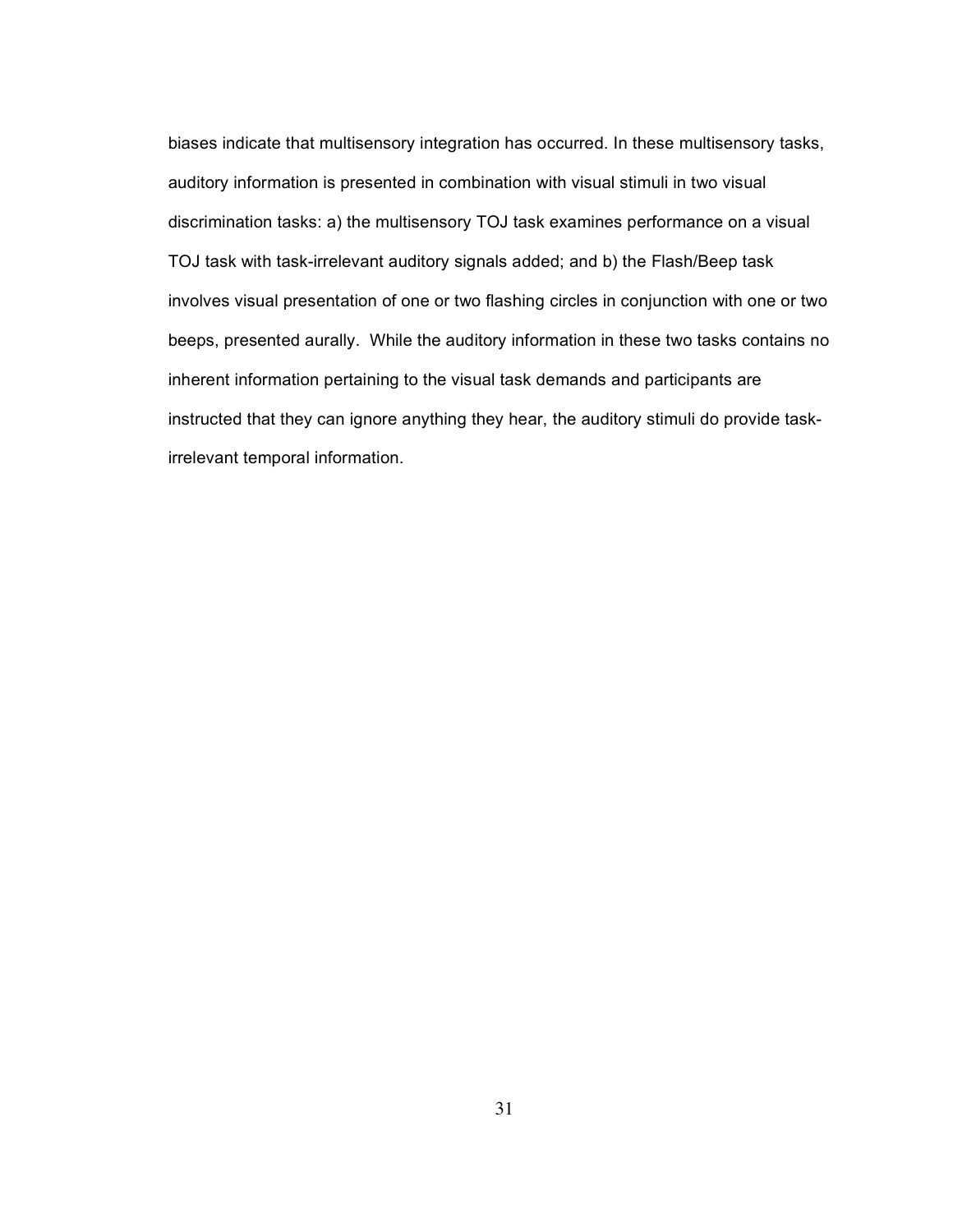|                                      | rabic 2. Odminiary or Exportmental Tabilo<br>Task (modality) | <b>Examines:</b>                                                                                                                                                                                                                                                                                 | <b>Target Variables</b>                                                                                                                                                                                                 |
|--------------------------------------|--------------------------------------------------------------|--------------------------------------------------------------------------------------------------------------------------------------------------------------------------------------------------------------------------------------------------------------------------------------------------|-------------------------------------------------------------------------------------------------------------------------------------------------------------------------------------------------------------------------|
| <b>Unisensory</b><br><b>Temporal</b> | <b>Auditory TOJ</b><br>(A)                                   | Temporal interval between two<br>auditory stimuli needed to<br>discriminate order of presentation<br>(i.e., left vs. right ear first)                                                                                                                                                            | Interstimulus interval (SOA;<br>reported in ms) at which<br>discrimination accuracy is<br>nearest 75%, termed<br>"perceptual threshold"                                                                                 |
| <b>Processing</b>                    | <b>Visual TOJ</b><br>(V)                                     | Temporal interval between two visual<br>stimuli needed to discriminate order<br>of presentation (i.e., top vs. bottom<br>first)                                                                                                                                                                  | Interstimulus interval (SOA;<br>reported in ms) at which<br>discrimination accuracy is<br>nearest 75%, termed<br>"perceptual threshold"                                                                                 |
|                                      | <b>Multisensory TOJ</b><br>(V Task + additional              | 1) Whether the addition of task-<br>irrelevant auditory stimuli to the<br>Visual TOJ task improves the<br>accuracy with which presentation<br>order of two visual stimuli, separated<br>by a temporal interval fixed at the<br>individual's visual perceptual<br>threshold, can be discriminated | 1) At each SOA condition:<br>"accuracy gain" = % accuracy in<br>an individual multisensory SOA<br>condition minus % accuracy on<br>a visual alone (i.e., no auditory<br>input) baseline condition                       |
|                                      | A information)                                               | 2) Contiguous window of delayed<br>onsets of the second auditory<br>stimulus, relative to the second visual<br>stimulus (SOAs), for which<br>discrimination accuracy is improved<br>(termed "temporal binding window")                                                                           | 2) Range of SOA values (in ms)<br>at which significant accuracy<br>gains are observed (see<br>Multisensory TOJ variable #1)                                                                                             |
| <b>Multisensory</b>                  | <b>Flash/Beep</b>                                            | 1) Degree to which two beeps<br>presented with one flash creates the<br>illusory visual percept of two flashes,<br>termed the "double flash illusion"                                                                                                                                            | 1) At each 1-flash/2-beep SOA<br>condition: strength of illusion =<br>proportion of trials on which the<br>illusory percept was reported<br>(i.e., mean # of flashes reported;<br>range= $1-2$ )                        |
|                                      | (V Task + additional<br>A information)                       | 2) Degree to which two flashes are<br>reported on a 1-flash/1-beep control<br>condition, termed "response bias"                                                                                                                                                                                  | 2) Mean # of flashes reported on<br>the 1-flash/1-beep control<br>condition                                                                                                                                             |
|                                      |                                                              | 3) Contiguous window of delay<br>(SOA) conditions of the second<br>auditory stimulus, preceding and<br>following a synchronous 1-flash/1-<br>beep stimulus presentation within<br>which the flash/beep illusion occurs                                                                           | 3) Range of SOA values in the<br>1-flash/2-beeps conditions (in<br>ms) at which the mean # of<br>flashes reported was<br>significantly greater than the<br>mean # reported for the 1-<br>flash/1-beep control condition |

# Table 2. Summary of Experimental Tasks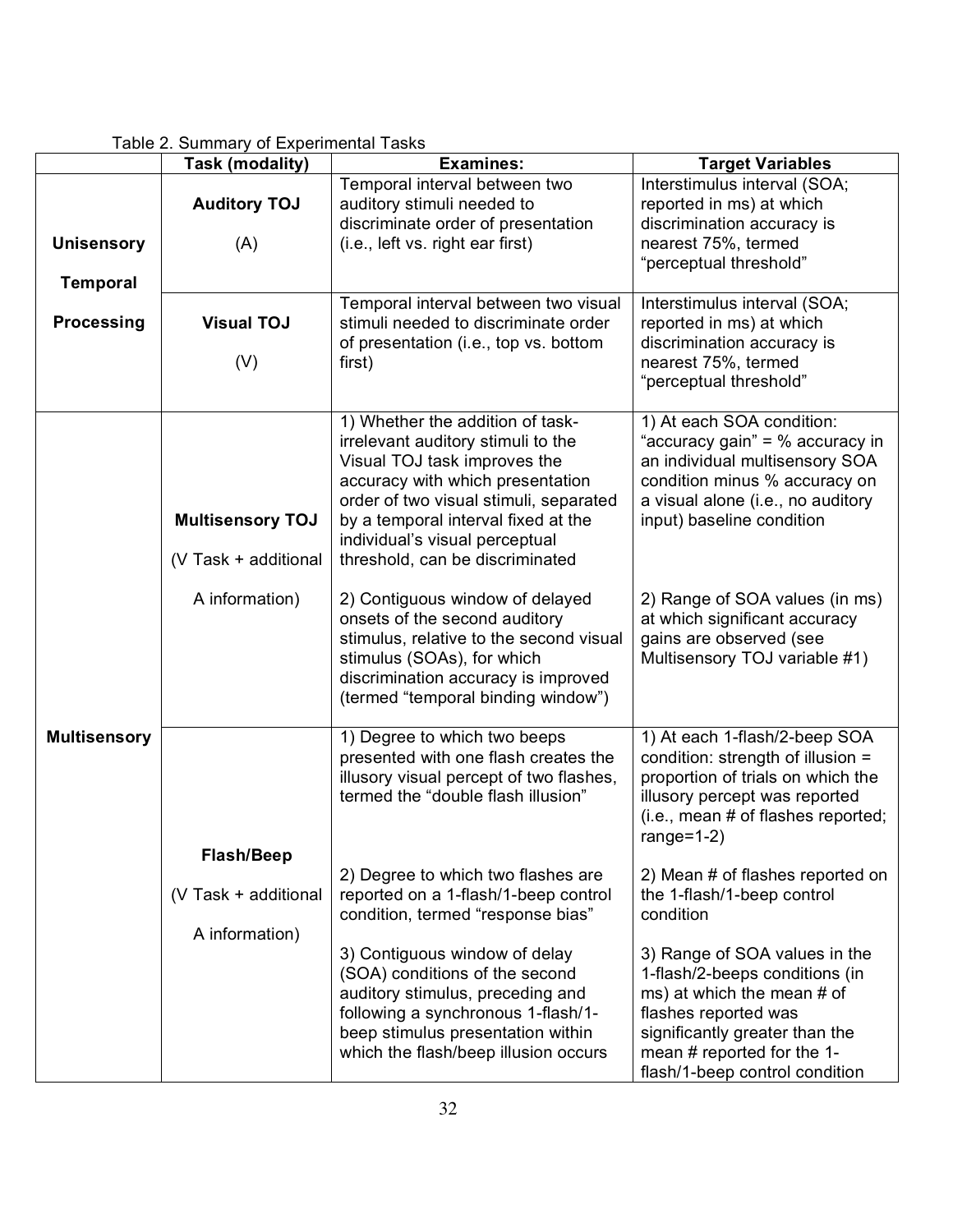*Auditory TOJ task*: The Auditory TOJ task was designed to test auditory temporal acuity to establish baseline functioning of temporal resolution in the auditory system, which is uniquely specialized for making rapid temporal discrimination in the typical brain. In the auditory TOJ task, participants heard two identical tones, one presented to each ear in close temporal proximity, and were asked to determine in which ear the first tone was presented. Following instructions, a white fixation cross appeared on a black screen for 1000 ms. Immediately following the 1000 ms fixation, the first of two auditory stimuli was presented through headphones to either the right or left ear. Following a variable stimulus onset asynchrony (SOA), a second identical auditory stimulus was presented through the headphones to the opposite ear. The fixation cross then turned red and participants were able to respond. Participants indicated via button presses on the response box which ear they heard the first auditory stimulus (i.e., "left first" or "right first"). Following a response, a new trial began. Participants completed 10 practice trials, which included feedback regarding response accuracy, prior to completing the full task. All participants who successfully completed the full task did well on a majority of practice trials and appeared to comprehend the task demands, indicated by adequate performance on the practice run.

After practicing the task, participants were administered an adaptive staircase procedure to determine the SOA (i.e., time between the two auditory stimuli) necessary to perform the auditory TOJ task at threshold. An adaptive staircase procedure, in which three independent staircases ran concurrently, was used. All three staircases started at an SOA of 100 ms. The initial step size was 10 ms (i.e., amount by which the interstimulus interval was adjusted), which was decreased to 5 ms after five response reversals (i.e., reversals in response accuracy) and decreased again to 1 ms after an additional nine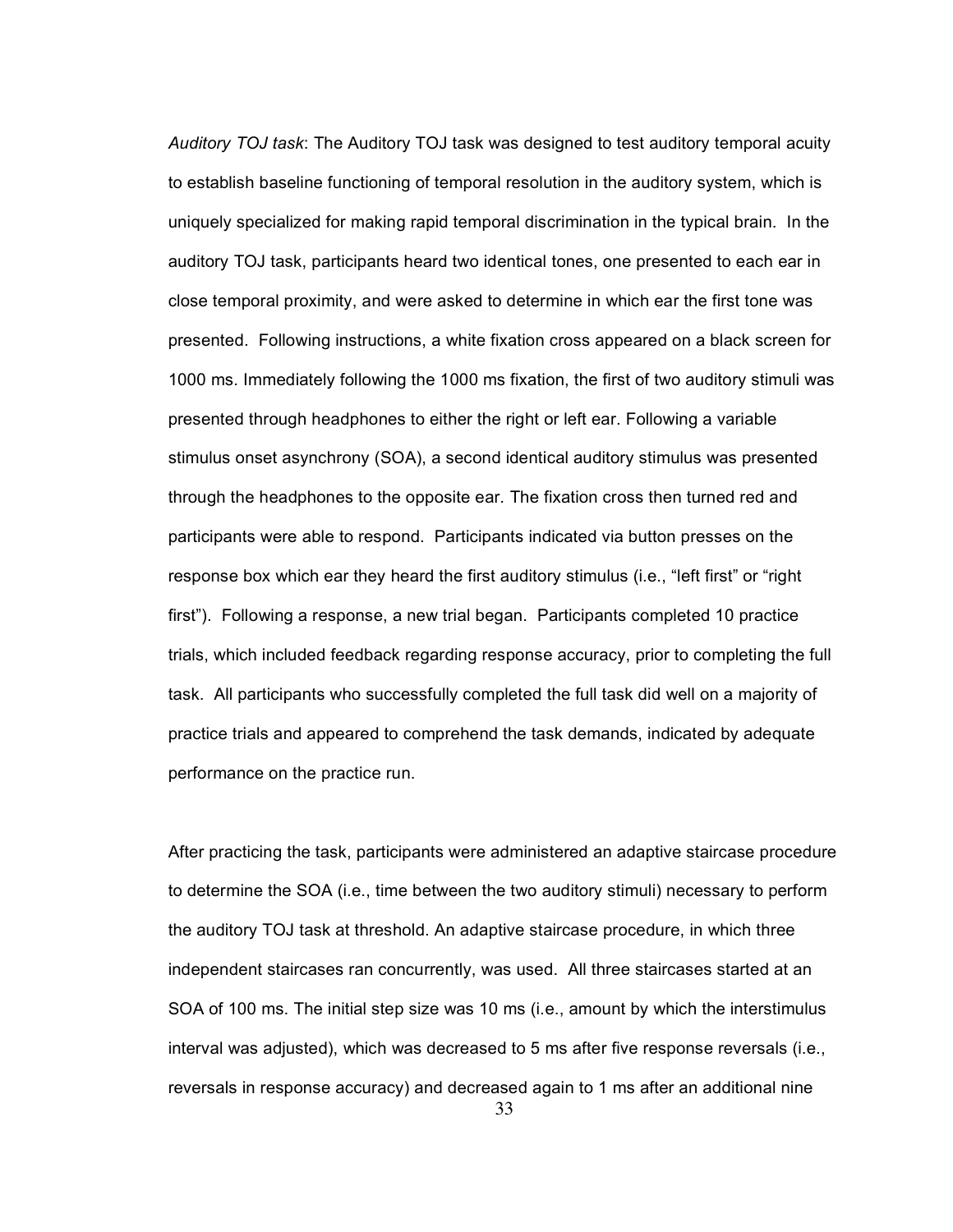reversals to narrow in on the perceptual threshold. The SOA increased one step (i.e., became longer) after each incorrect response, and decreased one step (i.e., became shorter) after two consecutive correct responses. Each staircase terminated after sixteen reversals in response accuracy and an average was calculated from the last ten reversal values to produce the output threshold SOA. An average threshold value was calculated from the three staircase output values to yield a threshold value for the Auditory TOJ task. This thresholding procedure converged on a threshold SOA at which the participant performed at rates of 70-75% accuracy. Following the staircase procedure, participants performed a shorter confirmation procedure with SOA values set relative to their individual threshold, as determined from the staircase procedure. Three SOAs were used relative to this threshold: 0 ms (i.e., threshold), 10 ms above, 10 ms below. Each of these SOAs was repeated 20 times in a random order; at each SOA, the first auditory stimulus occurred in the left ear on half of the trials. If results of the confirmation procedure did not indicate that 70-75% accuracy rates had been produced for any of the three SOAs (i.e., performance was not near threshold for any of the SOA values), the confirmation procedure was repeated with higher or lower SOA values, depending on whether accuracy rates were too low or too high in the initial confirmation procedure.

*Visual TOJ task*: The visual TOJ task is designed to test temporal acuity of the visual system. In this task, participants were asked to determine which of two circles (above and below a fixation cross) presented in close temporal proximity (5-250 ms) appeared on the screen first. It is important to note that the decision participants were asked to make had both temporal (i.e., which stimulus was presented first?) and spatial (i.e., top or bottom?) demands. Following instructions, a white fixation cross appeared on a black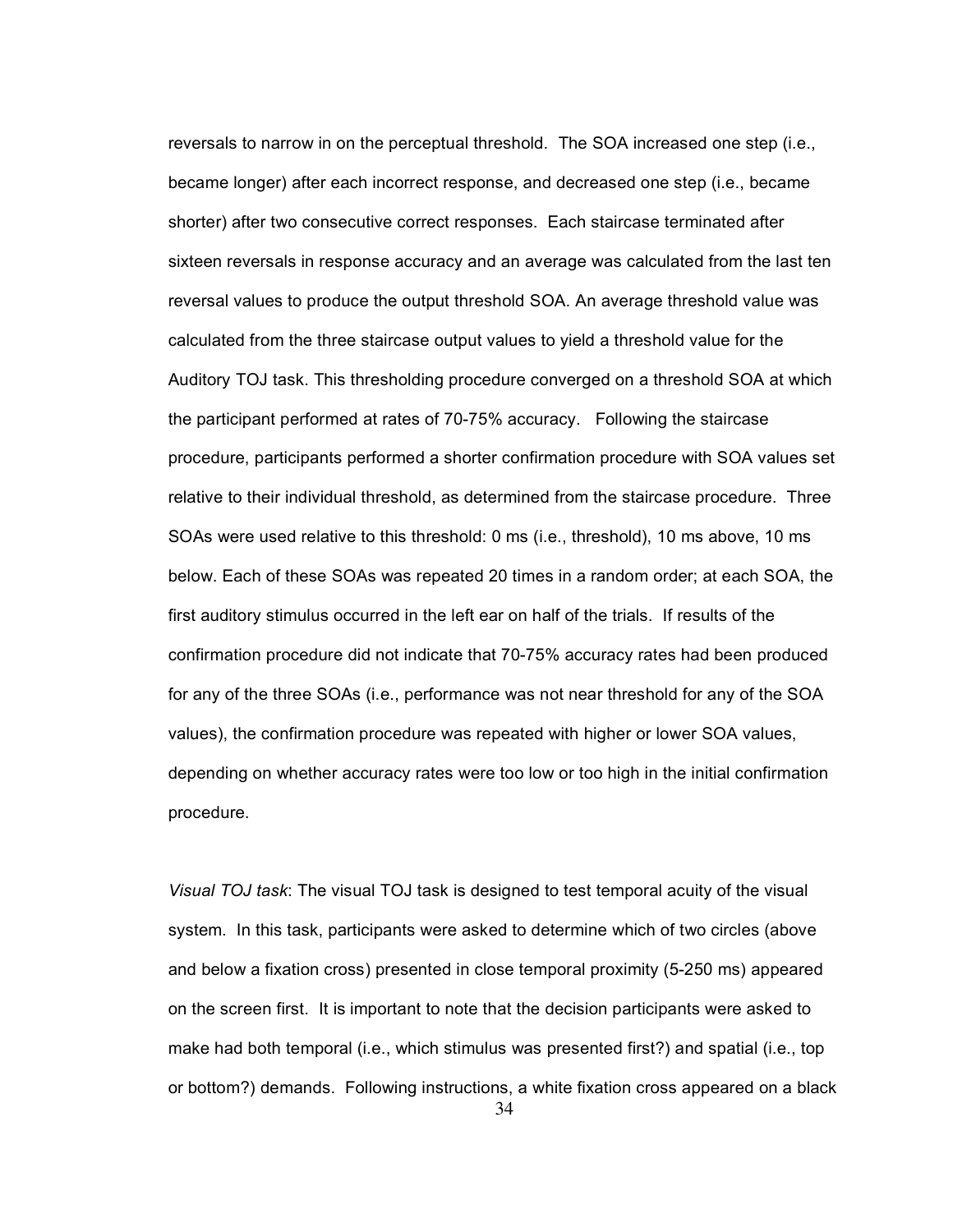screen. For each trial, after a delay of 1000 ms in which only the fixation cross was on the screen, the first of two circles appeared on the screen, either 7 cm above or below the fixation cross and remained on the screen. Following a variable stimulus onset asynchrony (SOA), a second circle appeared at the location opposite the first circle (e.g., above the fixation if the first circle came on below). Participants indicated via button presses on the response box which of the two circles appeared first (i.e., "top first" or "bottom first"). Following a response, both circles disappeared and a new trial began. Participants completed 10 practice trials, which included feedback regarding response accuracy, before completing the full task.

After practicing the task, participants were administered a staircase procedure to determine the SOA (i.e., time between the two visual stimuli) necessary to perform the visual TOJ task at threshold. An adaptive staircase procedure, in which three independent staircases were run concurrently, was used. One staircase started at an SOA of 80 ms, the second started at an SOA of 1 ms, and the third started at an SOA of 50 ms. The initial step size (i.e., amount by which the interstimulus interval was adjusted), was 28 ms, which was decreased to 14 ms after five response reversals (i.e., reversals in response accuracy) and decreased again to 7 ms after an additional nine reversals. The SOA increased one step (i.e., became longer) after each incorrect response, and decreased one step (i.e., became shorter) after two consecutive correct responses. Each staircase terminated after sixteen reversals in response accuracy and an average was calculated from the last five reversal SOA values to produce the output threshold SOA. An average threshold value was calculated from the three staircase output values and rounded to the nearest value compatible with the vertical scan rate of the monitor (i.e., multiple of 7). This procedure converged on the threshold SOA at which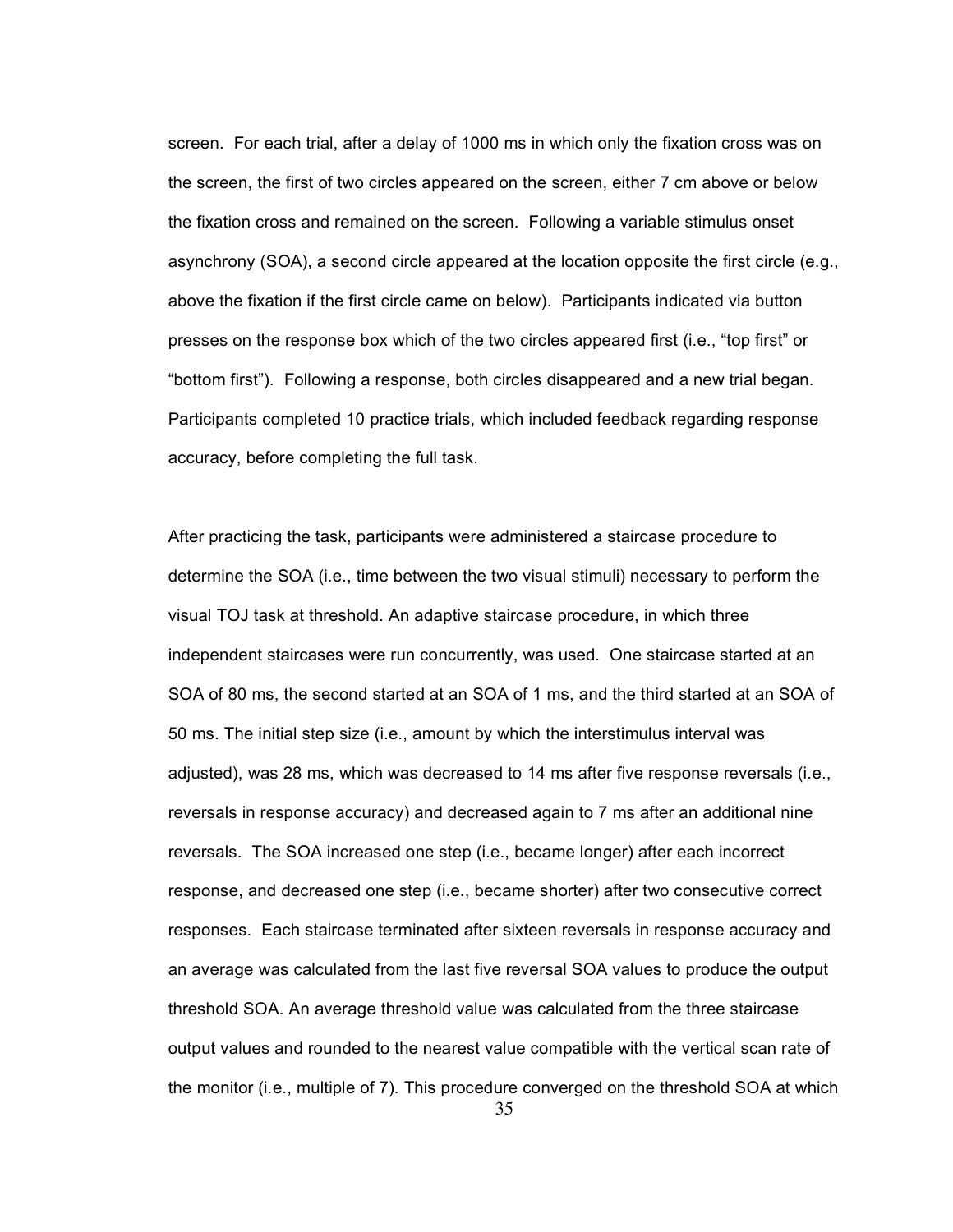the participant performed at rates of 70-75% accuracy. Following the staircase procedure, participants performed a shorter confirmation procedure with SOA values set relative to their individual threshold, as determined from the staircase procedure. Three SOAs were used relative to this threshold: 0 ms (i.e., threshold), 7 ms above, 7 ms below. Each of these SOAs was repeated 20 times in a random order; at each SOA, the first visual stimulus appeared on the top on half of the trials. If results of the confirmation procedure did not indicate that 70-75% accuracy rates had been produced for any of the three SOAs (i.e., performance was not near threshold for any of the SOA values), the confirmation procedure was repeated with higher or lower SOA values, depending on whether accuracy rates were too low or too high in the initial confirmation procedure.

*Multisensory TOJ task*: In the multisensory TOJ task, task-irrelevant auditory stimuli were added to the visual TOJ task. This paradigm capitalized on previous work demonstrating that the addition of task-irrelevant auditory stimuli can improve performance on the visual TOJ task (i.e., enable individuals to discriminate between the two visual stimuli when they are presented temporally closer together) if presented within a particular temporal window (Hairston, Hodges, Burdette, & Wallace, 2006; Morein-Zamir, Soto-Faraco, & Kingstone, 2003). This phenomenon is thought to relate to the ability of the auditory system, which is more specialized for resolving temporal information relative to the visual system, to dominate and modify visual perception when stimuli present with temporal components (Shams et al., 2002; Shimojo et al., 2001). For this experiment, visual stimuli were presented as described above for the Visual TOJ task except that, on each trial, the interstimulus interval between the two visual stimuli was fixed according to each individual's threshold value, as derived from the visual TOJ staircase and confirmation procedures described above. Two identical sounds were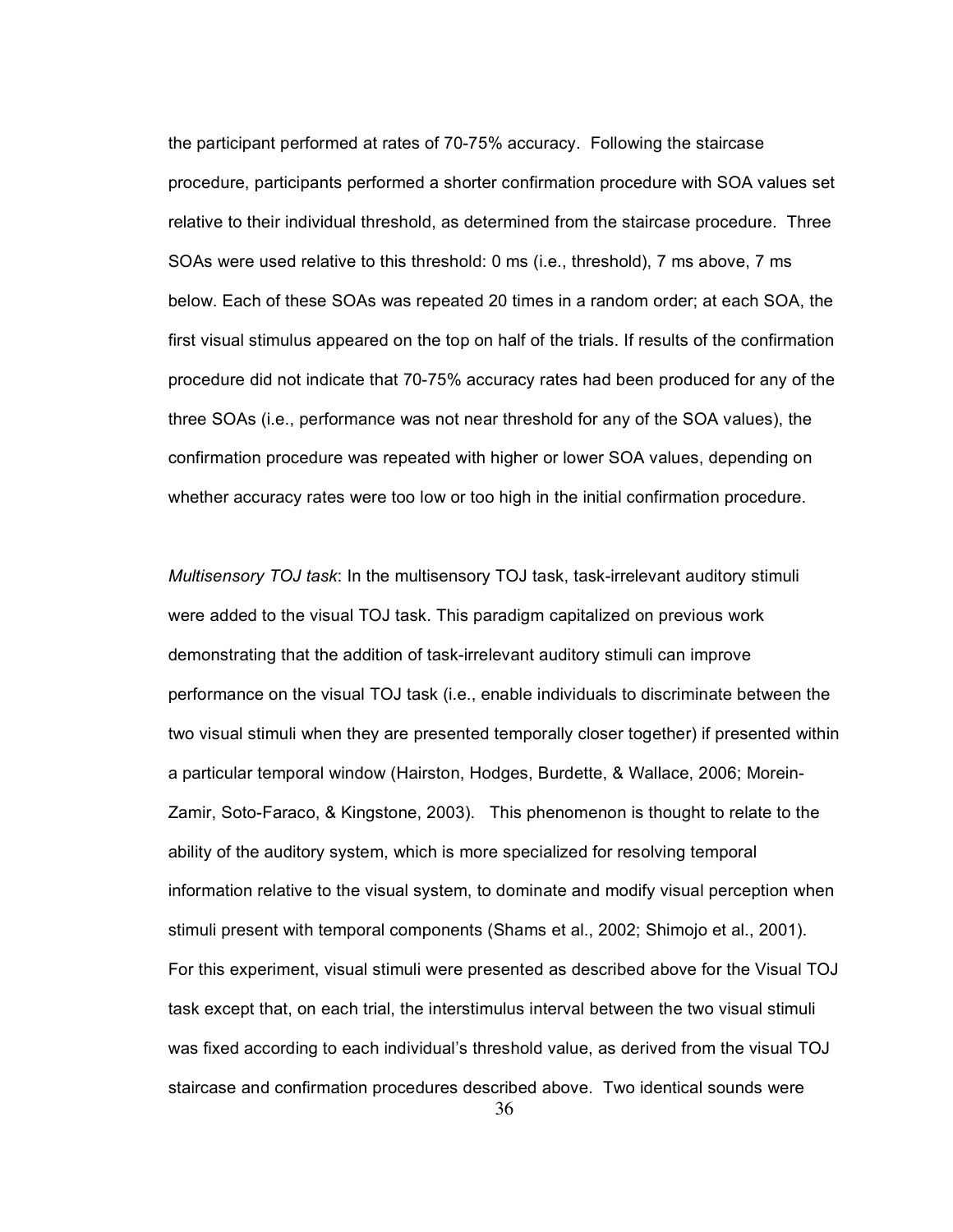also presented on 89% trials through extraaural headphones, with the first sound always occurring synchronously with the first visual stimulus onset. The second sound was delayed by 0-500 ms relative to the onset of the second visual stimulus (SOA increments were as follows: 0, 50, 100, 150, 200, 300, 400, 500 ms) (Figure 1). A randomly interleaved no-sound (i.e., visual only) condition provided baseline performance and represented the remaining 11% of trials.



Figure 1. Schematic of the Multisensory TOJ task trial sequence. Two visual stimuli (V1 and V2) appeared on the screen, one above the fixation cross and one below, with an SOA fixed according to individual participants' visual threshold as determined in the Visual TOJ task; participants reported which visual stimulus appeared first. Two auditory stimuli (A1 and A2) were presented; A1 coincided with the onset of V1, while A2 was presented with variable delay (0-500 ms) following the onset of V2.

Each auditory SOA condition and the no-sound condition was presented 16 times in random order; at each SOA, the first visual stimulus appeared on the top on half of the trials. Participants were told from the outset that while they often would be hearing sounds through the headphones, the task was the same as in the visual TOJ (i.e., determine whether the top or bottom circle appears first) and they could ignore the sounds. Given that sounds were presented binaurally through headphones with no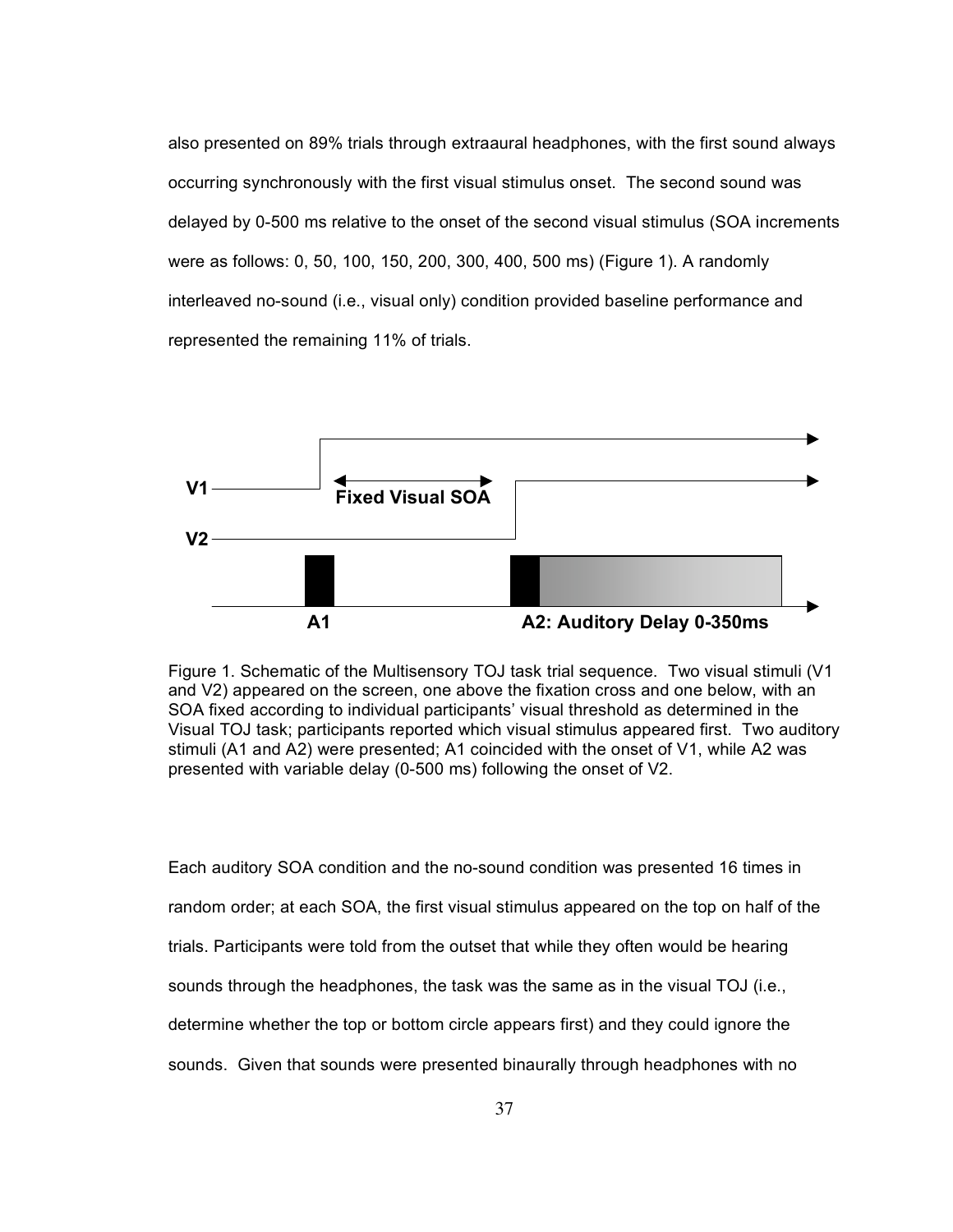interaural timing or amplitude level differences, they did not provide any task-relevant spatial information that would provide clues as to whether the "top" or "bottom" circle occurred first. However, though not relevant for making spatial discriminations as is required in this task, the auditory cues did provide temporal information.

*Flash/Beep Task*: The second multisensory task, termed "Flash/Beep", explored the double-flash illusion, wherein the addition of multiple auditory stimuli presented in conjunction with a single visual stimulus results in perception of a visual illusion. Instead of measuring the potential for multisensory integration of task-irrelevant auditory information to induce performance *gains* on a unisensory visual task, this task examines the extent to which distracting auditory information *interferes* with performance (i.e., induces an illusion) on a task in which the primary demands are unisensory and visual. Previous research in healthy adults has shown that when a single flash of light is paired with multiple auditory stimuli (i.e., beeps), people will often report experiencing the illusory percept of seeing multiple flashes of light (Shams et al., 2002). Importantly, the relative timing of the flash and beeps is crucial to the perception of the illusion in typical adults. Given that the flash presentation is brief in duration, counting the number of flashes places demands on temporal resolution abilities. The demands for optimized temporal acuity in discerning the number of flashes presents a situation in which the more temporally-sensitive auditory system could dominate and modify visual perception. In this task, participants were asked to count the number of flashes they perceived visually while they also heard beeps presented through headphones. Following instructions, a fixation cross appeared at the center of the screen. The visual stimulus was a white disk (4.2 cm in diameter) that appeared 4 cm directly below the fixation cross. The white disk was presented either once (with a duration of 17 ms) or twice (17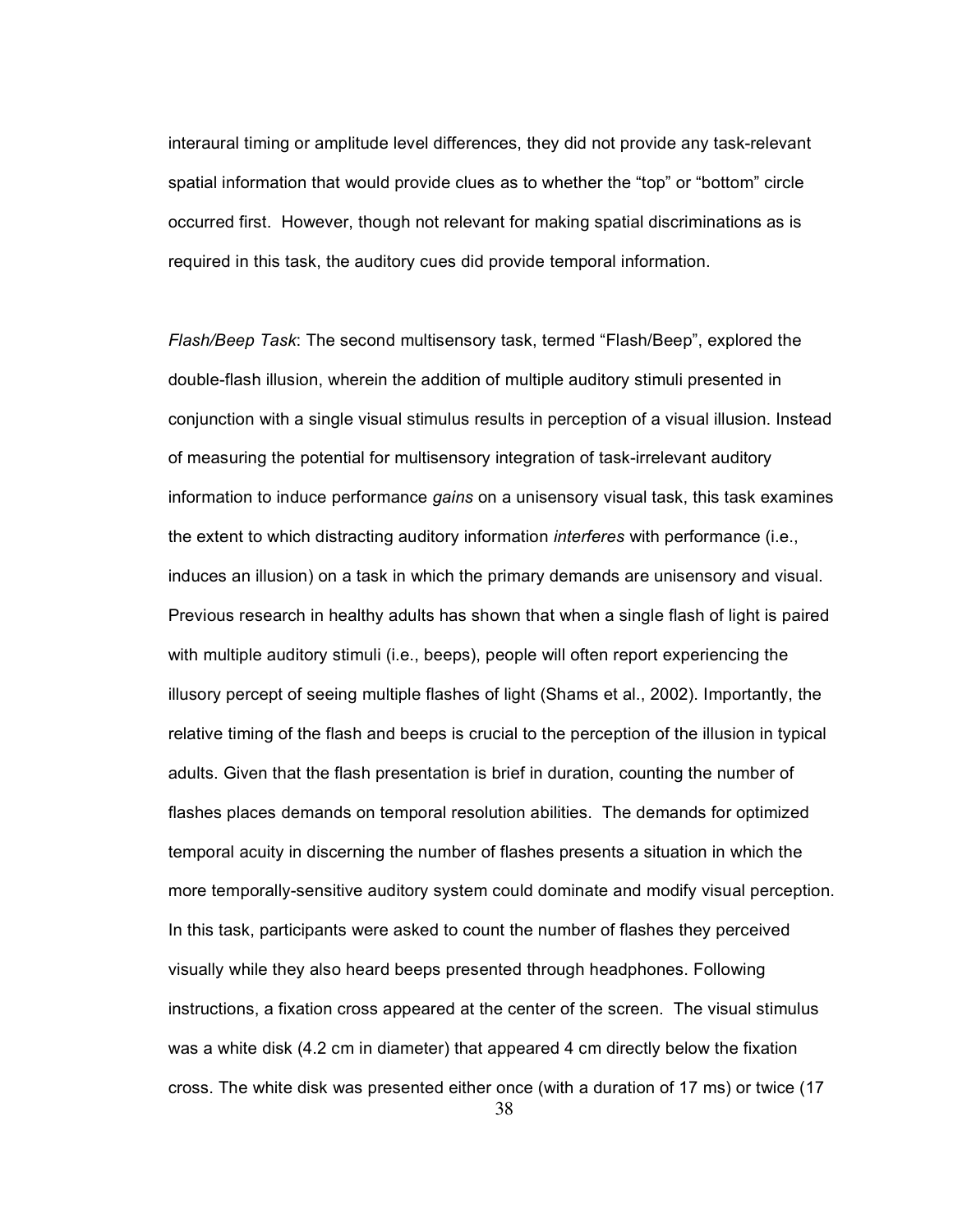ms duration per presentation, with a 50 ms inter-stimulus interval between flashes); flashes were presented with zero, one, or two beeps dependent on condition. The auditory stimuli (i.e., beeps) always had a duration of 7 ms. Conditions containing one flash and two beeps were used to explore the nature of the double-flash illusion in ASD. In the 1-flash/2-beep conditions, two beeps were present at varying SOAs along with a single flash to determine the temporal window in which multisensory integration (i.e., the illusory percept) occurred. One beep always coincided with the onset of the single flash. The second beep was either delayed by 0-500 ms relative to the offset of the flash presentation (i.e., positive SOA values) or occurred 0-500 ms prior to the onset of the coinciding flash and beep (i.e., negative SOA values); SOA increments in both directions (i.e., additional beep occurring either before or after the coincident flash/beep presentation) were as follows: 25, 50, 100, 150, 200, 300, 400, 500 ms (Figure 2). For each condition, 10 trials were randomly presented. Because of the length of time required to present all the trials, the task was divided into two blocks with a break in the middle; participants were allowed to take a break and could restart the task with a button press. Five trials for each condition were presented both before and after the break.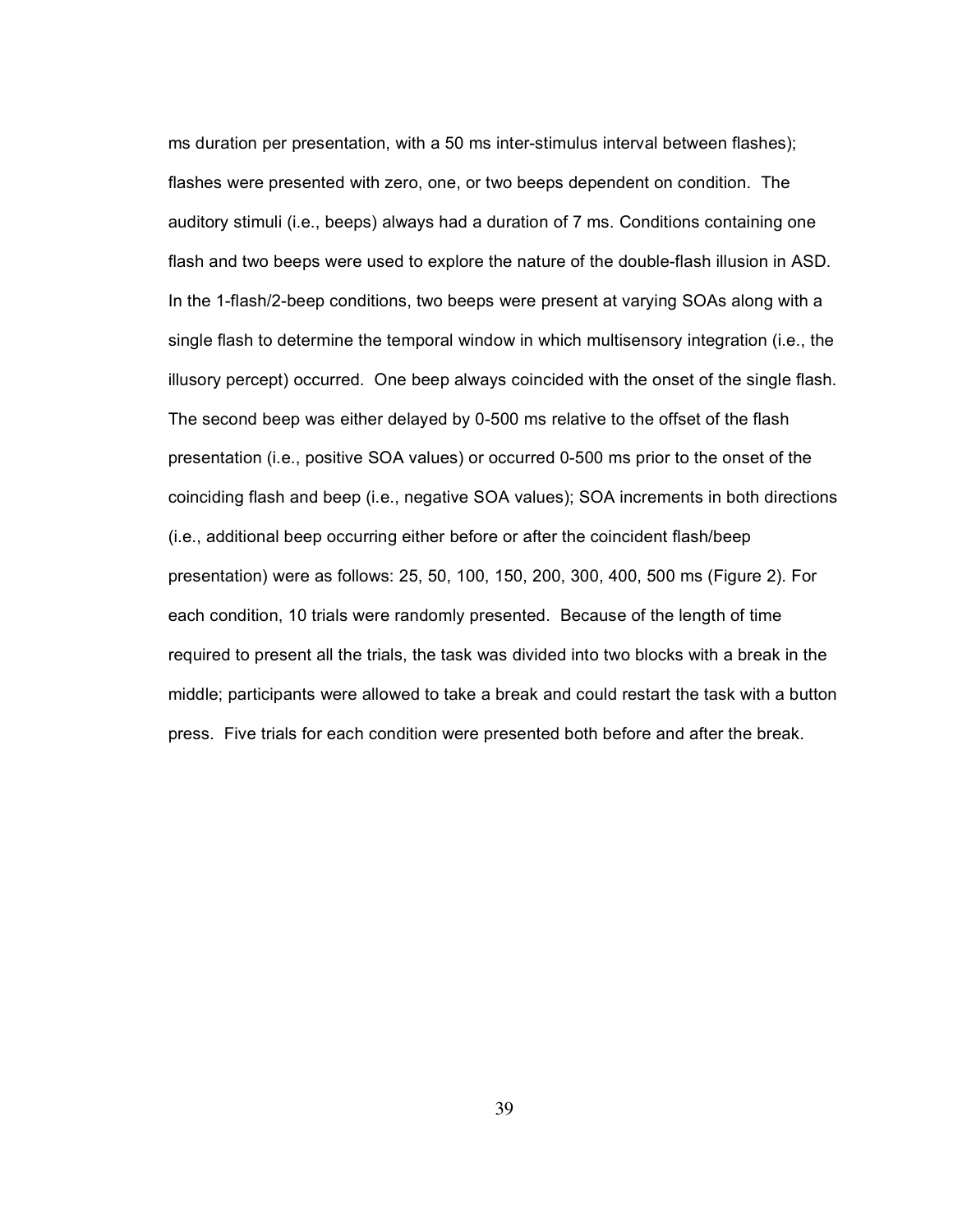



Figure 2. Schematic of Flash/Beep task. Two beeps (B1 and B2) were presented with a single flash (F1). One beep (B1 for positive SOA conditions, B2 for negative SOA conditions) was presented coincidently with the single flash. For positive SOA conditions, a second beep (B2) was presented with variable delay (25-500 ms) following the onset of the coincident F1/B1 presentation. For negative SOA conditions, an initial beep (B1) was presented preceding the onset of the coincident F1/B2 presentation by variable temporal increments (25-500 ms).

Participants indicated their response (i.e., how many flashes they perceived) by pressing buttons labeled "1" and "2". Prior to completing the task, participants completed 6 practice trials in which they counted flashes presented without any auditory stimuli; they were subsequently reminded that their task was to count the flashes they visually perceived, not the beeps they heard; they were explicitly told they could "ignore the beeps."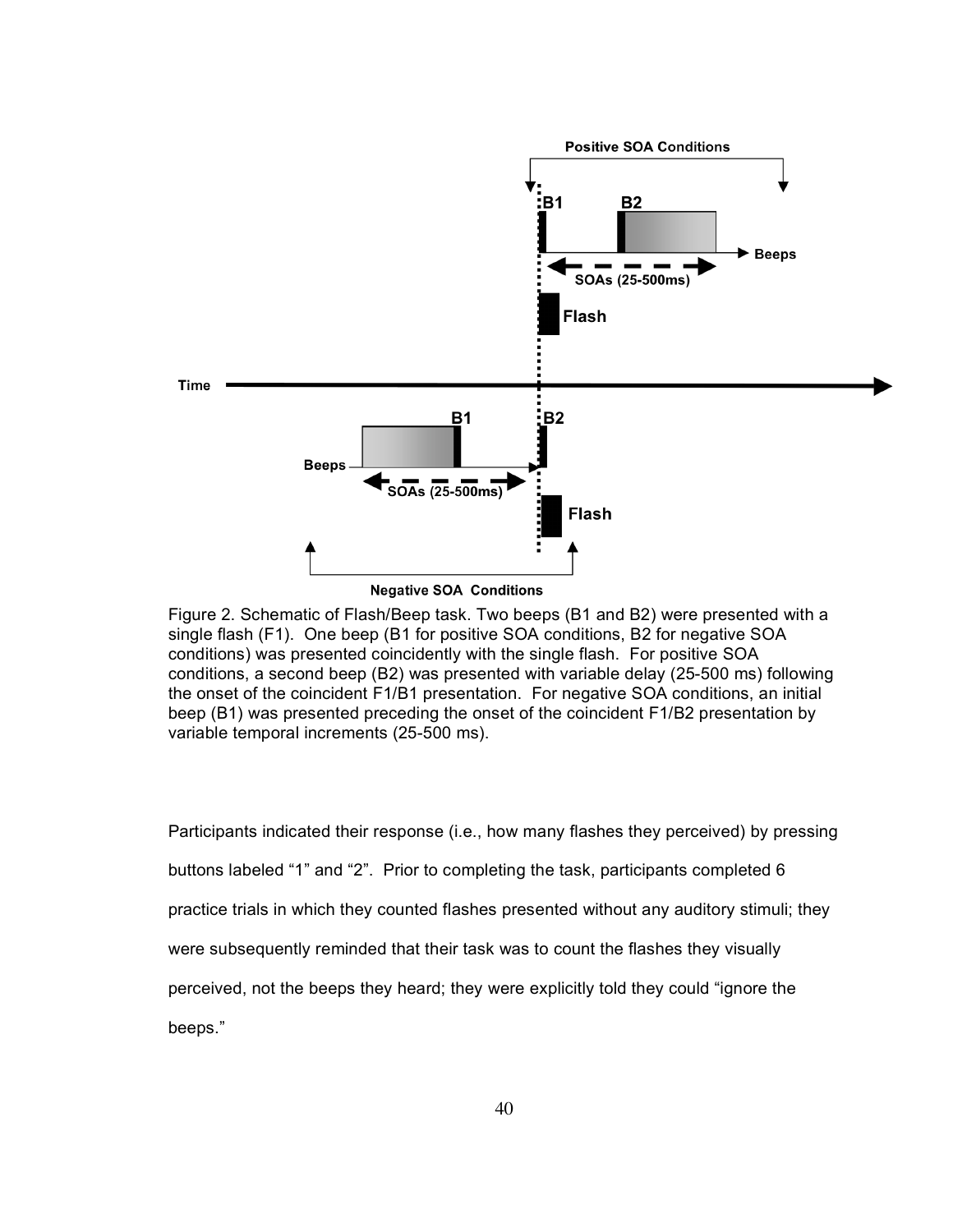#### Data analysis

Response accuracy data were recorded for each trial within each task. Data from each experiment were first analyzed using independent samples t-tests to examine any between group differences on the dependent variables of interest (see Table 2). For the auditory and visual TOJ tasks, t-tests were used to explore potential group differences in threshold SOA values, as produced from the adaptive staircase and confirmation procedures, to determine whether children with ASD have altered auditory and/or visual temporal acuity compared to typically developing children.

For the Multisensory TOJ task, accuracy gains at each SOA were defined by subtracting the accuracy rate for the visual-alone baseline condition from the accuracy rate at each of the multisensory delay conditions (i.e., SOA conditions). Independent-sample t-tests were conducted with the accuracy gain values at each SOA to determine whether the magnitude of multisensory integration-related accuracy gains differed between groups at any of the delay conditions. The temporal binding window for integration, defined by consecutive SOA conditions at which there were significant gains in accuracy, was then examined separately for each group. To determine the delay conditions at which significant accuracy gains were observed (i.e., temporal binding was evident), onesample t-tests were conducted for each SOA condition, comparing percent accuracy gain to an alternative value of 0, representing no gain in accuracy relative to the visualalone baseline condition. This analysis was run separately for the ASD and TD groups in order to examiner group-specific windows.

For the Flash/Beep task, the mean number of flashes perceived at each SOA condition was calculated separately for each individual. Differences in the magnitude of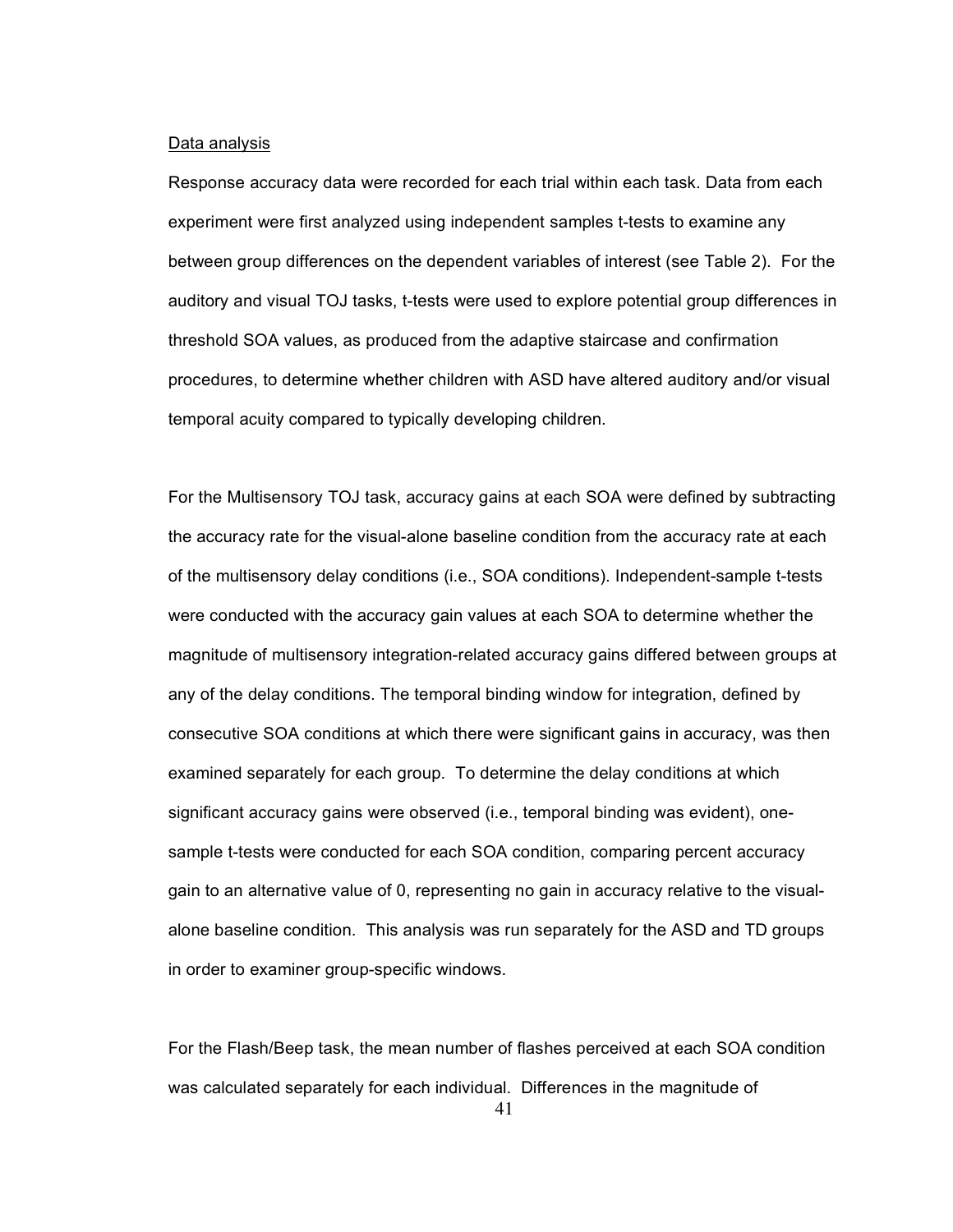multisensory integration, defined by the proportion of trials on which an illusory flash was reported (i.e., the participant indicated seeing two flashes when only one was presented), were examined between groups using independent samples t-tests at each SOA. Performance differences on the one-flash/one-beep control condition from this task were examined in a similar manner in order to examine any response biases. The temporal window over which multisensory integration continued to occur, evidenced by reported perception of the second flash, was determined separately for each group using paired-sample t-tests to determine the SOA conditions at which the mean number of flashes perceived differed significantly from the mean number reported on the oneflash/one-beep control condition.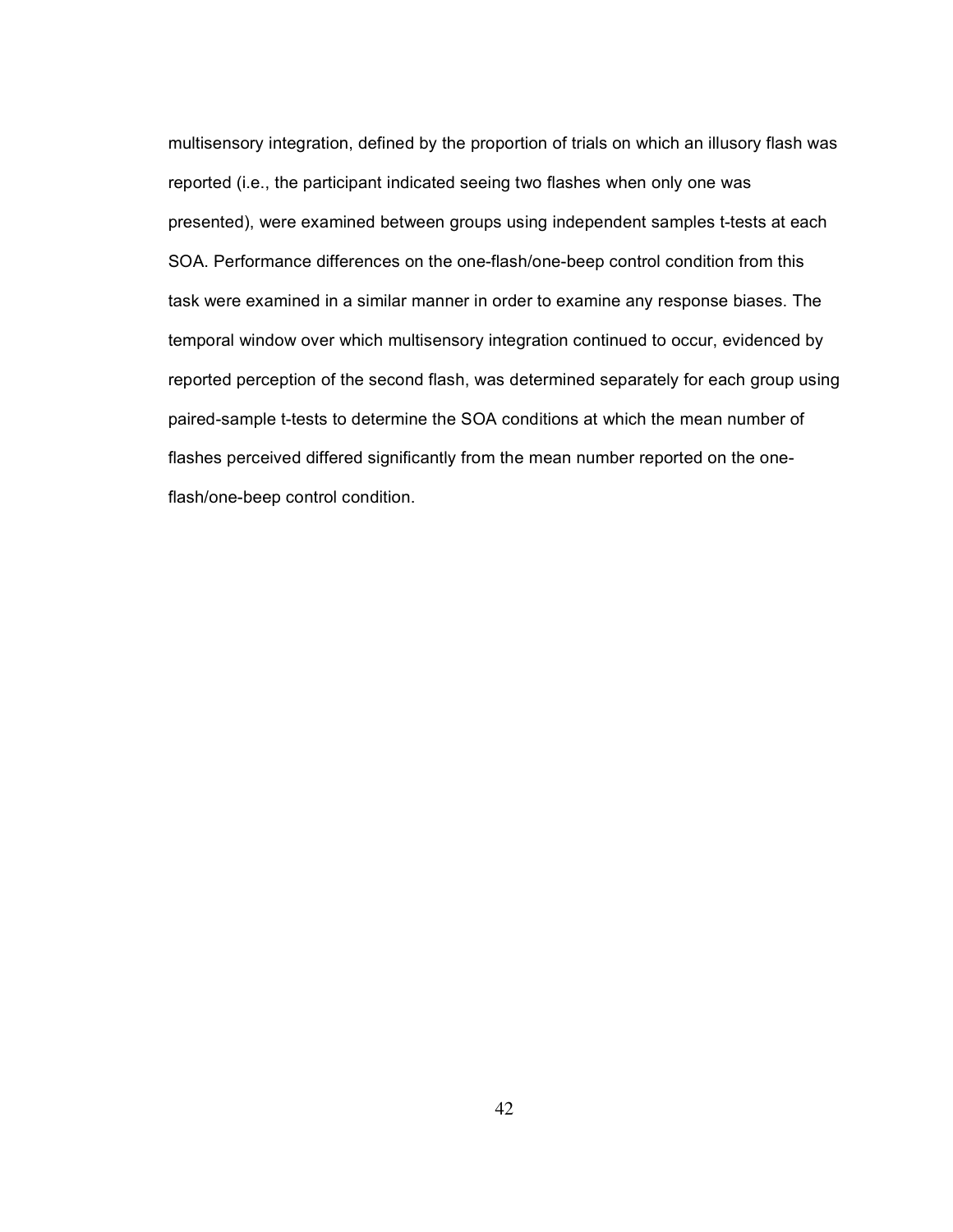### CHAPTER III

## RESULTS

Overall, 14 children with ASD and 20 children with typical development successfully participated in the experimental session. Data were not available and/or useable for all participants across all tasks and individual participant's data were excluded from each task according to criteria specific to each task (described below). Even after exclusion of data within individual tasks, the remaining subsets of children with ASD and TD did not differ on age, gender, IQ, or reading ability for any task (all  $p's > 0.22$ ). Final participant numbers for each task are presented in Table 3.

| Task                    | Number of Participants (% of total) |             |  |  |
|-------------------------|-------------------------------------|-------------|--|--|
|                         | ASD (n=14)                          | $TD (n=20)$ |  |  |
| <b>Auditory TOJ</b>     | 11 (79%)                            | 16 (80%)    |  |  |
| <b>Visual TOJ</b>       | 14 (100%)                           | 20 (100%)   |  |  |
| <b>Multisensory TOJ</b> | 13 (93%)                            | 20 (100%)   |  |  |
| <b>Flash/Beep</b>       | 13 (93%)                            | 15 (75%)    |  |  |

#### Auditory TOJ Task

Eleven of fourteen children with ASD (78.5%) and 16 of 20 children with TD (80%) were included in analyses for the auditory TOJ task. The three children with ASD who were excluded from auditory TOJ task analyses attempted the task but were unable to comply with task instructions to a sufficient degree to yield a threshold at which their performance was near 75% accuracy. Four children with TD were not included in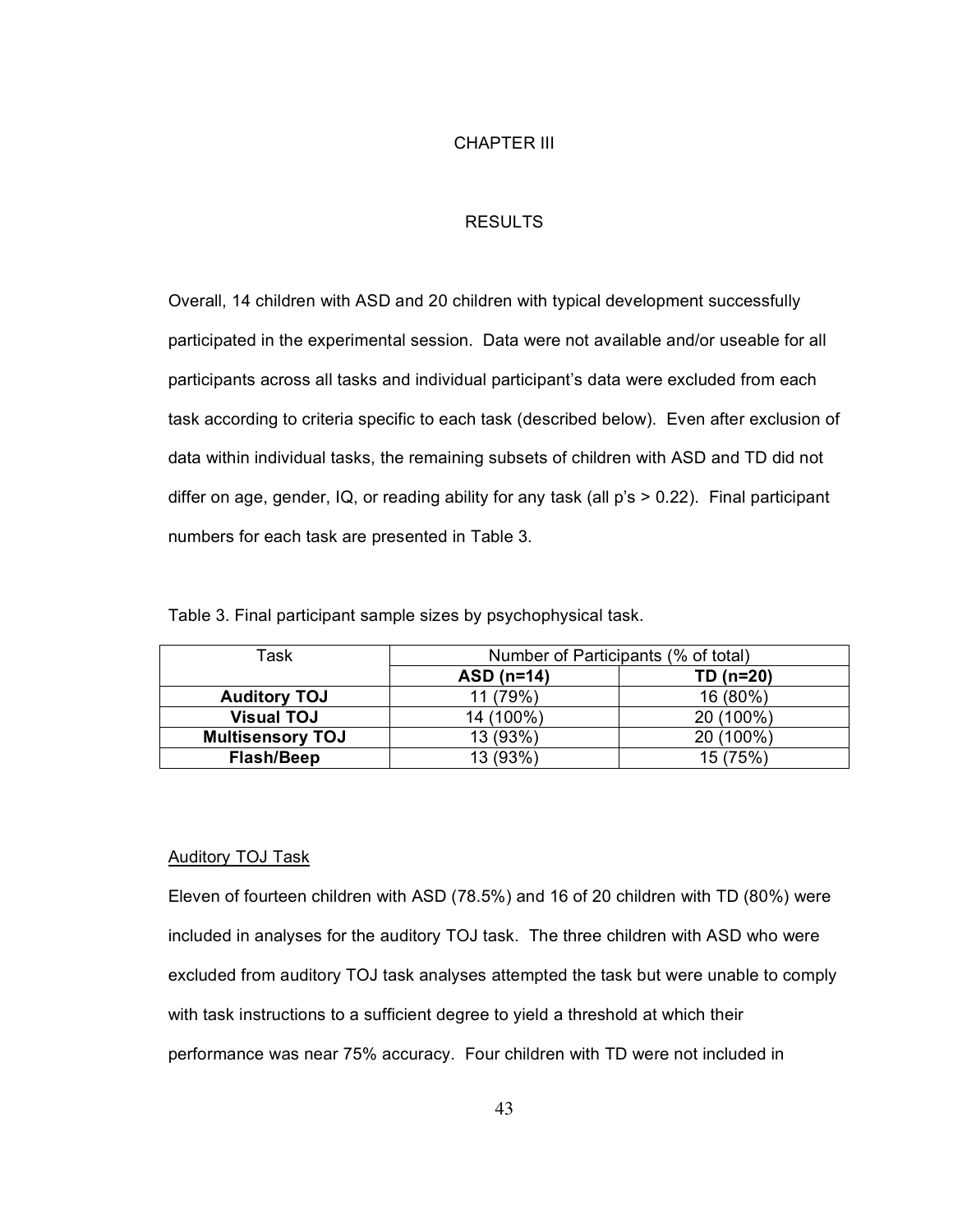analyses for this task because they completed an earlier version of the auditory TOJ task that was subsequently modified. On average, children with ASD required an interstimulus interval of 109.0 ms (SD=30.8), while children with TD required 68.4 ms (SD=30.2) between stimuli to determine the ear (i.e., left or right) to which the first auditory stimulus was presented (Figure 3). This difference was statistically significant, t  $(25)$  = 3.40,  $p$  = .002, Cohen's d = 1.36. Cohen's d indicated a large effect size for this difference in auditory temporal threshold between ASD and TD groups (Cohen, 1988). Whereas children with TD perform at an auditory threshold similar to that seen in adults (Kanabus, Szelag, Rojek, & Poppel, 2002), children with ASD require significantly longer interstimulus intervals to differentiate two auditory stimuli.



Figure 3. Auditory TOJ task: Differences in auditory TOJ threshold between ASD and TD groups. The average threshold SOA for the auditory TOJ task was longer for the ASD group (blue bar) than for the TD group (red bar) and reached statistical significance. To perform at an equivalent perceptual threshold (i.e., at approximately 75% accuracy), children with ASD required 59% more time than did children with TD.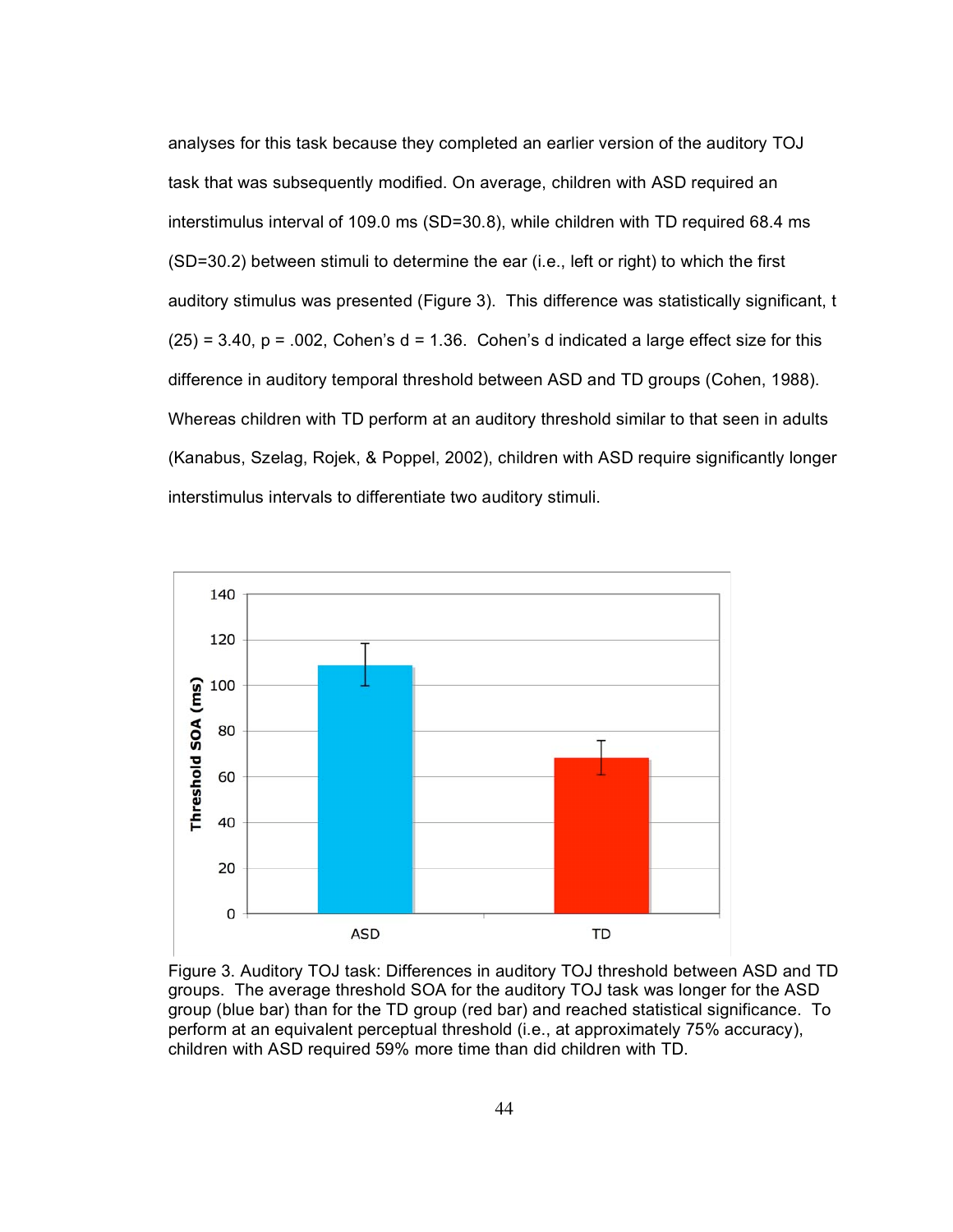The perceptual threshold at which children could reliably report presentation order of auditory stimuli was 59% longer in ASD than in TD. In other words, children with ASD required a 59% longer temporal interval between two auditory stimuli to perform at the same level of accuracy on the task than did children with TD. This finding suggests that temporal resolution in the auditory system is impaired in children with ASD.

### Visual TOJ Task

All children in both groups completed the visual TOJ task and were able to comply with task instructions to a sufficient degree to yield a threshold at which their performance was near 75% accuracy. On average, children with ASD required an interstimulus interval of 65.0 ms (SD=36.4), while children with TD required 45.5 ms (SD=20.6) between stimuli to determine which stimulus (i.e., top or bottom circle) was presented first (Figure 4). This difference approached significance,  $t$  (32) = 1.991,  $p = 0.055$ Cohen's d = 0.70. Cohen's d indicated a medium to large effect size for this difference in visual temporal threshold between ASD and TD groups. Whereas children with TD perform at a visual threshold similar to that seen in adults (Kanabus et al., 2002), children with ASD require significantly longer interstimulus intervals to differentiate two visual stimuli.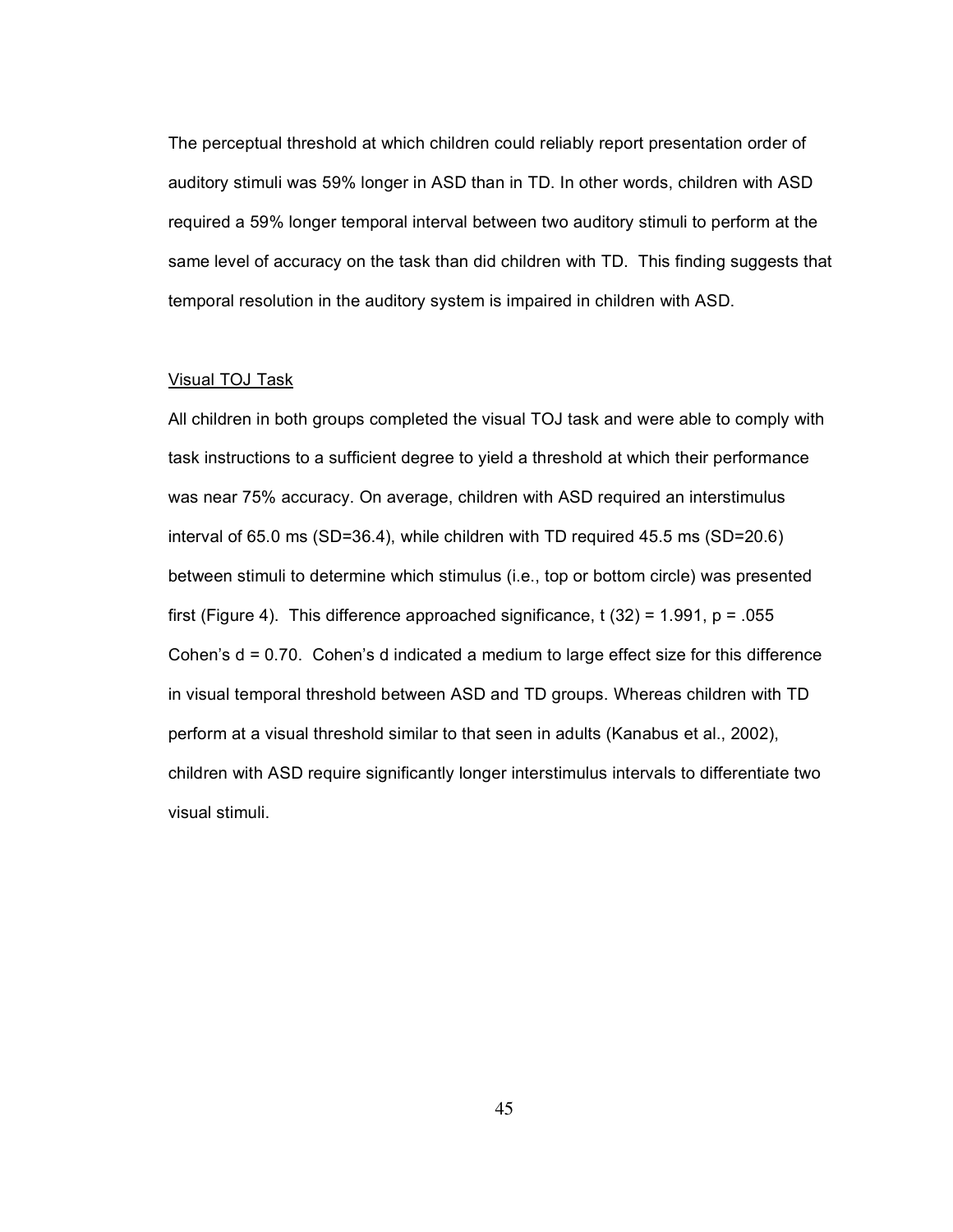

Figure 4. Visual TOJ task: Differences in visual TOJ threshold between ASD and TD groups. The average threshold SOA for the visual TOJ task was longer for the ASD group (blue bar) than for the TD group (red bar) and approached statistical significance. To perform at an equivalent perceptual threshold (i.e., at approximately 75% accuracy), children with ASD required 43% more time than did children with TD.

The perceptual threshold at which children could reliably report stimulus presentation order was 43% longer in ASD than in TD. In other words, children with ASD required 43% longer temporal intervals between visual stimuli to perform at the same level of accuracy on the task as did children with TD.

## Multisensory TOJ Task

All children in both groups who completed the visual TOJ task also completed the multisensory TOJ task. However, one child with ASD was not included due to examiner error in specifying the interstimulus interval. As a result, the total numbers of children included in the ASD and TD groups for this task were 13 and 20, respectively. The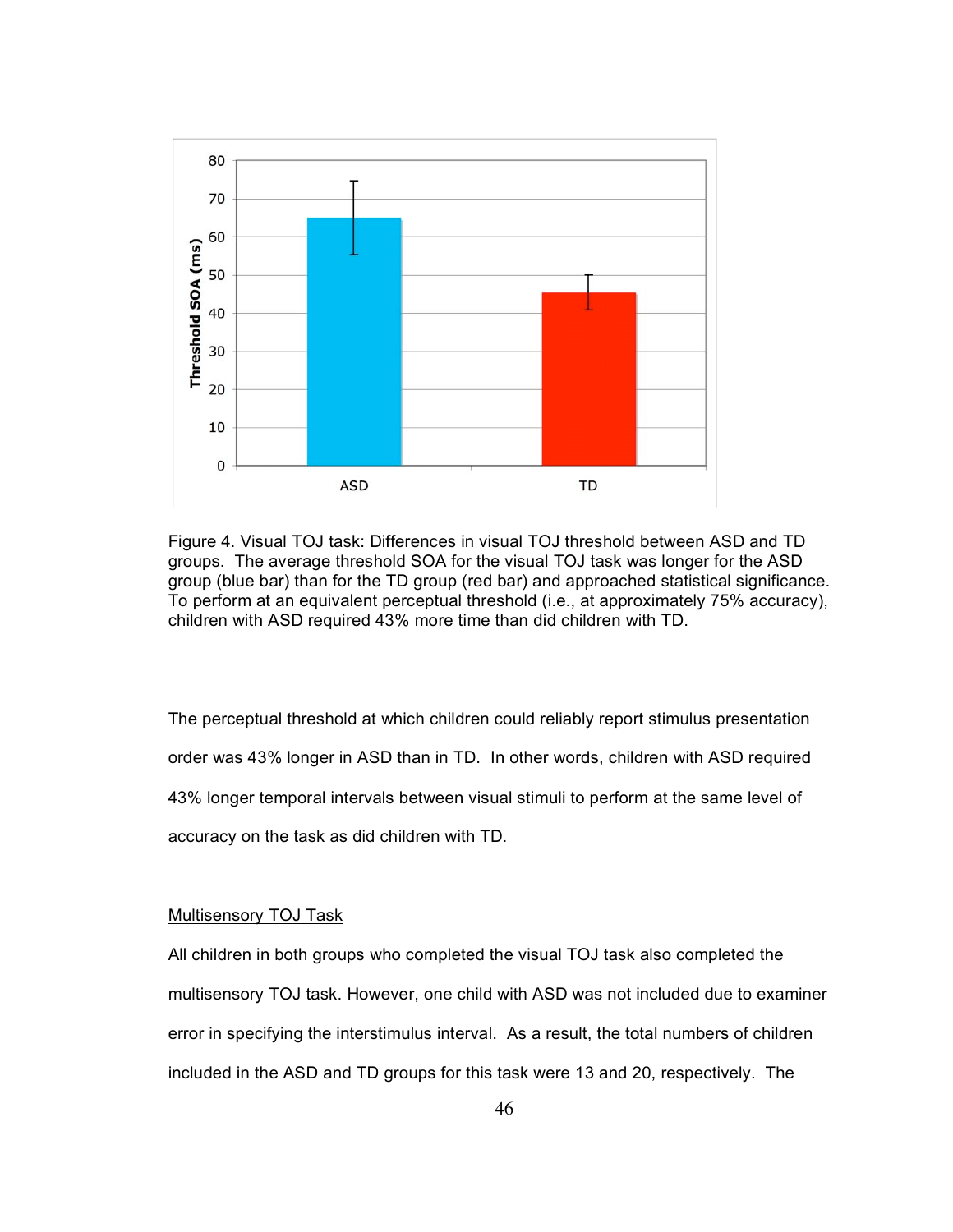interstimulus interval used for the Multisensory TOJ task was fixed according to each participant's individual visual threshold, as determined by the Visual TOJ staircase confirmation procedure. Accuracy on the visual-alone (i.e., baseline) trials did not differ significantly between groups,  $t$  (31) = -1.45,  $p = 0.16$ , Cohen's  $d = 0.52$ , though the effect size was moderate. Accuracy gains were computed by subtracting an individual's percent accuracy on the visual-alone condition from the percent accuracy at each SOA condition separately. Comparing accuracy gains at each SOA across groups revealed no significant differences, indicating that the magnitude of multisensory enhancements did not differ between groups at any auditory delay condition (all  $p's > 0.28$ ).

The temporal window of multisensory integration can be defined by the range of consecutive SOAs at which percent accuracy for judging the temporal order of the visual stimuli in the context of additional task-irrelevant auditory stimuli, is significantly greater than percent accuracy on control trials without auditory stimuli. Using single-sample ttests, accuracy gains at each multisensory SOA condition were compared to zero, which represented no multisensory gain (see Table 4 for statistics).

|                 | ASD (n=13)    |             |         | TD (n=20)     |             |         |  |
|-----------------|---------------|-------------|---------|---------------|-------------|---------|--|
| <b>SOA</b>      | accuracy gain | t-statistic | p-value | Accuracy gain | t-statistic | p-value |  |
| 0 <sub>ms</sub> | 0.091         | 2.204       | .048    | 0.079         | 1.828       | .083    |  |
| 50 ms           | 0.135         | 2.027       | .065    | 0.123         | 4.111       | .001    |  |
| <b>100 ms</b>   | 0.101         | 2.007       | .068    | 0.123         | 4.055       | .001    |  |
| 150 ms          | 0.202         | 3.732       | .003    | 0.131         | 3.401       | .003    |  |
| 200 ms          | 0.143         | 4.880       | .000    | 0.095         | 3.039       | .007    |  |
| 300 ms          | 0.105         | 2.282       | .042    | 0.091         | 2.174       | .043    |  |
| 400 ms          | 0.067         | 1.200       | .253    | 0.070         | 2.791       | .012    |  |
| 500 ms          | 0.032         | .641        | .534    | 0.069         | 1.885       | .075    |  |

Table 4. Multisensory TOJ task: accuracy gains by group (full sample).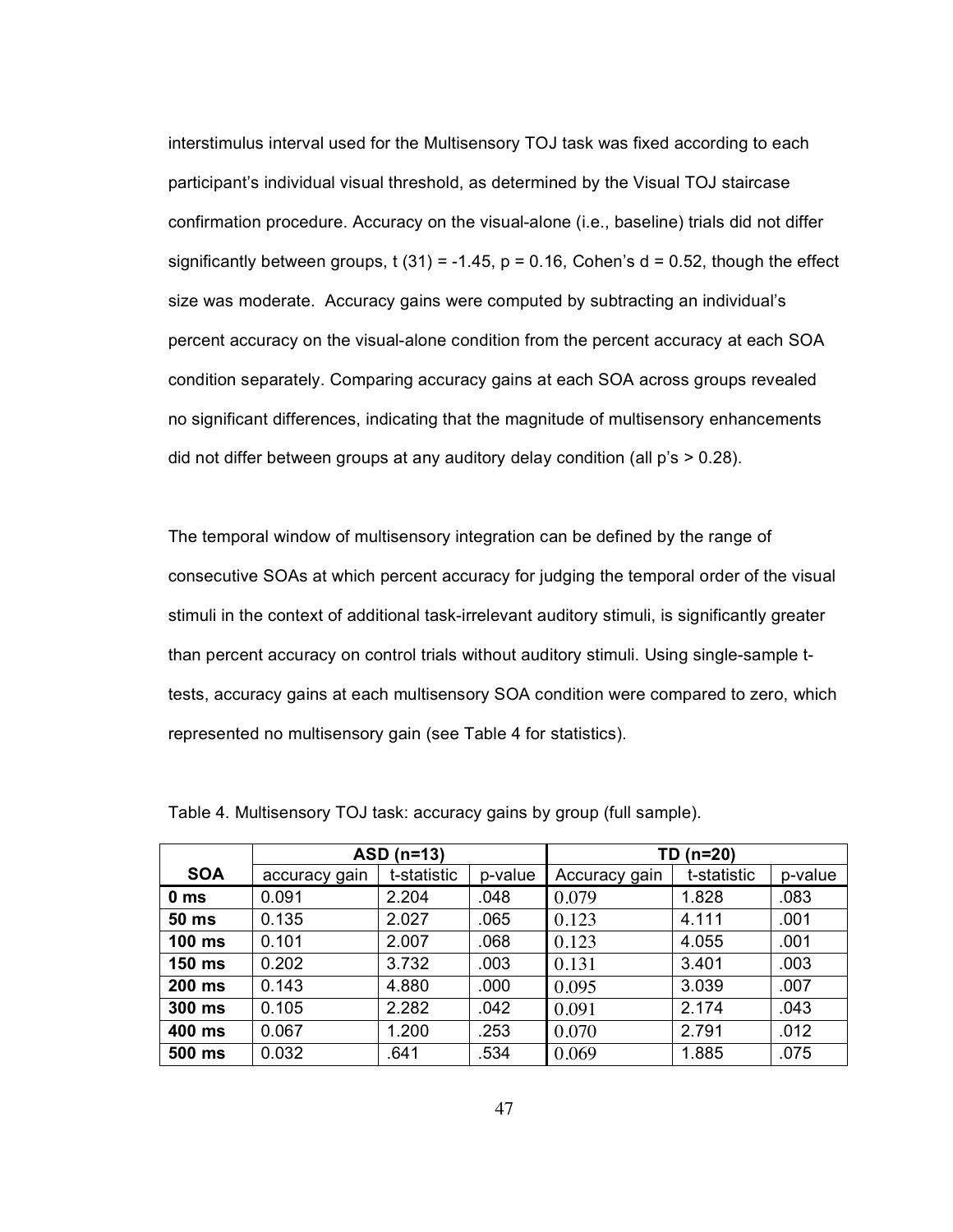In children with TD, significant improvements in accuracy above visual-alone baseline were seen at the following SOAs: 50ms, 100ms, 150ms, 200ms, 300ms, and 400ms, and gains at SOAs of 0ms and 500ms also approached statistical significance. In children with ASD, significant multisensory enhancements above visual-alone baseline were seen at SOAs of 0ms, 150ms, 200ms, and 300ms, while gains at SOAs of 50ms and 100ms also approached statistical significance (Figure 5).



Figure 5. Multisensory TOJ task: Defining the temporal binding window (full sample). Significant accuracy gains over visual-alone baseline conditions (asterisks represent single-sample t-tests at p < 0.05) across a range of SOA conditions representing various temporal delays for the second auditory stimulus. Across both groups, the extent of accuracy gain above visual-alone baseline depended on the amount of auditory delay.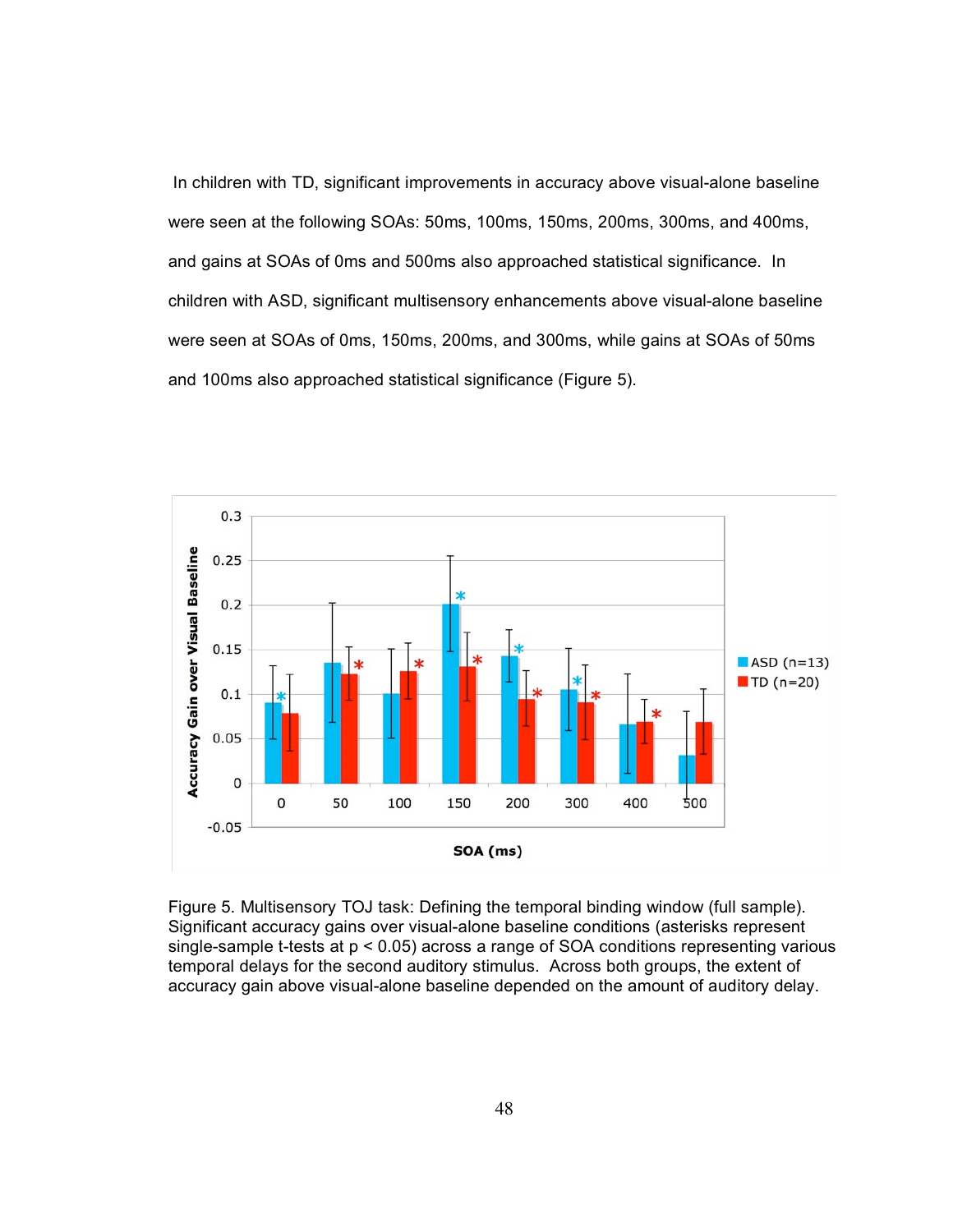#### Post-Hoc Analyses for the Multisensory TOJ Task

Data for individual participants were subsequently examined more closely and a number of children (i.e., 6 children with ASD and 11 with TD) were ultimately excluded from follow-up analyses based on two observations. First, several children showed a pattern of consistent lack of improvement in accuracy of visual discrimination across all SOAs, including declines in performance on many conditions. These children also were performing at very high accuracy levels on visual-alone trials, indicating that the chosen threshold from the Visual TOJ task was likely too high and their performance was too close to ceiling, thus minimizing the opportunity for accuracy gain. Based on this observation, it was determined that children would be excluded from the follow-up analysis if they did not show gains on at least 25% of SOA conditions (i.e., 2 of 8). One child with ASD and three children with TD were excluded based on this criterion.

Second, an additional subset of children across both groups was noted to be performing at a much lower accuracy rate on the visual-alone baseline trials than would be expected, given that the interval between visual stimuli was fixed based on the SOA in the Visual TOJ task at which the individual child had been performing near 75% accuracy. Because these children's performance was so close to chance (i.e., 50% accuracy), the task was likely too difficult and resulted in guesses across both the visualalone and the multisensory conditions. For the final analyses, data from participants whose accuracy scores on the visual-alone baseline condition were below 60% were excluded. This second criterion eliminated an additional five children with ASD and seven children with TD from the final analyses.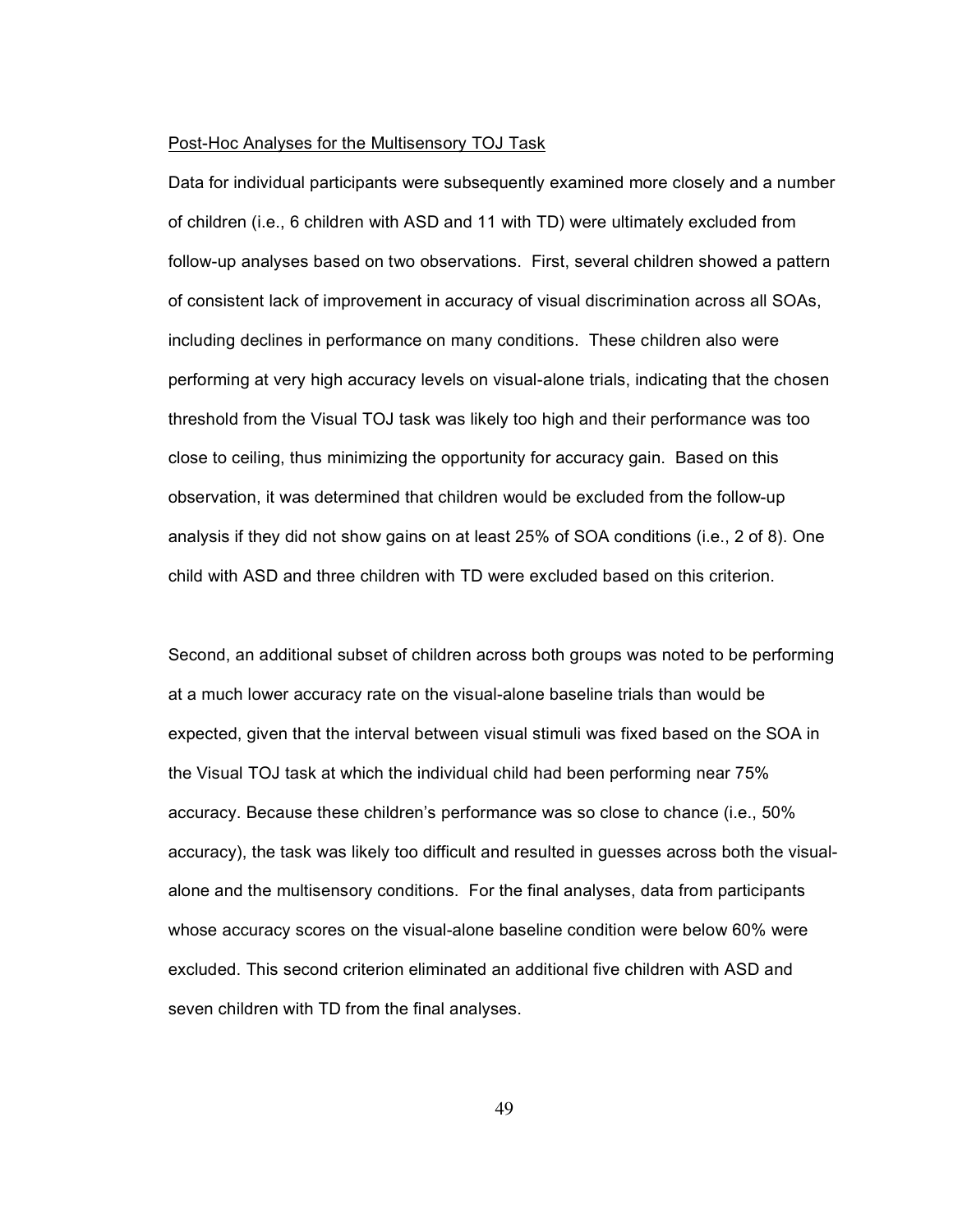The remaining sample included seven children with ASD and 10 children with TD. While the final sample size was ultimately significantly reduced relative to the full sample, this reduced sample represents a group of children for whom the task was most clearly assessing multisensory integration as it was intended, in that they were performing above chance at their perceptual threshold, yet had room for gains in accuracy related to multisensory integration. All analyses conducted with the original sample were repeated on this reduced sample. For the Auditory TOJ task, while group differences were nonsignificant in this subset of participants, t (15) = 1.291,  $p = 0.22$ , Cohen's d = .67, the general pattern of children with ASD requiring longer interstimulus intervals to differentiate stimulus presentation order held and Cohen's d indicated that the effect size remained medium to large. The children with ASD in this sample required 34% longer to reliably discriminate auditory stimulus order, relative to children with TD (ASD: M=91.67 ms, SD=31.5; TD: M=68.62 ms, SD=34.1). A similar pattern was found for the Visual TOJ task. While group differences were again non-significant,  $t$  (15) = 1.171,  $p = .26$ , Cohen's  $d = .60$ , children with ASD in this sample required 35% longer to reliably discriminate stimulus order relative to children with TD (ASD: M=50.00 ms, SD=29.5; TD: M=37.10 ms, SD=15.8) and the effect size remained medium to large.

In this reduced sample, accuracy on the visual-only (i.e., baseline) trials of the Multisensory TOJ task did not differ between groups,  $t$  (15) = -0.879, p = 0.39, Cohen's d = -.45. In contrast to the full sample, within which there were no group differences in the degree of multisensory integration at any SOA condition, significant group differences in accuracy gains were revealed at the 200ms SOA, t (15) = 2.18, p = .046, with group differences at the 50ms SOA approaching statistical significance,  $t$  (15) = 1.90,  $p = 0.077$ . No group differences were revealed at other SOA conditions. This finding indicates that,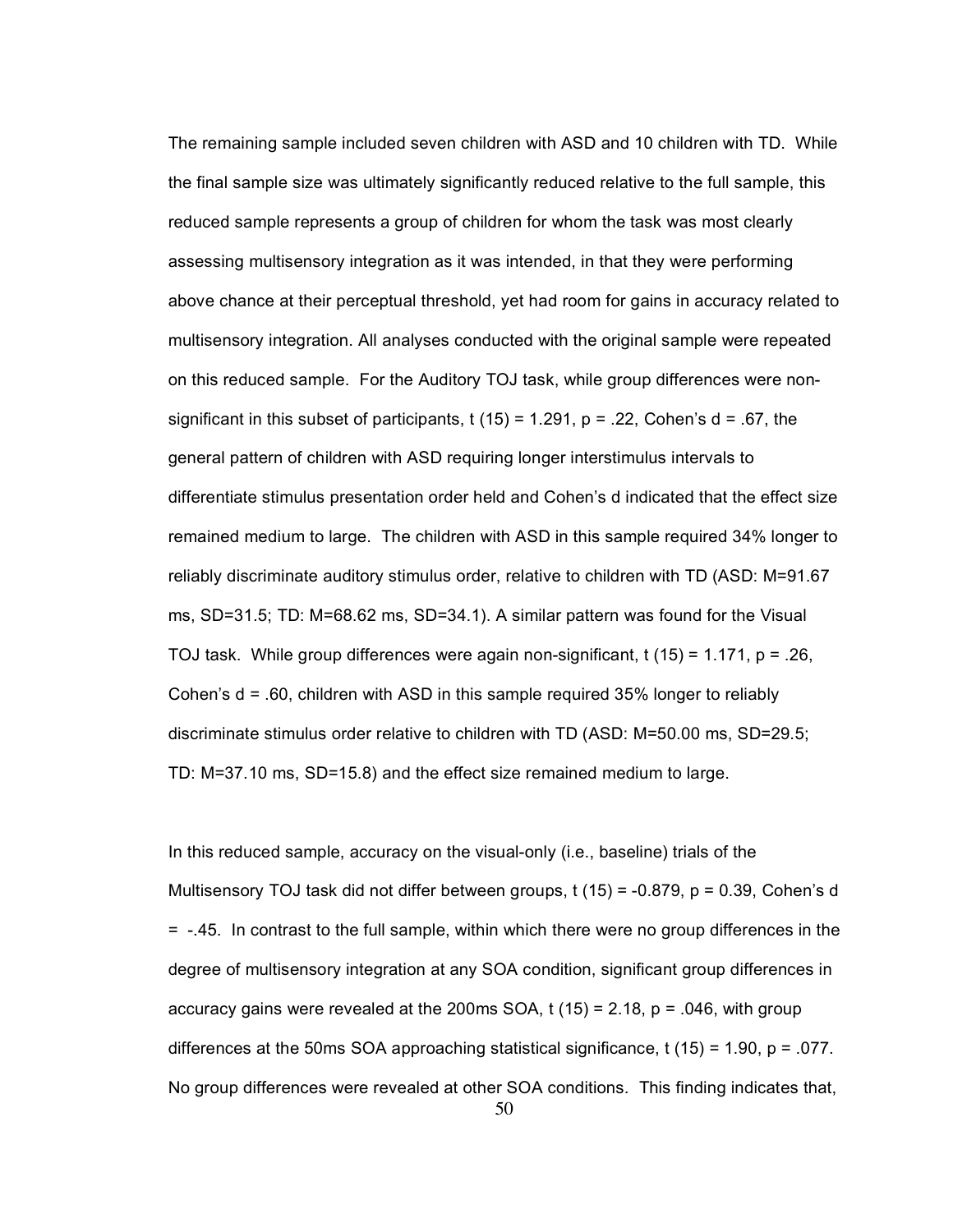at some SOA intervals, performance on a visual TOJ task was improved by spatially non-informative auditory input to a greater extent in children with ASD than in children with TD (i.e., children with ASD were integrating auditory and visual information more than children with TD), but this difference was not seen consistently and differences must be interpreted cautiously. The temporal window of multisensory integration was examined separately for children with ASD and TD in this reduced sample, again using single-sample t-tests to compare accuracy gains at each multisensory SOA condition to zero (Table 5 for statistics).

|            | $ASD(n=7)$    |             |         | TD (n=10)     |             |         |
|------------|---------------|-------------|---------|---------------|-------------|---------|
| <b>SOA</b> | accuracy gain | t-statistic | p-value | accuracy gain | t-statistic | p-value |
| 0 ms       | 0.089         | 2.129       | .077    | 0.068         | 1.846       | .098    |
| 50 ms      | 0.160         | 5.211       | .002    | 0.068         | 1.987       | .078    |
| 100 ms     | 0.089         | 2.187       | .071    | 0.113         | 3.175       | .011    |
| 150 ms     | 0.223         | 6.301       | .001    | 0.143         | 4.680       | .001    |
| 200 ms     | 0.133         | 5.151       | .002    | 0.062         | 3.043       | .014    |
| 300 ms     | 0.097         | 1.816       | .119    | 0.019         | 0.536       | .605    |
| 400 ms     | 0.043         | 1.015       | .349    | 0.055         | 2.323       | .045    |
| 500 ms     | 0.077         | 1.535       | .176    | 0.055         | 1.928       | .086    |

Table 5. Multisensory TOJ task: accuracy gains by group (reduced sample).

In children with TD, significant multisensory enhancements above visual-alone baseline were seen at the following SOAs: 100ms, 150ms, 200ms, and 400ms, while gains at SOAs of 50ms and 500ms also approached statistical significance (Figure 6). In children with ASD, significant multisensory enhancements above visual-alone baseline were seen at the following SOAs: 50ms, 150ms, 200ms, while gains on SOAS of 0ms and 100ms also approached statistical significance (Figure 6). While significant accuracy gains were observed at many SOA conditions for both groups, the consecutive window of multisensory-related performance enhancement is difficult to define, likely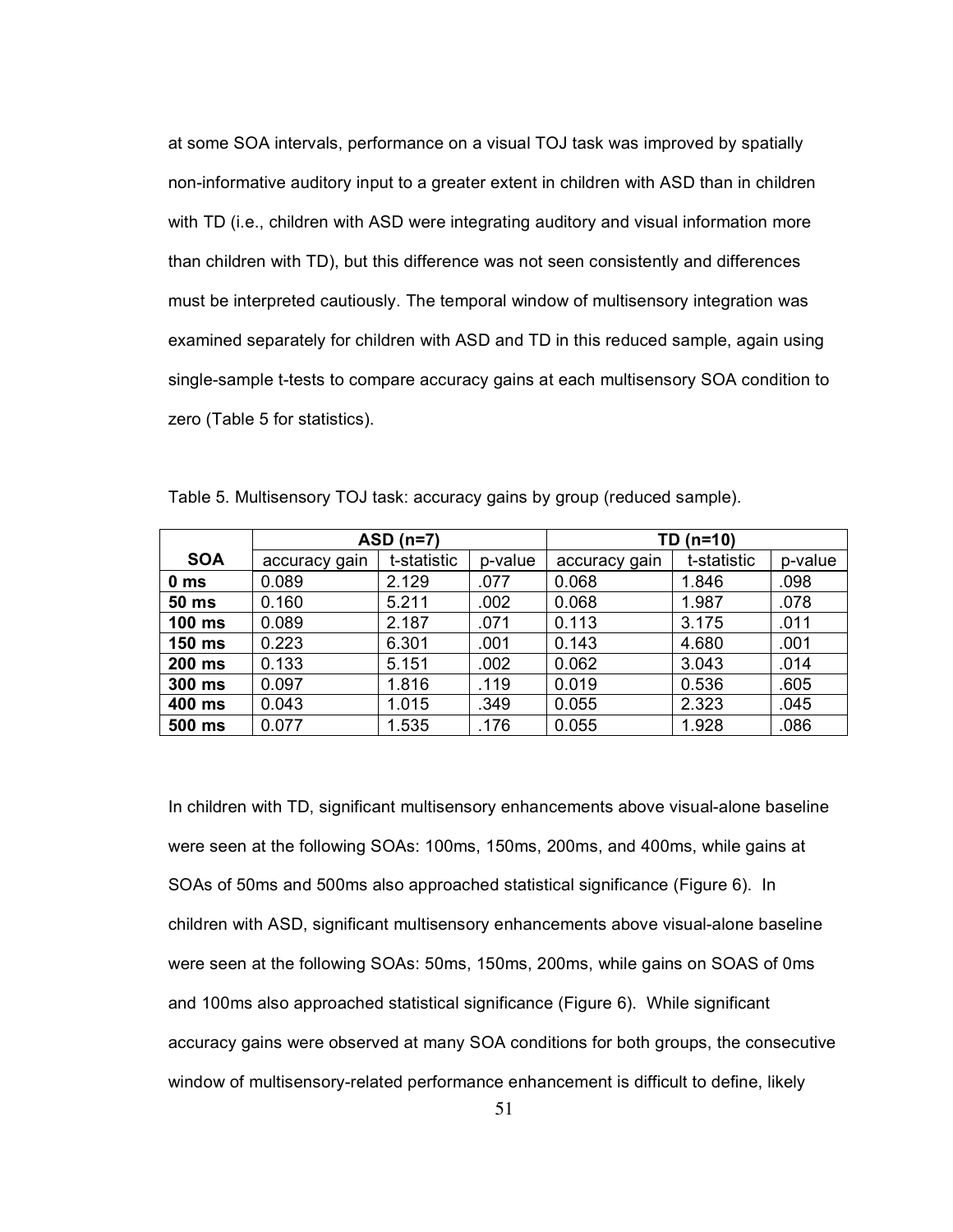related to the reduced sample size in this analysis. Though multisensory integration is clearly occurring in both groups of children, the temporal binding window within which this is occurring cannot be defined with certainty.



Figure 6. Multisensory TOJ task: Defining the temporal binding window (reduced sample). Significant accuracy gains over visual-alone baseline conditions (asterisks represent single-sample t-tests at p < 0.05) across a range of SOA conditions representing various temporal delays for the second auditory stimulus. Across both groups, the extent of accuracy gain above visual-alone baseline depended on the amount of auditory delay.

## Flash/Beep Task

Thirteen of 14 children with ASD (93%) and 15 of 20 children with TD (75%) were included in analyses for the flash/beep task. Given that the task was administered to examine the strength and temporal window of the illusion, it was decided a priori that children who showed no evidence of the illusion would be excluded from analyses. One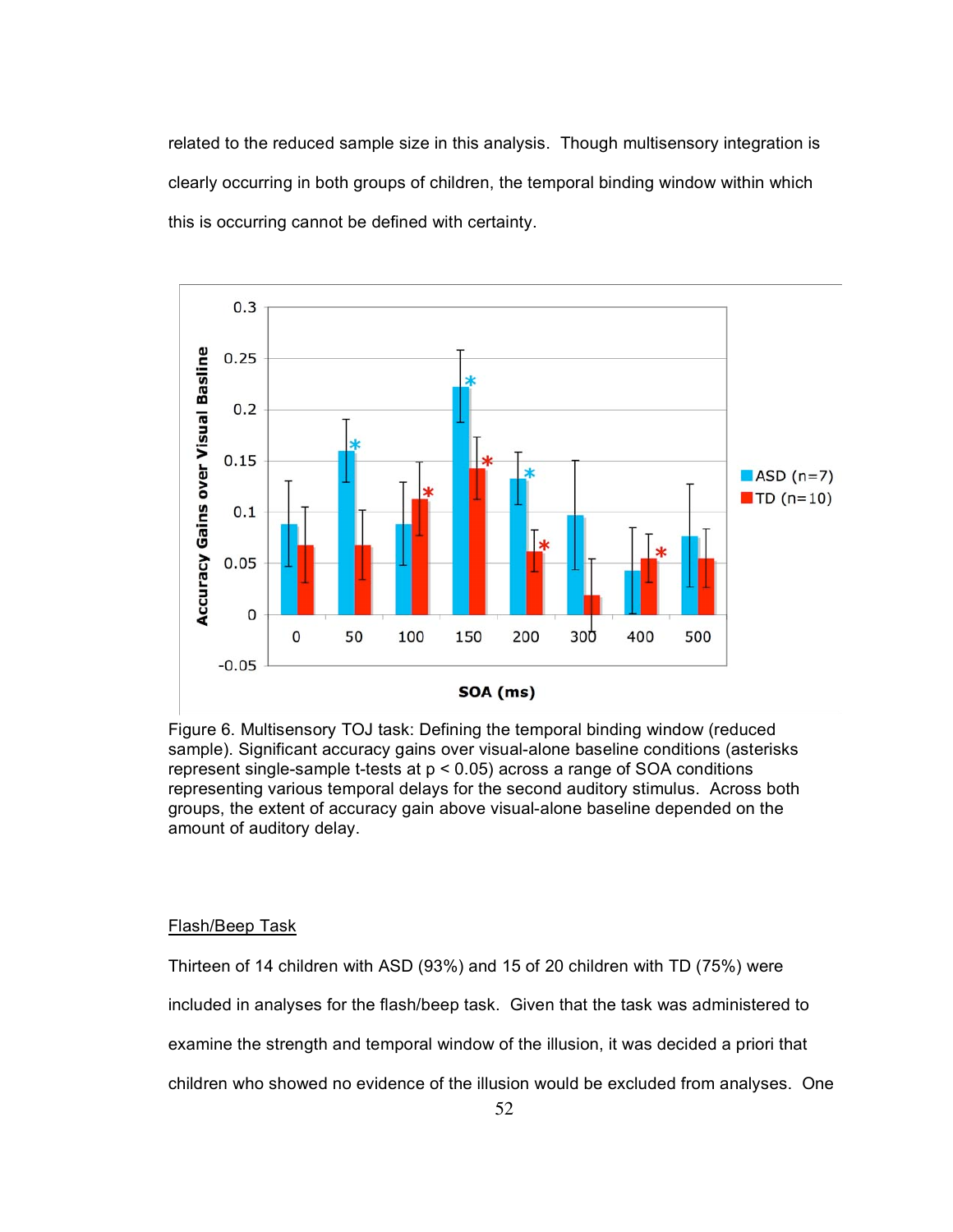child with ASD was excluded from analyses based upon this criterion. Four children with TD who participated in the overall experimental session but are not included in this analysis completed an older version of the flash/beep task in which the range of SOA values only extended to 300ms in both directions; since it was impossible to determine what these children's performance would have been at the longer SOA intervals, their data were excluded from analyses for this task. An additional child with TD did not complete this task.

The mean number of perceived flashes was computed at each 1-flash/2-beeps SOA condition for each child and ranged from 1 (i.e., report of a single flash on all trials within a given condition) to 2 (i.e., report of two flashes on all trials within a given condition). Means closer to 2 indicate greater strength of illusion. Between group comparisons in the number of flashes reported were conducted for each SOA of the 1-flash/2-beeps conditions as well as for the 1 flash/1 beep condition. On the 1-flash/1-beep condition, children in both groups did not always report a single flash, indicating some degree of response bias. In fact, the mean number of flashes reported was significantly different from 1 in both groups, ASD group (M=1.19 flashes; SD=.21): t (12) = 3.145, p = .008; TD group (M=1.09 flashes; SD=.14):  $t$  (14) = 2.475, p = .03. However, these values did not differ between groups,  $t$  (26) = 1.403,  $p = 0.18$ , Cohen's d = 0.55, though the effect size was moderate.

Between group comparisons of the strength of the illusion (i.e., proportion of trials on which the illusory second flash was reported) were conducted at each SOA for the 1 flash/2-beeps conditions. Significant group differences in the mean number of flashes reported were observed, with children with ASD more frequently reporting two flashes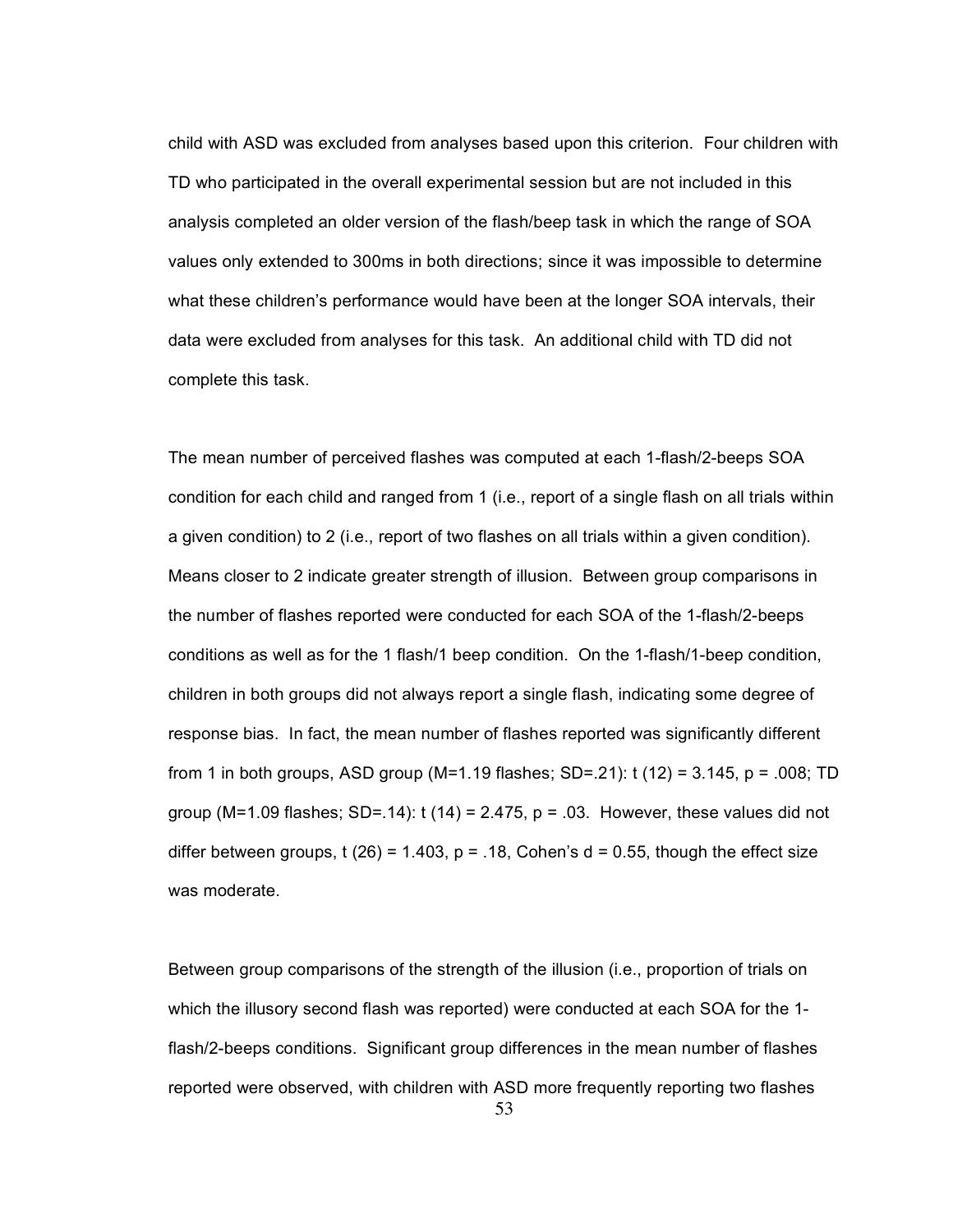than children with TD, at the following SOAs: -500ms, -300ms, -50ms, -25ms, +25ms, +200ms, +300ms, and +400ms (p's < .05), and group differences approaching significance at SOAs of -400ms, -150ms, +50ms, and +100ms (ps < .10). This result indicates that children with ASD experienced the double-flash illusion to a greater extent, suggestive of increased strength of multisensory integration (Figure 7).



Figure 7. Flash/Beep task: Strength of visual illusion in ASD and TD across SOA conditions. The mean number of flashes reported by children with ASD was greater than the mean number reported by children with TD across a range of SOA conditions, representing various temporal delays between one beep and the coincident 1flash/1beep presentation (asterisks represent independent-sample t-tests at p < 0.05). The number of flashes reported for the 1Flash/1Beep control condition (represented here as an SOA of 0 ms) did not differ between groups. Across SOA conditions where there were 2 beeps presented, children with ASD reported the illusory second flash to a greater extent than did children with TD.

The temporal window within which the illusion occurs can be defined by the contiguous span of consecutive SOAs at which the mean number of flashes reported is significantly greater than the mean number of flashes reported on the 1-flash/1-beep condition. To

examine the temporal window of this multisensory illusion in children with ASD and TD,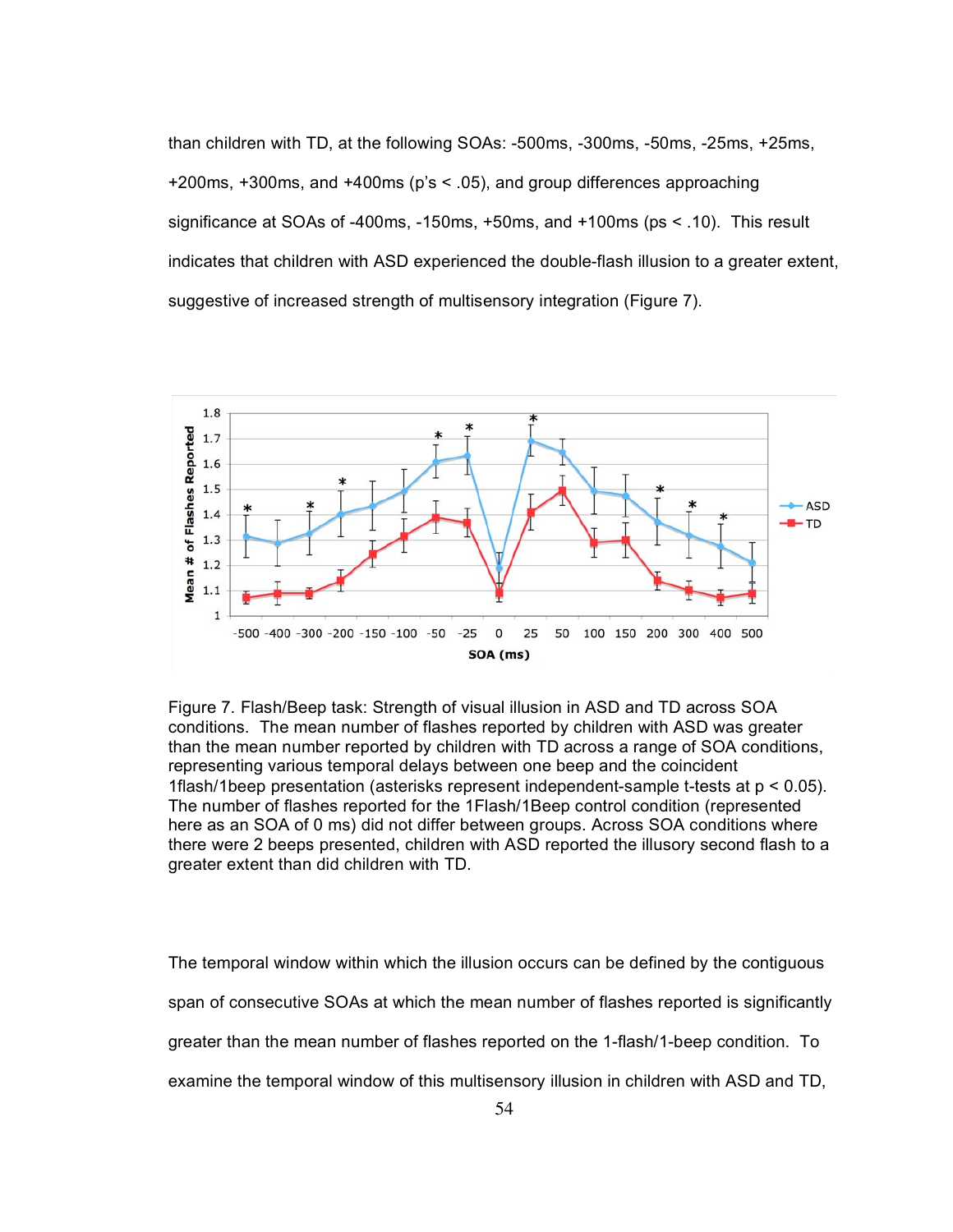paired-sample t-tests comparing each 1-flash/2-beeps SOA condition to the 1-flash/1-

beep condition were conducted separately for the ASD and TD groups (Table 6).

|            | <b>ASD</b> |             |                     | TD     |                     |         |  |
|------------|------------|-------------|---------------------|--------|---------------------|---------|--|
|            |            |             | Increase over 1F/1B |        | Increase over 1F/1B |         |  |
|            | Mean #     | report      |                     | Mean # | report              |         |  |
| <b>SOA</b> | flashes    | t-statistic | p-value             |        | t-statistic         | p-value |  |
| $-500$     | 1.315      | 2.676       | .020                | 1.072  | $-574$              | .575    |  |
| $-400$     | 1.288      | 1.709       | .113                | 1.089  | .000                | 1.000   |  |
| $-300$     | 1.327      | 2.509       | .027                | 1.089  | $-0.012$            | .990    |  |
| $-200$     | 1.403      | 3.243       | .007                | 1.139  | 1.034               | .319    |  |
| $-150$     | 1.435      | 3.552       | .004                | 1.244  | 4.099               | .001    |  |
| $-100$     | 1.493      | 5.105       | .000                | 1.316  | 4.483               | .001    |  |
| $-50$      | 1.609      | 5.354       | .000                | 1.389  | 5.854               | .000    |  |
| $-25$      | 1.634      | 5.070       | .000                | 1.367  | 4.248               | .001    |  |
| $+25$      | 1.692      | 6.531       | .000                | 1.409  | 4.342               | .001    |  |
| $+50$      | 1.648      | 6.375       | .000                | 1.495  | 7.796               | .000    |  |
| $+100$     | 1.494      | 3.503       | .004                | 1.289  | 3.308               | .005    |  |
| $+150$     | 1.475      | 3.928       | .002                | 1.299  | 3.268               | .006    |  |
| $+200$     | 1.372      | 3.113       | .009                | 1.138  | 1.322               | .207    |  |
| $+300$     | 1.320      | 2.519       | .027                | 1.101  | 0.460               | .652    |  |
| $+400$     | 1.275      | 1.450       | .173                | 1.072  | $-0.864$            | .402    |  |
| $+500$     | 1.212      | 0.494       | .630                | 1.089  | $-.024$             | .981    |  |

Table 6. Flash/Beep task: Multisensory illusion-related increases in mean number of flashes reported over mean report for a 1-flash/1-beep (1F/1B) control condition. Reported separately for each 1-flash/2-beeps SOA condition.

 In children with TD, significant increases in the proportion of trials on which two flashes above the 1-flash/1-beep baseline were reported were seen at the following 1-flash/2 beeps SOAs: -150ms, -100ms, -50ms, +25ms, +25ms, +50ms, +100ms, and +150ms. In children with ASD, significant increases in the proportion of trials on which two flashes above the 1 flash/1 beep baseline were reported were seen at the following 1-flash/2 beeps SOAs: -500ms, -300ms, -200ms, -150ms, -100ms, -50ms, -25ms, +25ms, +50ms,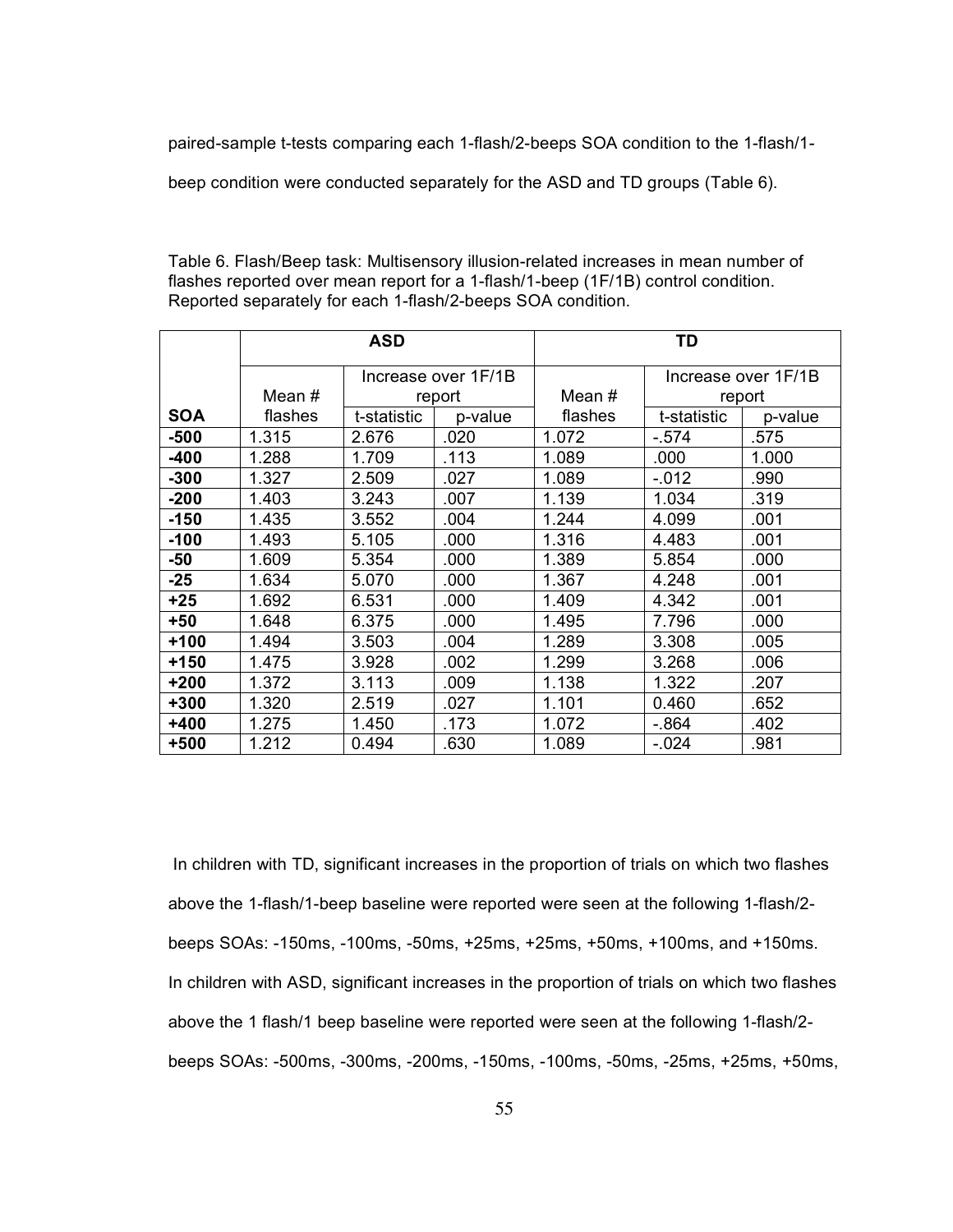+100ms, +150ms, +200ms, and +300ms. (see Table 6 for statistics). These findings indicate that while the contiguous window for the illusion extends from –150ms to +150ms in TD, it is much wider in ASD, extending from –300ms to +300ms (Figures 8 and 9, respectively).



Figure 8. Flash/Beep task: Defining the temporal binding window in children with TD. Significant increases in the mean number of flashes reported on 1-flash/2-beeps trials, relative to the mean number reported on a 1-flash/1-beep control conditions (represented here as an SOA of 0 ms) were observed across 1-flash/2-beeps SOA conditions representing temporal delays between auditory stimuli ranging from -150 ms to +150 ms (asterisks represent single-sample t-tests at p < 0.05).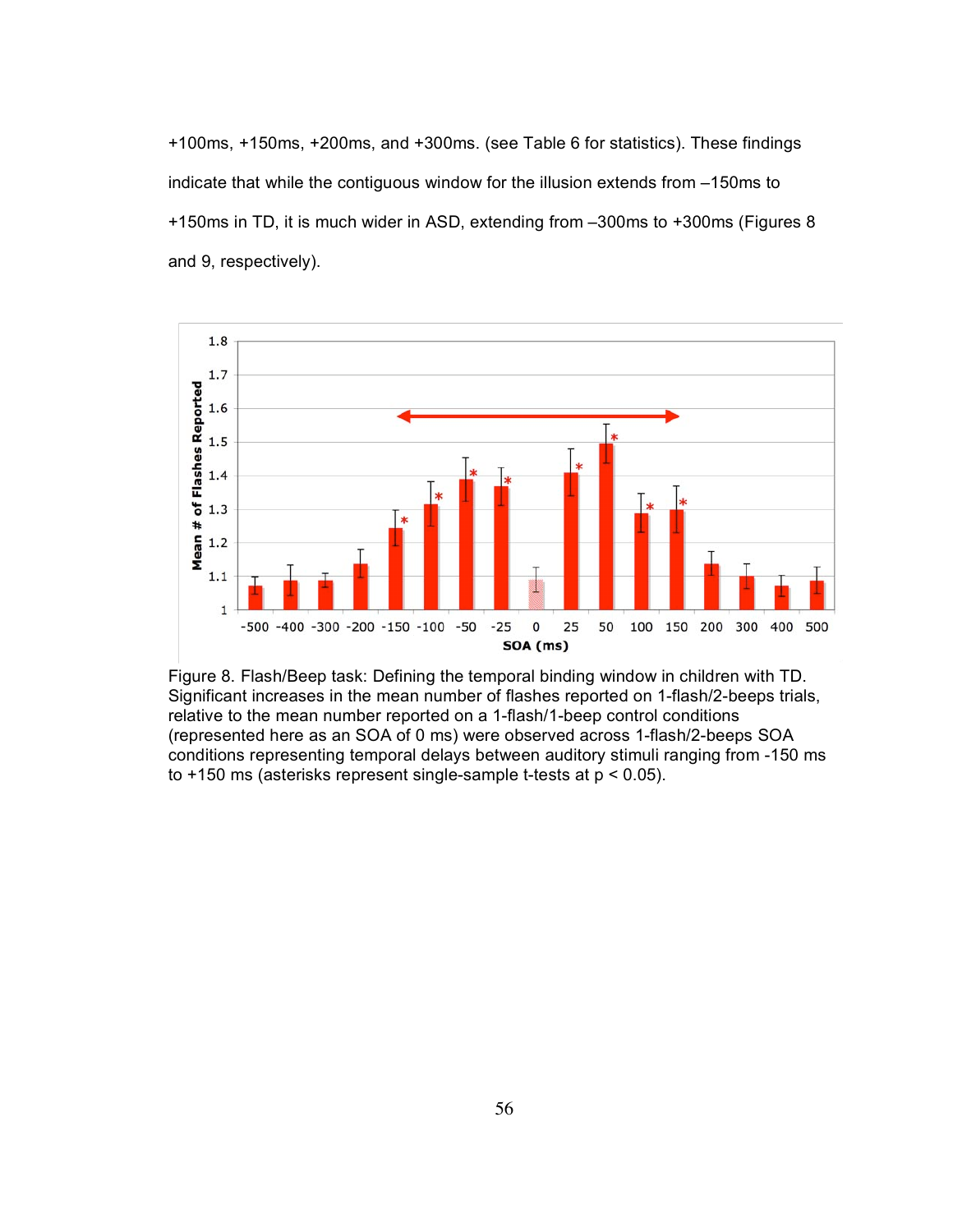

Figure 9. Flash/Beep task: Defining the temporal binding window in children with ASD. Significant increases in the mean number of flashes reported on 1-flash/2-beeps trials, relative to the mean number reported on a 1-flash/1-beep control conditions (represented here as an SOA of 0 ms) were observed across 1-flash/2-beeps SOA conditions representing temporal delays between auditory stimuli ranging from -300 ms to +300 ms (asterisks represent single-sample t-tests at p < 0.05).

Thus, in addition to experiencing the double-flash illusion to a greater extent, children with ASD also experienced the illusion over a wider temporal window than did children with TD, suggesting an increased temporal binding window in ASD for integration of auditory and visual input.

#### Post-Hoc Correlations with IQ

Because a previous study demonstrated a relation between IQ and the extent of multisensory integration in individuals with ASD (Cascio et al., 2008), follow-up analyses were conducted to examine the relation between IQ and the relevant dependent variables for each task in our sample of children with and without ASD. Bivariate correlations were conducted separately for the ASD and TD groups with the final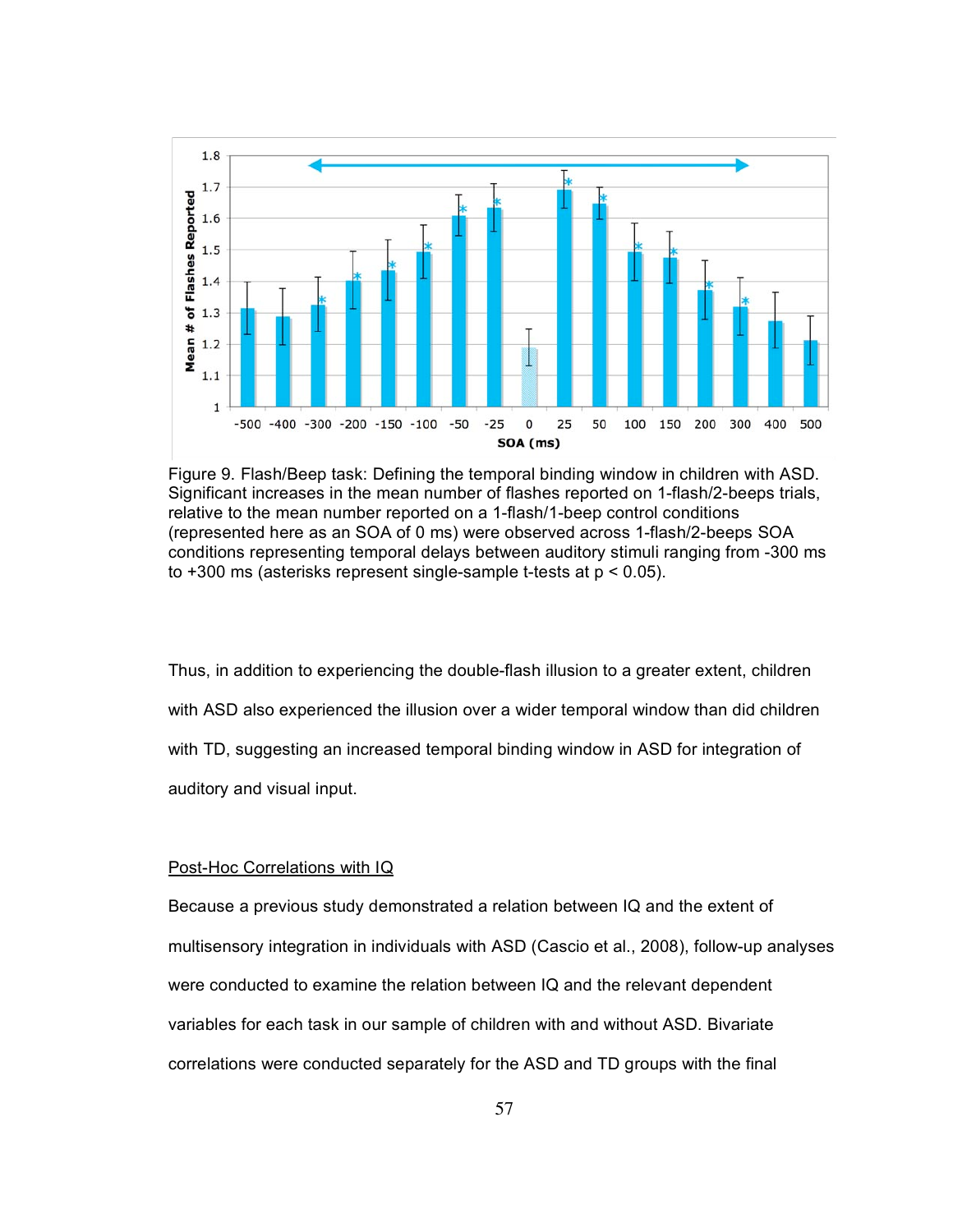samples used for each task. In the two unisensory tasks, correlations between IQ and threshold SOA values were explored. In the two multisensory tasks, IQ correlations were conducted with the mean values (i.e., mean accuracy gains in the multisensory TOJ task, mean number of flashes reported in the Flash/Beep task) across all SOA conditions combined. Where correlational analyses revealed significant relations between IQ and target variables, univariate and multivariate analyses of covariance were conducted to partial out the effects of IQ.

Perceptual threshold in the visual domain, as determined in the visual TOJ task, was not correlated with IQ in either children with ASD,  $r(13) = -.47$ ,  $p = .11$ , or children with TD,  $r(19) = .17$ ,  $p = .47$ . Perceptual threshold in the auditory domain, as determined in the auditory TOJ task, was also not correlated with  $IQ$  in either children with ASD,  $r(10) = .02$ ,  $p = .97$ , or children with TD, r (15) =  $.23$ ,  $p = .39$ . In analyses with the reduced sample for the Multisensory TOJ task, IQ was not correlated with mean accuracy gains, averaged across all SOA conditions, in either children with ASD,  $r(6) = -0.63$ ,  $p = 0.18$ , or children with TD,  $r(9) = -0.46$ ,  $p = 0.18$ .

Correlations between IQ and mean number of flashes reported in the Flash/Beep task, averaged across all 1-flash/2-beeps conditions, were significant in children with ASD, r  $(12) = -0.84$ ,  $p = 0.001$ . In children with ASD, increased report of the double-flash illusion was associated with lower IQ. However, this pattern was not seen in children with TD, r (14) = .32, p = .25. Follow-up analyses examining correlations with IQ separately at each 1-flash/2-beeps SOA condition for children with ASD revealed significant negative correlations at the following SOA conditions: -500ms, -400ms, -300ms, -200ms, -150ms, -100ms, +150ms, +200ms, +300ms, +400ms, +500ms (r's < -.58, p's < .05).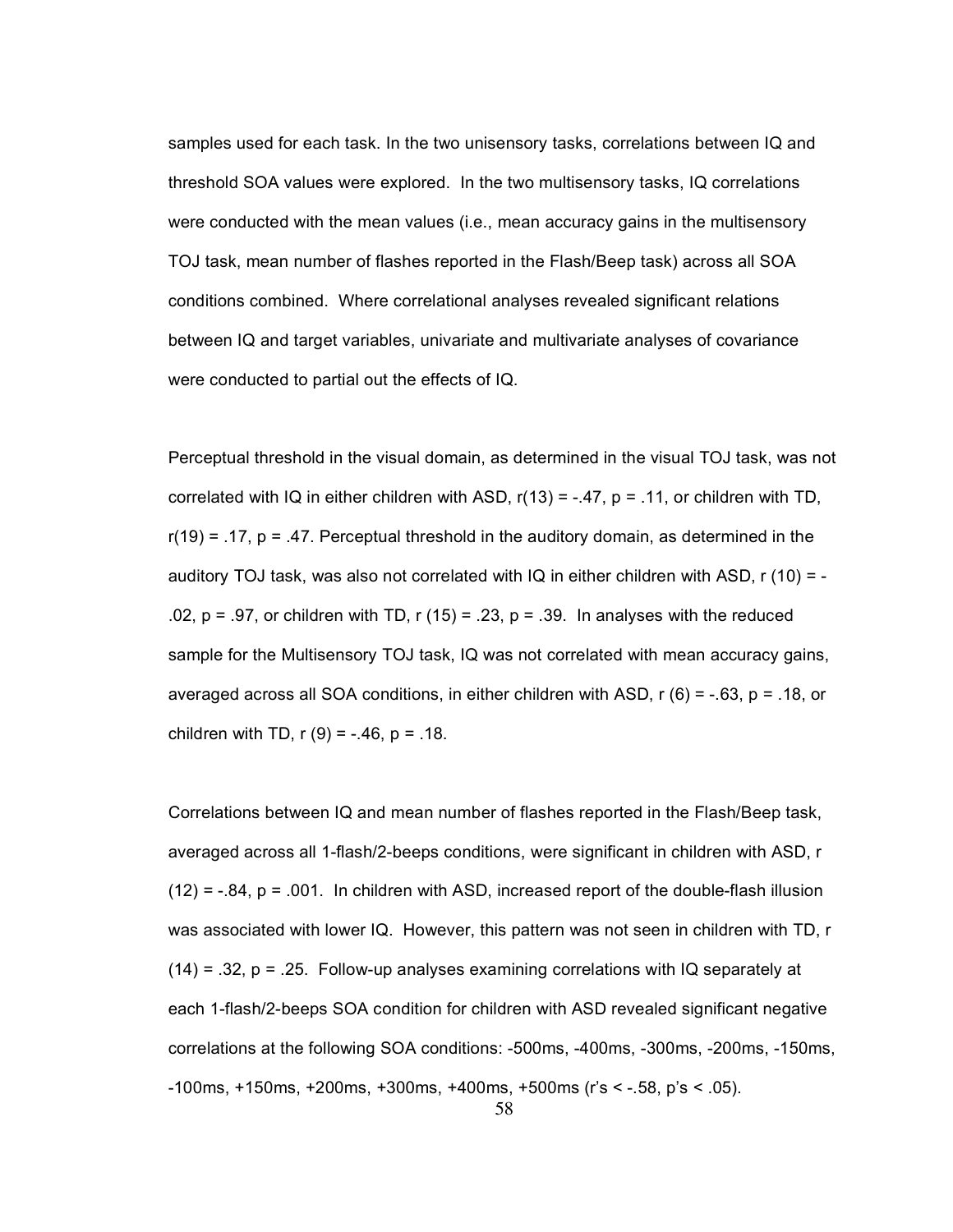Correlations were not significant in the ASD group at the remaining five SOA conditions. Because of the potential confounding influence of IQ, a follow-up multivariate analysis of covariance (MANCOVA) was conducted, comparing the mean number of flashes reported between groups at each SOA condition, with WASI Full Scale IQ entered as a covariate. Results of the MANCOVA revealed that between group differences remained at the following SOA conditions: -500ms, -300ms, -200ms, -50ms, -25ms, +25ms, +200ms, +300ms, and +400ms (p's < .05). These findings suggest that, even with the effects of IQ on perception of the double flash illusion partialed out, differences between groups in strength of multisensory integration remain across Flash/Beep SOA conditions representing both short and long temporal delays for the second auditory stimulus, relative to the coincident audiovisual flash-beep presentation.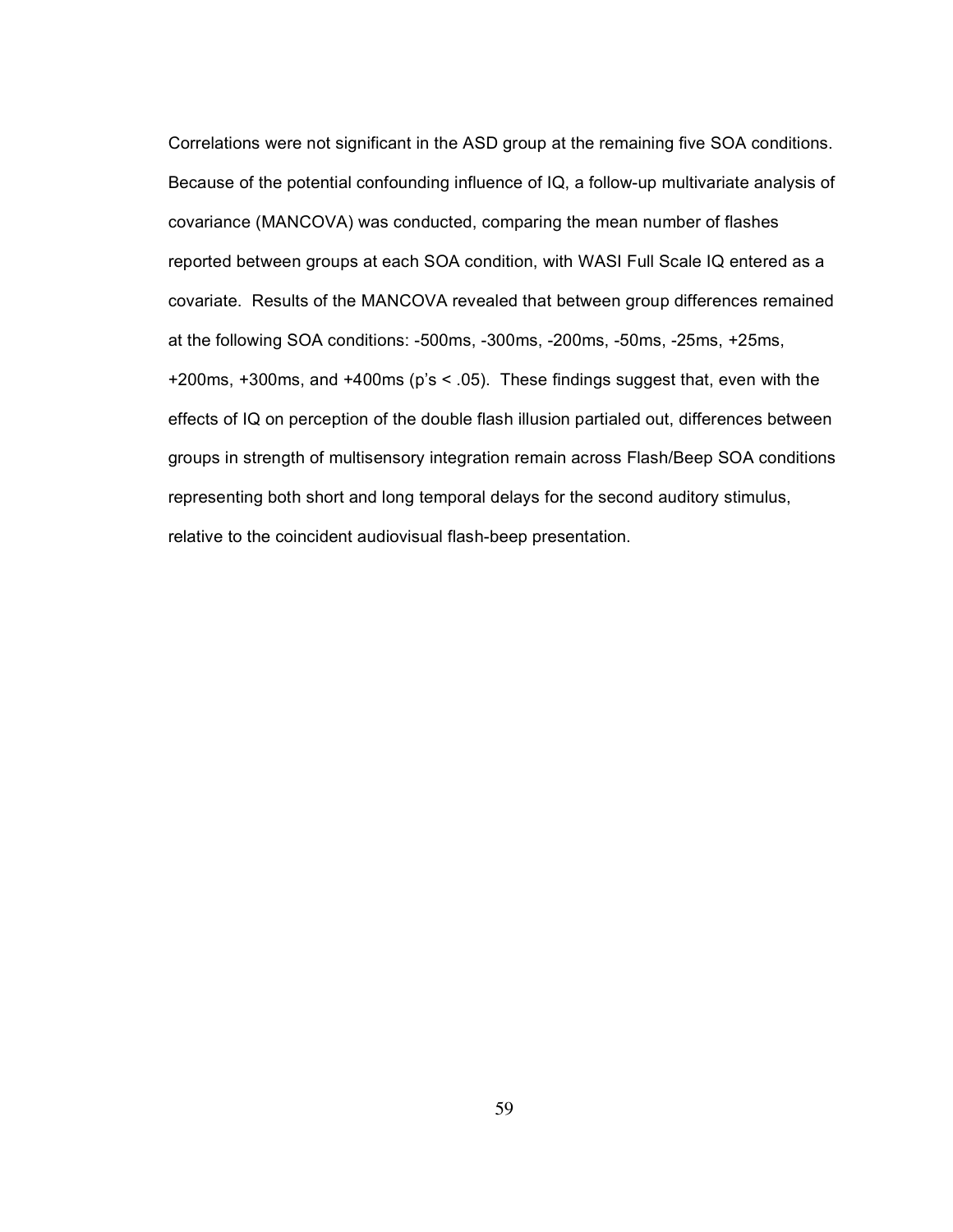#### CHAPTER IV

## **DISCUSSION**

Based on consistent reports of alterations in sensory processing in individuals with ASD (Rogers & Ozonoff, 2005) and the suggestion that impairment in the temporal binding of cross-modal sensory input may be central to other core deficits in ASD (Brock et al., 2002), this study investigated temporal aspects of sensory and multisensory processing in children with ASD, in comparison to children with TD. To this end, we first examined the ability to make temporal order discriminations among rapidly presented low-level stimuli in the auditory and visual domains. Second, we examined the ability of taskirrelevant auditory input to influence performance on visual tasks with acute temporal resolution demands by way of multisensory integration, and attempted to characterize the temporal window within which this phenomenon could be observed. Characterization of processing, temporal discrimination, and cross-modal integration of low-level sensory stimuli in ASD represents an important step toward exploring whether atypicalities in basic sensory processing represent a core difference in ASD that may underlie higherlevel cognitive, language, social, and behavioral abnormalities in ASD.

In terms of unisensory functioning, this study used standardized psychophysical tasks to examine the minimum interstimulus interval (i.e., temporal delay) necessary for reliable order discrimination between two stimuli presented within the same sensory modality. First, it is important to note that children with TD performed at levels similar to those seen in typical adults, with regard to the temporal delay between two stimuli necessary to discriminate presentation order in the auditory and visual domains (Kanabus et al.,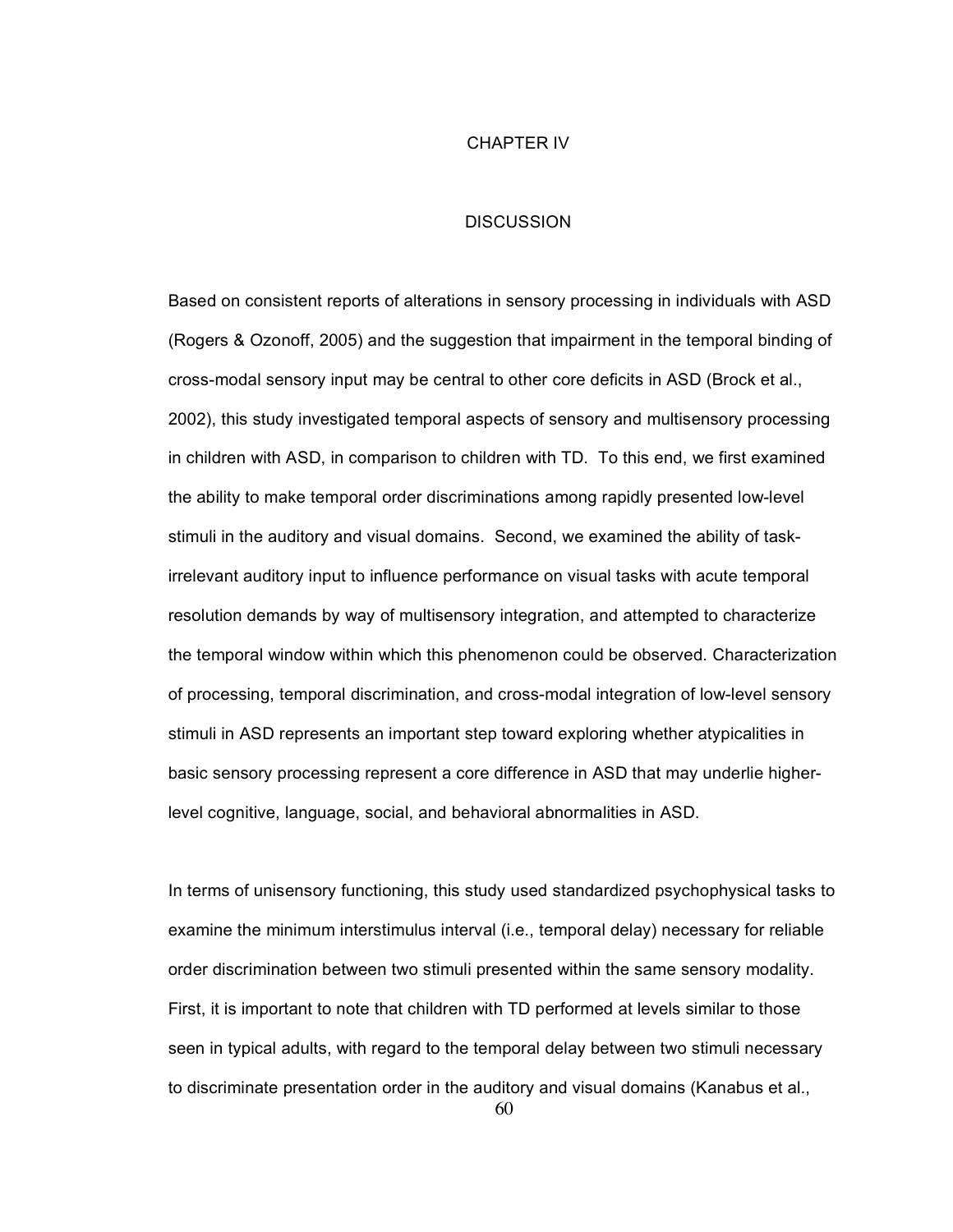2002). Literature examining basic modality-specific sensory functioning and system specialization in animals and humans indicates that the auditory system has better temporal acuity than does the visual system, and is therefore best equipped to make rapid temporal discriminations and judgments. In the auditory domain, our results indicate that children with ASD required significantly longer interstimulus temporal intervals between two auditory stimuli than did children with TD in order to accurately report on presentation order of the stimuli. Specifically, they required a 59% longer temporal delay between stimuli to reliably report on which of two auditory stimuli was presented first, consistent with our prediction (Hypothesis 1) that children with ASD would show impairments in auditory temporal processing. This difference represents a large effect size and suggests that auditory temporal acuity is significantly compromised in children with ASD, relative to children with TD.

Our finding of decreased auditory temporal acuity in ASD has important consequences for discrimination of rapidly-presented auditory information in the real world, such as in speech processing and comprehension. It could contribute to difficulties reported in ASD related to making sense of information in a noisy environment, as well as to descriptions of "sensory overload" in such situations. In terms of more basic sensory processing, compromised temporal acuity in the auditory system could have additional implications in terms of the specialized ability of audition to provide temporal information about complex, multisensory events and to influence other sensory modalities when temporal resolution demands are high. Furthermore, if requiring a longer interstimulus interval to discriminate between two auditory stimuli represents an increased temporal gap necessary to recognize the two stimuli as discrete events, the temporal window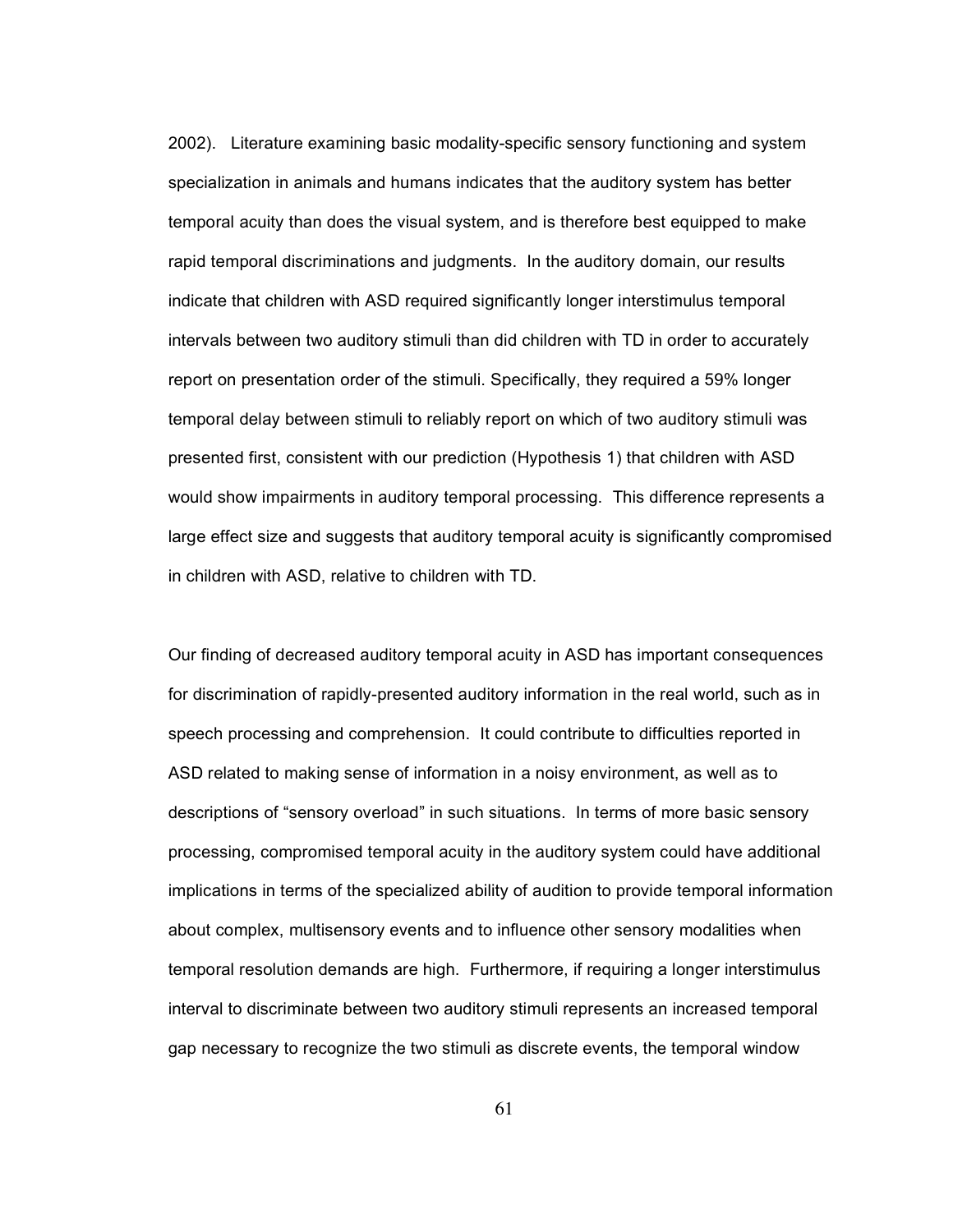within which stimuli would be perceived as unitary, or at least conjoined, could be proportionally longer as well.

Decreased temporal acuity for resolving two rapidly presented stimuli was also observed in the visual domain in children with ASD, relative to those with TD. This finding confirmed our hypothesis regarding visual temporal processing in ASD (Hypothesis 2). Specifically, although differences did not reach statistical significance (p=0.055), children with ASD required a 43% longer interstimulus interval than did children with TD to discriminate presentation order of two visual stimuli, representing a medium to large effect size. The current findings of decreased performance in discriminating visual information differ from much of the experimental literature with regards to unisensory visual processing of simple stimuli, which has typically found intact or enhanced perception in ASD. Enhanced detection and discrimination of visuospatial details, such as in Embedded Figures and visual search tasks, have been used to support the Weak Central Coherence theory, which posits that discrete pieces of information are processed separately, perhaps resulting in difficulty integrating complex information into a meaningful higher-order gestalt. However, most of the evidence supporting intact perception of unimodal visual stimuli comes from tasks that involve discriminating *spatial*  details in static pieces of information, presented one at a time, whereas the current study examined the ability of children with and without ASD to resolve presentation order of a series of simple stimuli occurring in rapid temporal succession. It is possible that while processing of static details requiring spatial discriminations is relatively spared in ASD, processing of changing stimuli requiring rapid temporal resolution is impaired.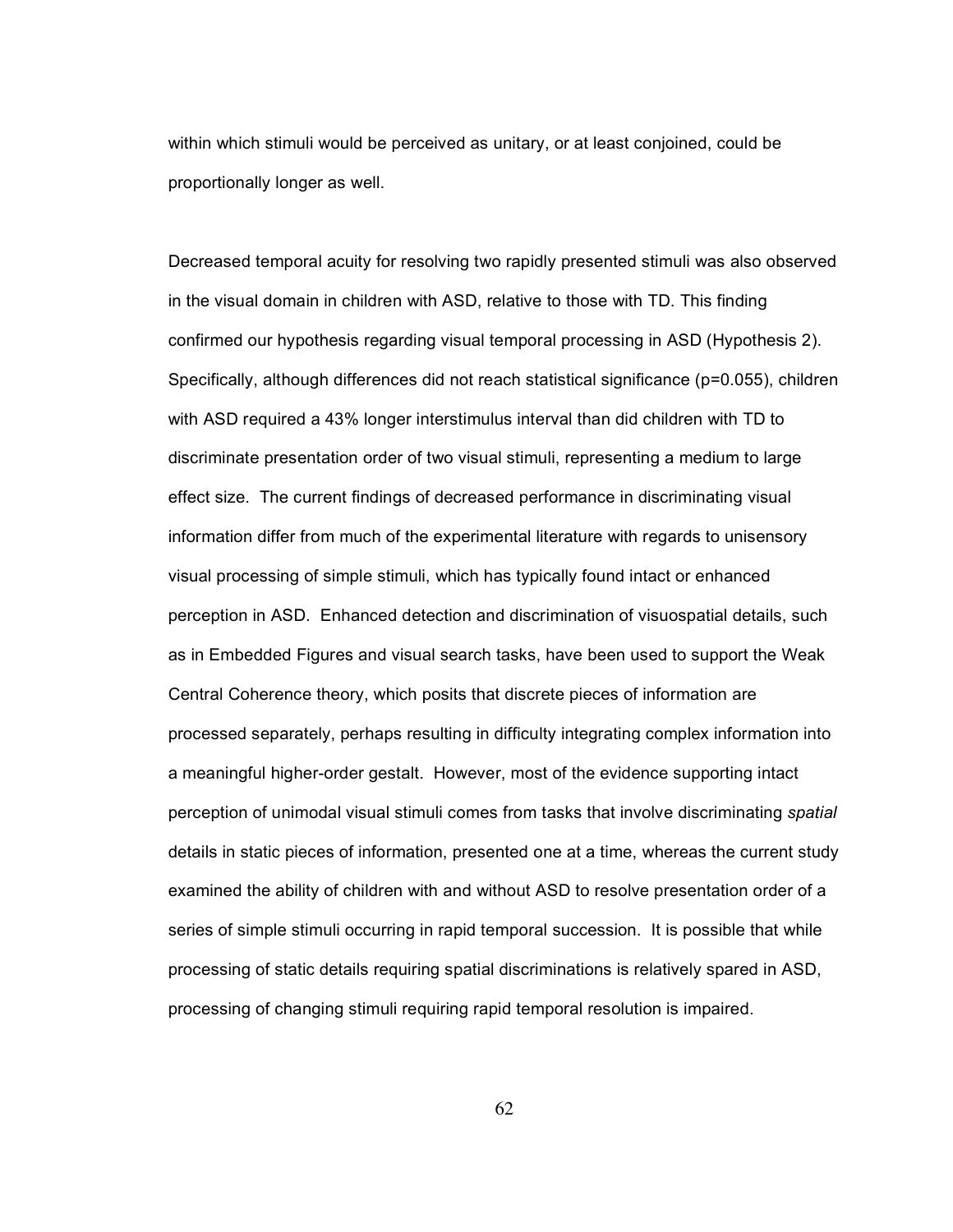In fact, there is some previous evidence that, while processing of local visual details in static spatial displays is preserved in ASD, processing of dynamic stimuli, which require rapid temporal processing of changing visual input, may be altered. For instance, individuals with ASD have been observed to be impaired in their ability to detect global motion of moving dots (Milne et al., 2002; Pellicano et al., 2005; Spencer et al., 2000) as well as to detect biological motion (Blake, Turner, Smoski, Pozdol, & Stone, 2003). While these studies speak primarily to impaired motion detection, it may be that a more general impairment in rapid temporal discrimination of information, as was observed in the current study, causes secondary impairment in motion detection and in proper processing and integration of dynamic stimuli. It is also possible that thorough processing of static visual details, as has been reported in other studies, prevents rapid shifting to and processing of successive stimuli.

If rapid temporal processing is impaired in ASD, it may be the case that discrete pieces of information will not be dissociated fully or processed separately as successive input continue to occur. Meaning conveyed in the temporal relationship between rapidly presented series of information bits might be muddled or missed. Behaviorally, this could result in sensory overload. It could also lead to difficulties, for example, in picking up on subtleties carried in the dynamic properties of social information, such as brief and subtle shifts in facial expression, eye gaze, or body posture that should provide clues to another person's mental state and intention. Future studies should further investigate the impact of temporal aspects of information presentation as it may relate to impaired perception of and response to dynamic social and non-social events.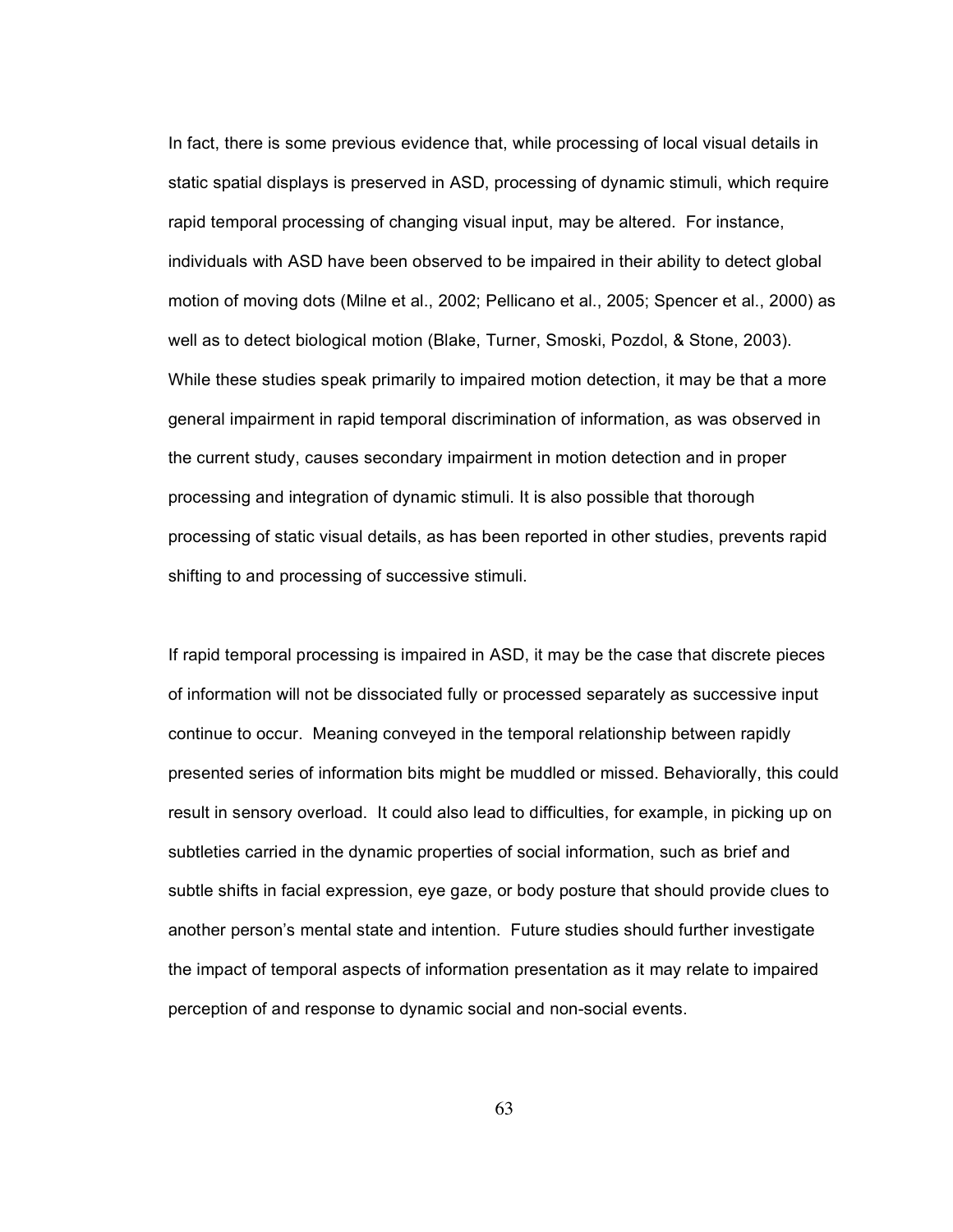It is important to note that, while the unisensory tasks used in this study suggest impaired temporal resolution of rapidly presented unimodal sensory stimuli in both the auditory and visual domains, they do not provide information about the perceptual threshold for detecting basic sensory input. That is, they are not designed to test whether unisensory processing mechanisms are hypo- or hyper- sensitive to incoming stimuli in ASD. They also do not allow direct predictions about the degree to which multisensory integration will occur based on the inverse effectiveness relation between uni- and multi-sensory processing. However, if it takes longer to process and resolve consecutive unimodal sensory input, the duration of the neural response to such input may also be longer. If multisensory integration occurs in the temporal window where there is overlap between the neural responses to two stimuli, then our unisensory findings might predict an extended temporal window for multisensory integration.

The multisensory TOJ task examined whether the addition of task-irrelevant auditory information enhanced the accuracy with which children could discriminate the temporal order of two visual cues, given that the auditory system is better specialized for processing temporal information than is the visual system (Hirsh & Sherrick, 1961; Welch & Warren, 1980). It is important to note that the interstimulus interval between visual stimuli was set according to each individual's visual perceptual threshold, thereby correcting for unisensory differences observed in ASD and equating potential for multisensory gains across participants, independent of their unisensory temporal discrimination abilities. First, both children with ASD and children with TD showed accuracy gains with the addition of the auditory input, indicating the engagement of multisensory processes and suggesting that audition was biasing and improving visual perception, as would be expected based on the specialization of the auditory system for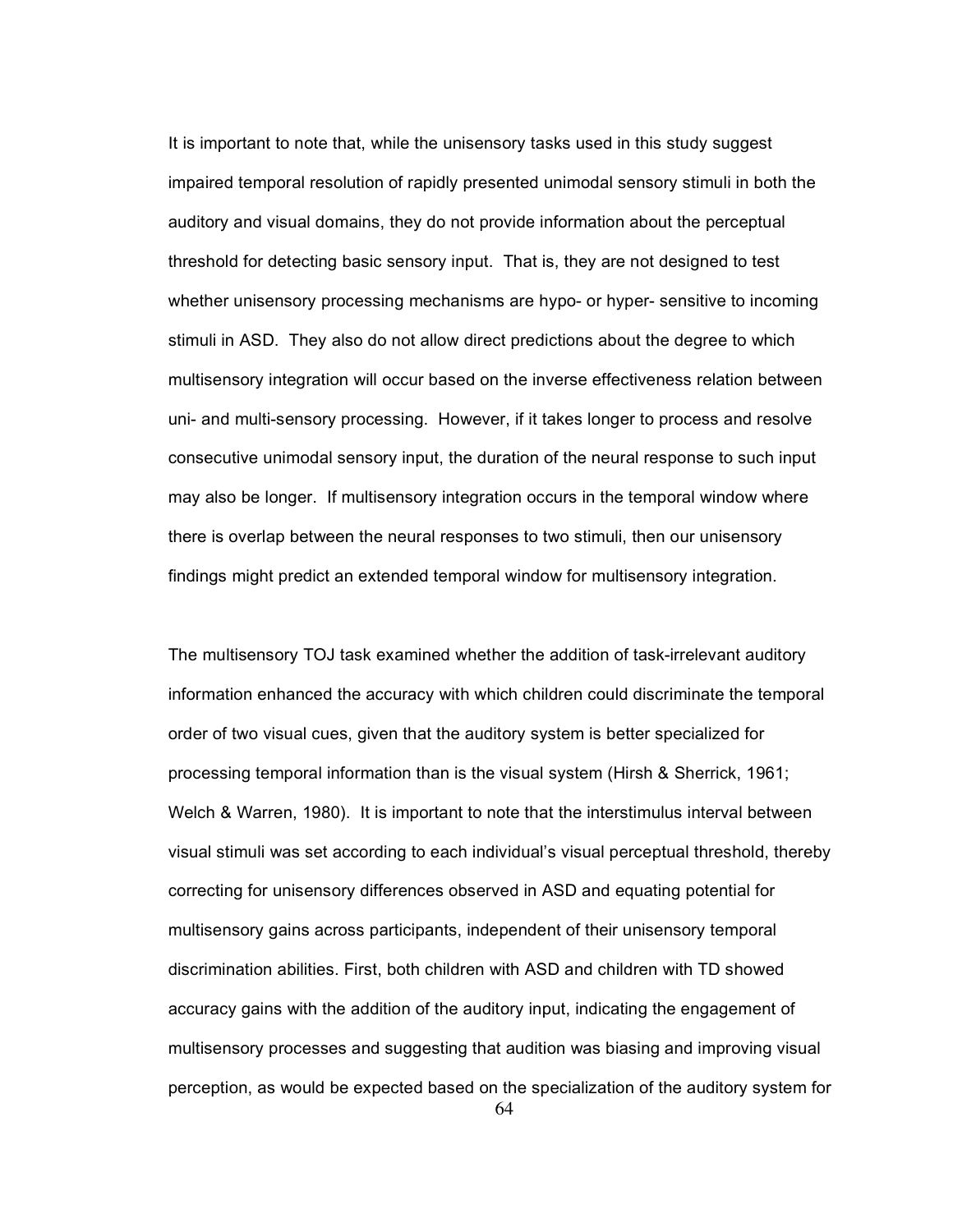temporal discriminations. With regard to typically developing children, this finding is consistent with our hypothesis (#3) that children with TD would evidence multisensory performance enhancements on primarily visual tasks with the addition of auditory input containing temporal information, in keeping with results of studies using similar tasks in adults (Hairston et al., 2006).

Second, while results from the Multisensory TOJ did not provide clear support for either more or less multisensory integration in ASD or for either a longer or shorter temporal window within which such integration occurs, the ambiguity in these results may relate to the small sample size remaining after participants with questionable performance were removed. For many children in both groups, performance on the visual-alone baseline condition (which should have been near 75% accuracy given that the interstimulus interval between visual stimuli was set at the child's perceptual threshold as provided by the visual TOJ staircase) was much lower in the context of this task. This observation was unexpected given that adults typically perform at similar accuracy rates on visualalone trials within the multisensory TOJ task as they had on the visual TOJ staircase procedure, from which the visual threshold was derived (Hairston et al., 2006). It is possible that, in children, decreased performance on visual-alone trials in the context of the multisensory TOJ task is related to difficulty with cognitive set-shifting between differing task demands. Whereas in the visual TOJ task, all trials had only visual input, 89% of trials (i.e., eight of nine conditions) within the multisensory TOJ task had additional auditory input to which children might have become accustomed, regardless of their task relevance.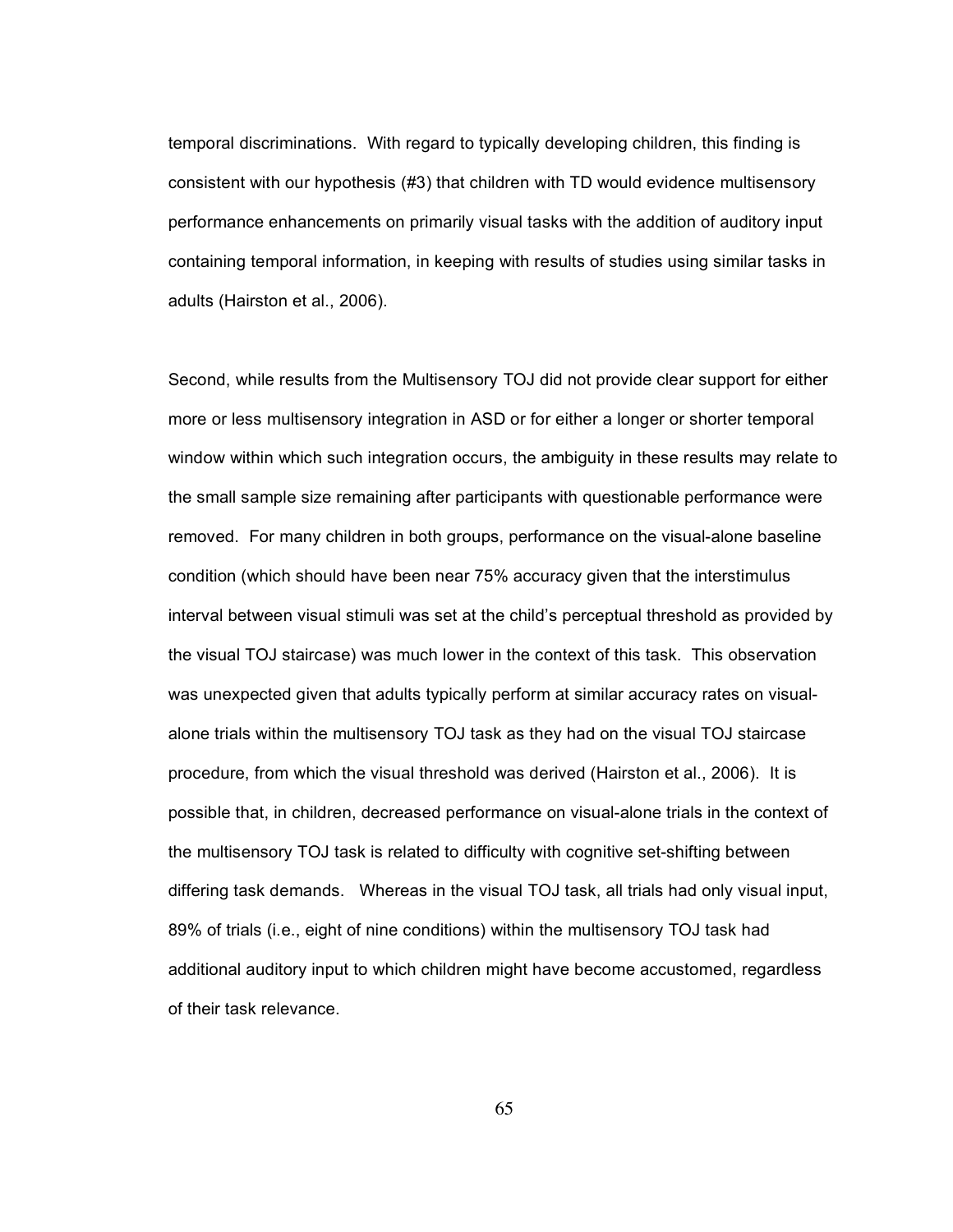It may be the case that the novelty of low-frequency visual-alone trials caused children's attention to orient to the missing auditory component to which they had become accustomed, thus distracting their attention from the actual task (i.e., deciding which circle came first). The low-frequency shift in whether or not auditory input was present may have presented an additional task demand (i.e., to shift sets without losing focus on the goal of the task) that was more difficult for children than it likely is for adults, for whom this pattern of decreased accuracy on visual-alone trials in the multisensory TOJ task is not seen. A neural basis for this discrepancy may be that set-shifting and topdown cognitive control processes are mediated by prefrontal cortex, which matures late in development (Giedd, 2004). In the end, results of the Multisensory TOJ task, with the sample size markedly reduced relative to that in other tasks within this study, did not clearly indicate group differences in the strength of multisensory integration nor provide solid information about the nature of the temporal binding window for auditory and visual information. However, results from the Flash/Beep task suggest that, with more participants, a similar pattern of results (i.e., increased integration over a longer temporal window in ASD) might emerge for the Multisensory TOJ task.

Indeed, on the Flash/Beep task, we found compelling evidence for increased susceptibility to the influence of task-irrelevant auditory input in a primarily visual task in children with ASD. This task highlights the fact that, in addition to being able to improve visual temporal resolutions (e.g., in the Multisensory TOJ task), accompanying sounds can also induce deterioration in performance on a visual discrimination task, as is reflected in heightened rates of perceived visual illusion in the Flash/Beep task. Children with ASD reported perceiving an illusory second flash on a higher proportion of trials than did children with TD across all SOA conditions. This finding suggests increased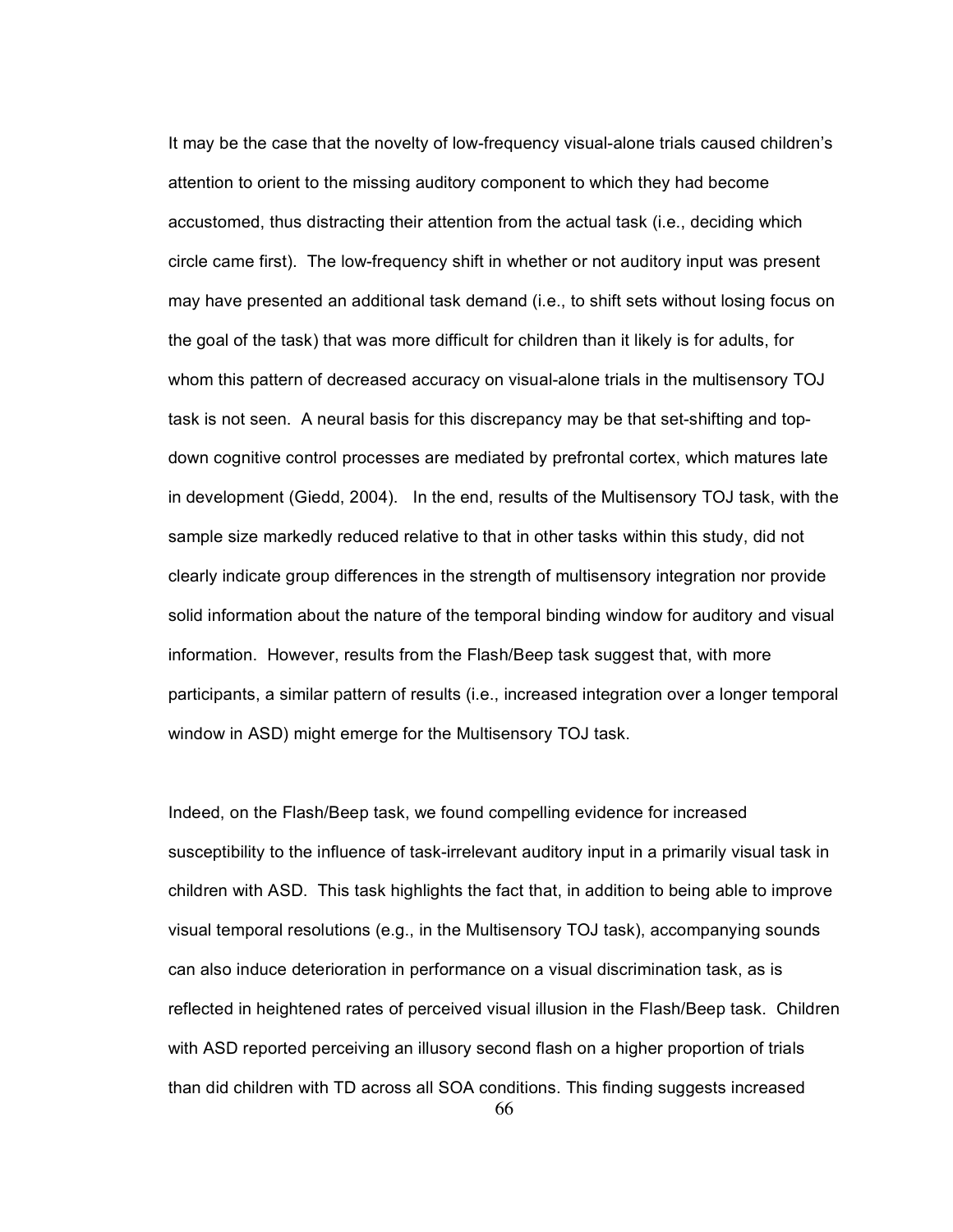susceptibility to incorporating temporally proximal auditory information when processing visual information, that is, increased multisensory integration.

Our findings with regard to increased multisensory integration were neither in keeping with our research hypothesis (#4) nor in line with Brock et al.'s (2002) temporal binding hypothesis for ASD, from which the most direct theoretical predictions about our experimental questions could be made. The temporal binding hypothesis suggests that decreased coupling between synchronously activated brain regions in ASD results in decreased binding of concurrent input and causes information to be processed in relative isolation, rather than being integrated into a complex and meaningful multisensory gestalt. Results of the current study indicate that, when presented in close temporal proximity, not only do auditory and visual information get bound together (as opposed to being processed in isolation as the temporal binding hypothesis might predict), they are actually integrated to a *greater* extent and continue to be bound together even when the temporal interval between stimuli is larger than would allow for binding in the brain of typical children. These results suggest that neural regions specialized for processing of auditory and visual information are not working in isolation as Brock et al.'s hypothesis would predict.

Though contrary to our predictions, increased multisensory integration could in fact provide a brain basis for many of the sensory abnormalities reportedly experienced by individuals with ASD. For instance, if integration is occurring to an inappropriately large degree, it could cause difficulty with responding to input from one modality if there is concurrent input from other modalities. Normally, concurrent information would be filtered out or processed separately, but instead it may be integrated into the perception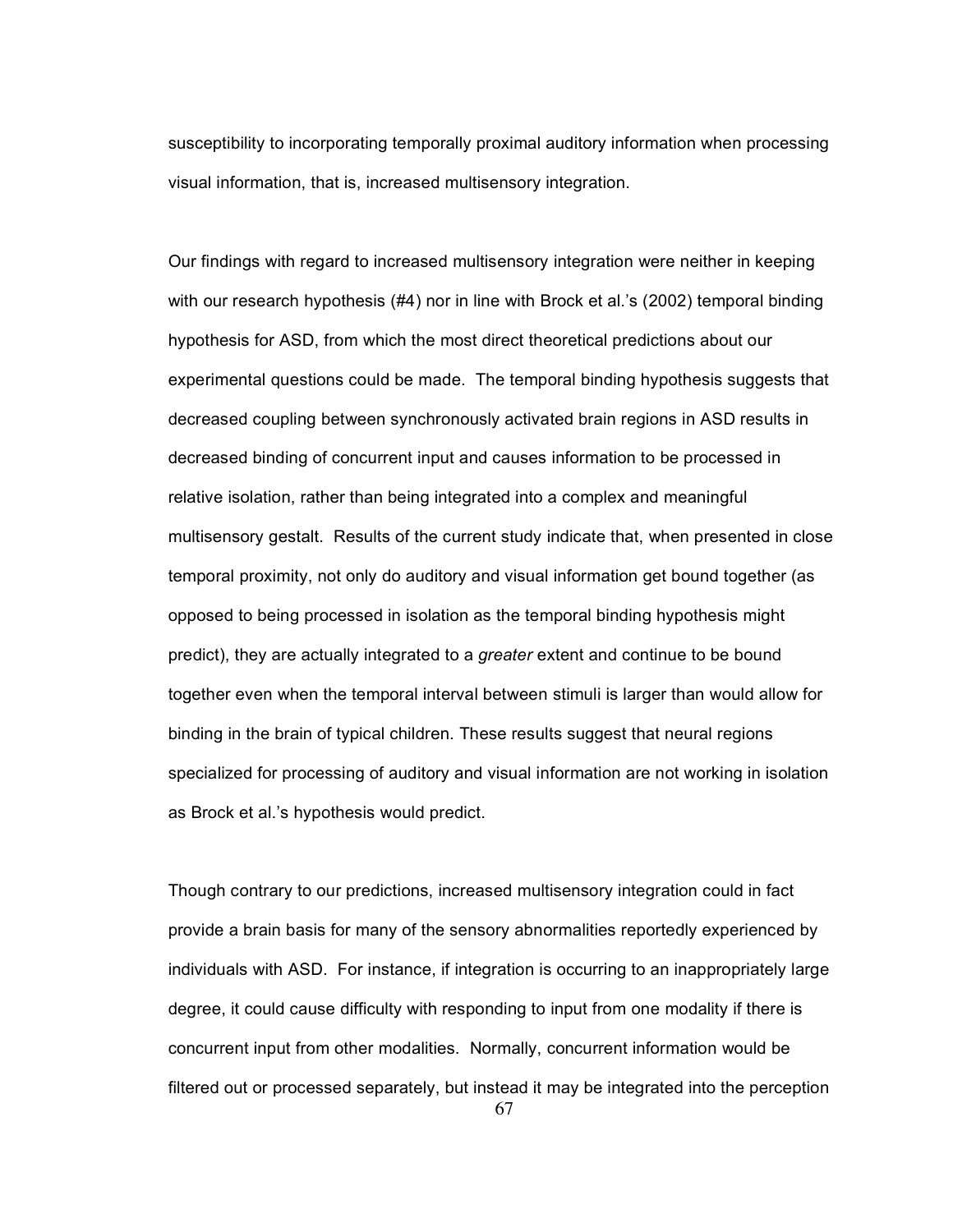of the unimodal stimulus on which the individual is trying to focus. D. Williams' (1996) autobiographic reports suggest that this has been her experience. Difficulties identifying the source modality of information, as have been reported in ASD, could also be explained by a pattern of too much multisensory integration. Furthermore, too much integration could cause otherwise innocuous stimuli to become overwhelming or aversive.

With respect to the "inverse effectiveness" relation between unisensory and multisensory processing, enhanced multisensory processing, as observed in this study, suggests that sensory input within a single modality may be processed to a lesser extent or perceived as weaker in children with ASD. This study did not test simple detection thresholds for stimuli within a single modality in terms of the minimum intensity or duration of an individual stimulus presentation necessary for detection of its presence. However, given findings of increased strength of multisensory integration of low-level stimuli, it will be important for future studies to explore whether simple stimulus detection abilities are impaired in ASD. Such investigation should clarify whether enhanced multisensory processing is simply due to unisensory/multisensory tradeoff related to inverse effectiveness relations responding to weakly perceived unisensory input or whether the observed differences reflect alterations in multisensory processing mechanisms themselves.

With regard to the temporal window within which integration occurs, examination of responses of children with ASD at individual SOA conditions in the Flash/Beep task indicated that perception of the illusory second flash persisted even as the second beep was separated by up to 300ms from the coincident single flash/single beep presentation.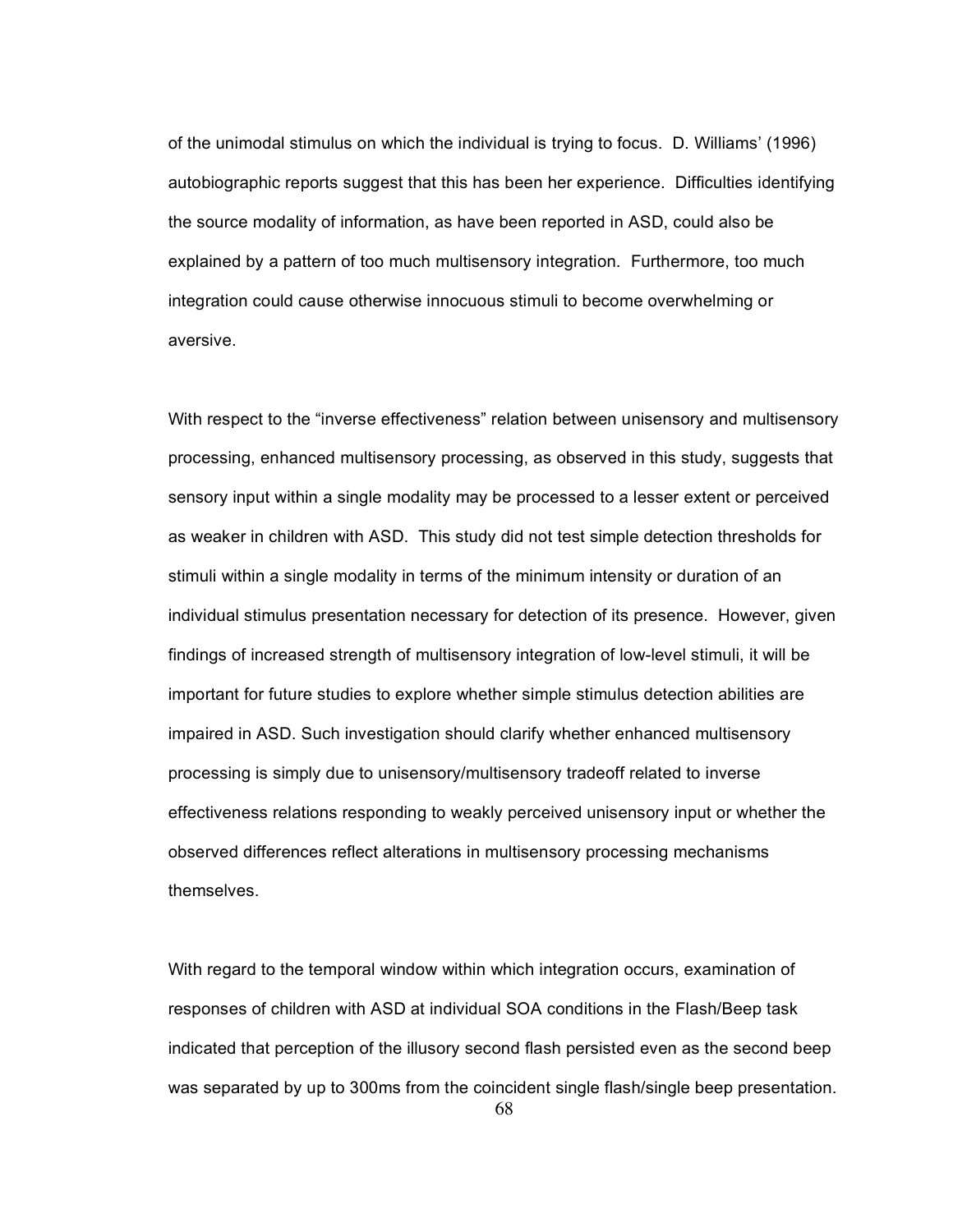The temporal window (i.e., -300ms to +300ms) for this illusion in children with ASD was double the window seen in children with TD. Consistent with our hypothesis (#5) regarding an increased temporal binding window in ASD, this finding suggests that the window of time across which auditory and visual information interact to influence and alter perception is expanded in ASD.

A wider temporal window within which multisensory integration occurs has important implications for how incoming sensory information is experienced and understood. Stimuli that are temporally disparate to a degree that they should be processed dichotomously as separate occurrences may instead be bound as part of a single multisensory percept that could be inaccurate and confusing. While in some instances audio-visual integration can be helpful (e.g., watching lips during speech perception in a noisy room to make up for decreased ability to hear the speaker), if it continues to occur as the temporal gap between inputs expands, it can interfere with accurate representations of incoming information. This type of interference might occur when two stimuli are separated by an interval such that they would typically be perceived as discrete pieces of information with independent meaning, but instead are not differentiated. Out-of-sync information would be integrated inappropriately, thus confusing the intended message. Indeed, according to clinical report, many individuals with ASD experience difficulty with processing and understanding complex cross-modal events, often times resulting in avoidant behaviors or experiences of sensory overload. Impairments in low-level multisensory processing and integration could underlie these clinically-relevant sensory difficulties.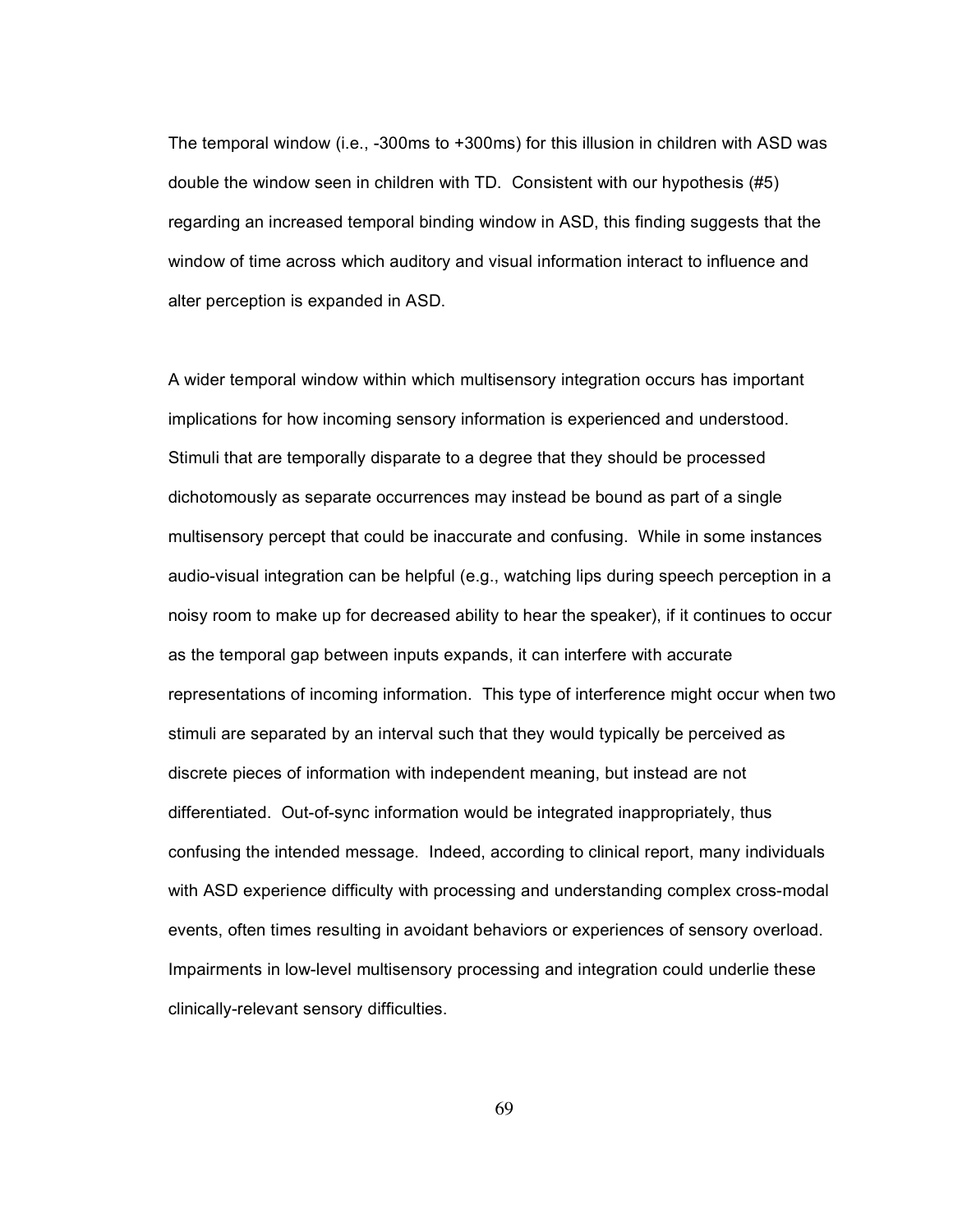Findings of enhanced multisensory integration and an expanded window in which it occurs, on the Flash/Beep task in particular, highlight the fact that increased multisensory integration is not always a good thing and can actually exacerbate the degree to which distracting information biases perception and decreases the ability to perform a task and accurately perceive information. Therefore, the ability to cognitively or behaviorally control one's interpretation and response to inappropriately integrated cross-modal stimuli might be an important strategy for coping with abnormal multisensory experiences. Follow-up analyses on the Flash/Beep task examining the relation between IQ and susceptibility to the double-flash illusion are relevant to the question of whether basic sensory and multisensory processes are open to the influence of top-down control. Results of these analyses revealed an interesting pattern of relations. First, strength of illusion at the shortest SOA conditions (i.e., those where the second auditory stimulus is presented at very short temporal delays relative to the coincident flash/beep presentation) did not correlate with IQ even in children with ASD, perhaps because of decreased variability in whether the illusion was perceived (i.e., it was almost always reported). This finding lends support to the notion that, at least at short temporal delays, the double-flash illusion is truly a low-level one, occurring as a bottom-up process that, under these temporal constraints, is immutable by top-down, volitional, or cognitive control.

At longer SOA conditions, however, IQ was inversely related to susceptibility to the illusion in children with ASD (but not TD). That is, higher IQ was related to less frequent report of the illusory percept. This finding suggests that what is, at short temporal intervals, a purely bottom-up perceptual illusion may, at longer temporal intervals, become open to the influence of top-down cognitive control. As the temporal gap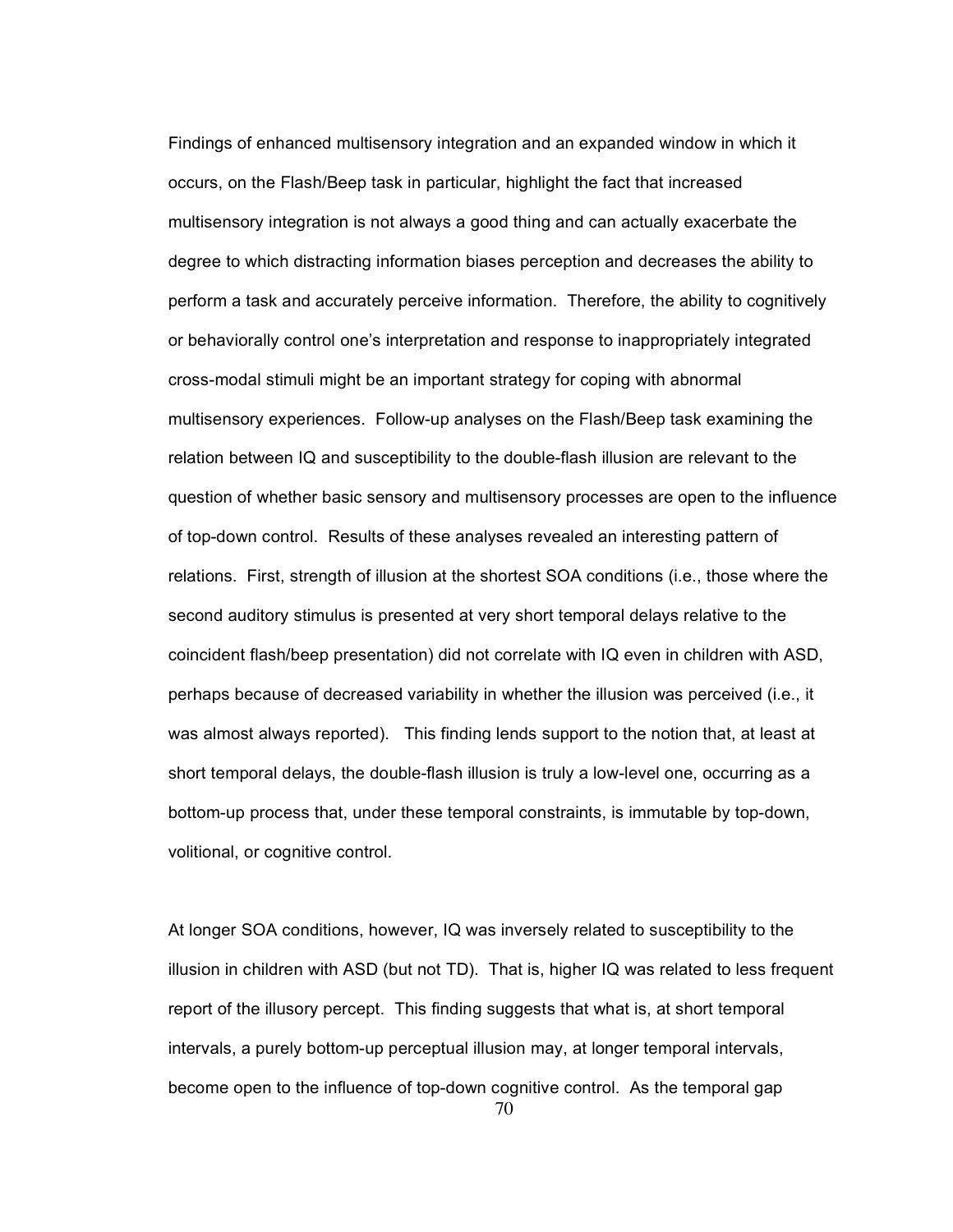between the coincident flash/beep presentation and the second auditory stimulus becomes increasingly long, children with ASD with higher IQ may become aware that they are being "tricked" and therefore attempt, and evidently successfully manage, to exert volitional control in cognitively inhibiting the influence of the second auditory stimulus on their attention to and counting of the flash(es). Though they may have remained aware of their "being tricked" even on trials from shorter SOA conditions, their cognizance could not prevent the occurrence of the illusory percept at the shorter temporal delays.

The role of intellectual ability of individuals with ASD in controlling their response to multisensory experiences appears to be an interesting avenue for future research to explore more directly. However, as it relates to the present results, the relation between IQ and susceptibility to the double-flash illusion does not compromise our findings of increased strength and temporal window of this multisensory illusion in children with ASD relative to children with TD, given that group differences across both long and short SOA conditions remained significant even with IQ entered as a covariate.

This study represents one of the first empirical explorations into whether basic sensory and multisensory processes are atypical in ASD, with a specific focus on the temporal aspects of such processes. Our findings indicate that: 1) children with ASD require greater interstimulus temporal intervals than do children with TD to discriminate presentation order of consecutive stimuli within both the auditory and visual domains; 2) children with ASD show increased strength of multisensory integration of temporally proximal auditory and visual stimuli (i.e., greater performance enhancements on a visual task with auditory information added; increased rates of reported perception of the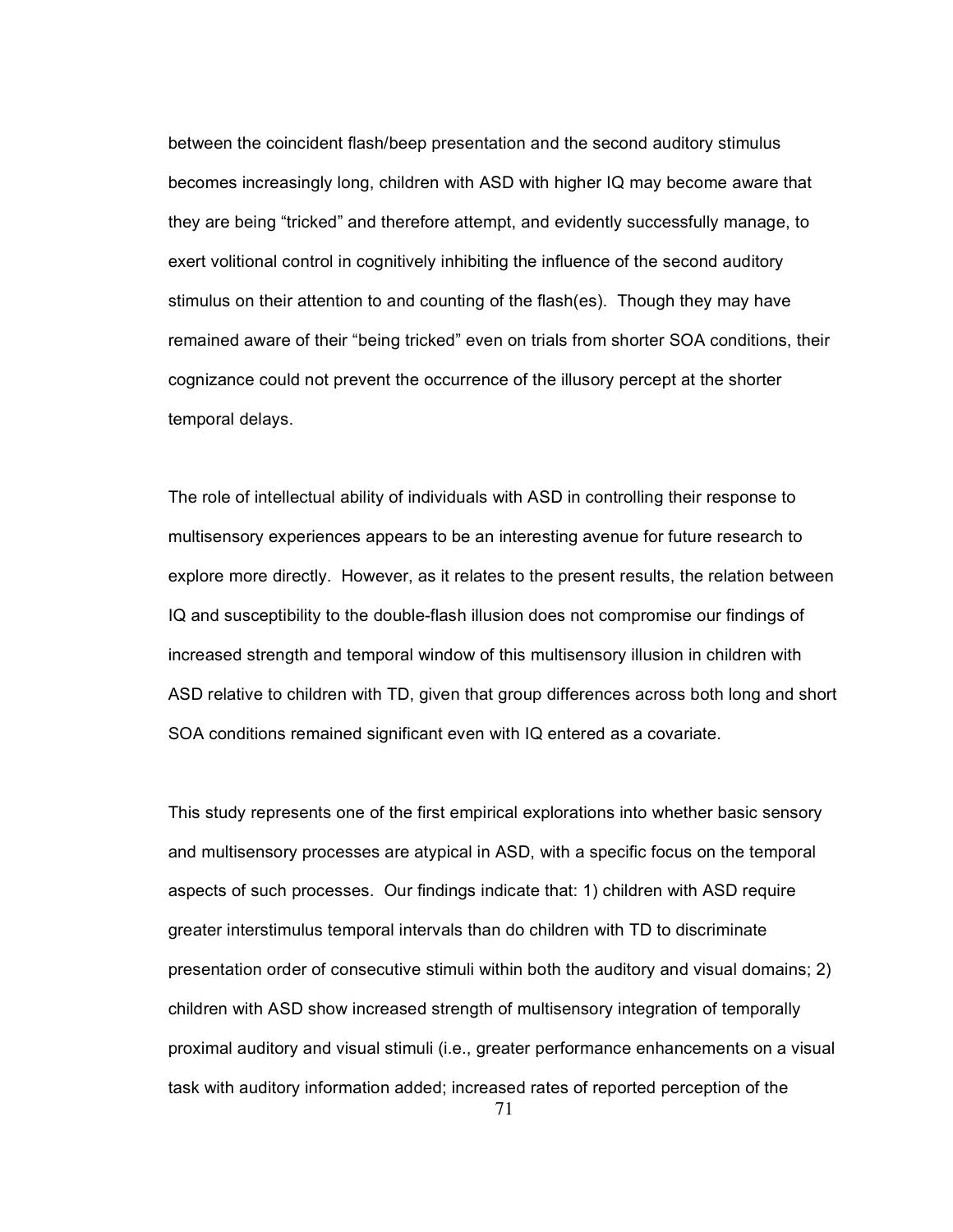double/flash illusion); and 3) children with ASD evidence an expanded temporal window across which they bind cross-modal information into a unified, multisensory percept (i.e., audio-visual performance enhancements and biases continue to occur despite lengthy temporal intervals between stimuli). Given these findings, it will be interesting for future research to use electrophysiological and neuroimaging approaches, such as ERP and fMRI, to examine the neural correlates of these alterations in sensory processing and integration in ASD. Furthermore, as sensory processes mature quite early in prenatal and infant development and sensory abnormalities are among the first observed in children who will later go on to receive ASD diagnoses (Baranek, 1999; Dawson, Osterling, Meltzoff, & Kohl, 2000), studying the development of basic sensory processes in infants and young children at increased risk for ASD will be an important area for future research.

One limitation of this study is that it does not examine the effectiveness of sensory processing in individual modalities with regard to detection thresholds for simple stimuli and thus does not allow direct predictions about multisensory processes or the degree of integration that could be expected based on unisensory functioning according to the principle of inverse effectiveness. Future studies should investigate multisensory processing in conjunction with examination of basic stimulus detection abilities within targeted modalities. Also, this study examined multisensory integration and temporal acuity of sensory processing in the auditory and visual domains only. Clinical reports indicate that sensory abnormalities span other sensory modalities; thus empirical exploration of low-level information processing in other senses and interaction across other cross-modal pairings will be important in better understanding underlying sensory processing and integration deficits in ASD.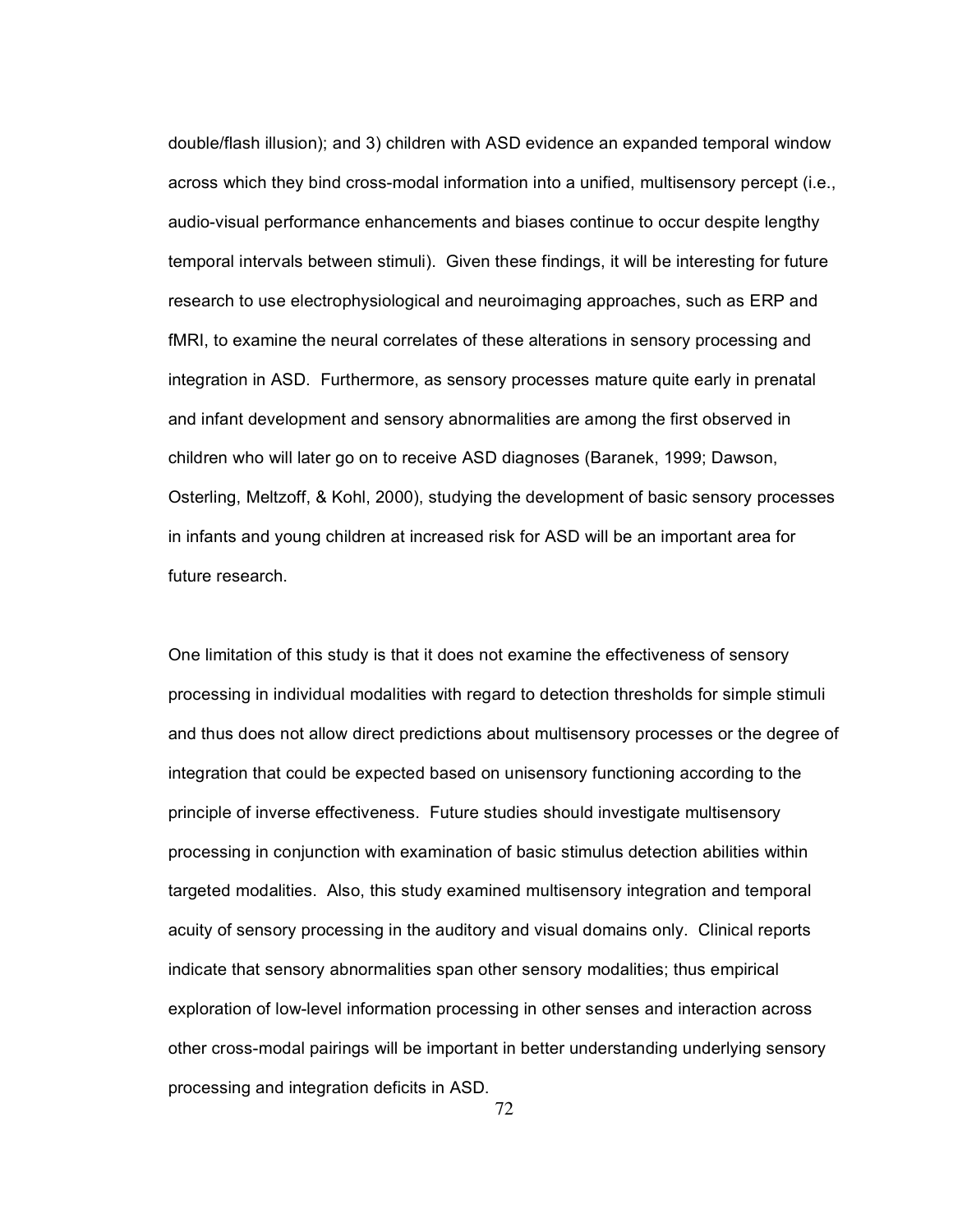The sample size in this study was relatively small, especially for the multisensory TOJ task after participants with questionable data were removed from the analyses. The high rate of data loss can be attributed to the challenges of conducting research with children, particularly with children who have ASD and often present with complicating attentional and behavioral challenges that impact the ability to produce reliable data. Nevertheless, an increased sample size would likely clarify the results of this study, particularly those related to whether children with ASD experience differences in the degree and temporal window of multisensory integration in the multisensory TOJ task. Finally, this study was limited to relatively high functioning children with ASD, namely those with cognitive functioning levels that enabled them to understand task instructions and to provide button-press responses, and to those with sufficient attentional abilities to complete the tasks. Future studies should explore methods that are more amenable for use with a broader range of children with ASD that more accurately reflects the functioning spectrum encompassed within these disorders.

In summary, our findings of difficulties resolving stimuli that occur in close temporal succession, increased strength of multisensory integration, and an expanded crossmodal temporal binding window provide empirical evidence for underlying sensory and multisensory processing deficits that may relate to the sensory abnormalities reported clinically in individuals with ASD. Atypicalities in the temporal resolution and integration of low-level information at a sensory processing level may also have broader implications for the ability of individuals with ASD to process and react appropriately to more complex combinations of sensory information, such as occur in conversation or social interaction. Though additional research is needed to clarify the nature and extent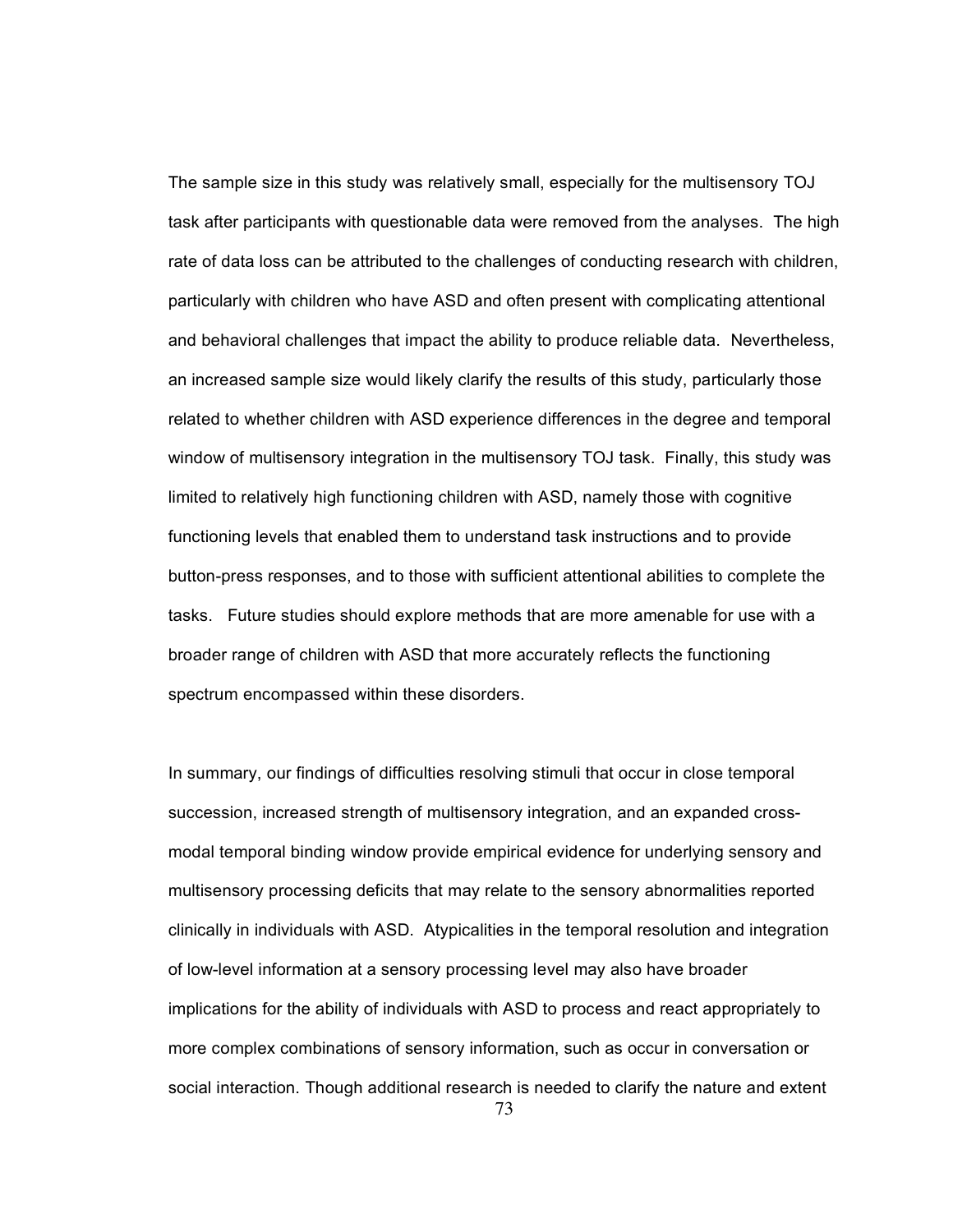of sensory abnormalities in children with ASD, the present findings clearly implicate sensory processing as an important area for future examination in the search for underlying deficits contributing to core social, communicative, and behavioral impairments.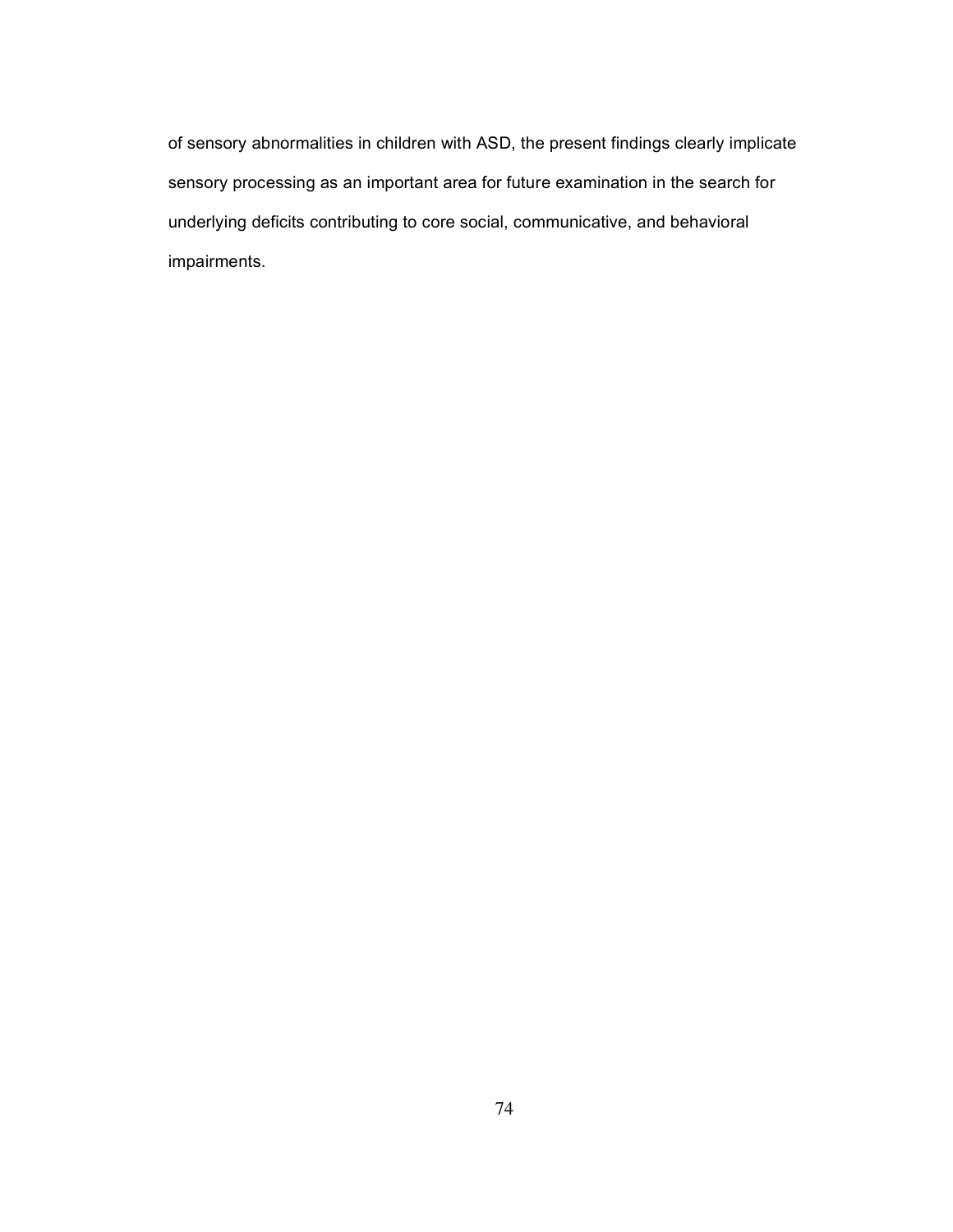## APPENDIX

|                | <b>Clinical</b> | <b>ADOS</b>   |            | <b>ADI</b>    |            |                  |
|----------------|-----------------|---------------|------------|---------------|------------|------------------|
|                | diagnosis       | Communication | Reciprocal | Communication | Reciprocal | Repetitive       |
|                | (at intake)     |               | Social     |               | Social     | <b>Behaviors</b> |
| 1              | Asperger        | 3             | 8          | 9             | 21         | 6                |
| $\overline{2}$ | Asperger        | 4             |            | 16            | 15         | 5                |
| 3              | Autism          | 4             | 12         | 23            | 29         | 8                |
| 4              | PDD-NOS         | 5             | 13         | 18            | 24         | 8                |
| 5              | Asperger        | 2             | 9          | 16            | 27         | $\overline{2}$   |
| 6              | Autism          | 6             | 13         | 15            | 20         | 6                |
| 7              | PDD-NOS         |               | 13         | 20            | 27         | 10               |
| 8              | Asperger        | 5             | 10         | 12            | 18         | 12               |
| 9              | Asperger        | 2             | 8          | 20            | 26         | 9                |
| 10             | Asperger        | 3             | 5          | 22            | 23         | 4                |
| 11             | Asperger        | 2             | 8          | 19            | 21         |                  |
| 12             | PDD-NOS         | 5             | 8          | 19            | 27         | 5                |
| 13             | PDD-NOS         | 2             | 8          | 9             | 19         | 4                |
| 14             | PDD-NOS         | 3             | 6          | 21            | 27         | 12               |

Appendix A. Clinical characterization of participants with ASD (n=14).

## **ADOS Cutoff Scores:**

Communication (Autism = 3; ASD = 2) Reciprocal Social Interaction (Autism = 6; ASD = 4)

## **ADI-R Cutoff Scores:**

Communication (Lifetime Diagnostic = 7) Reciprocal Social Interaction (Lifetime Diagnostic = 10) Restricted, Repetitive, Stereotyped Patterns of Behaviors (Lifetime Diagnostic = 3)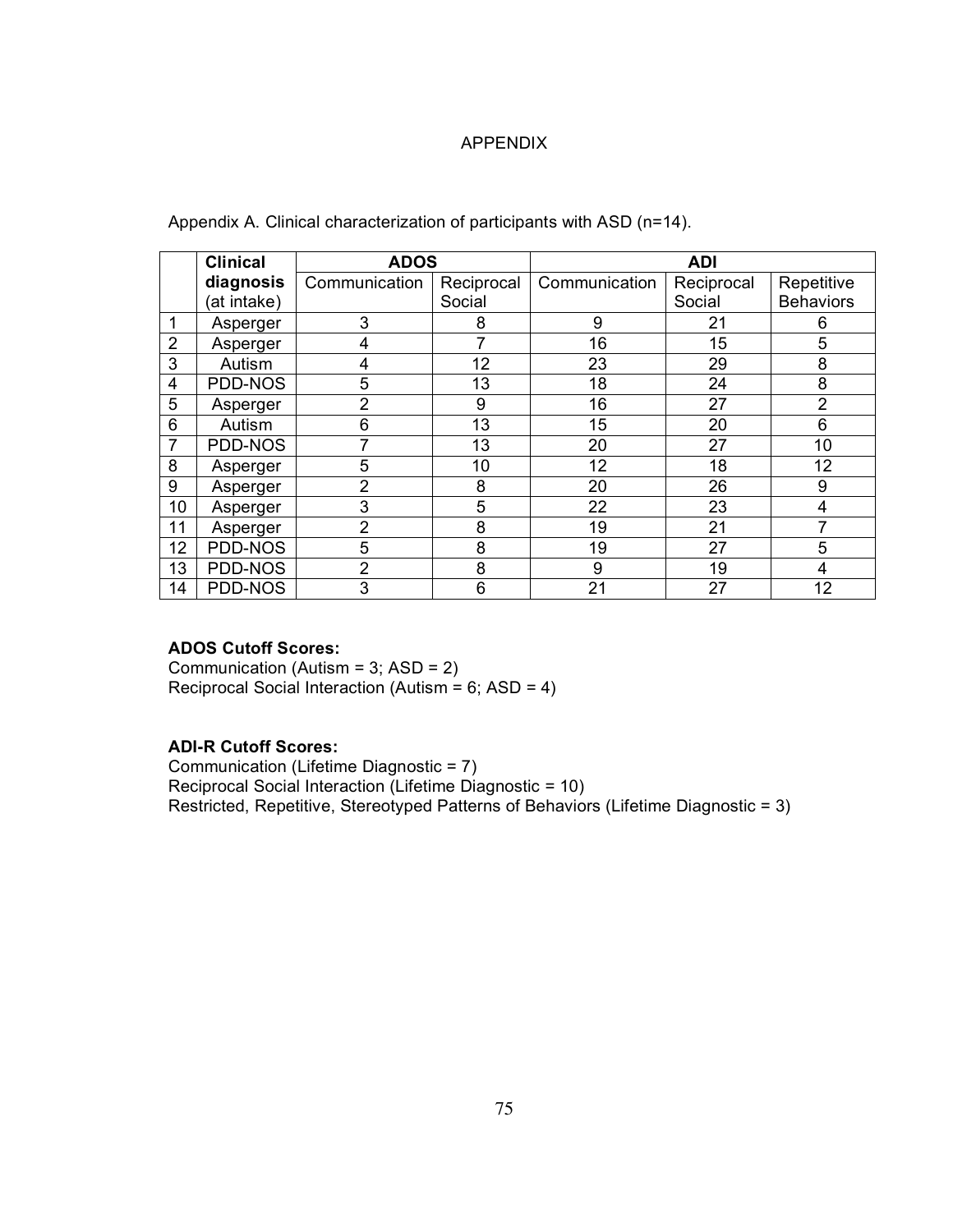## REFERENCES

American Psychiatric Association. (2000). DSM-IV-TR *diagnostic and statistical manual of mental disorders (*4th ed.)-Text revision. Washington, DC, USA: American Psychiatric Association.

Baranek, G.T. (1999). Autism during infancy: a retrospective video analysis of sensorymotor and social behaviors at 9-12 months of age. *Journal of Autism and Developmental, Disorder, 29,* 213-224.

Baranek, G.T., David, F.J., Poe, M.D., Stone, W.L. & Watson, L.R. (2006). Sensory Experiences Questionnaire: discrimination sensory features in young children with autism, developmental delays, and typical development. *Journal of Child Psychology and Psychiatry, 47,* 591-601.

Baranek, G.T., Parham, L.D., & Bodfish, J.W. (2004). Sensory and motor features in autism: Assessment and intervention. In, F. Vokmar, A. Klin, & R. Paul (Eds.), *Handbook of Autism and Pervasive Developmental Disorders 3rd Edition*. Hoboken, NJ: John Wiley & Sons.

Barnea-Goraly, N., Kwon, H., Menon, V., Eliez, S., Lotspeich, L., & Reiss, A.L. (2004). White matter structure in autism: preliminary evidence from diffusion tensor imaging. *Biological Psychiatry, 55,* 323-326.

Baron-Cohen, S. (1995). *Mindblindness: An essay on autism and theory of mind.*  Cambridge: MIT Press.

Baron-Cohen, S., Bor, D., Billington, J., Asher, J., Wheelwright, S. & Ashwin, C. (2007). Savant memory in a man with colour form-number synaesthesia and Asperger Syndrome. *Journal of Consciousness Studies, 14,* 1-15.

Bebko, J.M., Weiss, J.A., Demark, J.L., & Gomez, P. (2006). Discrimination of temporal synchrony in intermodal events by children with autism and children with developmental disabilities without autism. *Journal of Child Psychology and Psychiatry, 47,* 88-98.

Bertelson, P. (1999). Ventriloquism: A case of crossmodal perceptual grouping. In, Aschersleben, Bachmann, & Musseler (Eds.), *Cognitive contributions to the perception of spatial and temporal events, 347-362*. Elsevier Science.

Bertone, A., Mottron, L., Jelenic, P., & Faubert, J. (2005). Enhanced and diminished visuo-spatial information processing in autism depends on stimulus complexity. *Brain, 128,* 2430-2441.

Blake, R., Turner, L.M., Smoski, M.J., Pozdol, S.L., & Stone, W.L. (2003). Visual recognition of biological motion is impaired in children with autism. *Psychological Science, 14,* 151-157.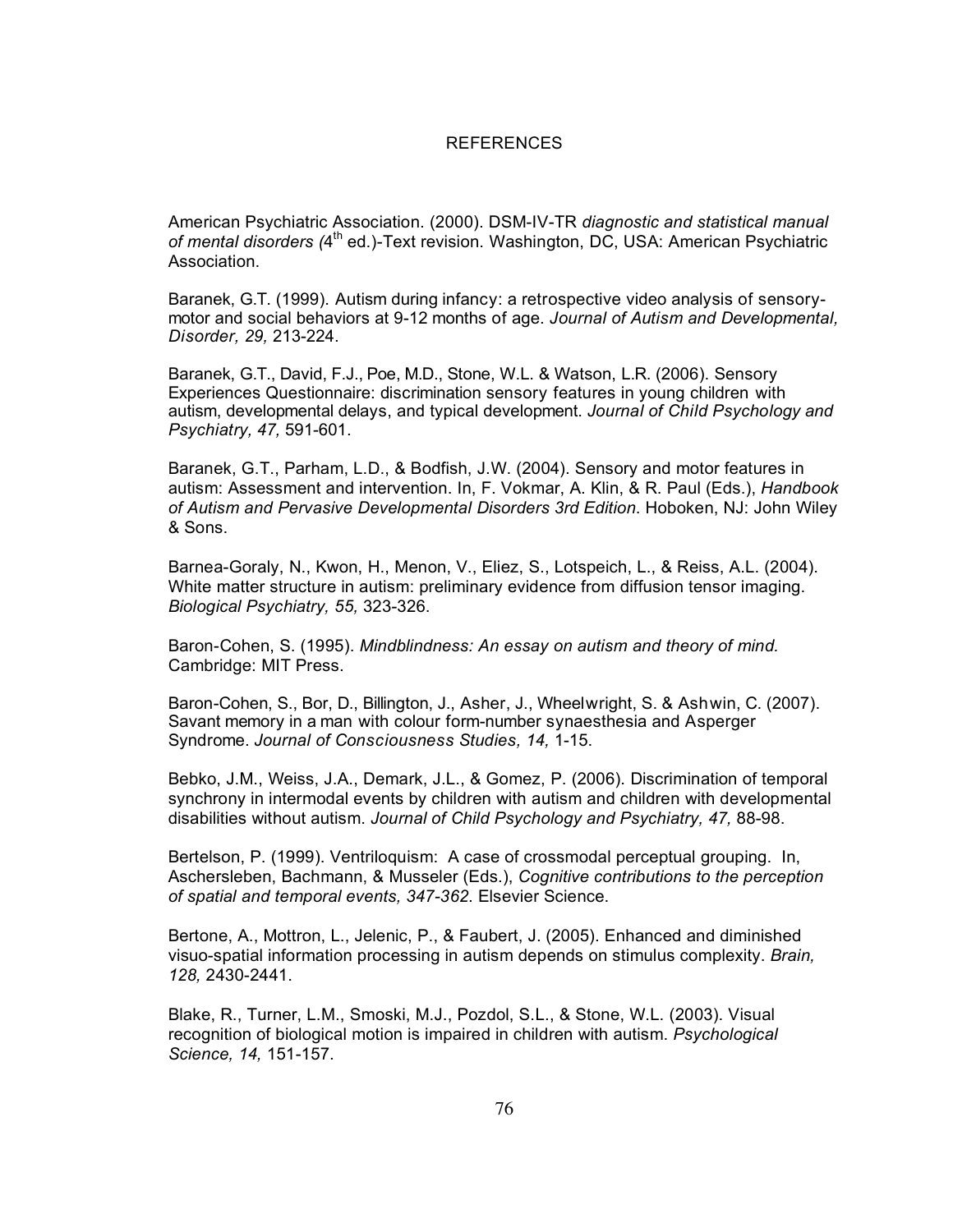Brock, J., Brown, C.C., Boucher, J., & Rippon, G. (2002). The temporal binding deficit hypothesis in autism. *Development & Psychopathology, 14,* 209-224.

Bonnel, A.C., Mottron, L., Peretz, I., Trudel, M., Gallun, E.J., & Bonnel, A.M. (2003). Enhanced pitch sensitivity in individuals with autism: a signal detection analysis. *Journal of Cognitive Neuroscience, 15,* 226-235.

Cascio, C.J., Sassoon, R.E., Carroll-Sharpe, A., Guest, S., Baranek, G.T., & Essick, G.K. (2008, May). *Normal low-level audiovisual interaction in adults with autism: the double flash illusion.* Poster session presented at the annual International Meeting for Autism Research, London, England.

Centers for Disease Control and Prevention (CDC). (2007). Prevalence of autism spectrum disorders — Autism and developmental disabilities monitoring network, 14 sites, United States, 2002. *Morbidity and Mortality Weekly Report Surveillance Summary, 56,* 12-28.

Cesaroni, L. & Garber, M. (1991). Exploring the experience of autism through firsthand accounts. *Journal of Autism and Developmental Disorders, 21,* 303-313.

Cohen, J. (1988). *Statistical power analysis for the behavioral sciences (2nd edition)*. Hillsdale, NJ: Lawrence Earlbaum Associates.

Dawson, G., Osterling, J., Meltzoff, A.N., & Kohl, P. (2000). Case study of the development of an infant with autism from birth to two years of age. *Journal of Autism and Related Disorders, 21,* 299-313.

Dawson, G. & Watling, R. (2000). Interventions to facilitate auditory, visual, and motor integration in autism: A review of the evidence. *Journal of Autism and Developmental Disorders, 30,* 415-421.

De Gelder, B., Vroomen, J., & van der Heide, L. (1991). Face recognition and lip reading in autism. *European Journal of Cognitive Psychology, 3,* 69-86.

Dunn, W. (1999). The Sensory Profile Manual. Psychological Corporation: San Antonio TX.

Dunn, W. (2005). The Sensory Profile Technical Report. Psychological Corporation: San Antonio, TX.

Dunn, W. & Westman K. (1997). The sensory profile: the performance of a national sample of children without disabilities. *American Journal of Occupational Therapy, 51,* 25-34.

Fombonne, E. (2003). Epidemiological surveys of autism and other pervasive developmental disorders: an update. *Journal of Autism and Developmental Disorders, 33,* 365-382.

Frith, U. (1989). *Autism: Explaining the enigma.* Oxford: Basil Blackwell.

Frith, U. (1997). The neurocognitive basis of autism. *Trends in Cognitive Science, 1,* 73- 77.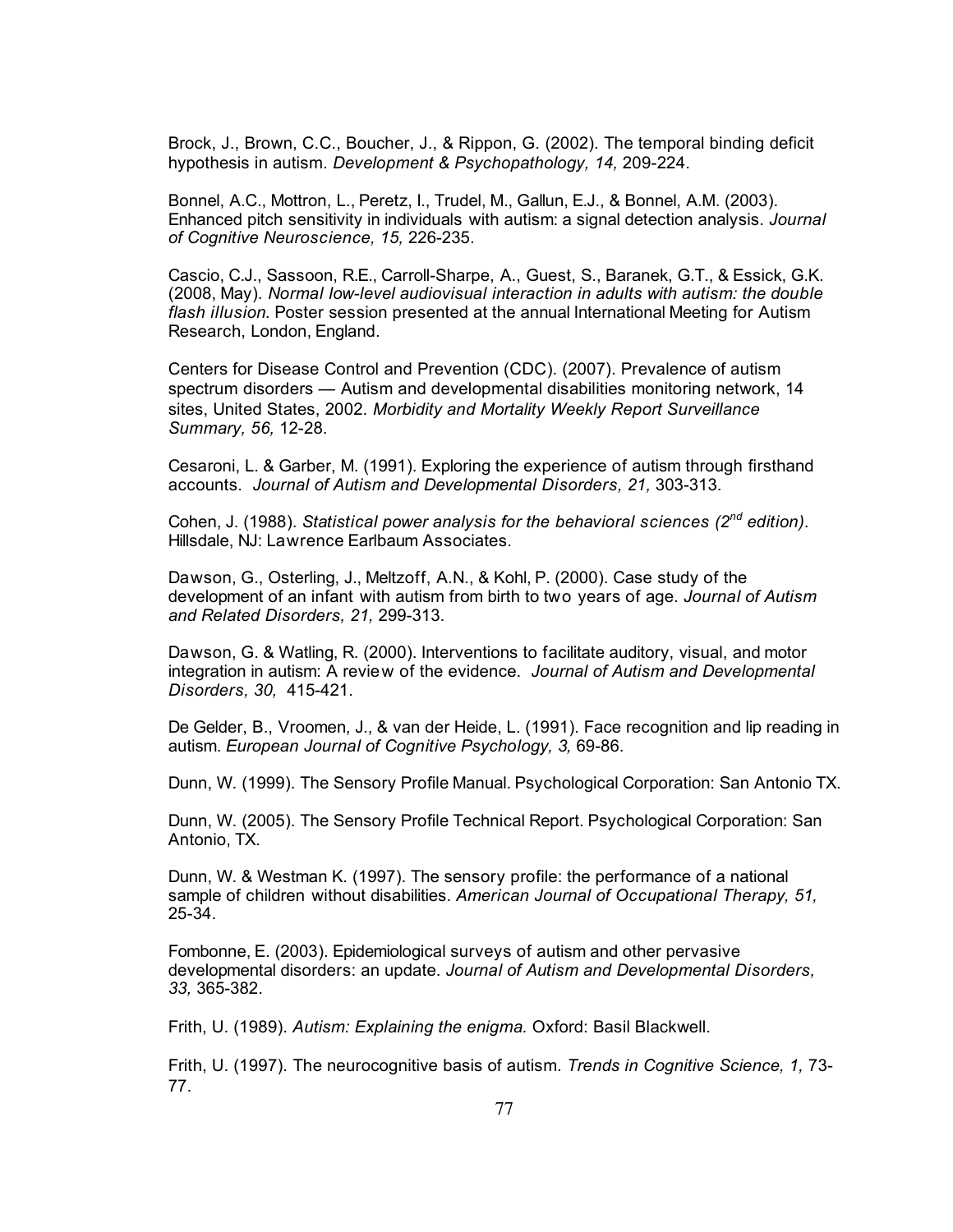Frith, U. & Happe, F. (1994). Autism: Beyond "theory of mind." *Cognition, 50,* 115-132. Hairston, W.D., Burdette, J.H., Flowers, D.L., Wood, F.B., & Wallace, M.T. (2005). Altered temporal profile of visual-auditory multisensory interactions in dyslexia. *Experimental Brain Research, 166,* 474-480.

Giedd, J.N. (2004). Structural magnetic resonance imaging of the adolescent brain. *Annals of the New York Academy of Science, 1021,* 77-85.

Gomot, M., Bernard, F.A., Davis, M.H., Belmonte, M.K., Ashwin, C., Bullmore, E.T., & Baron-Cohen, S. (2006). Change detection in children with autism: an auditory eventrelated fMRI study. *Neuroimage, 29,* 475-484.

Grandin, T. (2000). My experiences with visual thinking, sensory problems and communication difficulties. Autism Research Institute: w w w.autism.com

Greenspan, S.I. & Wieder, S. (1997). Developmental Patterns and Outcomes in Infants and Children with Disorders in Relating and Communicating: A Chart Review of 200 Cases of Children with Autistic Spectrum Diagnoses. *The Journal of Developmental and Learning Disorders, 1,* 87-141.

Grondin, S. & Rousseau, R. (1991). Judging the duration of multimodal short empty time intervals. *Perceptual Psychophysiology, 49,* 245–256.

Hairston, W.D., Burdette, J.H., Flowers, D.L., Wood, F.B., & Wallace, M.T. (2005). Altered temporal profile of visual-auditory multisensory interactions in dyslexia. *Experimental Brain Research, 166,* 474-480.

Hairston, W.D., Hodges, D.A., Burdette, J.H. & Wallace, M.T. (2006). Auditory enhancement of visual temporal order judgment. *Neuroreport, 17,* 791-795.

Hairston, W.D., Wallace, M.T., Vaughan, J.W., Stein, B.E., Norris, J.L., & Schirillo, J.A. (2003). Visual localization ability influences cross-modal bias. *Journal of Cognitive Neuroscience, 15,* 20-29

Heaton, P., Hermelin, B. & Pring, L. (1998). Autism and pitch processing: A precursor for savant musical ability. *Music Perception, 15,* 291-305.

Hill, E.L. (2004). Executive dysfunction in autism. *Trends in Cognitive Neuroscience, 8,*  26-32.

Hirsh, I.J., Sherrick, C.E. (1961). Perceived order in different sensory modalities. *Journal of Experimental Psychology, 62,* 423-432.

Howard, I.P. & Templeton, W.B. (1966). *Human spatial orientation*. Oxford, England: John Wiley & Sons, 533.

Hughes, C., Russell, J., & Robbins, T.W. (1994). Evidence for executive dysfunction in autism. *Neuropsychologia, 32,* 477-492.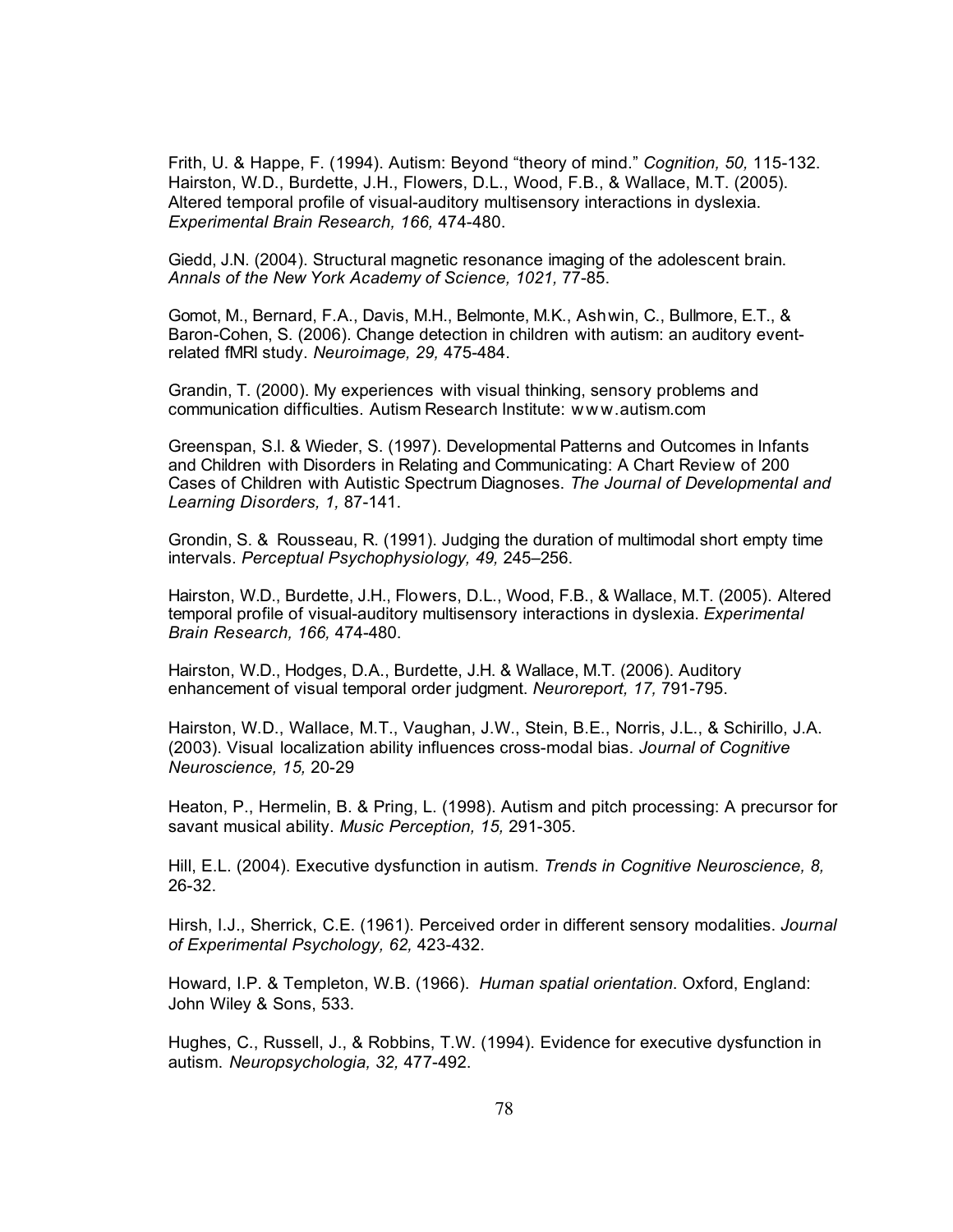Iacoboni, M. & Dapretto, M. (2006). The mirror neuron system and the consequences of its dysfunction. *Nature Reviews Neuroscience, 7,* 942-951.

Iarocci, G. & McDonald, J. (2006). Sensory integration and the perceptual experience of persons with autism. *Journal of Autism and Developmental Disorders, 36,* 77-90.

Joliffe, T. & Baron-Cohen, S. (1997). Are people with autism and Asperger syndrome faster than normal on the embedded figure test? *Journal of Child Psychology and Psychiatry and Allied Disciplines, 38,* 527-534.

Just, M.A., Cherkassky, V.L., Keller, T.A., Kana, R.K., & Minshew, N.J. (2004). Cortical activation and synchronization during sentence comprehension in high-functioning autism: Evidence of underconnectivity. *Brain, 127,* 1811-1821.

Kanabus, M., Szelag, E., Rojek, E., & Poppel, E. (2002). Temporal order judgment for auditory and visual stimuli. *Acta Experimental Neurobiology, 62,* 236-270.

Kanner, L. (1943). Autistic disturbances of affective contact. *Nervous Child, 2,* 217-250.

Keintz, M.A. & Dunn, W. (1997). A comparison of the performance of children with and without autism on the Sensory Profile. *American Journal of Occupational Therapy, 51,* 530-537.

Kern. J.K., Trivedi, M.H., Garver, C.R., Granneman, B.D., Andrews, A.A., Salva, J.S., et al. (2006). The pattern of sensory processing abnormalities in autism. *Autism, 10,* 480- 494.

Klin, A. (1993). Auditory brainstem responses in autism: brainstem dysfunction or peripheral hearing loss? *Journal if Autism and Developmental Disorders, 23,* 15-35.

Leekam, S.R., Nieto, C. Libby, S., Wing, L. & Gould, J. 2006. Describing the sensory abnormalities of individuals with autism. *Journal of Autism and Developmental Disorders, 37,* 894-910.

Lord, C., Rutter, M., & Le Couteur, A. (1994). Autism Diagnostic Interview-Revised: A revised version of a diagnostic interview for caregivers of individuals with possible pervasive developmental disorders. *Journal of Autism and Developmental Disorders, 24*, 659-685.

Lord, C., Risi, S., Lambrecht, L., Cook, E.H., Jr., Leventhal, B.L., DiLavore, P.C., et al. (2000). Autism Diagnostic Observation Schedule - Generic: A standard measure of social and communication deficits associated with the spectrum of autism. *Journal of Autism & Developmental Disorders, 30*, 205-223.

Meredith, M.A., Nemitz, J.W. & Stein, B.E. (1987). Determinants of multisensory integration in superior colliculus neurons: I. Temporal factors. *Journal of Neuroscience, 10,* 3215-3229.

Meredith, M.A. & Stein, B.E. (1983). Interactions among converging sensory inputs in the superior colliculus. *Science, 221,* 389-391.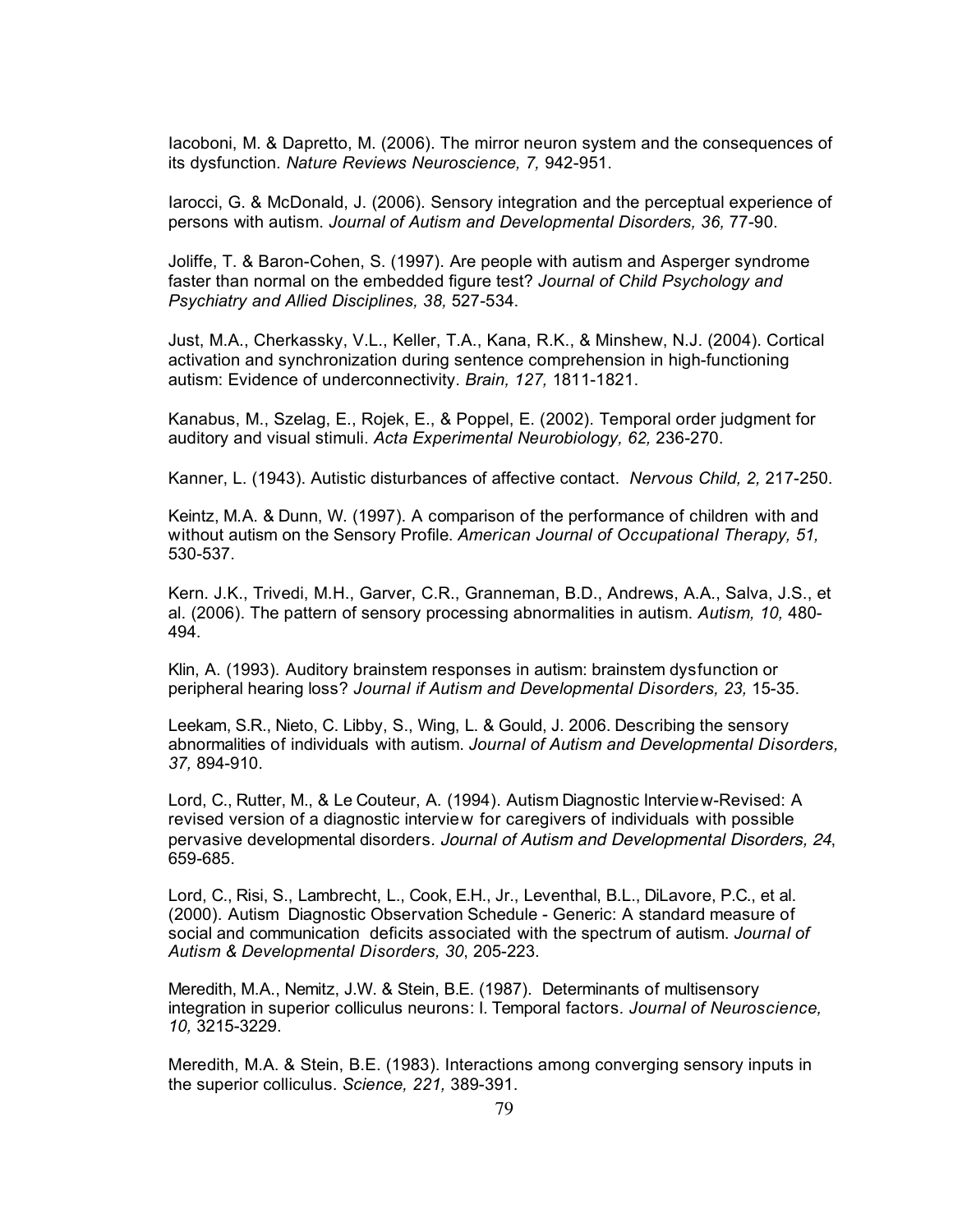Meredith, M.A. & Stein, B.E. (1986). Visual, auditory, and somatosensory convergence on cells in superior colliculus results in multisensory integration. *Journal of Neurophysiology, 56,* 640-662.

Milne, E., Swettenham, J., Hansen, P., Campbell, R., Jeffries, H., & Plaisted, K. (2002). High motion coherence thresholds in children with autism. *Journal of Child Psychology and Psychiatry, 43,* 255-263.

Minshew, N.J., Goldstein, G., & Siegel, D.J. (1997). Neuropsychologic functioning in autism: proful of a complex information processing disorder. *Journal of the International Neuropsychology Society, 3,* 303-316.

Morein-Zamir, S., Soto-Faraco, S. & Kingstone, A. (2003) Auditory capture of vision: examining temporal ventriloquism. *Cognitive Brain Research, 17,* 154–163.

Mottron, L., Peretz, I. & Menard, E. (2000). Local and global processing of music in highfunctioning persons with autism: beyond Central Coherence? *Jounral of Child Psychology & Psychiatry, 41,* 1057-1065.

O'Neill, M. & Jones, R.S.P. (1997). Sensory-perceptual abnormalities in autism: a case for more research? *Journal of Autism and Developmental Disorders, 27,* 283-293.

O'Riordan, M.A.F. & Plaisted, K.C. (2001). Enhanced discrimination in autism. *Quarterly Journal of Experimental Psychology, 54,* 961-979.

O'Riordan, M., Plaisted, K., Driver, J., & Baron-Cohen, S. (2001). Superior target detection in autism. *Journal of Experimental Psychology: Human Perception and Performance, 27,*  719-730.

Ozonoff, S., Pennington, B.F., & Rogers, S.J. (1991). Executive function deficits in high0functioning autistic individuals – Relationship to theory of mind. *Journal of Child Psychology and Psychiatry and Allies Disciplines, 32,* 10821-1105.

Pellicano, E., Gibson, L., Maybery, M., Durkin, K., & Badcock, D.R. (2005). Abnormal global processing along the dorsal visual pathway in autism: a possible mechanism for weak visuospatial coherence? *Neuropsychologia, 43,* 1044-1053.

Plaisted, K., O'Riordan, M., & Baron-Cohen, S. (1998). Enhanced discrimination of novel, highly similar stimuli by adults with autism during a perceptual learning task. *Journal of Child Psychology & Psychiatry, 39,* 765-775.

Poppel, E. (1997). A hierarchical model of temporal perception. *Trends in Cognitive Science, 1,* 56-61.

Rippon, G., Brock, J., Brown, C., & Boucher, J. (2007). Disordered connectivity in the autistic brain: challenges for the "new psychophysiology." *International Journal of Psychophysiology, 63,* 164-172.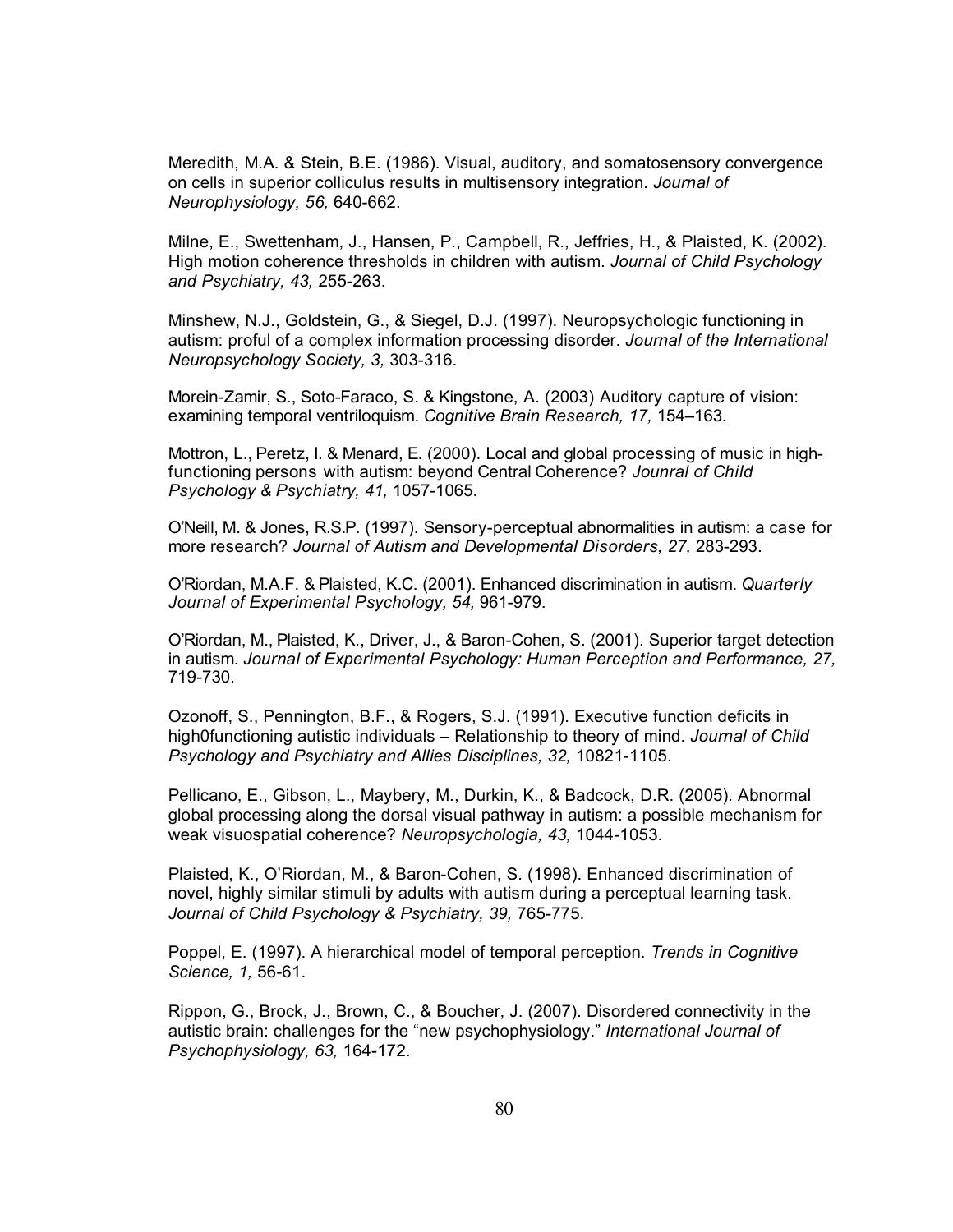Rizzolatti, G., Fogassi, L., & Gallese, V. (2001). Neurophysiological mechanisms underlying the understanding and imitation of action. *Nature Reviews Neuroscience, 2,*  661-670.

Rogers, S.J., Hepburn, S. & Wehner, E. (2003). Parent reports of sensory symptoms in toddlers with autism and those with other developmental disorders. *Journal of Autism and Developmental Disorders, 33,* 631-642.

Rogers, S.J. & Ozonoff, S. (2005). Annotation: What do we know about sensory dysfunction in autism? A critical review of the empirical evidence. *Journal of Chld Psychology and Psychiatry, 46,* 1255-1268.

Rousseau R, Poirier J, & Lemyre L. (1983). Duration discrimination of empty time intervals marked by intermodal pulses. *Perceptual Psychophysiology, 34,* 541–548.

Rutter, M., Bailey, A., & Lord, C. (2003). SCQ: Social Communication Questionnaire. Western Psychological Services: Los Angeles, CA.

Sams, M., Aulanko, R., Hamalainen, M., Hari, R., Lounasmaa, O.V., Lu, S.T., & Simola, J. (1991). Seeing speech: visual information from lipreading movements modifies activity in the human auditory cortex. *Neuroscience Letters, 127,* 141-145.

Shah, A. & Frith, U. (1983). An island of ability in autistic children – A research note. Journal of Child Psychology and Psychiatry and Allied Disciplines, 24, 613-620.

Shams, L., Kamitani, Y., & Shimojo, S. (2000). Illusions. What you see is what you hear. *Nature, 408,* 788.

Shams, L., Kamitani, Y., & Shimojo, S. (2002). Visual illusion induced by sound. *Cognitive Brain Research, 12,* 147-152.

Shams, L., Kamitano, Y., & Shimojo. (2004). Modulation of visual perception by sound. In, Calvert, Spence, & Stein (Eds.), *The handbook of multisensory processes* (pp. 26-33). Cambridge, MA: MIT Press.

Shimojo, S., Scheier, C., Nijhawan, R., Shams, L., Kamitani, Y., & Watanbe, K. (2001). Beyond perceptual modality: auditory effects on visual perception. *Acoustic Science and Technology, 22,* 61-67.

Sigman, M. & Capps, L. (1997). *Children with autism: A developmental perspective.*  Cambridge, MA: Harvard University Press, 369-398.

Singer, W. (1999). *Binding by neural synchrony.* Cambridge: MIT Press.

Smith, E.G. & Bennetto, L. (2007). Audiovisual speech integration and lipreading in autism. *Journal of Child Psychology and Psychiatry, 48,* 813-821.

Spencer, J., O'Brien, J., Riggs, K., Braddick, O., Atknson, J., & Wattam-Bell, J. (2000). Motion processing in autism: Evidence for a dorsal stream deficiency. *NeuroReport, 11,*  2765-2767.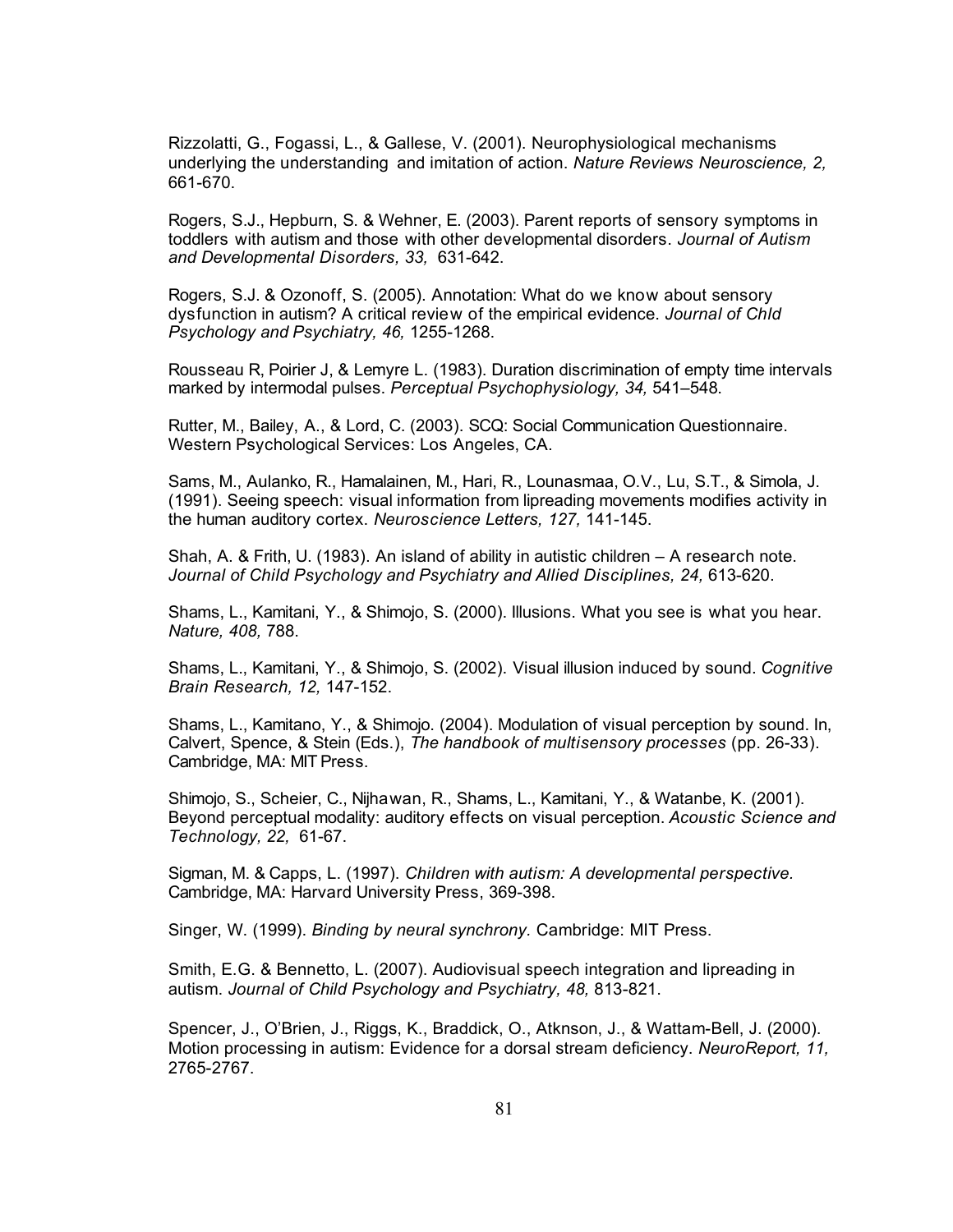Stein, B.E. & Meredith, M.A. (1993). *The merging of the senses.* Cambridge, MA: MIT Press.

Stein, B.E., London, N., Wilkinson, L.K. & Price, D.D. (1996). Enhancement of perceived visual intensity by auditory stimuli: A psychophysical analysis. *Journal of Cognitive Neuroscience, 8,* 497-506.

Sumby, W., & Pollack, I. (1954). Visual contribution to speech intelligibility in noise. *Journal ASA, 26,* 212-215.

Szelag, E., Kowalska, J., Galkowski, T., & Poppel, E. (2004). Temporal processing deficits in high-functioning children with autism. *British Journal of Psychology, 95,* 269-282.

Talay-Ongan, A. & Wood, K. (2000). Unusual sensory sensitivities in autism: a possible crossroads. *International Journal of Disability, Development and Education, 47,* 201- 212.

Tecchio, F., Benassi, F., Zappasodi, F., Gialloreti, L.E., Palermo, M., Seri, S., & Rossini, P.M. (2003). Auditory sensory processing in autism: A magnetoencephalographic study. *Biological Psychiatry, 54,* 647-654.

Tharpe, A.M., Bess, F.H., Sladen, D.P., Schissel, H., Couch, S., & Schery, T. (2006). Auditory characteristics of children with autism. *Ear and Hearing, 27,* 430-441.

Uhlhaas, P.J. & Singer, W. (2006). What do disturbances in neural synchrony tell us about autism? *Biological Psychiatry, 62,* 190-191.

Van der Smagt, M.J., van Engeland, H., & Kemner, C. (2007). Brief report: can you see what is not there? Low-level auditory-visual integration in autism spectrum disorder. *Journal of Autism and Developmental Disorders, 37,* 2014-2019.

Walker, J.T. & Scott, K.J. (1981). Auditory-visual conflicts in the perceived duration of lights, tones, and gaps. *Journal of Experimental Psychology: Human Perception and Performance, 7,* 1327-1339.

Wallace, M.T., Meredith, M.A., & Stein, B.E. (1998). Multisensory integration in the superior colliculus of the alert cat. *Journal of Neurophysiology, 80,* 1006-1110.

Wallace, M.T., Wilkinson, L.K. & Stein, B.E. (1996). Representation anf integration of multiple sensory inputs in primate superior colliculus. *Journal of Neurophysiology, 76,*  1246-1266.

Waterhouse, L., Fein, D., & Modahl, C. (1996). Neurofunctional mechanisms in autism. *Psychological Review, 103,* 457-489**.**

Watling, R., Dietz, J., & White, O. (2001). Comparison of Sensory Profile scores of young children with and without autism spectrum disorders. *American Journal of Occupational Therapy, 55,* 416-423.

Wechsler, D. (1999). WASI: Wechsler Abbreviated Scale of Intelligence. Harcourt